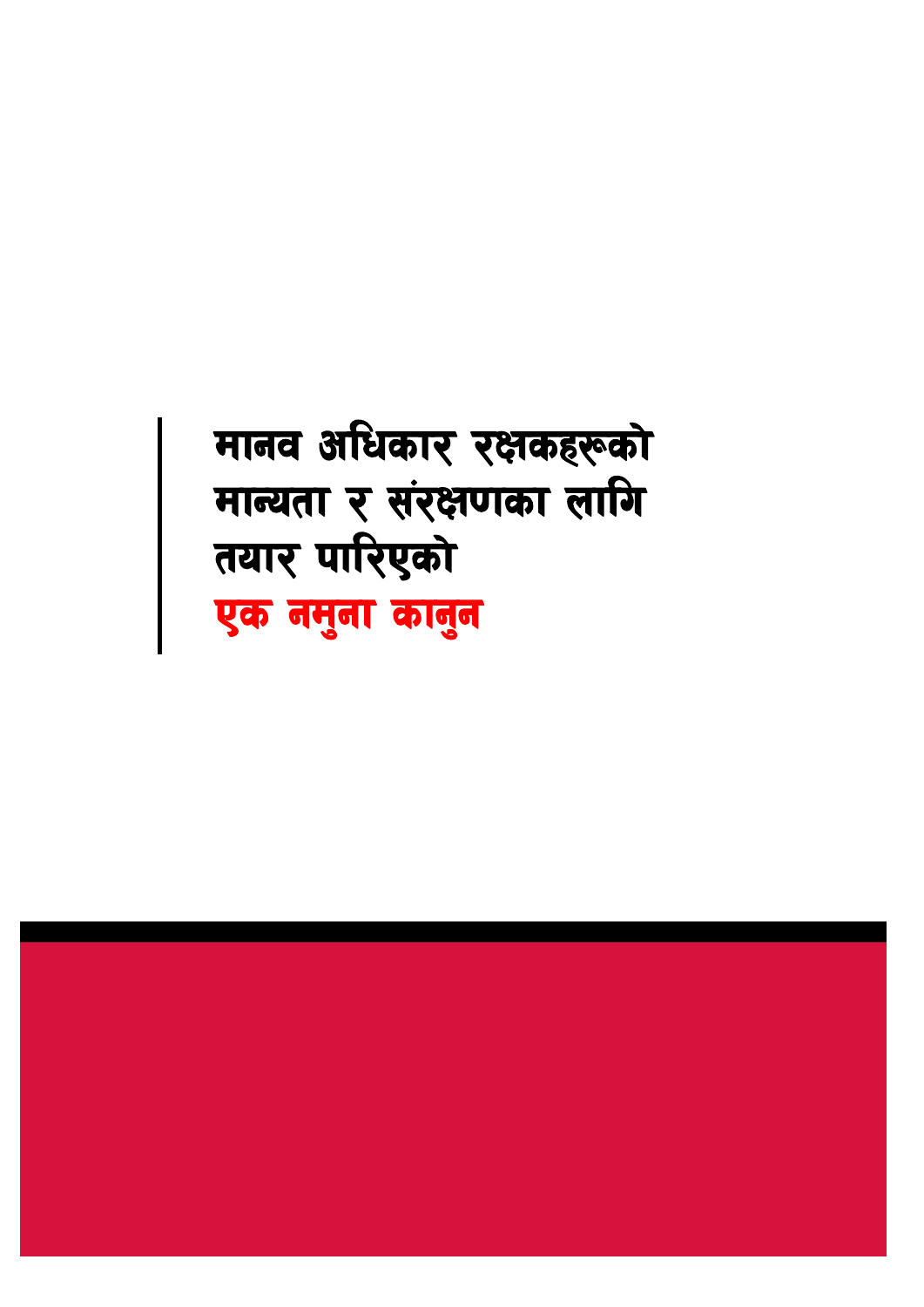## अनुवादनसम्बन्धी सूचना

यो नमुना कानुन हाल अङ्ग्रेजी, फ्रेन्च र स्पेनिस भाषामा उपलब्ध छ । ISHR अन्य भाषामा हुने अनुवादको स्वागत गर्दछ । यद्यपि, यस सामग्रीको सान्दर्भिकता र निष्ठाको सुनिश्चितताका लागि अनुवाद<br>गर्नु पहिले वा अनुवादका लागि हामीलाई अग्रीम खबर गर्नु होला ।

यो संस्करण जेनवरी २०१७ र मा प्रकासन भएको हो।

थप जानकारीका लागि www.ishr.ch मा जानु होस् ।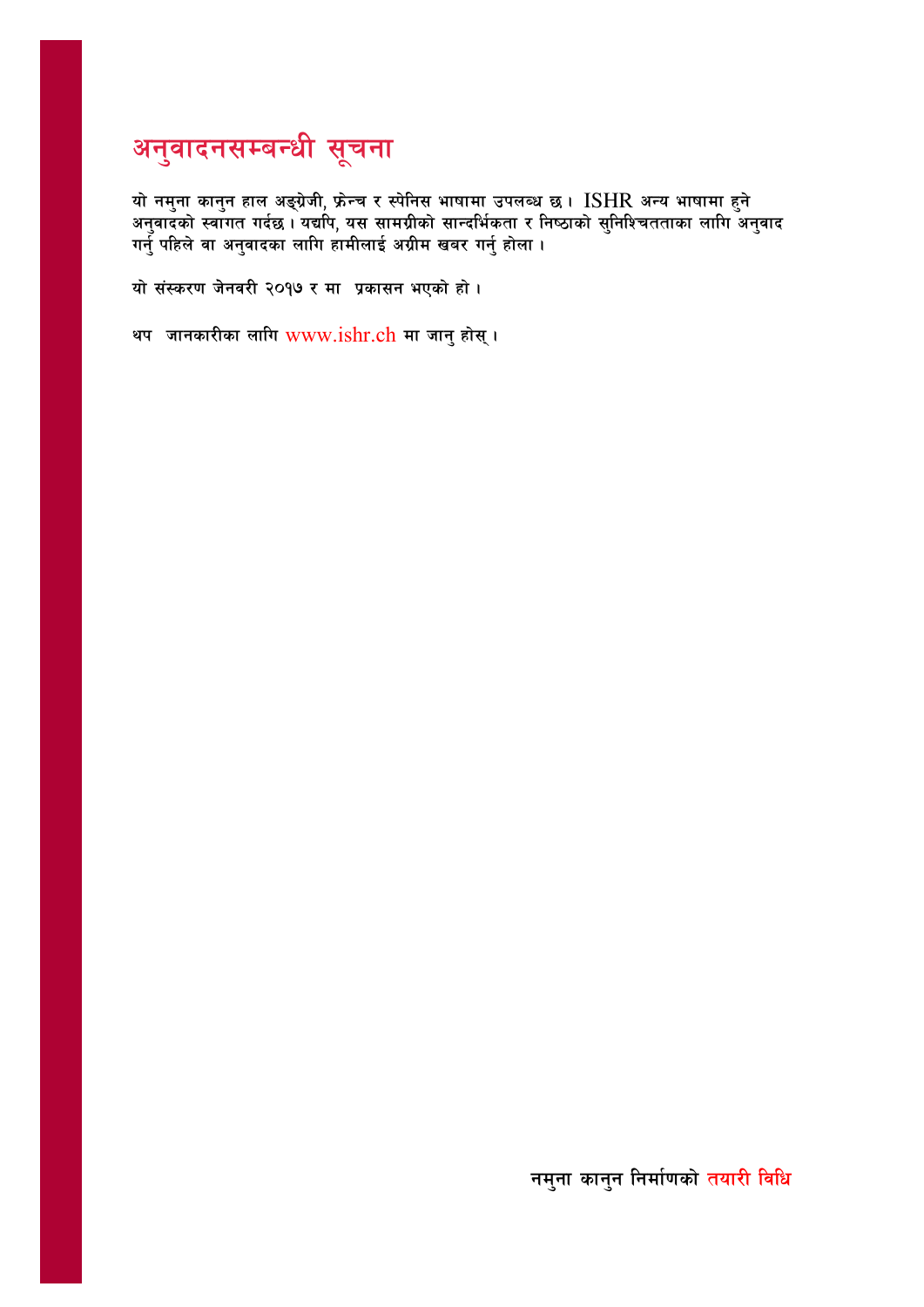## नमुना कानुनको परिचय र उद्देश्य

प्रस्तुत नमुना कानुनको उद्देश्य, राष्ट्र तथा अन्य पक्षहरूलाई 'व्यक्ति, समूह र समाजका अ<mark>ङ्ग</mark>हरूको विश्वव्यापी मान्यता प्राप्त मानव अधिकार र आधारभूत स्वतन्त्रताको संवर्द्धन र सुरक्षा गर्ने अधिकार र दायित्वसम्बन्धी घोषणापत्र '(संयुक्त राष्ट्रसङ्घीय घोषणापत्र)' को पूर्ण र प्रभावकारी कार्यान्वयन गर्न निर्देशन र सहयोग गर्नु रहेको छ।

मानव अधिकार रक्षकलाई सुरक्षित तथा सवल वातावरणमा बिना त्रास, प्रतिशोध, र अनुचित बन्देजमा काम गर्न कान्नी मान्यता र संरक्षण अत्यावश्यक हुन्छ । मानव अधिकार रक्षकको कान्**नी मान्यता** र संरक्षणले मानव अधिकारको सम्मान, लोकतन्त्रको संवर्द्धन, सुशासन, दिगो विकास र विधिको शासनको सम्मानजस्ता बृहत् उद्देश्यहरूलाई समेत टेवा पुग्दछ । मानव अधिकार उल्लङ्घनबाट पीडित तथा समाजको समग्र हितका लागि मानव अधिकार रक्षकहरू पहलकदमी लिने गर्दछन् ।

मानव अधिकार रक्षकहरूलाई सुरक्षित र सबल वातावरणमा आफ्नो कामस्वतन्त्र भई गर्न पाउने सुनिश्चित गर्न् राज्यको आधारभूत दायित्व हो।

विगतमा थुप्रै संयुक्त राष्ट्रसङ्घीय विज्ञ तथा संयन्त्रहरू जस्तै: विशेष कार्यादेशवाहकहरू (Special Procedures), सन्धि अङ्गहरू (Treaty Bodies), मानव अधिकार परिषद्, मानव अधिकार उच्चायक्तको कार्यालय लगायत क्षेत्रीय मानव अधिकार संयन्त्रहरू र विज्ञहरूले घोषणापत्रमा समाविष्ट अधिकारहरूको कार्यान्वयन गर्न र रक्षकहरूको कामलाई अपमानित गर्ने वा अपराधिकरण गर्ने किसिमका कानुनहरूको पुनरावलोकन गर्न र संशोधन गर्न राज्यको ध्यानाकर्षण गराएका थिए।

यद्यपि, केही राष्ट्रहरूले मात्रै घोषणापत्रलाई आफ्ना राष्ट्रिय कान्**नभित्र बृहत् रूपमा रूपमा समावेश** गरेका छन् । कतिपय राष्ट्रहरूले मानव अधिकार रक्षकहरूलाई वैधानिक काम गर्न अत्यावश्यक मौलिक अधिकार र स्वतन्त्रतामा बन्देज लगाउने कानुनहरू कार्यान्वयन गरिरहेका छन् हुन्छन् । केही राष्ट्रहरूमा मानव अधिकार रक्षकहरूको कामलाई सुरक्षा दिने कानुन र नीतिहरू त छन् तर तिनको प्रभावकारी कार्यान्वयन गर्न आवश्यक श्रोत वा राजनीतिक इच्छाशक्तिको कमी रहेको देखिन्छ ।

यस परिवेशमा, प्रस्तुत नमुना कानुनका प्राथमिक उद्देश्यहरू देहायबमोजिम रहेका छन् :

- रक्षकहरूको कामलाई समर्थन गर्न एवम् उनीहरूलाई प्रतिशोध र आक्रमणबाट सुरक्षा दिन बन्ने कानुन, नीति तथा संस्थाहरू निर्माण गर्नप्राविधिक सहयोग उपलब्ध गराउने ;
- मानव अधिकार रक्षकहरूले गर्ने महत्वपूर्ण कामको स्पष्ट कानुनी मान्यता र सुरक्षाका लागि वकालत गर्न रक्षकहरूका लागि उपकरण  $(Tool)$  प्रदान गर्ने
- विद्यमान कानुन तथा नीतिहरूको सम्पूर्णता र प्रभावकारिता मापन र समीक्षा गर्ने राज्य र मानव अधिकार रक्षकहरूलाई सक्षम बनाउने ।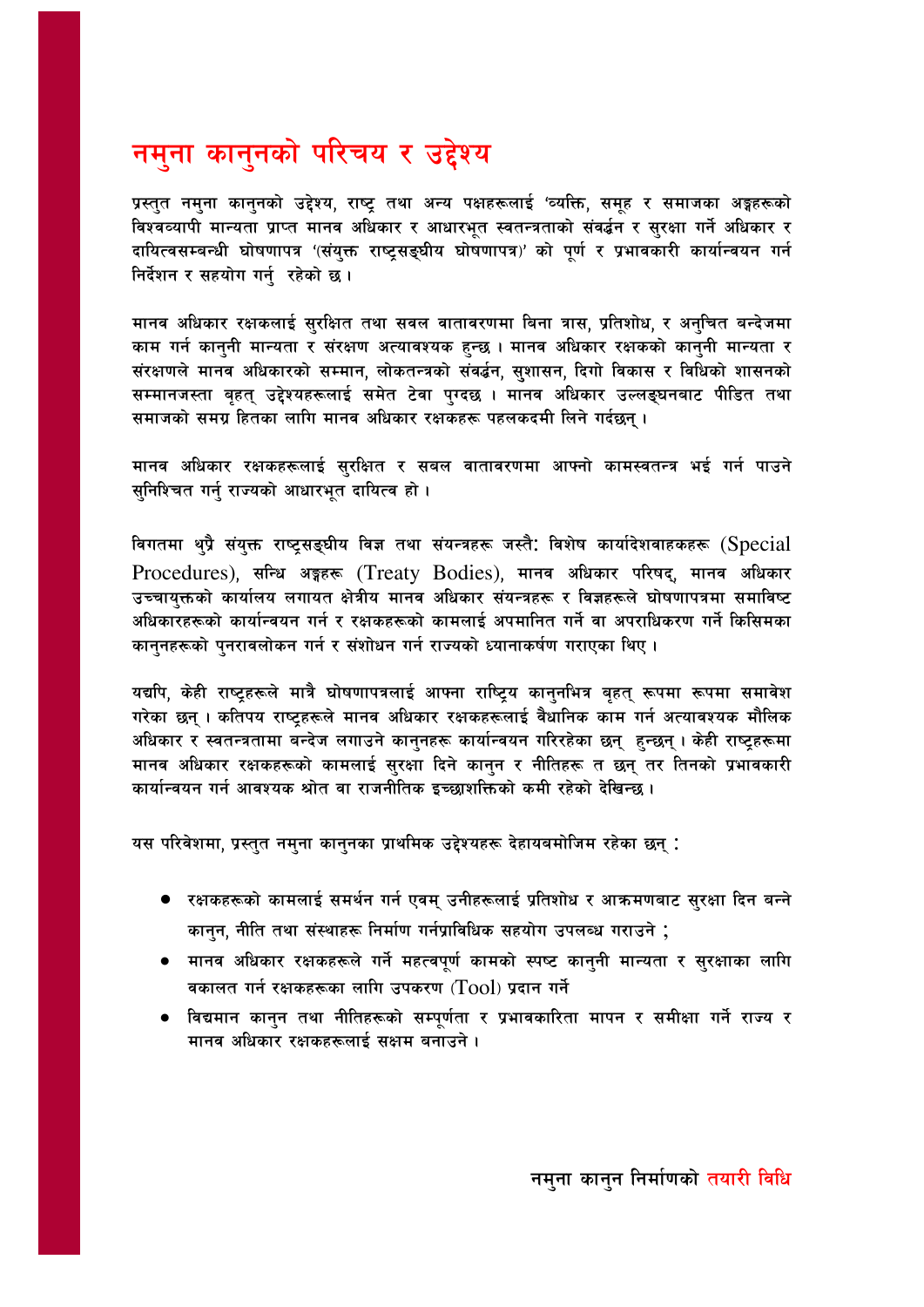## नमना कानुन निर्माणको तयारी विधि

प्रस्तत नमना काननलाई २८ जना विज्ञहरूलेको समर्थन गरेका छन्। International Service for Human Rights (ISHR) ले, तीन वर्ष लगाएर तल उल्लेखित महत्वपूर्ण विचारहरू समेटेर, यसलाई विकास गरेको हो ।

- तलनात्मक काननी अन्वेषण : सम्पर्ण क्षेत्रहरूबाट लगभग ४० ओटा राष्टिय अधिकार क्षेत्रहरूका असल/राम्रा अभ्यास (Good Practices) र प्रतिबन्धात्मक अभ्यास (Restrictive Practices) दवैको पहिचान गर्न गरिएको $^\mathrm{1}$
- सम्पर्ण भौगोलिक क्षेत्र र विभिन्न काननी प्रणाली भएका राष्टहरूका ५ सय भन्दा बढी मानव अधिकार रक्षकहरूसँग प्रत्यक्ष परामर्श गरिएको  $^{\mathrm{2}}$
- एक विशेष अनुगमन टोली र उपलब्ध सामग्रीको समीक्षा -comparative literature review)  $3\overline{z}$
- मानव अधिकारका विज्ञ र विधिशास्त्रीहरूसँग नम्**ना कान्**नको खाका निर्माण गर्न र मस्यौदालाई अन्तिम रूप दिन दुईदिने बैठक आयोजना गरिएको

यो नमना कान्न तयार गर्न फ्रेसफिल्ड्स बूकहाउस डेरिङ्गर (Freshfields Bruckhaus Deringer) ले पर्याप्त विज्ञता र नि:शुल्क कानुनी सहायता प्रदान गरेका थिए।

### यो नमुना कानुनको प्रयोग कसरी गर्ने ?

<sup>&#</sup>x27;बन्देज देखि संरक्षणसम्म', www.ishr.ch/sites/default/files/article/files/research\_report\_on\_legal\_environment  $1.$ for hrds upload.pdf.

 $\overline{2}$ . In the eyes of the law: Human rights defenders demand national legal recognition and protection, Summary Consultation Report; In the eyes of the law: Human rights defenders demand national legal recognition and protection, Full Consultation Report.

In Defense of Life: Civil Observation Mission (moc) Report on the situation of human rights defenders in 3. Mexico 2015 prepared by a group of national and international organisations (The Mexican Commission for the Defense and Promotion of Human Rights (cmdpdh), Peace Brigades International – Mexico Project (pbi Mexico) and Conexx- Europe, with the support of Amnesty International Mexico (ai Mexico), Just Associates (jass), the International Service for Human Rights (ishr), Front Line Defenders (fld), Protection International (pi), Robert F. Kennedy Human Rights (rfk Human Rights), the Observatory for the Protection of Human Rights Defenders (omct/fidh), and theGerman Coordination for Human Rights in Mexico), see: www.cmdpdh.org/publicaciones\_pdf/cmdpdh\_en\_defensa\_

de la vida conclusiones de la mision de observacion civil sobre situacion de personas defensoras en m exico\_2015.pdf); as well as Protection International's materials on its Focus web page: http://focus.protectionline.org/ arising from a study of new and ad hoc national legislation and mechanism to protect defenders.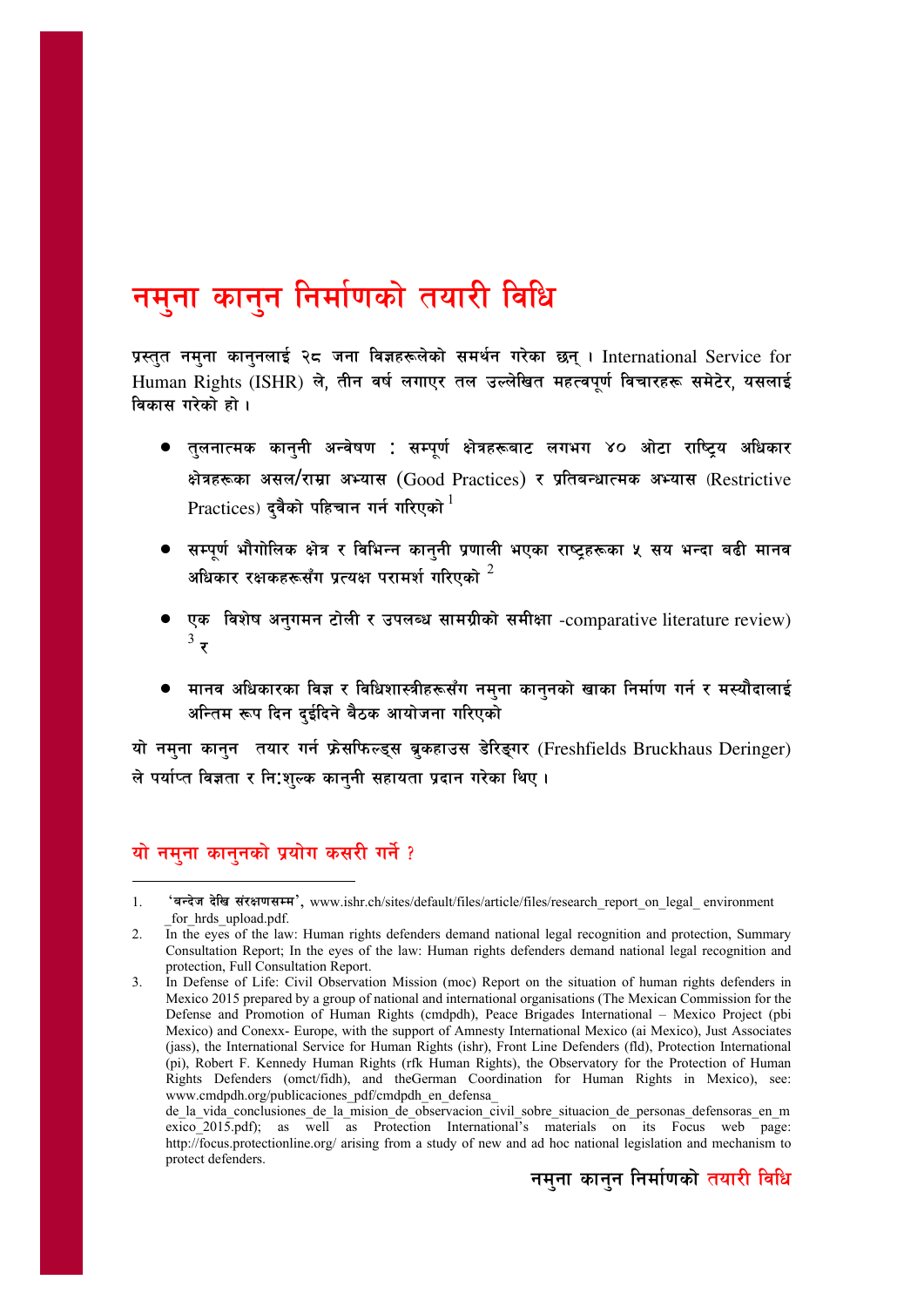यो नमना कानुनको उद्देश्य मानव अधिकार रक्षकहरूको मान्यता र सुरक्षा गर्ने कानुनको विकास गर्न, विधायकहरू र रक्षकहरूलाई पथ प्रदर्शन गर्ने रहेको छ । यसको मनसाय निर्मित कानुनको अङ्ग बन्ने होइन ।

प्रस्तुत नमुना कानुन, विभिन्न पक्षहरूले विविध प्रयोजनका लागि प्रयोग गरुन् भन्ने अपेक्षा गरिएको छ :

- मानव अधिकार रक्षकको पहिचान र सुरक्षाका लागि आवश्यक राष्ट्रिय कानुन बनाउन विधायक र नीति निर्माताहरूलाई, प्राविधिक सहयोग गर्ने वा विद्यमान कान्**नको सीमा क्षेत्र** र प्रभावकारिताको पुनरावलोकन गर्न सहयोग श्रोतका रूपमा ; र
- मानव अधिकार रक्षक र अरू नागरिक समाजका सदस्यहरूलाई कानुन निर्माण गर्न आवश्यक प्रस्तावहरू बनाउन निर्देशन गर्न तथा जानकारी दिन र सो कानन निर्माण र समीक्षा गर्न चेकलिस्ट र जवाफदेहिताको उपकरणका रूपमा।

प्रस्तुत नमुना कानुन यथासम्भव, बृहत् बनाउन खोजिएको छ । यसलाई आवश्यकताअनुसार राष्ट्रिय परिवेश, परिदृष्टि, कानुन र संवैधानिक रूपरेखामा अनुकूलन गर्नुपर्नेछ । यस नमुना कानुनका आधारभूत प्रावधानहरूले न्यूनतम रूपमा भए पनि, संयुक्त राष्ट्रसङ्घीय घोषणापत्रका सान्दर्भिक प्रावधानहरूलाई आधाररेखा (baseline) प्रदान गर्ने र सबलीकरण गर्ने अपेक्षा राखिएका छ । घोषणापत्रका थ्प्रै प्रावधानहरू असल अभ्यास र प्रावधान यसमा मा समाविष्ट छन् र ती संयुक्त राष्ट्सङ्घीय घोषणापत्र वा अरू अन्तर्राष्ट्रिय दस्तावेजमा उल्लेख दायित्व वा मापदण्डभन्दा व्यापक छन्।

राष्ट्रिय कानुनी सन्दर्भ र परम्पराको आधारमा प्रस्तुत नमुना कानुन विभिन्न तरिकामा अपनाउन सकिन्छ- कानुन र नियमहरूको संयोजन मार्फत, कानुन र अध्यादेशको संयोजन मार्फत, र कानुन र नीतिहरूको संयोजन मार्फत ।

मानव अधिकार रक्षकको अधिकार संरक्षणका लागि कानुन बनाउँदा, रक्षक र नागरिक समाजका सदस्यहरूसँग परामर्श अपरिहार्य हुन्छ । साथै, कानुन निर्माण गर्दा, महिला मानव अधिकार रक्षकहरूको विशेष अवस्था र जोखिममा भएका वा जोखिमको सम्भाव्यतामा भएका अरू रक्षकहरूप्रति संवेदनशील हन् पर्दछ ।

यो पनि अत्यावश्यक छ कि, मानव अधिकार रक्षकको अधिकारसंरक्षणका लागि कुनै पनि कानुनले उच्च राजनीतिक समर्थन पाउनु पदर्छ र कानुनको पूर्ण र प्रभावकारी कार्यान्वयनका लागि पर्याप्त श्रोत संशाधनहरूको व्यवस्था हुनु पनि जरूरी हुन्छ ।

#### मानव अधिकार रक्षकहरूको संरक्षणका लागि समग्र रूपरेखा

स्मरण रहोस्, मानव अधिकार रक्षकहरूको मान्यता एवम् संरक्षणका लागि यो नमुना कानुनका आधारमा एक विशिष्ट कानुन आवश्यक हुन्छ । तर त्यो कानुन आफैँमा रक्षकहरूका लागि आवश्यक सुरक्षित र सबल वातावरण बनाउने समग्र रूपरेखाका लागि पर्याप्त नहुन सक्छ । विशिष्ट कानुन तर्जुमा गरिनु पर्ने प्रक्रियालाई समर्थन गर्दै, यो नमुना कानुन बनाउने कममा, छलफलमा सहभागी रक्षकहरूले आफ्ना काममा बन्देज लगाउने किसिमका नीति तथा कानुनहरूलाई पनि पुनरावलोकन र आवश्यक संशोधन गरिनु पर्ने विषयमा ध्यानाकर्षण गराएका थिए । त्यसैगरी उनीहरूले काम गर्ने वातावरण सुरक्षित र सबल बनाउन मद्दत गर्ने कानुनलाई अन्य थुप्रै उपायहरूको अबलम्वन गर्दा गर्दा मात्रै सो कानुन प्रभावशाली हुने विचार, राखेका थिए । पूर्व विशेष समाधीक्षक मार्गरेट सेकाज्ञाको (Former Special

#### नमुना कानुन निर्माणको तयारी विधि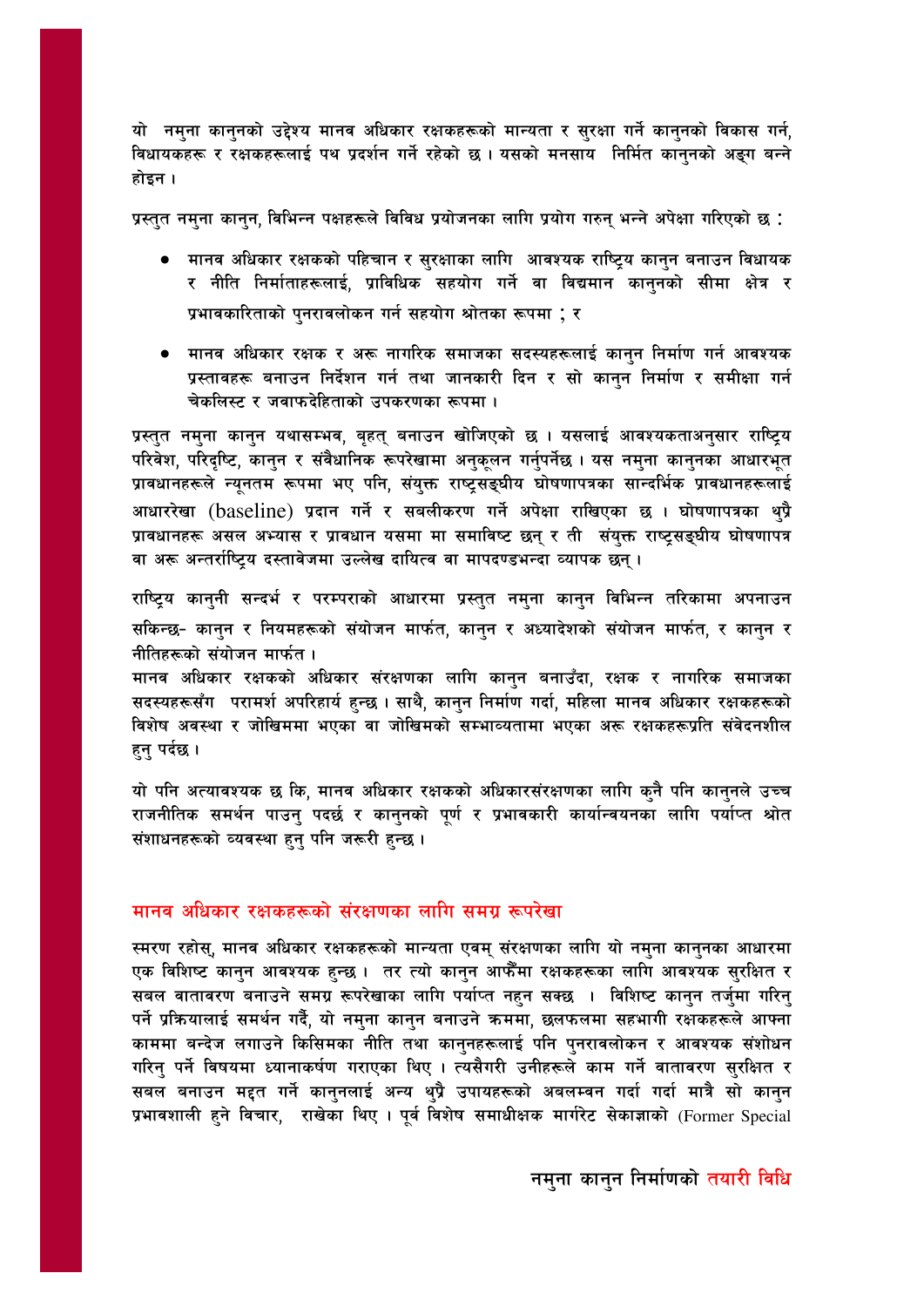Rapporteur Margaret Sekaggya)<sup>4</sup>, ले सन् २०१३ डिसेम्बर महिनामा तयार पारेको प्रतिवेदनमा मानव रक्षकहरूलाई क्रियाशील हन चाहिने सुरक्षित र सबल वातावरणका मुख्य तत्वहरू,समाविष्ट थिए । तीर निम्नानुसार छन् :

- अनुकूल कानुनी, संस्थागत र प्रशासनिक ढाँचा, ;  $\bullet$
- दण्डहीनताविरुद्धको अभियान र मानव अधिकार उल्लङ्घनविरुद्ध रक्षकहरूको न्यायमा पहुँच,  $\bullet$
- सशक्त, स्वतन्त्र र प्रभावकारी राष्ट्रिय मानव अधिकार संयन्त्रहरू,  $\bullet$
- रक्षकहरूका कामका लागि सार्वजनिक समर्थन सहित, प्रभावकारी संरक्षण नीति र संयन्त्रहरू,;
- महिला मानव अधिकार रक्षक र महिलाका अधिकार र लैङ्गिक मुद्दाहरूमा काम गर्ने मानव अधिकार रक्षकहरूका जोखिम र चुनौतीहरूप्रति विशेष ध्यान दिने,
- गैरराज्य पक्षहरूद्वारा मानव अधिकार रक्षकका कामको सम्मान र समर्थन,
- संयुक्त राष्ट्र सङ्घ र अन्तर्राष्ट्रिय मानव अधिकार निकायहरूमा सुरक्षित र खुला पहुँच र
- मानव अधिकार रक्षकहरूको सुदृढ, गतिशील, र विविधतायुक्त समुदाय ।

मानवअधिकार रक्षकहरूको स्थितिको बारेमा पूर्व विशेष समाधीक्षक मार्गरेट सेकाज्ञाको सन् २०१३ डिसेम्बर  $\overline{4}$ महिनाको प्रतिवेदन, A/HRC/25/55.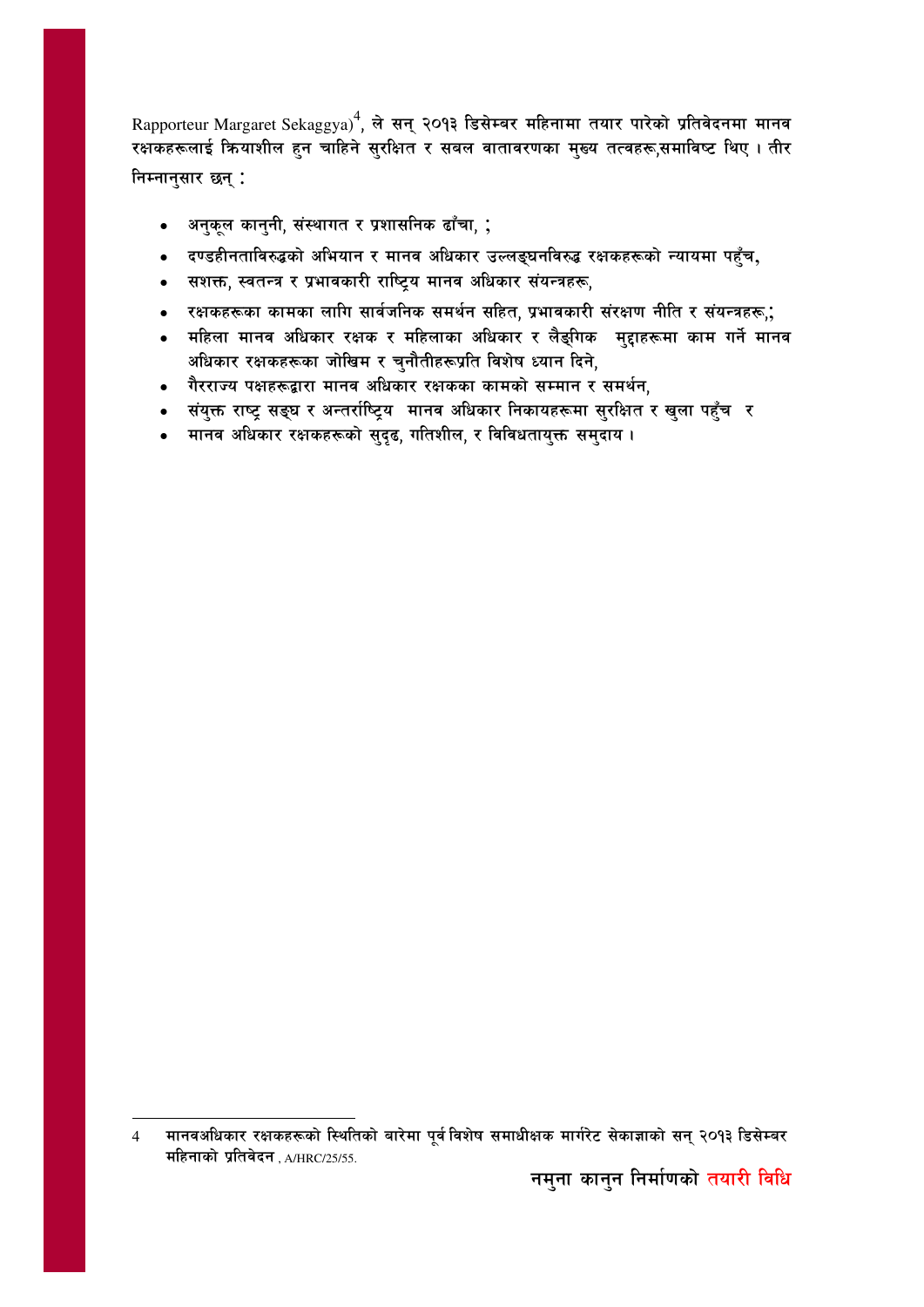## नमुना कानुनका हस्ताक्षरकर्ताहरू

सन् २०१६ को मे १० र ११ को विशेषज्ञ बैठकमा निम्नलिखित मानव अधिकार विज्ञ र विधिशास्त्रीहरूले यस नमना काननलाई समर्थन गरे:

Alice Mogwe, निर्देशक, Ditshwanelo – The Botswana Centre for Human Rights.

Andrea Rocca, संरक्षण प्रमुख, Front Line Defenders.

Chris Sidoti, अन्तर्राष्ट्रिय मानव अधिकार परामर्शदाता, OHCHR Voluntary Fund for Technical Cooperation in the Field of Human Rights को कार्यसमिति सदस्य, पर्व अष्टेलियाली मानव अधिकार आयक्त

Claudia Virginia Samayoa, संस्थापक र संयोजक, Unidad de Protección de Defensoras y Defensores de Derechos Humanos Guatemala - UDEFEGUA (ग्वाटेमालामा मानव अधिकार रक्षकहरूको संरक्षण इकाइ)

Clément Voule, पश्चिम अफ्रिकी मानव अधिकार रक्षक सञ्जालका उपाध्यक्ष र अफ्रिकी आयोग निकासी उद्योग, वातावरण र मानव अधिकार कार्यसमह सदस्य।

Daniel Joloy, मेक्सिकन मानव अधिकार रक्षक र वरिष्ठ नीति सल्लाहकार, Amnesty International.

Gerald Staberock, महासचिव, World Organisation Against Torture.

Guadalupe Marengo, उपनिर्देशक, Head of Global Human Rights Defenders Team, Amnesty International.

Hassan Shire Sheikh, अध्यक्ष , Defend Defenders.

James Savage, कार्यक्रम अधिकारी, Enabling Environment for Human Rights Defenders, The Fund for Global Human Rights.

Jean-Daniel Vigny, स्वीस परराष्ट मन्त्रालयका लागि अन्तर्राष्टिय मानव अधिकारसम्बन्धी विषयहरूका विज्ञ परामर्शदाता $\overline{\phantom{a}}$ ।

Kamala Chandrakirana, कानन र अभ्यासमा हने महिलामाथिको विभेदसम्बन्धी संयक्त राष्ट**र सङ्घको** कार्यसमहको सदस्य, र पर्वअध्यक्ष र महासचिव, Indonesia's National Commission on Violence Against Women.

Luis Enrique Eguren Fernandez, कार्यसमिति सदस्य, Protection International.

Margaret Sekaggya, कार्यकारी निर्देशक , Human Rights Centre Uganda , मानव अधिकार रक्षकहरूको अवस्थासम्बन्धी संयुक्त राष्ट्र सङ्घकी पूर्व विशेष समाधीक्षक -former Special Rapporteur), र युगान्डा मानव अधिकार आयोगकी पूर्व अध्यक्ष

Mauricio Angel, नीति, अनुसन्धान र प्रशिक्षण इकाइ प्रमुख, Protection International.

Michael Ineichen, कार्यक्रम प्रबन्धक (corporate accountability) र मानव अधिकार परिषद अधिवक्ता निर्देशक, International Service for Human Rights.

Michel Forst, मानव अधिकार रक्षकहरूको अवस्थासम्बन्धी संयुक्त राष्ट्र सङ्घका विशेष समाधीक्षक (Special Rapporteur)

नमना कानन निर्माणको तयारी विधि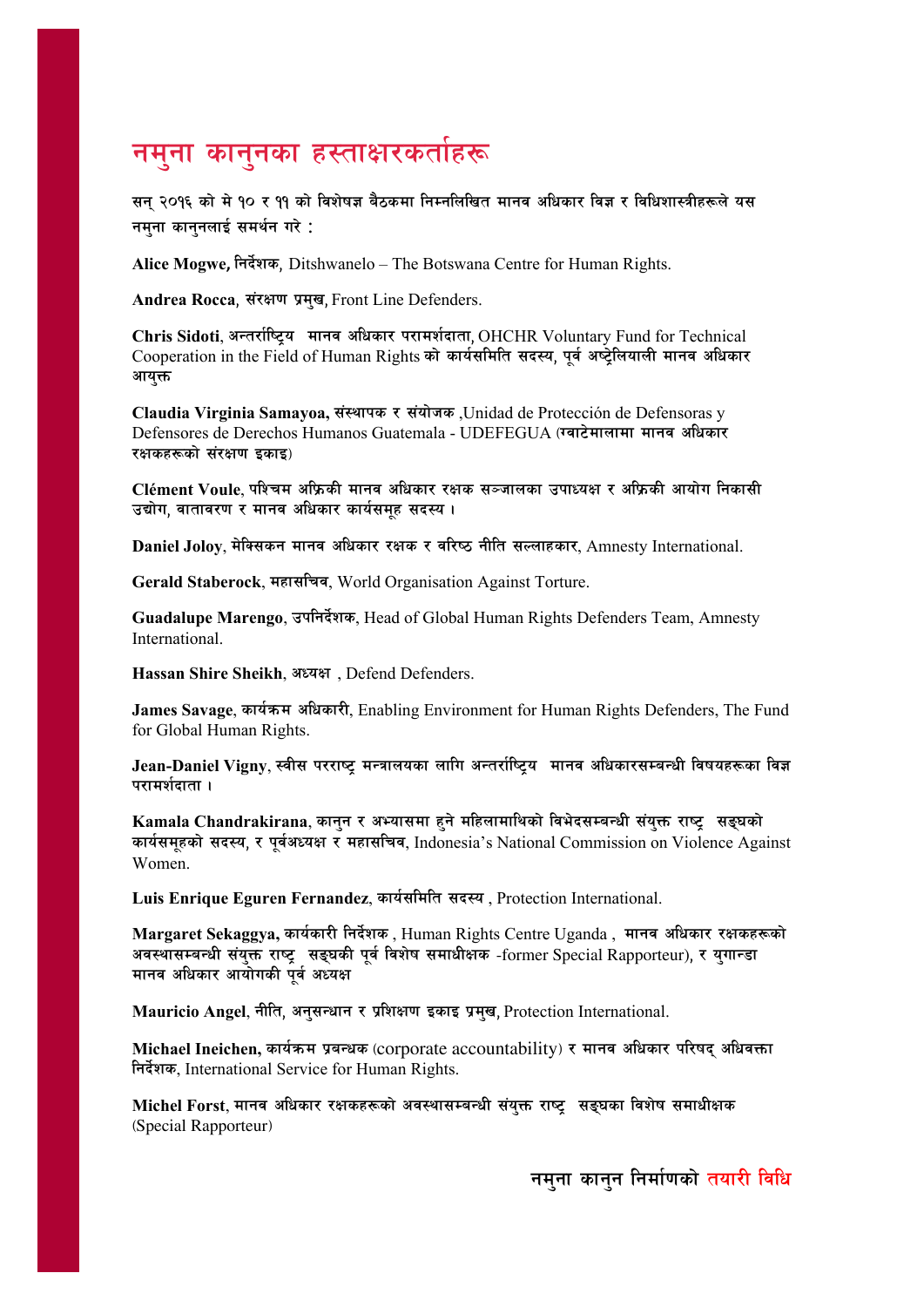Navi Pillay, मानवअधिकारका लागि संयक्त राष्ट**्र सङ्घका पर्व उच्चायक्त** 

**Olga Abramenko, विज्ञ, ADC Memorial.** 

**Olivier de Frouville**, Professeur de droit public, Directeur du C.R.D.H. Université Panthéon- $\lambda$ ssas, / संयुक्त राष्ट् सङ्घीय मानव अधिकार समिति सदस्य

**Otto Saki, वरिष्ठ काननी सल्लाहकार, अफ्रिका क्षेत्रीय कार्यालय, International Commission of Jurists.** 

Patricia Schulz, महिलाविरुद्ध हने सबै किसिमका भेदभाव उन्मलन गर्ने संयक्त राष्ट**्र सङ्घीय समितिका** सदस्य

Philip Lynch, निर्देशक, International Service for Human Rights.

Reine Alapini-Gansou, मानव अधिकार रक्षकहरूको अवस्थासम्बन्धी अफ्रिकाका लागि विशेष समाधीक्षक -Special Rapporteur), African Commission on Human and Peoples' Rights.

Sir Nicolas Bratza, पूर्व अध्यक्ष, European Court of Human Rights.

Vrinda Grover, मानव अधिकार अधिवक्ता र अभियन्ता र कार्यसमिति सदस्य, Board Member of the Fund for Global Human Rights, and Bureau Member of South Asians for Human Rights.

Wilder Tayler, महासचिव, International Commission of Jurists.

Yanghee Lee, म्यानमारमा मानवअधिकारको अवस्थाबारे संयुक्त राष्ट्र सङ्घका विशेष समाधीक्षक -Special Rapporteur)

नमना कानन निर्माणको तयारी विधि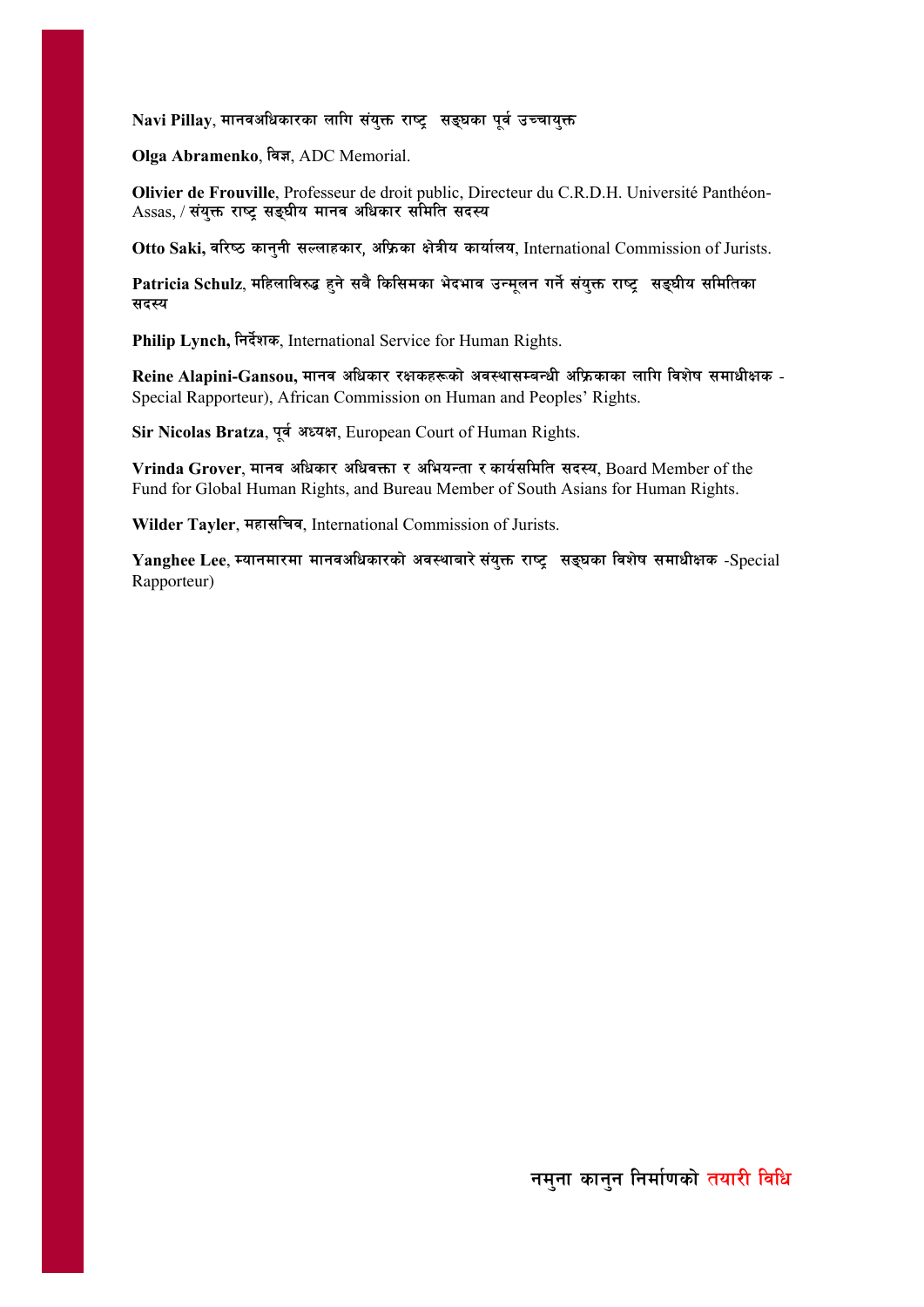## मानव अधिकार रक्षकहरूको मान्यता <mark>र</mark> संरक्षणका लागि बनेको कानुन

|        | परिच्छेद २ : मानव अधिकार रक्षकका अधिकारहरू र मानव अधिकार रक्षा गर्ने दायित्व  १४                     |
|--------|------------------------------------------------------------------------------------------------------|
| दफा ३  |                                                                                                      |
|        |                                                                                                      |
|        |                                                                                                      |
|        |                                                                                                      |
| दफा ७  |                                                                                                      |
|        |                                                                                                      |
|        | दफा ९ अन्तर्राष्ट्रिय र क्षेत्रीय मानव अधिकार निकाय र संयन्त्रहरूसँग पहुँच, कुराकानी र सहकार्य गर्ने |
|        |                                                                                                      |
|        |                                                                                                      |
|        |                                                                                                      |
| दफा १३ |                                                                                                      |
| दफा १४ |                                                                                                      |
| दफा १५ |                                                                                                      |
| दफा १६ |                                                                                                      |
|        | दफा १७ सांस्कृतिक अधिकार प्रयोग गर्ने अधिकार र व्यक्तित्वको विकासको अधिकार  २६                       |
|        |                                                                                                      |
|        |                                                                                                      |
|        |                                                                                                      |
|        |                                                                                                      |
|        |                                                                                                      |
|        | दफा २२ मानव अधिकार रक्षकका मानव अधिकारको सम्मान, संरक्षण एवम् परिपालना गर्ने दायित्व ३०              |
|        | दफा २३ मानव अधिकार रक्षकका गतिविधि र कामलाई सहजीकरण गर्ने दायित्व ३०                                 |
|        | दफा २४  मानव अधिकार र मौलिक स्वतन्त्रतासम्बन्धित सामग्रीमा निशुल्क पहुँच प्रदान गर्ने दायित्व ३१     |
|        |                                                                                                      |
|        |                                                                                                      |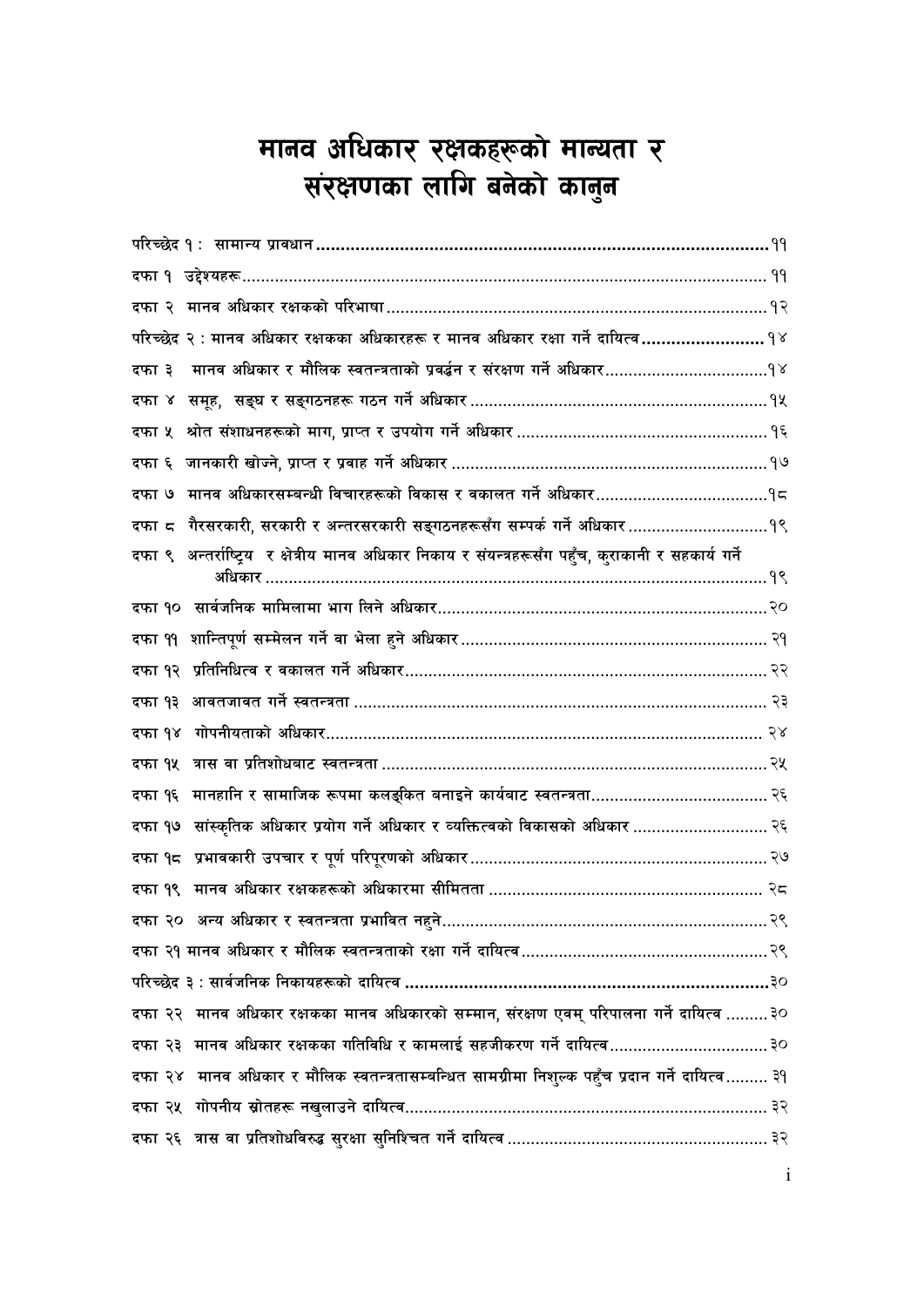| दफा २७  स्वेच्छाचारी वा गैरकानुनी घुसपैठ र हस्तक्षेपविरुद्ध संरक्षण सुनिश्चित गर्ने दायित्व  ३३          |  |
|----------------------------------------------------------------------------------------------------------|--|
|                                                                                                          |  |
|                                                                                                          |  |
|                                                                                                          |  |
|                                                                                                          |  |
|                                                                                                          |  |
|                                                                                                          |  |
|                                                                                                          |  |
|                                                                                                          |  |
|                                                                                                          |  |
|                                                                                                          |  |
|                                                                                                          |  |
|                                                                                                          |  |
|                                                                                                          |  |
|                                                                                                          |  |
| अनुसूची १ : मानव अधिकार रक्षकहरूको संरक्षण गर्ने संयन्त्रको कार्यादेश, श्रोतसंसाधन र कार्यान्वयनसम्बन्धी |  |
|                                                                                                          |  |
|                                                                                                          |  |
|                                                                                                          |  |
|                                                                                                          |  |
|                                                                                                          |  |
|                                                                                                          |  |
| ……. પ્રપ્ર                                                                                               |  |
|                                                                                                          |  |
| अनुसूची २ : नमुना कानुन र अन्य कानुनबीच संगति वा मितव्ययिता (compatibility) हुने सुनिश्चित गर्ने         |  |
|                                                                                                          |  |
|                                                                                                          |  |
|                                                                                                          |  |
|                                                                                                          |  |
|                                                                                                          |  |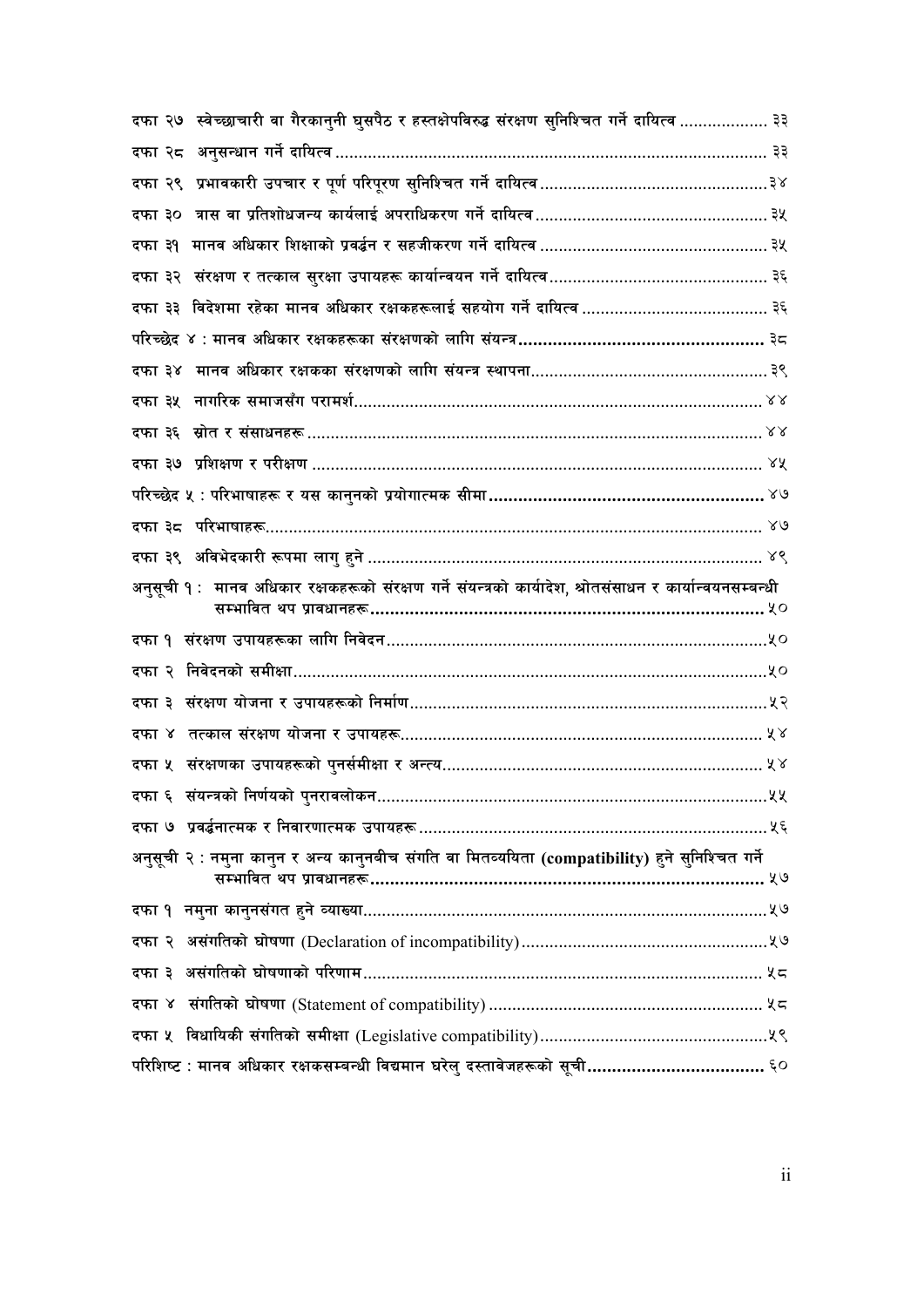## परिच्छेद १ : सामान्य प्रावधान

दफा १ उद्देश्यहरू

यस कानुनका उद्देश्यहरू निम्नलिखित छन्:

- व्यक्तिगत रूपमा र अरूसँग मिलेर, राष्ट्रिय र अन्तर्राष्ट्रिय तहमा मानव अधिकार र मौलिक  $(5)$ स्वतन्त्रताहरूको संरक्षण र प्राप्तिका लागि प्रयत्नशील हुन पाउने अधिकारको पहिचान, सम्मान, संरक्षण एवम् परिपालना गर्ने
- नेपालमाा मानव अधिकार र मौलिक स्वतन्त्रताको पुष्टि, संवर्द्धन र संरक्षण गर्ने,  $(\overline{q})$
- विश्वव्यापी मान्यता प्राप्त मानव अधिकार र मौलिक स्वतन्त्रताको प्रवर्द्धन र संरक्षण गर्नका लागि  $(T)$ व्यक्ति, समूह र समाजका अङ्गहरूको अधिकार र उत्तरदायित्वसम्बन्धी संयुक्त राष्ट्रसङ्घ महासभाको घोषणापत्रको प्रभावकारी कार्यान्वयन गर्न नेपालको प्रतिबद्धता पुष्टि गर्ने ; र
- $(\mathbf{\overline{z}})$ मानव अधिकार रक्षकहरूको संरक्षण गर्ने सान्दर्भिक क्षेत्रीय दस्तावेजहरूको प्रभावकारी कार्यान्वयनका लागि (*देशको नाम* ) को प्रतिबद्धता पष्टि गर्ने ।

## टिप्पणी

उपधारा (क) संयुक्त राष्ट्र सङ्घीय घोषणापत्रको धारा १ बाट लिइएको छ:

प्रत्येक व्यक्तिको, व्यक्तिगत रूपमा र अरूसँग मिलेर, राष्टिय र अन्तर्राष्टिय तहमा, मानव अधिकार र मौलिक स्वतन्त्रताहरूको संरक्षण र प्राप्तिका लागि प्रयत्नशील हुन पाउने अधिकार छ ।

उपदफा (ख) र (ग) न्युजिल्याण्ड मानव अधिकार बडापत्र (Bill of Rights) १९९० बाट लिइएका छन्।

अफ्रिकी क्षेत्रका सान्दर्भिक क्षेत्रीय दस्तावेज अन्तर्गत किगाली घोषणापत्र पर्दछ । जुन राष्ट्रिय मानव अधिकार संस्था र Commonwealth राष्ट्रिय मानव अधिकार संस्थाका सदस्यहरूले, ५ देखि ६ मे २०१५ मा, किगाली रुवन्डामा आयोजित बालविवाह, चाँडो र जबरजस्ती विवाहलाई रोक्ने र हटाउने विषयक कार्यसत्रमा छलफल भएका हुन् । यसभित्रअरू मानव र मानिसहरूको अधिकारसम्बन्धी अफ्रिकी बडापत्र, मानव र मानिसहरूको अधिकारसम्बन्धी अफ्रिकी आयोगको, २१ मेदेखि ४ जुनमा, बान्जुल गाम्बियामा, आयोजित ३५ औँ साधारण सत्रमा अपनाइएको अफ्रिकामा मानव अधिकार रक्षकहरूको संरक्षण विषयक प्रस्ताव ६९ (Resolution 69) र ग्रान्ड वे (मौरिसियस) घोषणापत्र र कार्ययोजना १९९९ पर्दछन ।

अमेरिकी क्षेत्रका सान्दर्भिक क्षेत्रीय दस्तावेज अन्तर्गत अमेरिकी मानव अधिकार महासन्धि पर्दछ । अन्तर-अमेरिकी मानव अधिकार आयोगको 'मानव अधिकार रक्षकहरूको अपराधिकरण नामक प्रतिवेदन-२०१५'. 'अमेरिकी क्षेत्रका मानव अधिकार रक्षकको अवस्था नामक प्रतिवेदन-' " २०१२, 'निकासी उद्योगमा काम गर्ने आदिवासी मानिसहरू, अफ्रिकी मुलका समुदायहरूको अवस्था नामक प्रतिवेदन- २०१५', आदिलाई पनि समावेश गर्न सकिन्छ । साथै अन्तर-अमेरिकी मानव अधिकार अदालतको २८ अगस्ट २०१४ को Human Rights Defenders et. al. v. Guatemala निर्णय समावेश गरिएका छन्।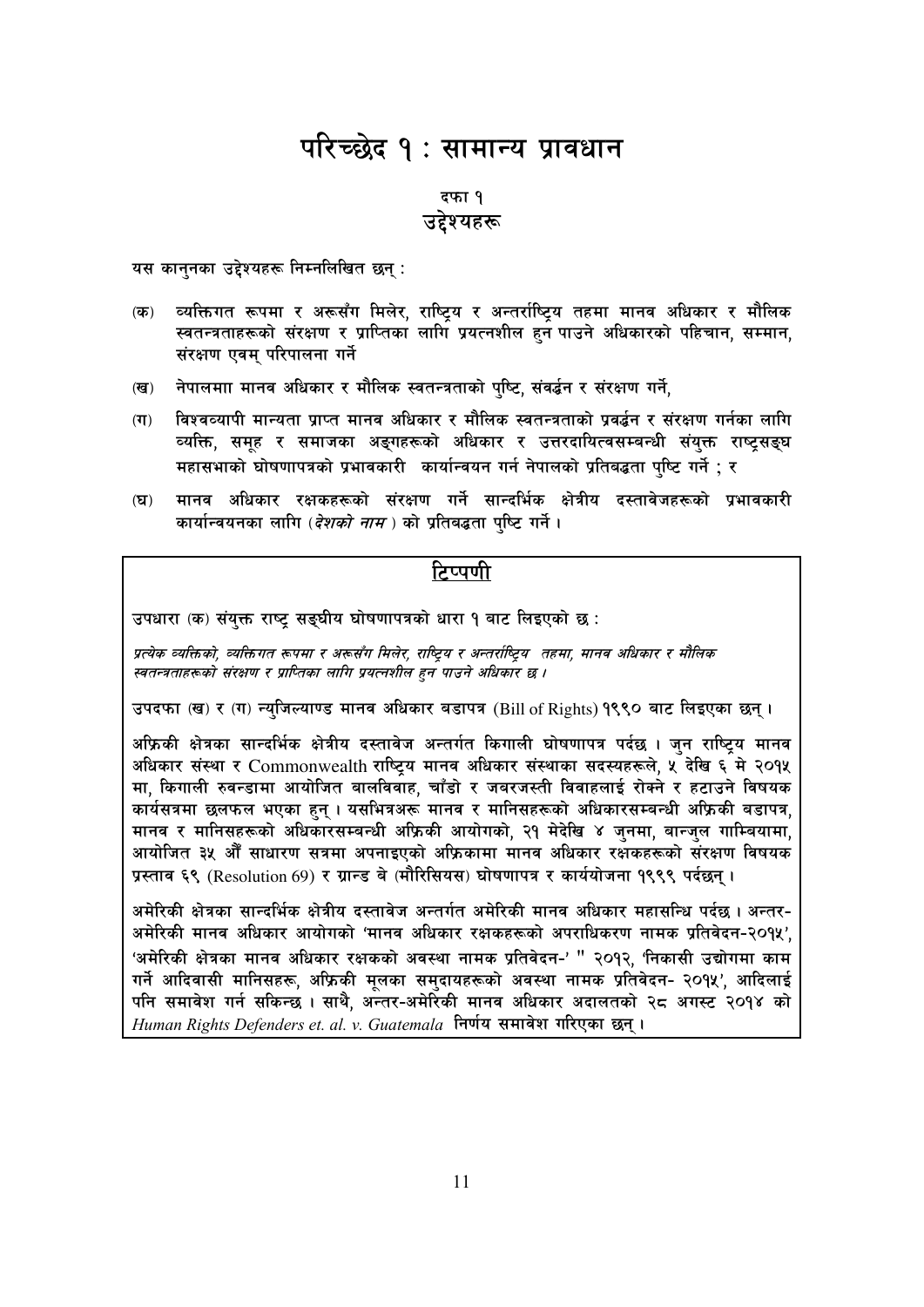#### दफा २ मानव अधिकार रक्षकको परिभाषा

यस कानुनको प्रयोजनका लागि, 'मानव अधिकार रक्षक' ले कुनै पनि व्यक्ति, जो व्यक्तिगत रूपमा वा अरूसँग मिलेर, मानव अधिकार र मौलिक स्वतन्त्रताहरूको प्रवर्द्धन, संरक्षण गर्नका लागि, स्थानीय, राष्टिय, क्षेत्रीय र अन्तर्राष्टिय स्तरहरूमा कार्यरत, वा कार्य गर्न प्रयत्नरत हने व्यक्तिलाई जनाउँछ ।

#### टिप्पणी

उपरोक्त दफाले संयुक्त राष्ट्रसङ्घीय मानव अधिकार उच्चायुक्तको कार्यालयले तथ्य पुष्ठ नम्बर २ (Fact Sheet No. 29) मा प्रयोग गरेको मानव अधिकार रक्षकको परिभाषा दर्शाउँछ ।

Human Rights Defenders: Protecting the Right to Defend Human Rights -2004), p 2 (available at http://www.ohchr.org/Documents/Publications/FactSheet29en.pdf)

"मानव अधिकार रक्षक " भन्नाले, क्नै पनि व्यक्ति, जो व्यक्तिगत रूपमा वा अरूसँग मिलेर, मानव अधिकारको प्रवर्द्धन वा संरक्षण गर्दछ ।

ब्राजिलियन विधेयकको धारा २(१) र नेपाली विधेयकको धारा २(क) लगायत केही राष्ट्रिय विधेयकहरूमा यस्तै परिभाषा देखिन्छन ।

" स्थानीय, राष्ट्रिय, क्षेत्रीय र अन्तर्राष्ट्रिय स्तरमा " भन्ने वाक्यांशलाई राख्नुको कारण : मानवअधिकार रक्षकहरू आफ्र् वस्ने राज्यभित्र (स्थानीय, क्षेत्रीय वा राष्ट्रिय स्तरमा) वा राज्य बाहिर पनि मानव अधिकारको प्रवर्द्धन वा संरक्षण गर्ने कार्य गर्न सक्ने छन् । यो भाषा संयक्त राष्टसङ्घीय घोषणापत्रको धारा १ मा पनि भेटिन्छ:

प्रत्येक व्यक्तिको, व्यक्तिगत रूपमा र अरूसँग मिलेर, राष्टिय र अन्तर्राष्टिय तहमा, मानव अधिकार र मौलिक स्वतन्त्रताहरूको संरक्षण र प्राप्तिका लागि प्रयत्नशील हुन पाउने अधिकार छ।

हेर्नुहोस्, मानव अधिकारसम्बन्धी अन्तर-अमेरिकी आयोगको दोस्रो रिपोर्ट २०११ : अमेरिकामा मानव अधिकार रक्षकहरूको अवस्थाबारेमा, पुष्ठ ४ :

...प्रत्येक व्यक्ति, जसले क्नै पनि हिसाबले राष्ट्रिय वा अन्तर्राष्ट्रिय रूपमा मानव अधिकार र मौलिक स्वतन्त्रताहरूको प्रवर्दन गर्छ वा प्राप्तिका लागि प्रयत्न गर्छ'

धेरै राष्ट्रिय विधेयकहरूमा, मानव अधिकार रक्षकको परिभाषा, यहाँ समावेश गरिएको भन्दा बढी विस्तृत छ : हेर्नुहोस् । उदाहरणका लागि, फिलिपिन्स विधेयकको धारा ३(क) र कड़ोलिज विधेयकको धारा ५ लाई लिन सकिन्छ ।

क्षेत्रीय परामर्श र विज्ञ बैठकमा व्यक्त चिन्तालाई सम्बोधन गर्न यस नमुना कानुनले तुलनात्मक रूपमा व्यापक परिभाषा सुभाएको छ । सङ्क्चित परिभाषा राख्दा, थुप्रै व्यक्तिहरूलाई रक्षकको परिभाषाबाट बाहिर राख्न यसको प्रयोग हनसक्ने भएकाले यसको परिभाषा व्यापक बनाइएको हो । क्षेत्रीय परामर्शको कममा मानव अधिकार रक्षकको परिभाषा नमना कानुनमा समावेश गर्न् हँदैन भनेरछलफल भयो<sup>1</sup>। तर, क्नै स्वरूपको परिभाषा समावेश गर्दा मानव अधिकार रक्षकहरूको मान्यता र सुरक्षाको लागि बन्ने कानुनको व्याख्या र प्रयोग मार्गदर्शित हुनसक्ने कानुनका मस्यौदाकर्ताहरूले निर्णय गरे । परिभाषा समावेश गर्दा कसैलाई 'मानव अधिकार रक्षकको' सचीबाट स्वेच्छाचारी तवरले निष्काशन गर्न अप्ठयारो

 $\mathbf{1}$ 

उदाहरणका लागि हेर्नुहोस् , International Service for Human Rights, Project report: Regional Consultation on Model National Law on the Recognition and Protection of Human Rights Defenders, p 5.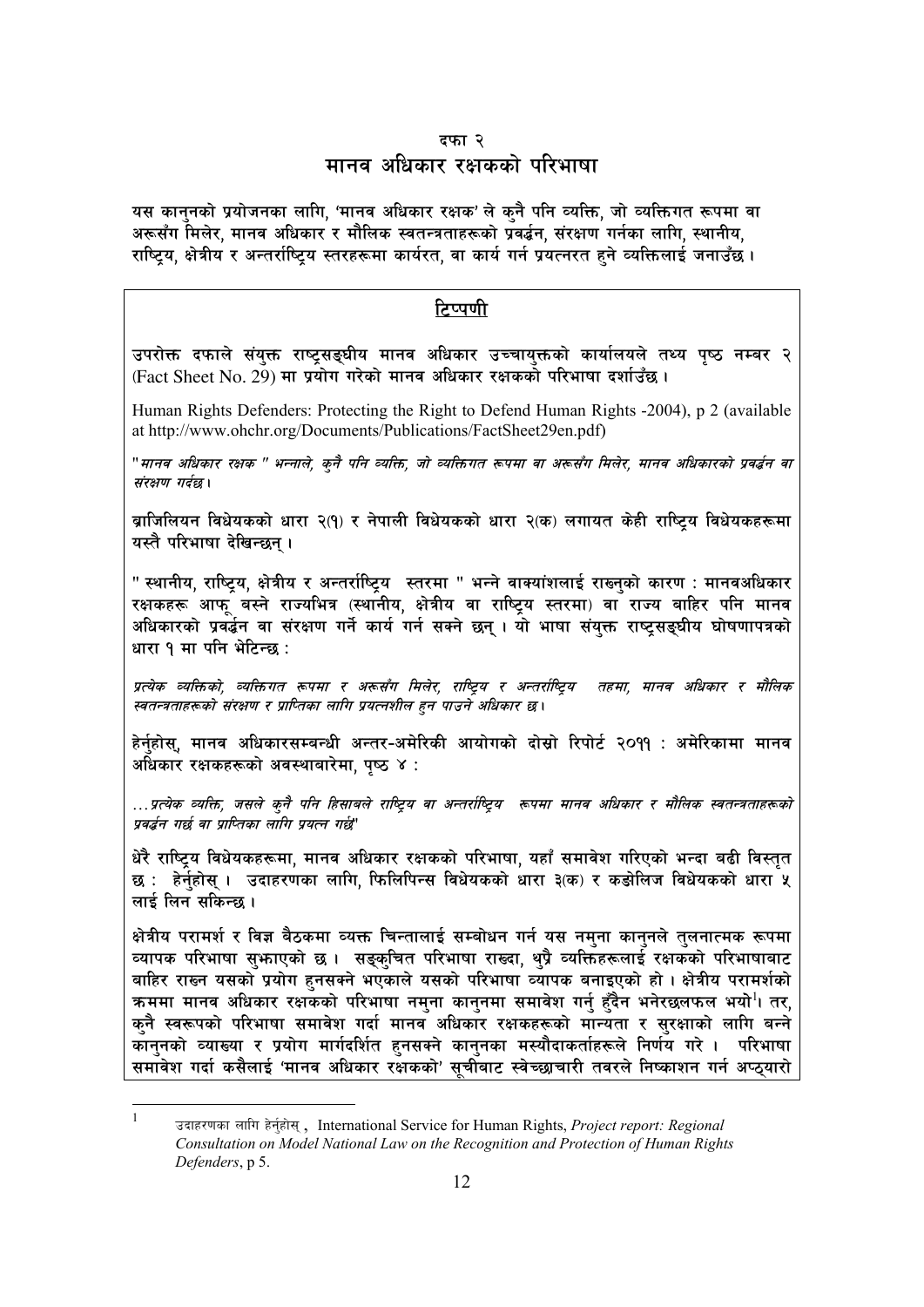हुने, क्षेत्रीय परामर्शमा व्यक्त विचारहरूसँग, नमुना कानुन मस्यौदाकारहरूले सहमति जनाए । ्जू<br>यस परिभाषाको स्पष्टताका लागि थप विस्तृत बनाउन सकिनेछ । जस्तै, कस्ता व्यक्तिहरू यो परिभाषाभित्र पर्छन् भन्ने स्पष्ट पार्न एक लचिलो सूची तयार पार्न सकिनेछ ।

यस्तो प्रावधान नेपाली विधेयकको धारा २(क) मा पाइन्छ । रक्षकको परिभाषाभित्र निम्नलिखित व्यक्तिहरू समावेश गर्न सकिनेछ :

- (क) मानव अधिकार अधिवक्ताहरू
- (ख) मानव अधिकार अभियन्ताहरू
- (ग) कानुनी व्यवसायी र न्याय सम्पादकहरू
- (घ) न्यायिक प्रतिनिधिहरू
- (ङ) सञ्चारकर्मीहरू
- (च) ट्रेड युनियनहरू
- (छ) सामाजिक कार्यकर्ताहरू र
- (ज) स्वास्थ्यकर्मीहरू

'मानव अधिकार रक्षकहरू' भित्र सार्वजनिक रूपमा परिवर्तनलाई समर्थन गर्ने वा सिफारिस गर्ने व्यक्तिहरू र सक्रियतापूर्वक परिवर्तनका लागि अभियान चलाउने व्यक्तिहरू (मानव अधिकार अभियन्ताहरू) पनि सम्मिलित छन् भन्ने प्रष्ट पार्न भानव अधिकार अधिवक्ताहरूलाई' पनि यहाँ राखिएको हो ।

मानव अधिकार रक्षकको कानुनी मान्यता र सुरक्षाका लागि कानुन बनाउँदा अभ्रै विस्तृत परिभाषा राख्न चाहेमा निम्न विषय पनि थप्न सकिन्छ :

'मानव अधिकार रक्षकहरूले पर्णकालीन वा आंशिकरूपमा वैतन वा स्वेच्छिक आधारमा अवैतनिक रूपमा कार्य गर्न सक्नेछन् र आफ्ना पेसा व्यवसायको अंश बनाएर पनि काम गर्न सक्नेछन् तर त्यसो गर्न अनिवार्य भने छैन ।'

स्मरण रहोस् कि, मानव अधिकार रक्षक हुनका लागि कुनै पनि दर्ता आवश्यक पर्दैन । त्यसैगरी दर्ता सङ्घ संस्थाहरू पनि रक्षकका रूपमा काम गर्न सक्षम हुन् पर्दछ भनी  $\rm A/HRC/20/27$  मा नभएका उल्लेख छ ।

मानव अधिकार रक्षकहरूको परिभाषामा 'शान्तिपूर्ण माध्यमबाट' वाक्यांश समावेश गरिएको छैन किनभने यो वाक्यांश संयुक्त राष्ट्र सङ्घीय घोषणापत्रको धारा १ मा छैन । यद्यपि यो याद राख्नुपर्छ कि , संयुक्त राष्ट्र सङ्घीय घोषणापत्र र नमुना कानुनका अन्य दफाहरूले यो वाक्यांश समावेश गरेका छन् ।

संयुक्त राष्ट्र सङ्घीय घोषणापत्रको धारा १२(३) मा भनिएको छ:

प्रत्येक व्यक्तिलाई, व्यक्तिगत रूपमा वा अरूसँग मिले, राज्यका कियाकलाप वा बेवास्ताका कारण मानव अधिकार र मौलिक स्वतन्त्रताहरूको उल्लङ्घन भई समूह वा व्यक्तिद्वारा गरिएको हिंसाद्वारा मानव अधिकार र मौलिक स्वतन्त्रताहरूको उपभोगमा असर पर्न गर्य यसमा राज्य उत्तरदायी ठहरिएमा, शान्तिपूर्ण माध्यममार्फत प्रतिक्रिया वा असहमति जनाउँदा, राष्ट्रिय कानून अन्तर्गत प्रभावकारी रूपमा सुरक्षित हुने अधिकार छ ।

यसबाहेक, घोषणापत्रको धारा १३ मा भनिएको छ :

प्रत्येक व्यक्तिलाई शान्तिपूर्ण माध्यमबाट व्यक्तिगत रूपमा वा अरूसँग मिलेर मानव अधिकार र मौलिक स्वतन्त्रताहरूको, प्रवर्द्धन र संरक्षण गर्नयसै घोषणापत्रको धारा ३ अनुरूप संशाधन र श्रोतको माग गर्ने, प्राप्त गर्ने र उपयोग गर्ने अधिकार छ ।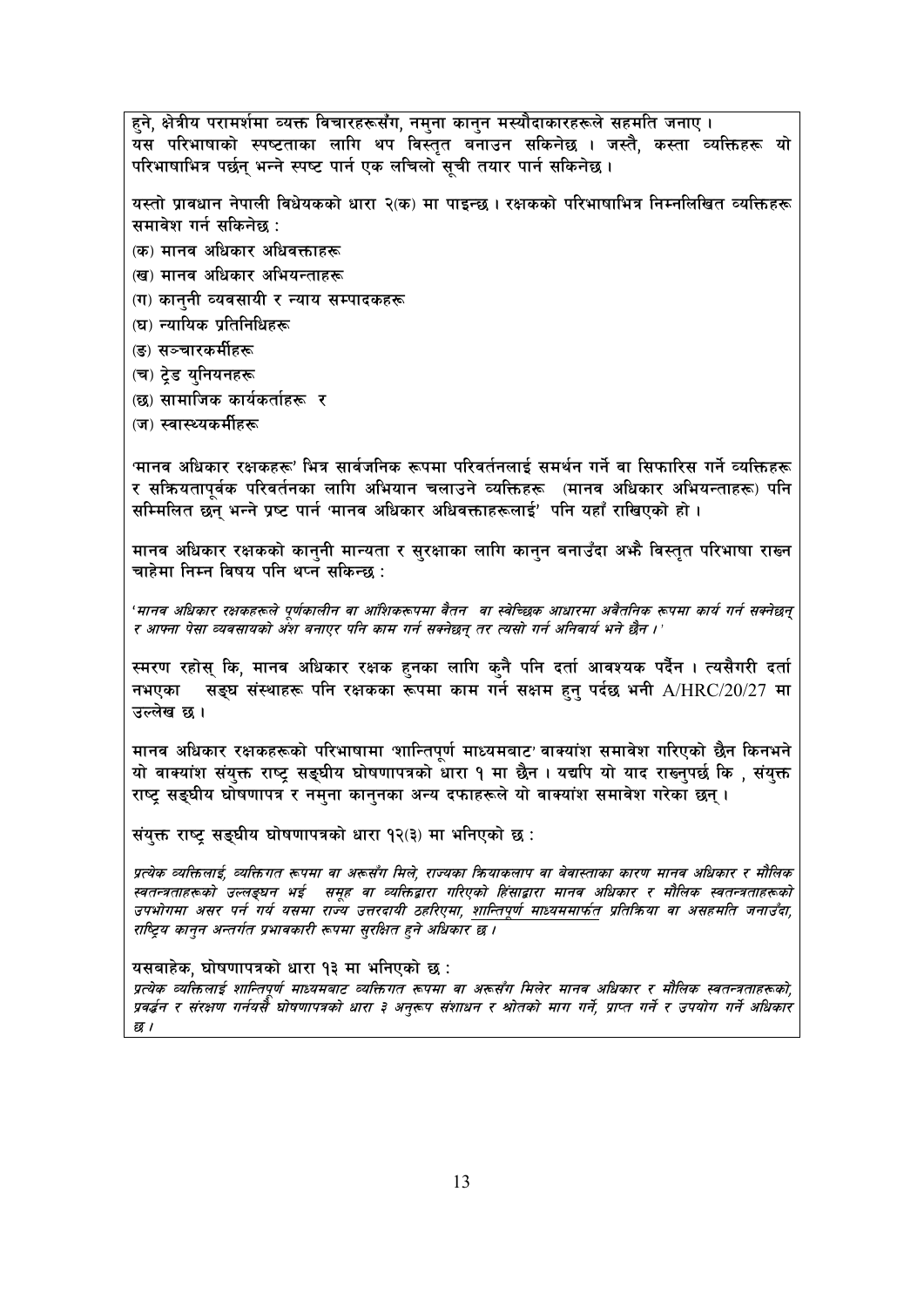## परिच्छेद २ : मानव अधिकार रक्षकका अधिकारहरू र मानव अधिकार रक्षा गर्ने दायित्व

#### परिच्छेद २ को सामान्य टिप्पणी

परिच्छेद २ ले संयुक्त राष्ट्र सङ्घीय घोषणापत्रको धारा १, ३, ५ देखि १३ , र १७ सहित अरू अन्तर्राष्ट्रिय दस्तावेजमा उल्लेख भएका अधिकारहरूको अध्ययन गरेको छ।

केही विद्यमान राष्ट्रिय कानुनहरूमा भएका प्रावधानहरू संयुक्त राष्ट्र सङ्घीय घोषणापत्र भन्दा व्यापक छन् । यस नमना काननका केही दफाहरूले त्यस्ता प्रावधानहरू समेटेका छन् भने केही प्रावधान यस कान्**नमा उल्लेख छैनन् : उदाहरणका लागि, फिलि**पिन्स विधेयकको दफा १४ मा "*मानव अधिकार* उल्लङ्घन पीडित वा तिनीहरूका नजिकका परिवारका लागिसरक्षित आश्रयस्थलको (sanctuaries) स्थापना गर्ने अधिकार"

मस्यौदाकर्ताहरूले यस प्रावधानको विवरणलाई नम्**ना कान्**नमा समावेश गर्न अति विशिष्ट (too specific) मानेका थिए।

#### दफा ३

## मानव अधिकार र मौलिक स्वतन्त्रताको प्रवर्द्धन र संरक्षण गर्ने अधिकार

प्रत्येक व्यक्तिलाई, व्यक्तिगत रूपमा र अरूसँग मिलेर, स्थानीय, क्षेत्रीय, राष्ट्रिय र अन्तर्राष्ट्रिय तहमा, मानव अधिकार र मौलिक स्वतन्त्रताहरूको संरक्षण र प्राप्तिका लागि प्रयत्नशील हुन पाउने अधिकार छ ।

#### टिप्पणी

उपरोक्त दफा एक सामान्य प्रावधान हो जुन, दफा ४ देखि १८ भन्दा व्यापक छ । तर तिनलाई पनि समावेश गरिएको छ।

उपरोक्त दफा संयुक्त राष्ट्र सङ्घीय घोषणापत्रको धारा १ बाट लिइएको हो।

प्रत्येक व्यक्तिलाई व्यक्तिगत रूपमा र अरूसँग मिलेर, राष्ट्रिय र अन्तर्राष्ट्रिय तहमा, मानव अधिकार र मौलिक स्वतन्त्रताहरूका संरक्षण र प्राप्तिका लागि प्रयत्नशील हुन पाउने अधिकार छ ।

" स्थानीय, राष्ट्रिय, क्षेत्रीय र अन्तर्राष्ट्रिय स्तरमा" भन्ने वाक्यांशलाई राख्नुको कारण : मानव अधिकार रक्षकहरूले आफ बस्ने राज्यभित्र (स्थानीय, क्षेत्रीय वा राष्टिय स्तरमा) वा राज्य बाहिर पनि मानव अधिकारको प्रवर्द्धन वा संरक्षण गर्ने कार्य गर्न सक्ने छन्।

हेर्नुहोस्, मानव अधिकारसम्बन्धी अन्तर-अमेरिकी आयोगको दोस्रो रिपोर्ट २०११ : अमेरिकामा मानव अधिकार रक्षकहरूको अवस्थापृष्ठ ४:

प्रत्येक व्यक्ति, जसले कुनै पनि हिसाबले राष्ट्रिय वा अन्तर्राष्ट्रिय रूपमा, मानव अधिकार र मौलिक स्वतन्त्रताहरूको प्रवर्द्धन गर्दछ वा प्राप्तिका लागि प्रयत्न गर्दछ ।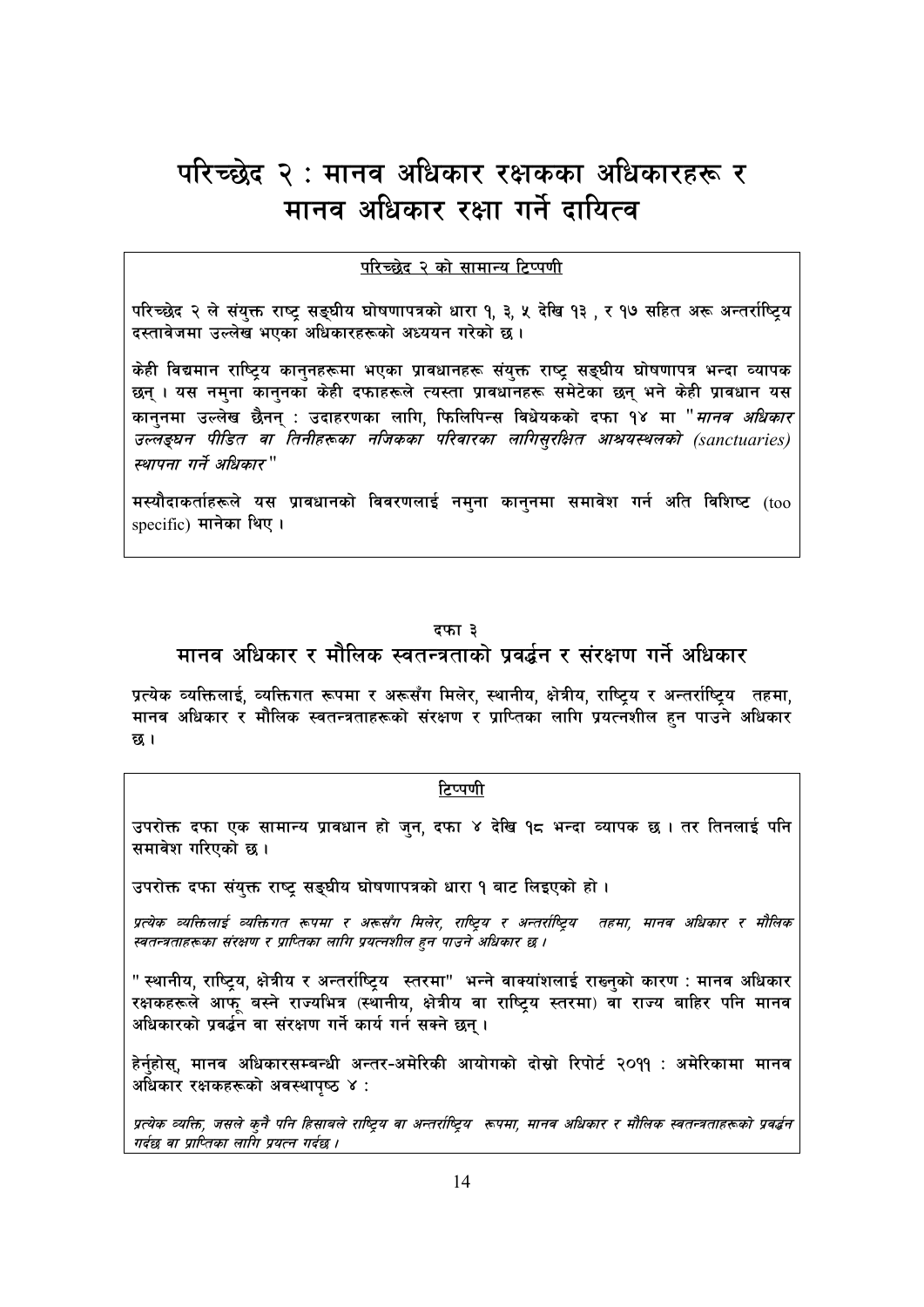#### दफा ४

## समूह, सङ्घ र सङ्गठनहरू गठन गर्ने अधिकार

- $(9)$ प्रत्येक व्यक्तिलाई, व्यक्तिगत रूपमा र अरूसँग मिलेर, मानव अधिकार र मौलिक स्वतन्त्रताहरूको प्रवर्द्धन र सो को संरक्षण र प्राप्तिका लागि प्रयत्नशील हने, औपचारिक वा अनौपचारिक र दर्ता गरिएका वा नगरिएका, समूह, सङ्घ र गैरसरकारी सङ्गठनहरू गठन गर्ने, सोको सदस्य हुने र तिनमा सहभागी हने अधिकार छ।
- उपदफा (१) मा उल्लेख गरिएका समूहहरू, सङ्घहरू र सङ्गठनहरू अन्तर्गत निम्न पर्दछन्:  $(5)$ 
	- नेपालमा भएका समूहहरू, सङ्घहरू र सङ्गठनहरू (क)
	- अन्य देशहरूमा भएका समूहहरू, सङ्घहरू र सङ्गठनहरू **(ख)**
	- क्षेत्रीय वा अन्तर्राष्ट्रिय स्तरहरूमा वा धेरै देशहरूमा भएका समुहहरू,  $(T)$ सङ्घहरू र सङ्गठनहरू ।
- उपदफा २ (क) मा उल्लेखित नेपालमा भएका समुहहरू, सङ्घहरू र सङ्गठनहरूको निम्नसँग  $(5)$ संलग्न हने अधिकार हुन्छ :
	- नेपाल मा भएका समूहहरू, सङ्घहरू र सङ्गठनहरू र अन्य देशहरूमा भएका वा क्षेत्रीय  $(35)$ वा अन्तर्राष्ट्रिय स्तरहरूमा भएका समूहहरू, सङ्घहरू र सङ्गठनहरू र
	- उपदफा २(क) मा उल्लेखित औपचारिक वा अनौपचारिक र दर्ता गरिएका वा नगरिएका (ख) समूहहरू, सङ्घहरू र सङ्गठनहरूको गठबन्धन वा सञ्जाल ।

#### टिप्पणी

उपरोक्त दफा संयुक्त राष्ट्र सङ्घीय घोषणापत्रको धारा ५ बाट लिइएको हो छ जसमा निम्न अनुसार उल्लेख छ :

प्रत्येक व्यक्तिलाई व्यक्तिगत रूपमा र अरूसँग मिलेर, राष्ट्रिय र अन्तर्राष्ट्रिय तहमा, मानव अधिकार र मौलिक स्वतन्त्रता प्रवर्द्धन र संरक्षण गर्ने अधिकार छ :

(ख) समूह, सङ्घ र गैरसरकारी सङ्गठनहरू, गठन गर्न, सो का सदस्य हुन र सो मा सहभागी हुन

सङ्घहरू र सङ्गठनहरू, औपचारिक र अनौपचारिक'ले उपधारा १ मा उल्लिखित 'समूहहरू, सामुदायिक समूह, अल्पसङ्ख्यक समूह, सामूहिक आदिवासी मानिसहरू, वा मानव अधिकारको रक्षा गर्ने वा वकालत गर्ने मानिसहरूलाई पनि जनाउँछ ।

दर्ता गरिएका र दर्ता नगरिएका संस्थाहरूलाई, उपरोक्तको सङ्घको स्वतन्त्रताको अधिकारले, समान रूपले सुरक्षा प्रदान गर्दछ । दर्ता नगरिएका संस्थामा संलग्न व्यक्तिहरू, कुनै पनि वैध गतिविधिहरू सञ्चालन गर्नं, स्वतन्त्र हुन् पर्दछ । यस अन्तर्गत शान्तिपूर्ण सम्मेलनहरू गर्ने र सोमा भाग लिने अधिकार पनि पर्दछन् र यी गतिविधिहरू गरेका कारण, तिनीहरूलाई कानुनी सजायका भागी बनाइन् हुँदैन । (A/HRC/20/27, p 14, para 56).

मानव अधिकार रक्षकलाई सम्बन्धित राज्यभित्र समूह सङ्गठन खोल्ने र सोमा सहभागी हुने मात्र नभई अन्य राज्यहरू वा धेरै राज्यहरूमा समेत समूह सङ्गठन खोल्ने र सोमा सहभागी हुने अधिकार भएको प्रस्ट पार्न उपदफा (२) राखिएको हो ।

सम्बन्धित राज्यभित्र गठन गरिएका समूहहरूले अन्य देशहरूका समूहहरूसँग सम्बद्ध हुन पाउने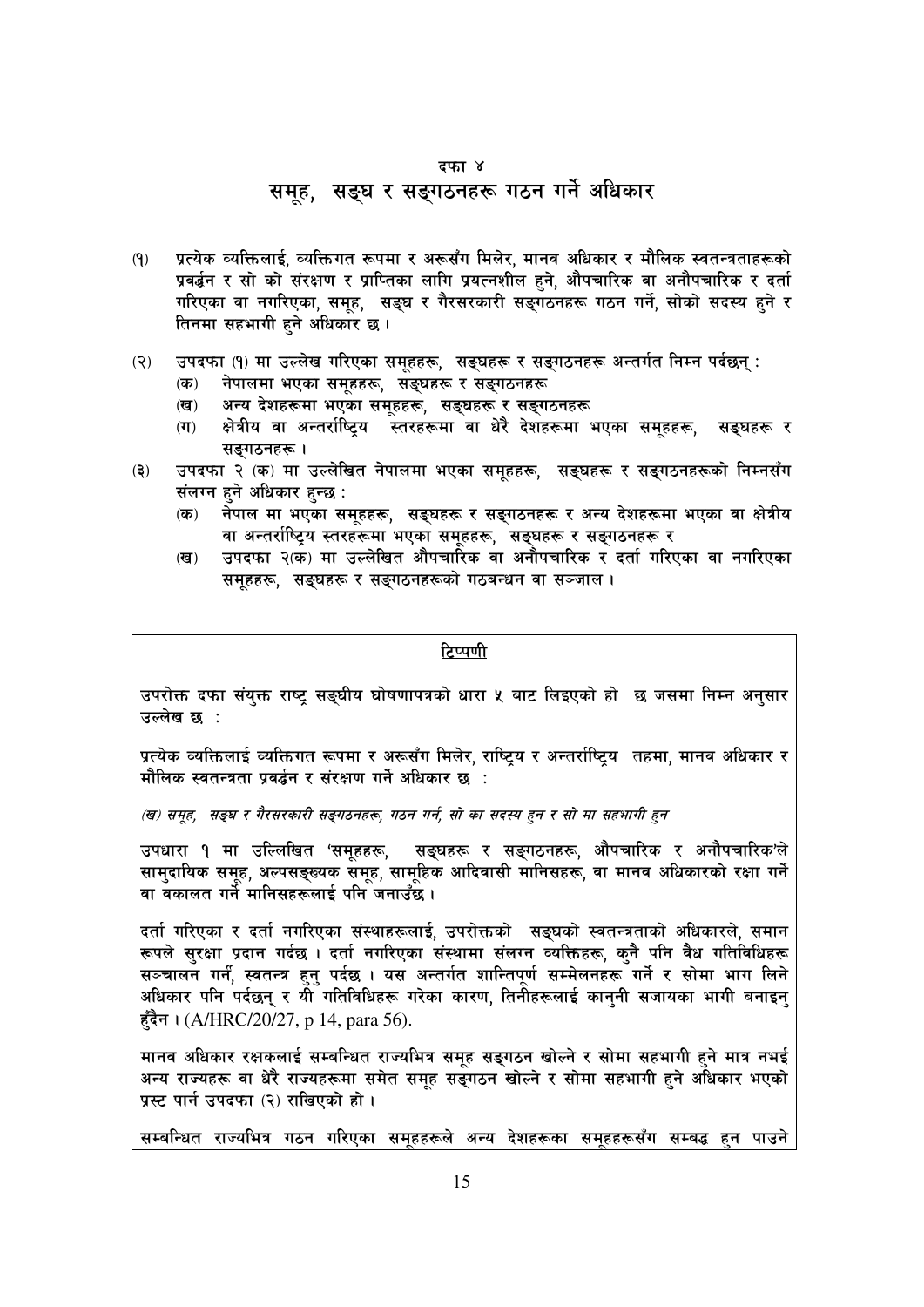<u>.</u><br>अधिकार प्रष्ट पार्न उपदफा (३) राखिएको हो । यो उपदफा बुर्किनाबे विधेयकको धारा ६ र सङ्गठनको अधिकारसम्बन्धी अन्तर्राष्टिय श्रम सङ्गठनको महासन्धिको उपदफा (३) ग्रेरित छ:

मजदुर र रोजगारदाता संस्थाहरूलाई, सङ्गठन, सङ्घ र कन्फेडेरेसन स्थापना गर्ने, त्यसमा सहभागी हुने .<br>अधिकार हुनेछ, । त्यस्ता कुनै पनि सङ्गठन, सङ्घ वा कन्फोडेरेसनले मजदर र रोजगारदाताहरूको अन्तर्राष्टिय संस्थाहरूसँग सम्बद्ध हुन पाउने अधिकार छ ।

#### दफा ५

### श्रोत संशाधनहरूको माग प्राप्त र उपयोग गर्ने अधिकार

प्रत्येक व्यक्तिलाई, व्यक्तिगत रूपमा र अरूसँग मिलेर, मानव अधिकार र मौलिक स्वतन्त्रताहरूको प्रवर्द्धन र सोको संरक्षण र प्राप्तिका लागि प्रयत्नशील हुने प्रयोजनका लागि घरेलु र अन्तर्राष्ट्रिय श्रोतहरू, सरकारी, अन्तरसरकारी, परोपकारी र निजी स्रोतहरू लगायतबाट संशाधनहरूको माग, प्राप्त र उपयोग गर्ने अधिकार छ ।

#### टिप्पणी

उपरोक्त दफा संयक्त राष्ट सङ्घीय घोषणापत्रको धारा १३ बाट लिइएको हो।

प्रत्येक व्यक्तिलाई, व्यक्तिगत रूपमा र अरूसँग मिलेर, मानव अधिकार र मौलिक स्वतन्त्रताहरूको, शान्तिपर्ण माध्यमबाट प्रवर्द्धन र संरक्षण गर्नका लागि. यसै घोषणापत्रको धारा ३ अनरूप. संशाधन र श्रोतको माग गर्ने तथासो प्राप्त र उपयोग गर्ने अधिकार छ ।

संयुक्त राष्ट्र सङ्घीय घोषणापत्रको धारा ३ ले निम्न व्यवस्था गरेको छ:

संयुक्त राष्ट्र सङ्घको बडापत्र र मानव अधिकार र मौलिक स्वतन्त्रताहरूसम्बन्धी अन्य अन्तर्राष्ट्रिय दस्तावेजप्रदत्त .<br>दायित्वहरूसँग मितव्ययिता भएको घरेलु कानुन नै, त्यस्तो न्यायिक रूपरेखा हो, जसभित्र रही मानव अधिकार र मौलिक स्वतन्त्रताहरूको कार्यान्वयन र उपभोग हनसँक्दछ र जस भित्र नै मानव अधिकार र स्वतन्त्रताहरूको संवर्द्धन, संरक्षण, र प्रभावकारी प्राप्तिका लागि, यस घोषणापत्रमा उल्लिखित सम्पूर्ण क्रियाकलापहरू गरिनुपर्दछ ।

होन्डरान काननको धारा ४(१७) र बर्किनाबे विधेयकको धारा ६ बाट हटाइएजस्तै, संयक्त राष्ट सङ्घीय घोषणापत्रको धारा ३ लाई दफा ६ मा पनि समावेश गरिएको छैन ।

यस अधिकार अन्तर्गत, अन्तर्राष्ट्रिय संस्थाहरू, अन्तरसरकारी सङ्गठनहरू र विदेशी स्रोतहरू (द्वै सरकारी र निजी क्षेत्र) सँग श्रोतंसंसाधन माग गर्ने, प्राप्त र प्रयोग गर्ने अधिकार पनि समावेश छ । क्षेत्रीय परामर्शको क्रममा $^2$  सभ्नाइए बमोजिम'घरेल र अन्तर्राष्टिय स्रोतसहित'भन्ने वाक्यांश थपिनको कारण पनि यही नै हो । यो स्पष्टीकरण महत्वपूर्ण छ किनभने धेरै देशका कानुनहरूले वैदेशिक सहायताको पहँचमा प्रतिबन्ध गरेका छन् । <sup>3</sup>

उपरोक्त दफा मानव अधिकार परिषद्को सङ्कल्प प्रस्ताव (Resolution) A/HRC/RES/22/6 )बाट पनि प्रेरित छ. जसले राज्यहरूलाई निम्न आह्वान गरेको छ :

व्यक्ति, समूह र समाजका अङ्गहरूमाथि, नियमित सूचना र प्रतिवेदन बुफ़ाउन्पर्ने भन्ने दायित्व राख्दा, तिनीहरूको कार्यात्मक स्वायत्ततामा बाधा नपुग्ने सुनिश्चित गर्नुहोस्, । अरू गैर मानव अधिकारका गतिविधि गर्दा आर्थिक संशाधनका श्रोतहरूमा सामान्यतया लगाइने प्रतिबन्ध भन्दा भिन्न तरिकाले, रक्षकहरूलाई मानव अधिकारको काम गर्न आवश्यक पर्ने सम्भावित आर्थिक संशाधनका श्रोतहरूमा विभेदकारी प्रतिबन्ध लगाइने छैन भन्ने सनिश्चित गर्दा, पारदर्शिता र जवाफदेहिताको पनि सुनिश्चितता हुन्छ । कुनै पनि कानृनले मानव अधिकारको रक्षार्थ गरिने कियाकलाप, सहयोगार्थ दिइने आर्थिक श्रोत संशाधन, जुनसुकै भौगोलिक क्षेत्रबाट उत्पत्ति भएका भए पनि, सो उत्पत्तिका कारण, उक्त कियाकलापहरूलाई अपराधिकरण नगर्ने सनिश्चित गर्न होस ।

 $\overline{2}$ International Service for Human Rights, Project report: Regional Consultation on Model National Law on the Recognition and Protection of Human Rights Defenders, p 13.  $\overline{\mathbf{3}}$ 

International Service for Human Rights, From Restriction to Protection: Research Report on the Legal Environment for Human Rights Defenders and the Need for National Laws to Protect and Promote their Work (2014), fn 121s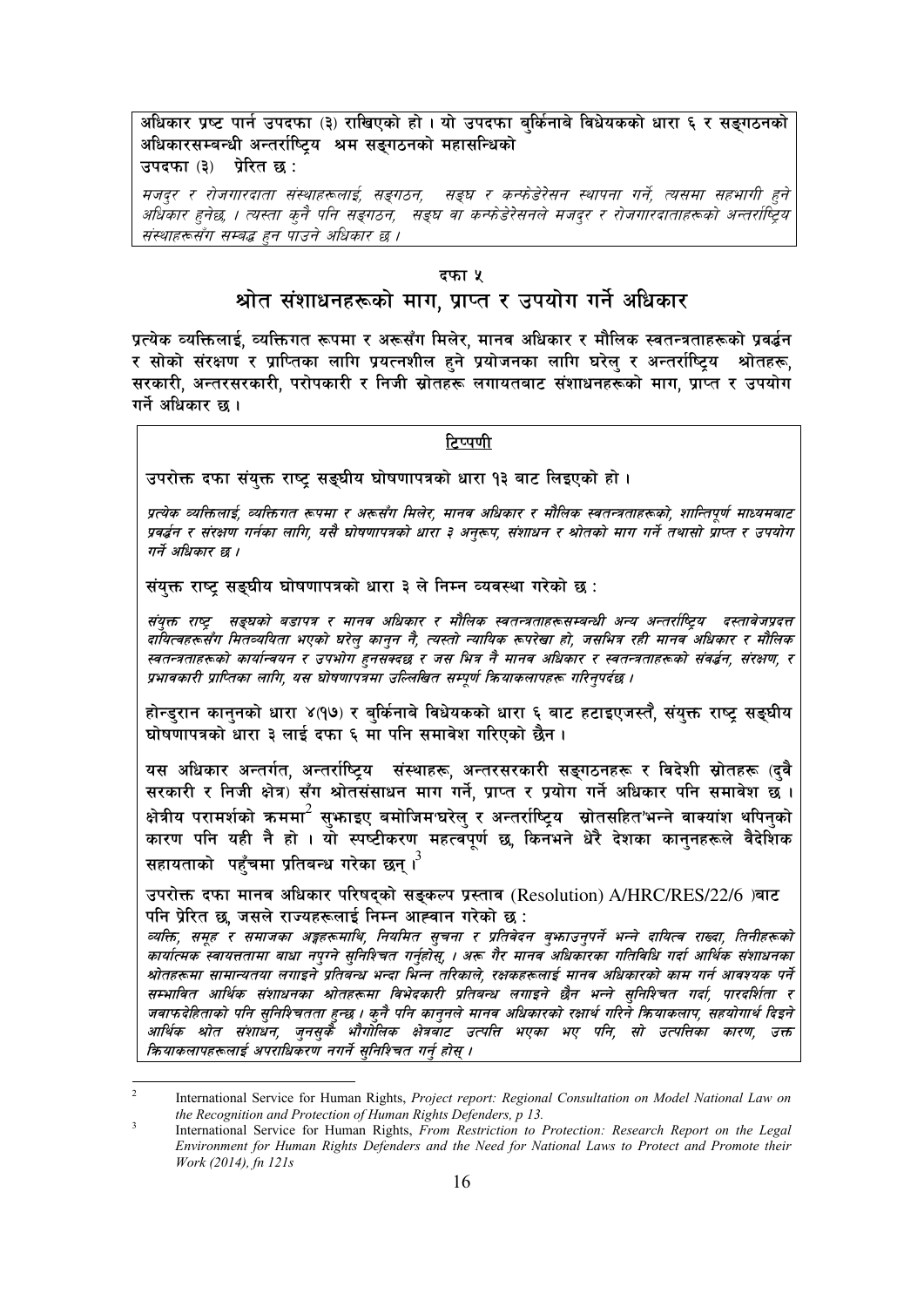#### दफा ६

## जानकारी खोज्ने प्राप्त र प्रवाह गर्ने अधिकार

- प्रत्येक व्यक्तिलाई, व्यक्तिगत रूपमा र अरूसँग मिलेर काम गर्न निम्नलिखित अधिकार छन् :  $(9)$ 
	- (क) मानव अधिकार र मौलिक स्वतन्त्रतासम्बन्धी जानकारी जान्ने, खोज्ने, पहुँच गर्ने, प्राप्त गर्ने र राख्न पाउने अधिकार । साथै, सो अधिकार र स्वतन्त्रताहरू, नेपालको व्यवस्थापिका, न्यायिक र प्रशासनिक प्रणालीमा कसरी कार्यान्वयन भएका छन भन्नेवारे जानकारी पाउने अधिकार
	- (ख) मानव अधिकार र मौलिक स्वतन्त्रताहरूको उपभोग र संरक्षण गर्न वा उपभोग र संरक्षण गर्न सघाउन, व्यावसायिक तथा उद्यमी संस्थाहरूसँग आवश्यक जानकारी माग्ने, खोजी गर्ने, पहुँच हुने, प्राप्त गर्ने र राख्न पाउने अधिकार
	- (ग) मानव अधिकार र मौलिक स्वतन्त्रतासम्बन्धी जानकारी, स्वतन्त्र रूपमा प्रकाशित गर्ने र अरूलाई प्रवाह वा सम्पेषण गर्ने
	- (घ) कान्**न र तिनको अभ्यासमा, मानव अधिकार र मौलिक** स्वतन्त्रताको परिपालनासम्बन्धी अध्ययन, छलफल गर्ने, विचार निर्माण गर्ने र राख्ने अधिकार, र अन्य तरिकाहरूबाट, यस्ता विषयहरूमा सार्वजनिक ध्यानाकर्षण गर्ने अधिकार।
- उपदफा (१) मा उल्लिखित अधिकारको उपभोग, मौखिक, लिखित वा मुद्रित रूपमा वा कलात्मक  $(5)$ रूपमा, वा अनलाइन वा अफलाइन, अन्य कनै पनि सञ्चार माध्यममार्फत गर्न सकिनेछ ।

#### टिप्पणी

सो दफा संयुक्त राष्ट्र सङ्घीय घोषणापत्रको धारा ८ बाट लिइएको हो। जसले निम्न व्यवस्था गरेको छ :

- (क) सम्पूर्ण मानव अधिकार र मौलिक स्वतन्त्रताहरूसम्बन्धी जानकारी जान्ने, खोजी गर्ने, पहुँच गर्ने, प्राप्त गर्ने र राख्न पाउने अधिकार, साथै यस्ता अधिकार र स्वतन्त्रताहरू राष्ट्रिय व्यवस्थापिका, न्यायिक र प्रशासनिक प्रणालीमा कसरी कियान्वित भएका छन् भन्नेवारे जानकारी पाउने अधिकार
- (ख) अन्य मानव अधिकार र सान्दर्भिक अन्तर्राष्ट्रिय दस्तावेजमा उल्लेख सम्पूर्ण मानव अधिकार र मौलिक स्वतन्त्रताहरूसम्बन्धी जानकारीहरू स्वतन्त्र रूपमा प्रकाशन गर्ने र अरूलाई प्रवाह वा संप्रेषण गर्ने
- (ग) दुवै, कानुन र अभ्यासमा सम्पूर्ण मानव अधिकार र मौलिक स्वतन्त्रताको परिपालनसम्बन्धी अध्ययन, .<br>छलफल गर्ने, विचार निर्माण गर्ने र राख्ने अधिकार तथा यी र अन्य उपयुक्त तरिकाहरूबाट यस्ता विषयमा सार्वजनिक ध्यानाकर्षण गर्ने ।

व्यावसायिक र उद्यमी संस्थाहरूसँग र अन्य सम्बन्धित निजी पक्षहरूबाट मानव अधिकार उपभोग र संरक्षण गर्न मानव अधिकारसम्बन्धी आवश्यक जानकारी पाउने व्यवस्था सुनिश्चित गर्न उपदफा **१ (ख) थपिएको छ । निजी पक्षहरूसँग** हुने सूचनामा पहँच पाउन् महत्वपूर्ण हुने क्षेत्रीय परामर्शका क्रममा उठाइएको थियो ।<sup>4</sup> व्यवसाय र मानव अधिकारसम्बन्धी निर्देशक सिद्धान्तहरूको सिद्धान्त २१ पनि यस उपदफामा उल्लेख छ । जसबमोजिम*ःव्यावासायिक उद्यमहरू, जसका* सञ्चालन वा सञ्चालन विधिले. गम्भीर मानव अधिकार प्रभावहरूको जोखिम पैदा गर्दछन. ती उद्यमहरूले प्रभावहरूलाई .<br>कसरी सम्बोधन गर्ने छन् भनेर, औपचारिक रूपमा सचित गराउन पर्दछ । सबै बेलामा दिइने सचना सञ्चारहरू

 $\overline{4}$ 

See International Service for Human Rights, Consultation on the situation and protection needs of human rights defenders from Western European and Others Group States (22-23 June 2015, Florence, Italy), p 8; International Service for Human Rights, UN Special Rapporteur on Human Rights Defenders consultation on the situation and protection needs of human rights defenders across Francophone Africa (30-31 May 2015, Abidjan, Cote d'Ivoire), p 7).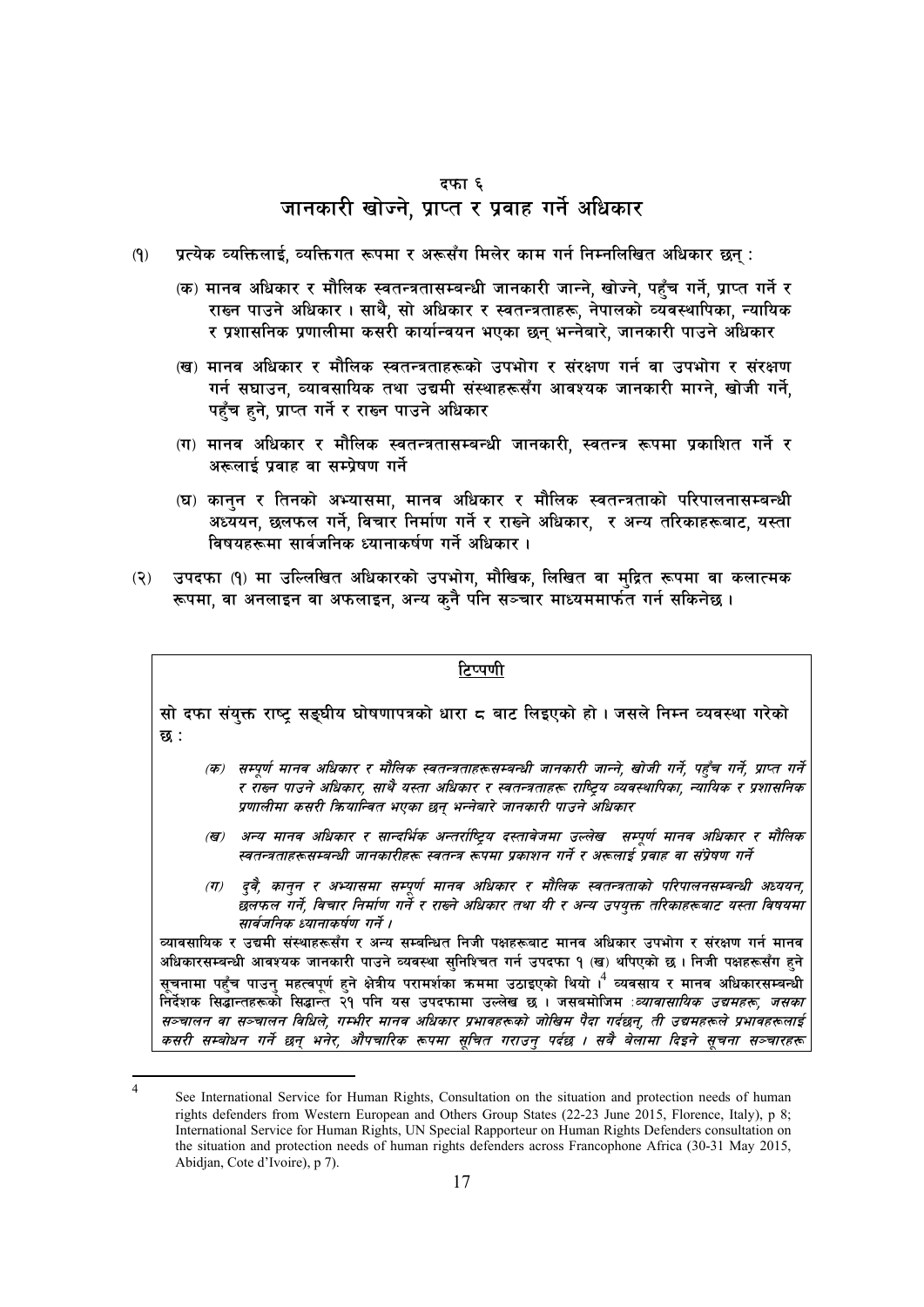निम्नबमोजिम हनपर्दछ : (क) उद्यमद्वारा सिर्जित मानव अधिकार प्रभावहरूबारे नियमित सचना उद्यमले दिने. र अपेक्षित सरोकारवालाहरूका लागि सो सूचना पहुँच योग्य बनाउनुपर्छ (ख) मानव अधिकारमैत्री प्रभावहरूहरूलाई पर्याप्त सम्बोधन गरिएका छन् भन्ने मल्याङ्कन गर्न आवश्यक जानकारी प्रदान गर्ने (ग) बदलामा, प्रभावित सरोकारवालाहरू, कर्मचारीहरू वा व्यवसायिक गोपनीयतासम्बन्धी कानूनी व्यवस्थाहरू माथि जोखिम पैदा गर्नु हुँदैन ।

यसको पुनरावृति, मानव अधिकार परिषद्को मानव अधिकार रक्षकहरूको संरक्षणसम्बन्धी सङ्कल्प प्रस्ताव ३१/३२ मा पनि गरिएको छ । यस्तै प्रावधान, दक्षिण अफ्रिकी मानव अधिकार बडापत्रको दफा ३२(१) मा, र सियरा लियोनको सुचनामा पहुँचको अधिकार कानुन २०१३ मा पनि पाइन्छ । मानव ्<br>अधिकारको संरक्षण र संवर्द्धन गर्न वा उल्लङ्घनको लागि जवाफदेहिताका निम्ति पनि उद्यमहरूले दिने जानकारीमा पहुँच महत्वपर्ण छ भनेर संयक्त राष्टसङ्घीय मानव अधिकार उच्चायक्तको कार्यालयको मार्च २०१६ को प्रतिवेदन "Practical recommendations for the creation and maintenance of a safe and enabling environment for civil society, based on good practices and lessons learned" ले पहिचान गरेको छ । सो प्रतिवेदनले निम्न सिफारिसहरू गरेको छ :

सदस्य राज्यहरूले :

(क) मा, सार्वजनिक निकायहरू र सार्वजनिक कार्य गर्ने निकायलगायतले स्वतस्पूर्त रूपमा जानकारी दिने सुनिश्चितताका लागि स्पष्ट कानुन, नियम र नीतिहरू बनाउनुपर्छ ; अन्तर्राष्ट्रिय मानव अधिकार कानुन र मापदण्डहरू बमोजिम स्पष्ट रूपमा परिभाषित, अपवादात्मक अवस्थामा बाहेक त्यस्तो जानकारी अनरोध र प्राप्त गर्ने सामान्य अधिकार, सदस्य राज्यहरूले प्रदान गर्न पर्दछ । मानव अधिकारको अभ्यास वा संरक्षणका लागि निजी निकायहरूसँग भएका आवश्यक जानकारीमा पहुँचको अधिकारको सुनिश्चितता गर्नु पर्दछ । सूचना दिन इन्कार गरे सोका विरुद्ध कुनै स्वतन्त्र निकायमा पनरावेदन गर्ने अधिकार प्रदान गर्न पर्दछ ।

(ख) सूचनामा पहुँचको अधिकारको कार्यान्वयनका बारेमा सार्वजनिक निकायहरूलाई प्रशिक्षित गर्न् पर्दछ र सूचनामा पहँचको अधिकार र यसका प्राप्तिका लागि उपायहरूबारे जनतामाभ्रु जानकारी प्रवाह गर्नु पर्दछ ।

मानव अधिकार रक्षकहरूको मान्यता र संरक्षणका लागि बनाइने काननको मस्यौदा तयार गरिरहेका राज्यहरूले, ती प्रावधानअर्न्तगत, अन्य निजी निकाय र व्यवसायहरू, सञ्चार सङ्गठनहरू र अन्य सङ्गठनहरूलाई पनि समावेश गर्न सक्छन।

उपदफा १(ग) मा 'मानवअधिकार र अन्य लाग् हुने अन्तर्राष्ट्रिय दस्तावेज बमोजिम' भन्ने वाक्यांश राखिएको छैन । यसो गर्दा, वाक्यांशले प्रवाँह वा संप्रेषण गर्ने अधिकारलाई, सीमित गर्दछ भनेर व्याख्या हन सक्छ । यस्तो वाक्यांश अन्य थुप्रै घरेल् कानुनहरूमा पनि राखिएका हँदैनन् । : उदाहरणका लागि, आइभोरियन काननको धारा ३, कड़ोलिज विधेयकको धारा ११, र होन्डरान काननको धारा ४७)।

उपदफा १(घ) बाट 'उपयुक्त' भन्ने शब्द राखिएको छैन । मानव अधिकार र मौलिक स्वतन्त्रताहरूको विषयमा ध्यानाकर्षण गर्न अपनाउने तरिकाहरू उपयुक्त छन् वा छैनन् भन्ने निधारण गर्दा, आत्मपरकता र स्वेच्छाचारिता निम्तिन सक्ने भन्ने लागेकाले 'उपयुक्त' शब्द नराखिएको हो।

मानव अधिकार रक्षकहरूलाई कनै पनि स्वरूपमा सूचना पाउने, दिने र प्रवाह गर्ने अधिकार हुन्छ भन्ने स्पष्ट पार्न उपदफा (२) राखियो । यस उपदफाको भाषा नागरिक तथा राजनीतिक अधिकारसम्बन्धी अन्तर्राष्टिय अनबन्ध, १(६६ को धारा १((२) मा आधारित छ जसमा बमोजिम :

प्रत्येक व्यक्तिलाई अभिव्यक्ति स्वतन्त्रताको अधिकार हुनेछ । सीमाको बन्देज बिना, मौखिक, लिखित वा मुद्रित रूपमा वा कलात्मक रूपमा वा निजको आफ्नो छनौटको अन्य कनै माध्यम मार्फत सबै किसिमका सचना र विचारहरू प्राप्त गर्ने तथा दिने स्वतन्त्रता समेतसमावेश हनेछन ।

#### दफा ७

## मानव अधिकार सम्बन्धी विचारहरूको विकास र वकालत गर्ने अधिकार

प्रत्येक व्यक्तिलाई, व्यक्तिगत रूपमा र अरूसँग मिलेर मानव अधिकार र मौलिक स्वतन्त्रताहरूसम्बन्धी नयाँ विचार र सिद्धान्तहरूको विकास गर्ने र तिनको स्वीकार्यताका लागि वकालत गर्ने अधिकार छ ।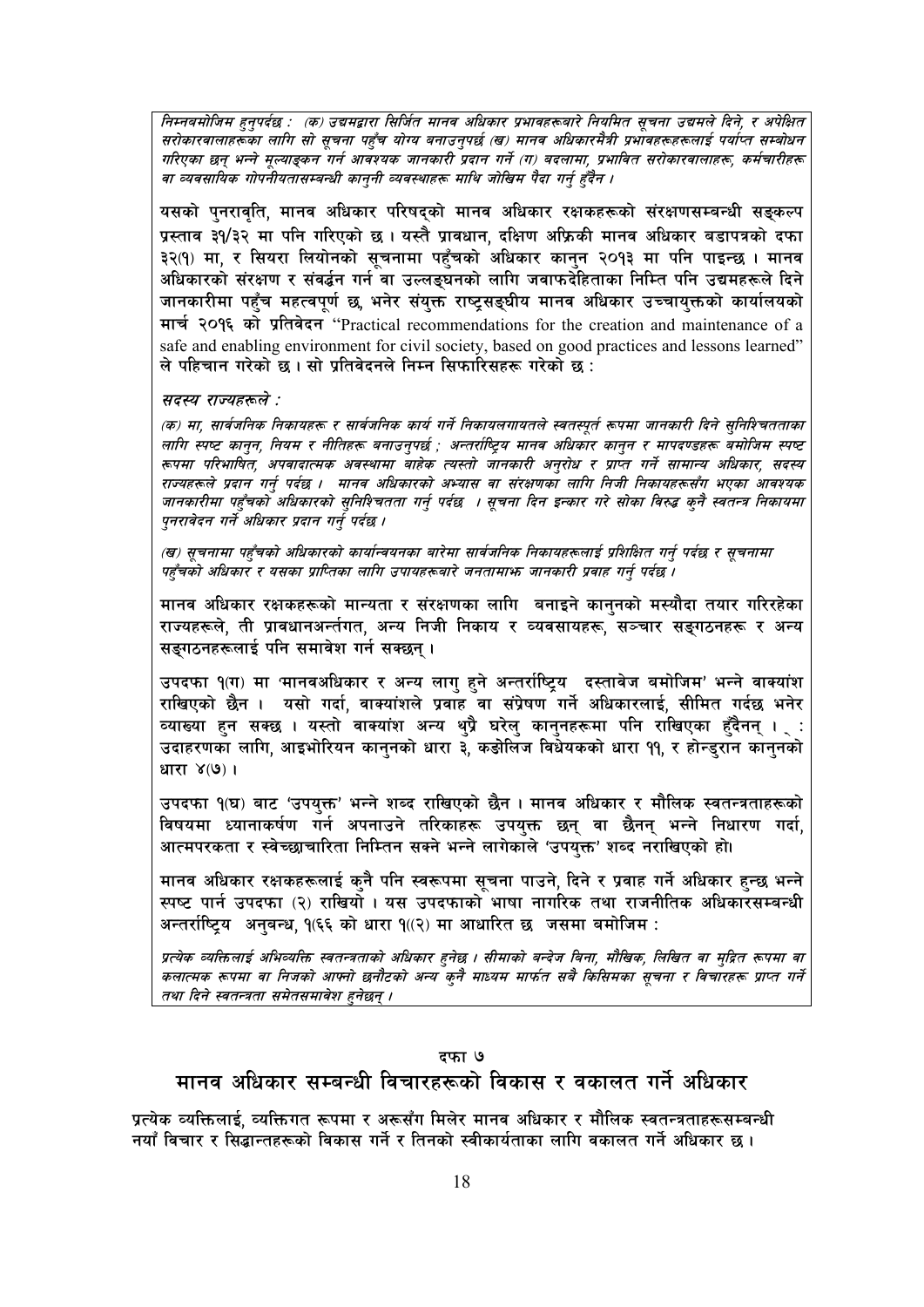सो दफा संयक्त राष्ट सङ्घीय घोषणापत्रको धारा ७ बाट प्रेरित छ जसमा निम्नानसारको व्यवस्था छ ।

प्रत्येक व्यक्तिलाई, व्यक्तिगत रूपमा र अरूसँग मिलेर. मानव अधिकारसम्बन्धी नयाँ विचार र सिद्धान्तहरूको विकास गर्ने र तिनको स्वीकार्यताका लागि वकालत गर्ने अधिकार छ ।

धारा ७ ले 'मानव अधिकार' मात्र भनेको भए पनि यस नमना काननमा अन्य दफाहरूसँग समानजस्यता मिलाउन दफा ८ मा 'मानव अधिकार र मौलिक स्वतन्त्रता' राखिएको छ ।

"मानव अधिकारसँग सम्बन्धित नयाँ विचार र सिद्धान्तहरू" वाक्यांशले संयुक्त राष्ट सङ्घीय घोषणापत्र पश्चात् मान्यता पाएका विचार र सिद्धान्तहरूलाई जनाउँछ । यसअन्तर्गत, व्यक्तिको यौनिक भूकाव तथा लैडुगिक पहिचान (Sexual Orientation and Gender Identity) सम्बन्धी अधिकार पनि पर्दछन् । यसमा योग्यकाटा सिद्धान्त<sup>5</sup> (यौनिक भा़काव तथा लैडुगिक लैडुगिक पहिचानसम्बन्धी अन्तर्राष्ट्रिय मानव अधिकार काननका सिद्धान्तहरू) अन्तर्गत पर्ने अधिकारहरू पनि समावेश छन ।

#### दफा द

## गैर-सरकारी, सरकारी र अन्तर-सरकारी सङगठनहरूसँग सम्पर्क गर्ने अधिकार

प्रत्येक व्यक्तिलाई, व्यक्तिगत रूपमा र अरूसँग मिलेर, मानव अधिकार र मौलिक स्वतन्त्रताहरूसम्बन्धी कार्यादेश भएका, कटनीतिक प्रतिनिधित्व भएकालगायत, गैर-सरकारी, सरकारी र अन्तर-सरकारी सङ्गठनहरू, सहायक निकायहरू, संयन्त्र वा विज्ञहरूसँग सम्पर्क गर्ने अधिकार छ ।

#### टिप्पणी

यो दफा संयुक्त राष्ट्र सङ्घीय घोषणापत्रको धारा ५ बाट प्रेरित छ, जसमा निम्नान्सारको व्यवस्था छ:

मानव अधिकार र मौलिक स्वतन्त्रताहरूको प्रवर्द्धन र संरक्षण गर्नका लागि, प्रत्येक व्यक्तिलाई, व्यक्तिगत रूपमा र अरूसँग मिलेर, राष्ट्रिय र अन्तर्राष्ट्रिय तहमा :

(ग) गैर-सरकारी वा अन्तर-सरकारी सङ्गठनहरूसँग सम्पर्क गर्ने

अन्तर-सरकारी सङ्गठनहरूसँग सम्पर्क गर्ने अधिकार अन्तर्गत, त्यस्ता सङ्गठनहरूका सहायक निकायहरू, संयन्त्र वा विज्ञहरू पनि पर्दछन्, भन्ने स्पष्टताको लागि, दफा ९ मा लेखिएको हो । साथै, कटनीतिक प्रतिनिधित्वहरूहरूसँग पनि सम्पर्क गर्न पाउने अधिकारलाई मान्यता दिने भाषा थपिएको हो । यरोपियन यनियनका मानव अधिकार रक्षकसम्बन्धी निर्देशिकाले पनि यस्तै परिकल्पना गरेको छ ।

#### दफा ९

## अन्तर्राष्ट्रिय र क्षेत्रीय मानव अधिकार निकाय र संयन्त्रहरूसँग पहुँच , कुराकानी र सहकार्य गर्ने अधिकार

सान्दर्भिक अन्तर्राष्ट्रिय संयन्त्र र दस्तावेजहरू बमोजिम, प्रत्येक व्यक्तिलाई, व्यक्तिगत रूपमा र अरूसँग मिलेर, सन्धि अङ्गहरू, विशेष कार्यादेशवाहक, विशेष समाधीक्षकहरू लगायत, अन्तर्राष्ट्रिय र क्षेत्रीय मानव अधिकार निकाय र संयन्त्रहरूसँग निर्बाधध पहुँच, कराकानी र सहकार्य गर्नेअधिकार छ ।

<sup>5</sup> 

Yogyakarta Principles on the Application of International Human Rights Law in relation to Sexual Orientation and Gender Identity.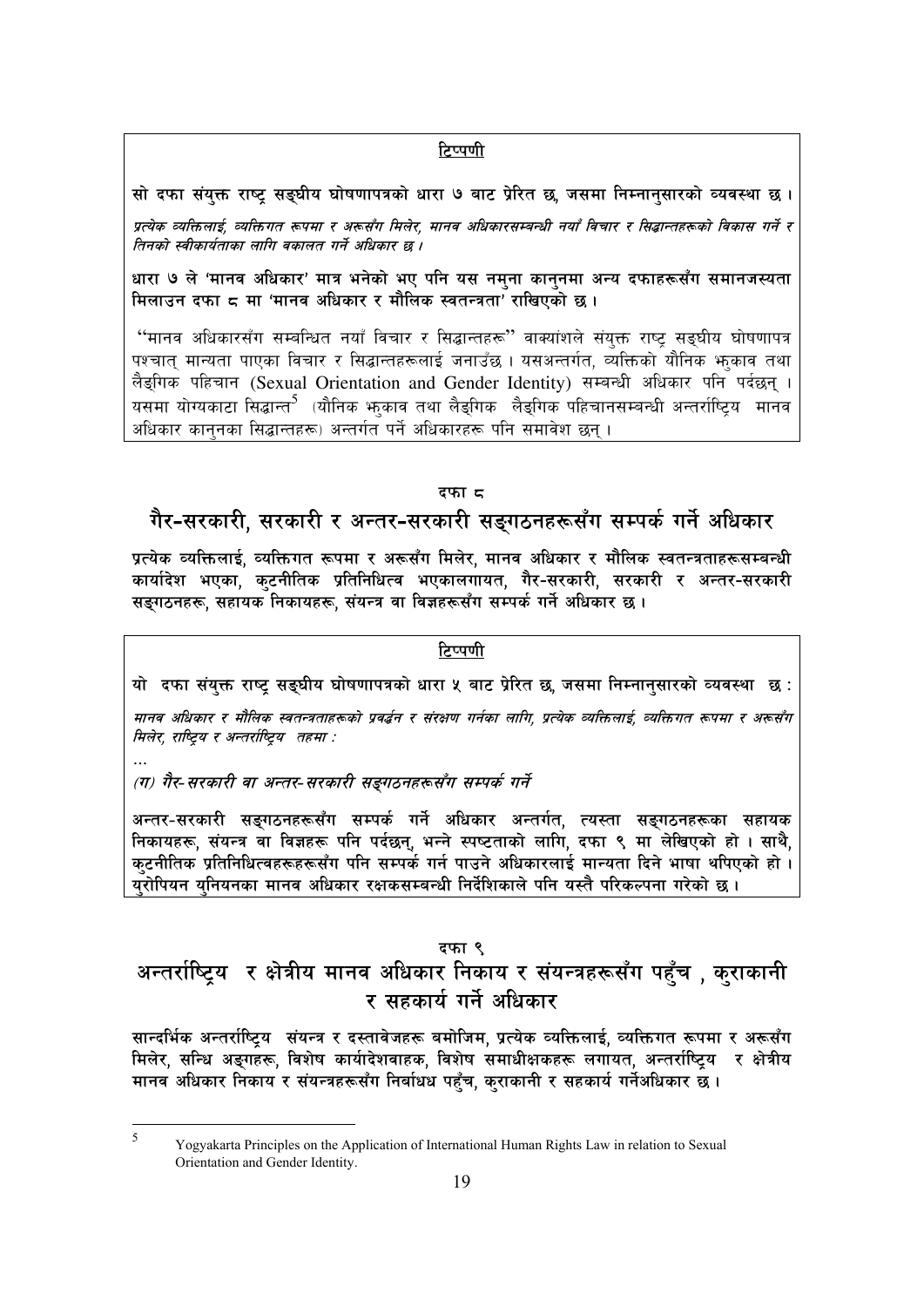उपरोक्त दफा संयुक्त राष्ट्र सङ्घीय घोषणापत्रको धारा ((४) बाट प्रेरित छ, जसले निम्न व्यवस्था गरेको <u>ह्रद्रः</u>

समान लक्ष्य भएसम्म सान्दर्भिक अन्तर्राष्ट्रिय संयन्त्र र दस्तावेजहरू बमोजिम, प्रत्येक व्यक्तिलाई, व्यक्तिगत रूपमा र अरूसँग मिलेर, सामान्य वा विशेष योग्यता भएका अन्तर्राष्ट्रिय निकायहरूसँग निर्वाध पहुँच गर्ने र मानव अधिकार र मौलिक स्वतन्त्रताहरूबारे जानकारी प्राप्त गर्ने र सम्पर्क गर्नसक्ने अधिकार छ ।

हेर्नुहोस्, आइभोरियन कानुनको धारा ७ पनि ।

नोट : नमुना कानुनको दफा १५ भिन्न छ तर प्रस्तुत उपदफासँग पनि सम्बन्धित छ । सो दफाले त्रास र प्रतिशोधविरुद्ध संरक्षणसँग सरोकार राख्दछ ।

#### दफा १०

### सार्वजनिक मामिलामा भाग लिने अधिकार

- प्रत्येक व्यक्तिलाई, व्यक्तिगत रूपमा र अरूसँग मिलेर, सार्वजनिक मामिलामा प्रभावकारी रूपमा  $(9)$ भाग लिने र बिना विभेद आफ्नो राज्यको सरकारमा मानव अधिकार र मौलिक स्वतन्त्रताहरूको विषयमा सहभागी हुने अधिकार छ ।
- यो उपदफामा निम्न अधिकार समाविष्ट छन् :  $(5)$ 
	- (क) मानव अधिकार र मौलिक स्वतन्त्रताको सम्बन्धमा क्नै सार्वजनिक अधिकारप्राप्त निकाय वा सार्वजनिक मामिलासम्बन्धी संस्थालाई, कार्यसम्पादनसम्बन्धी आलोचनात्मक राय वा सधारका लागि प्रस्ताव पेस गर्ने,
	- (ख) मानव अधिकार र मौलिक स्वतन्त्रताको सम्बन्धमा, कुनै पनि सार्वजनिक अधिकारप्राप्त निकायलाई, विधायिकी र नियामक सधार र परिवर्तनका लागि सिफारिसहरू गर्ने,
	- (ग) मानव अधिकार तथा मौलिक स्वतन्त्रताको सम्मान, संरक्षण, संवर्द्धन र परिपालना दुरुत्साहित गर्ने सार्वजनिक अधिकारप्राप्त निकायको कार्य वा त्यसका कनै पनि पक्षबारे ध्यानाकर्षण गराउने
	- (घ) निजी वा सरकारी पक्षको सक्रियता वा निष्क्रियताका कारण (Action or Omission) मानव अधिकार वा मौलिक स्वतन्त्रताहरूको हनन् भएको वा हनन् गर्न योग्दान प्गेको बारे सार्वजनिक अधिकारप्राप्त निकायको ध्यानाकर्षण गर्ने र

(ङ) यस परिच्छेद २ मा उल्लिखित अधिकारको प्रयोग गर्दा, सार्वजनिक अधिकारप्राप्त निकायलाई पेस गरिएको सूचना, जानकारी, स्वतन्त्र रूपमा प्रकाशन गर्न, प्रदान गर्न वा प्रचार गर्न पाउने ।

#### टिप्पणी

उपरोक्त दफा संयुक्त राष्ट्र सङ्घीय घोषणापत्रको धारा ८ बाट प्रेरित छ, जसमा निम्न अनुसारको व्यवस्था छ।

- (१) प्रत्येक व्यक्तिलाई, व्यक्तिगत रूपमा र अरूसँग मिलेर, सार्वजनिक मामिलामा प्रभावकारी पहँचको र बिना विभेद आफुनो सरकारमा सार्वजनिक मामिला सञ्चालनको विषयमा सहभागी हने अधिकार छ ।
- (२) यस अन्तर्गत अरू व्यक्तिगत रूपमा र अरूसँग मिलेर, सार्वजनिक अधिकार प्राप्त निकाय वा सार्वजनिक मामिलासम्बन्धी संस्थालाई, कार्यसम्पादनसम्बन्धी आलोचनात्मक राय वा सुधारका लागि प्रस्ताव पेस गर्ने र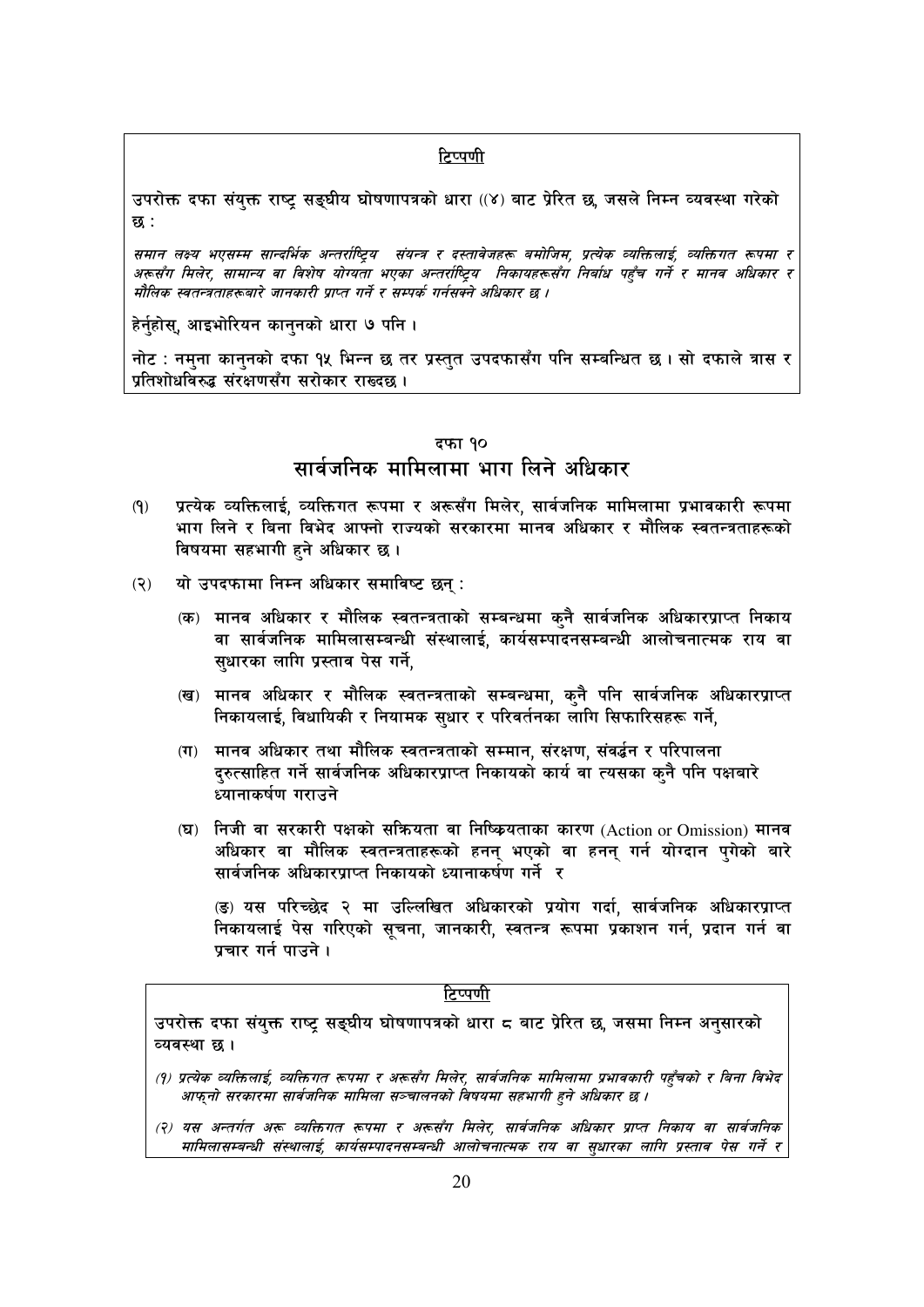मानव अधिकार र मौलिक स्वतन्त्रताको संरक्षण. संबर्द्धन. र परिपालनामा बाधक बनेको सार्वजनिक अधिकारप्राप्त निकायको कार्य वा त्यसको कुनै पनि पक्षबारे ध्यानाकर्षण गर्ने अधिकार पर्दछन् ।

सार्वजनिक मामिलामा प्रभावकारी पहुँच र सहभागी हुने अधिकार, मानव अधिकार रक्षकहरूको मान्यता र संरक्षणका लागि कानुन बनाउने राज्यको अधिकारक्षेत्रभित्र बस्ने सम्पूर्ण मानव अधिकार रक्षकहरूको अधिकार हो। तसर्थ, उपदफा १ मा प्रदत्त अधिकार सर्वव्यापी अधिकार (Overarching Right) हो।

काननी वा नियामक परिवर्तनसम्बन्धी सिफारिस गर्ने क्षमता मानव अधिकार रक्षकहरूको कामको महत्वपर्ण हिस्सा भएको मस्यौदाकर्ताहरूले बोध गरेका कारण उपदफा २ (ख) राखिएको हो ।

उपदफा २ (घ) नेपाली विधेयकको धारा ३(५) बाट साभार गरिएको हो ।

सार्वजनिक अधिकार प्राप्त निकायमा पेस गरिएको सूचना वा जानकारीलाई स्वतन्त्र रूपमा प्रकाशन र संप्रेषण गर्न पाउन् पर्छ भन्ने स्पष्ट पार्न उप दफा २ (ङ) राखिएको हो ।

दफा १० को अधिकार उपभोग गर्ने क्रममा, पेस गरिएका प्रस्ताव, आलोचना, सिफारिस वा अन्य सचनालाई. सार्वजनिक अधिकारप्राप्त निकायले बेवास्ता गर्ने सम्भावना रहने मस्यौदाकारहरूको छलफलका कममा निष्कर्ष निस्कियो । समस्या समाधान गर्न थप उप दफा राख्ने प्रस्ताव आयो । सार्वजनिक अधिकार प्राप्त निकायले दफा १० अन्तर्गत आएका सूचना आफुले प्राप्त गरेको १० दिन भित्र लिखित जानकारी उपलब्ध गराउन् पर्ने प्रस्ताव गरियो, उक्त प्रस्ताव पनि अन्तिममा स्वीकृत भएन । पहिलो, सीमित श्रोतहरू भएका राज्यहरूलाई यस्तो दायित्व बहन गर्नै गाह्रो हने मानिएकाले प्रस्तावित उपदफा नमना काननमा समावेश गरिएन । दोस्रो, उक्त प्रावधान नराख्दा पनि सार्वजनिक मामिलामा भाग लिने अधिकारलाई अभ्र विस्तुत् रूपमा व्याख्या गर्न सकिन्छ : उदाहरणका लागि ती अधिकारअन्तर्गत पेस गरिएका प्रस्तावहरूलाई सरकारी निकायले विचार गर्ने र जवाफ दिन पर्ने दायित्व समेत पर्ने गरी व्याख्या गर्न सकिन्छ ।

### दफा ११

## शान्तिपूर्ण सम्मेलन गर्ने वा भेला हुने अधिकार

- $(9)$ प्रत्येक व्यक्तिलाई व्यक्तिगत रूपमा र अरूसँग मिलेर, स्थानीय, राष्ट्रिय, क्षेत्रीय र अन्तर्राष्टियस्तरमा, मानव अधिकार र मौलिक स्वतन्त्रताहरूसम्बन्धी कार्यका लागि शान्तिपर्ण रूपमा भेटने, भेला हुने र शान्तिपूर्ण क्रियाकलापमा भाग लिने र सरकारी र निजी निकायहरूबाट हने स्वेच्छाचारी र गैरकाननी हस्तक्षेपबाट स्वतन्त्र हने अधिकार छ ।
- उपदफा ((१) निहित अधिकारले, मानव अधिकार र मौलिक स्वतन्त्रतासम्बन्धी शान्तिपूर्ण  $(5)$ कियाकलापबारे योजना बनाउने, आयोजना गर्ने, भाग लिने, र सूचना प्रवाह गर्ने, अधिकार समावेश छ । यस अन्तर्गत प्रदर्शन, विरोध,बैठक, गोष्ठी आदि पनि पर्दछन्, चाहे त्यो सार्वजनिक वा निजी ठाउँमा नै गरिएको होस ।

#### टिप्पणी

उपरोक्त दफा संयुक्त राष्ट्र सङ्घीय घोषणापत्रको धारा ५ र १२ बाट प्रेरित छ। धारा ५ को सान्दर्भिक अंशमा निम्न व्यवस्था गरिएको छ :

मानव अधिकार र मौलिक स्वतन्त्रताका लागि, प्रत्येक व्यक्तिलाई, व्यक्तिगत रूपमा र अरूसँग मिलेर, राष्ट्रिय, र अन्तर्राष्ट्रिय स्तरमा :

(क) शान्तिपूर्ण रूपमा भेट्ने र भेला हुने ;

धारा १२ ले निम्न व्यवस्था गरेको छ :

प्रत्येक व्यक्तिलाई, व्यक्तिगत रूपमा र अरूसँग मिलेर, मानव अधिकार र मौलिक स्वतन्त्रताहरूको उल्लङ्घनविरुद्ध  $(9)$ शान्तिपूर्ण क्रियाकलापमा भाग लिने अधिकार छ ।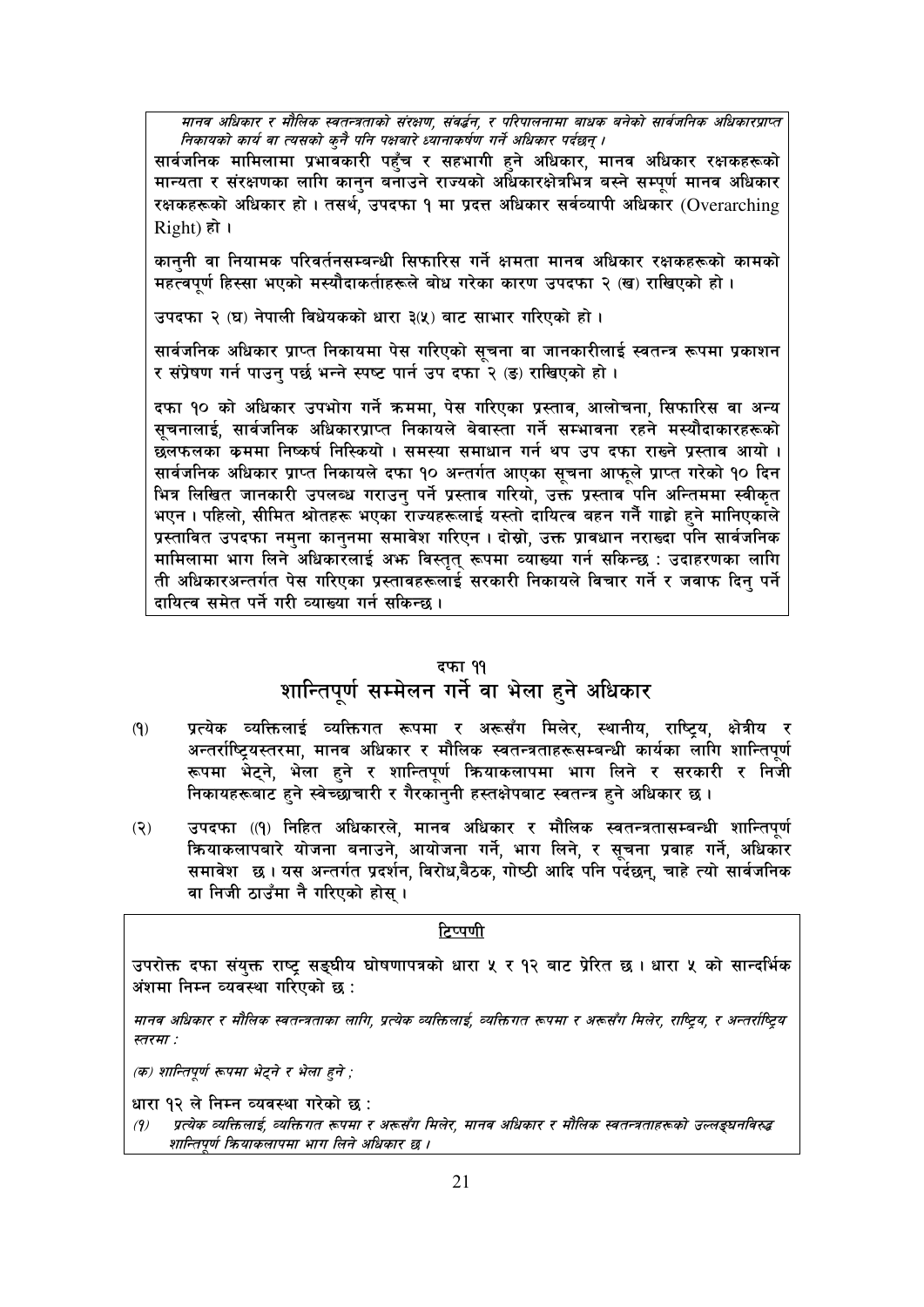$(3)$ यस सम्बन्धमा, प्रत्येक व्यक्तिलाई, व्यक्तिगत रूपमा र अरूसँग मिलेर, राज्यको सक्रियता वा निष्क्र्यताले मानव अधिकार र मौलिक स्वतन्त्रताको उल्लङ्घन भएमा, र समूह वा व्यक्तिद्वारा गरिएका हिंसात्मक कार्यहरूले मानव अधिकार र मौलिक स्वतन्त्रताहरूको उपभोगमा प्रभाव परेमा, सो विरुद्ध शान्तिपूर्ण रूपमा विरोध गर्दा, राष्ट्रिय कान्नद्वारा सुरक्षित हुनपाउने अधिकार छ ।

संयुक्त राष्ट्र सङ्घीय घोषणापत्रले, मानव अधिकार रक्षकहरूको विरोध भेला आयोजना गर्ने अधिकार छ भनेर, स्पष्ट रूपमा व्यवस्था गरेको छैन । केही राष्ट्रिय कानुनी संयन्त्रहरूले उक्त अधिकारको व्यवस्था गरेका छन : उदाहरणका लागि, बर्किनाबे विधेयकको धारा ६ र नेपाली विधेयकको धारा ३(५)।

उपदफा १ मा प्रयुक्त 'सरकारी निकाय र निजी निकायहरूबाट हुने 'हस्तक्षेपबाट स्वतन्त्र हुने' वाक्यांशले सार्वजनिक निकायहरूले उपरोक्त अधिकारको उपभोग गर्दा, हस्तक्षेप गर्न् हँदैन वा अरूलाई गर्न पनि रोक्न पर्दछ भन्ने स्पष्ट पारेको छ ।

विद्यमान कानुनहरूले रक्षकहरूको भेला हुन पाउने अधिकारमा बन्देज लगाउन सक्ने संभावित चुनौतीहरूलाई सम्बोधन गर्न उपदफा (२) ले, शान्तिपूर्ण रूपमा भेट्ने र भेला हुन पाउने अधिकार अन्तर्गत शान्तिपूर्ण विरोध प्रदर्शन आयोजन गर्ने, भाग लिने र सूचना प्रवाह गर्ने अधिकार पनि समावेश छन भनेर स्पष्ट पार्दछ ।

नागरिक समाजलाई काम गर्ने सबल वातावरण र राष्ट्रिय सुरक्षाबिच सकारात्मक सम्बन्ध भए पनि, मानव अधिकार रक्षकहरूको कामलाई ताक्न, बन्देज लगाउन र अपराधिकरण गर्न, आतङ्कवाद विरोधी उपायहरूहरूको विकास र प्रयोग भइरहेको बारे मस्यौदाकारहरूले चिन्ता व्यक्त गरेका थिए ।

मानव अधिकार परिषद्ले सङ्कल्प प्रस्ताव A/HRC/22/6 र A/HRC/25/18 हरूमार्फत पटक-पटक गरेको आहवानका बावजुद, यस्ता हतोत्साही कदमहरू राज्यहरूले अपनाएका छन् :

'आतङ्कवादविरुद्ध लड्न र राष्ट्रिय सुरक्षाको संरक्षण गर्न अपनाइएका उपायहरूले मानव अधिकारको प्रवर्द्धन र प्रतिरक्षा गर्ने व्यक्ति, समूह र समाजका अङ्गहरूको काम र सुरक्षामा'बाधा नबनोस् भन्ने सुनिश्चित गर्नुहोस् ।

यी प्रस्तावहरूमा उल्लिखित सिद्धान्तहरूलाई मानव अधिकार रक्षकहरूको मान्यता र सुरक्षाका लागि कानुन बनाउँदा स्मरण गर्नु पर्दछ ।

प्रस्तुत् प्रावधानको व्याख्या र प्रयोग गर्दा :

. . .

शान्तिपूर्ण भेला हुन पाउने र सङ्गठनको स्वतन्त्रता विषयमा विशेष समाधीक्षकका २०१६ को प्रतिवेदन, गैरन्यायिक, बिनापुर्पक्ष वा स्वेच्छाचारी रूपमा जीवनहरण गरिनेविरुद्ध समाधीक्षकको प्रतिवेदनले साथै (A/HRC/31/66) दिएको भेला व्यवस्थापनसम्बन्धी व्यावहारिक सिफारिसका २०१२ (A/HRC/20/27) र २०१३ (A/HRC/23/39) को शान्तिपूर्ण भेला हन पाउने र सङ्गठनको स्वतन्त्रता विषयक समाधीक्षकको प्रतिवेदनका अनुसार शान्तिपूर्ण भेला गर्न, कनै अनुमति आवश्यक पर्दैन भन्ने सिफारिस लगायतलाई मनन गर्नु पर्दछ ।

उपरोक्तका प्रस्ताव र प्रतिवेदनअनुरूप, शान्तिपूर्ण भेला हुन पाउने अधिकारसम्बन्धी कानुन बनाउँदा : सरकारी निकायलाई सहजीकरण गर्न र सार्वजनिक सुरक्षा र व्यवस्था कायम राख्न र अरूको अधिकार र स्वतन्त्रताको सुरक्षा गर्ने प्रयोजनले पर्व सचना दिनेसम्मको व्यवस्था राख्न सकिन्छ ।

#### दफा १२ प्रतिनिधित्व र वकालत गर्ने अधिकार

- मानव अधिकार र मौलिक स्वतन्त्रताहरूको प्रवर्द्धन, संरक्षण र उपभोगका लागि प्रत्येक  $(9)$ व्यक्तिलाई, व्यक्तिगत रूपमा र अरूसँग मिलेर, स्थानीय, राष्ट्रिय, क्षेत्रीय र अन्तर्राष्ट्रियस्तरमा, सहयोग गर्ने, प्रतिनिधित्व गर्ने वा अर्को व्यक्ति, समूह, सङ्घ, संस्था वा निकायको प्रतिनिधि भई काम गर्ने अधिकार छ ।
- $(5)$ उपदफा (९) मा उल्लखित अधिकार यसप्रकार छन् :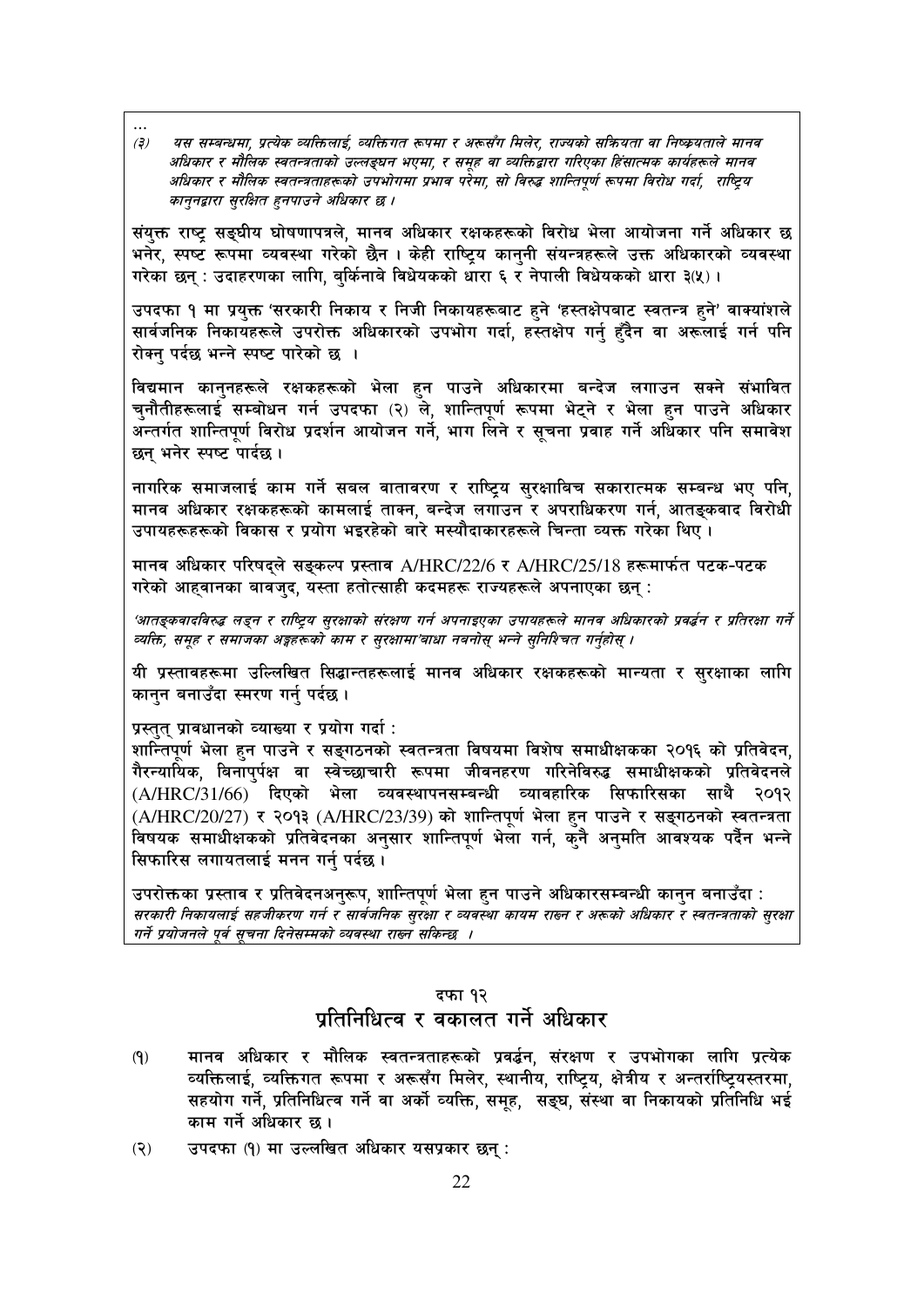- घरेल् न्यायिक, प्रशासनिक वा विधायिकी निकाय वा अन्य कोही सक्षम निकायसमक्ष  $(35)$ उजरी दिने वा अन्य माध्यमद्वारा मानव अधिकार र मौलिक स्वतन्त्रताहरूको उल्लङघनसम्बन्धी सार्वजनिक निकायहरूको नीति र क्रियाकलापबारे आलोचना गर्ने
- मानव अधिकार र मौलिक स्वतन्त्रताको रक्षा गर्नसक्षम कानुनी सहायता वा अन्य  $(\overline{q})$ सान्दर्भिक सल्लाह र सहयोग पदान गर्ने
- सार्वजनिक सुनुवाइ, कारबाही र पुर्पक्ष राष्ट्रिय कानुन र मानव अधिकार र मौलिक  $(T)$ स्वतन्त्रतासम्मॅत छन् कि छैनन् भनेर राय दिनका लाँगि सार्वजनिक सनवाइ, कारबाही र पर्पक्षमा उपस्थित हने :
- $(\overline{u})$ दफा ९ मा लेखिएबमोजिमको सूचना र जानकारी पेस गर्ने ।

सो दफा संयुक्त राष्ट्र सङ्घीय घोषणापत्रको धारा ९ बाट प्रेरित छ, जसले सान्दर्भिक अंशमा, निम्न व्यवस्था गरेको छ:

(२) अधिकार वा स्वतन्त्रता उल्लङ्घन भएको आरोप लगाएको व्यक्तिले उसको व्यक्तिगत वा कान्नी प्रतिनिधिमार्फत, उज़री गर्ने र सो उज़रीको स्वतन्त्र, निष्पक्ष, र सक्षम न्यायिक वा अन्य कान्नबमोजिम खडा गरिएका निकायबाट, काँनुनबमोजिम फैसला पाउने, राहत पाउने, र पाउनुपर्ने अवस्थामा क्षतिपूर्ति प्राप्त गर्ने, वा सो व्यक्तिको अधिकार वा स्वतन्त्रताको उल्लङ्घन भएको ठहरिएमा, फैसलाका साथै फैसला कार्यान्वयन पनि बिना विलम्ब हुन् पर्दछ ।

- (३) प्रत्येक व्यक्तिलाई, व्यक्तिगत रूपमा निम्न अधिकारहरू छन :
- (क) राज्यको कान्नद्वारा खडा गरिएका निकायद्वारा, कान्नबमोजिम उज्रीउपर, अविलम्ब, फैसला हुने
- (ख) सार्वजनिक सुन्वाइ, कारबाही र पूर्पक्ष, राष्ट्रिय कानून र उपयुक्त अन्तर्राष्ट्रिय दायित्व र प्रतिबद्धतासम्मत भएको वा नभएको राय बनाउन, सार्वजनिक सुनुवाइ, कारबाही र पूर्पक्षमा उपस्थित हुने ;
- (ग) मानव अधिकार र मौलिक स्वतन्त्रता रक्षार्थ सक्षम कानुनी सहायता र अन्य सान्दर्भिक सल्लाह र सहयोग प्रदान गर्ने :

उपदफा २ (ग) ले मानव अधिकार रक्षकहरूको कार्यमा पुर्पक्ष निगरानी (Trial Monitoring) को महत्व भन्ल्काउँछ । यस्तै प्रावधान हन्ड्रन कानुनको धारा ४(१४) मा पनि देखिन्छ ।

#### दफा १३

#### आवतजावत गर्ने स्वतन्त्रता

- नेपालको भूमिभित्र राज्यको शक्ति वा प्रभावकारी नियन्त्रण भएको भूमि लगायत, क्षेत्राधिकारभित्र  $(9)$ कान्नी रूपमा बसेका प्रत्येक व्यक्तिलाई, सो भूमि वा क्षेत्राधिकार भएको भूभागभित्र, स्वतन्त्र रूपले आवत जावत गर्ने र आवास रोज्न पाउने र मानव अधिकारसम्बन्धी गतिविधिहरू गर्न पाउने अधिकार छ ।
- नेपालभित्रभित्र, कानुनतः कसैलाई पनि मानव अधिकार रक्षक भई, व्यक्तिगत रूपमा र अरूसँग  $(5)$ मिलेर, पर्ण वा आंशिक रूपमा काम गरेको कारण, राज्यको भभागबाट निष्कासित नगरिने अधिकार छ ।
- मानव अधिकार रक्षक भएको हैसियतले कसैलाई पनि उसले गरेको गतिविधि वा कार्यका कारण  $(5)$ वा आधारमा *नेपाल* गर्न वा बाहिर जानबाट वञ्चित नगरिने अधिकार छ ।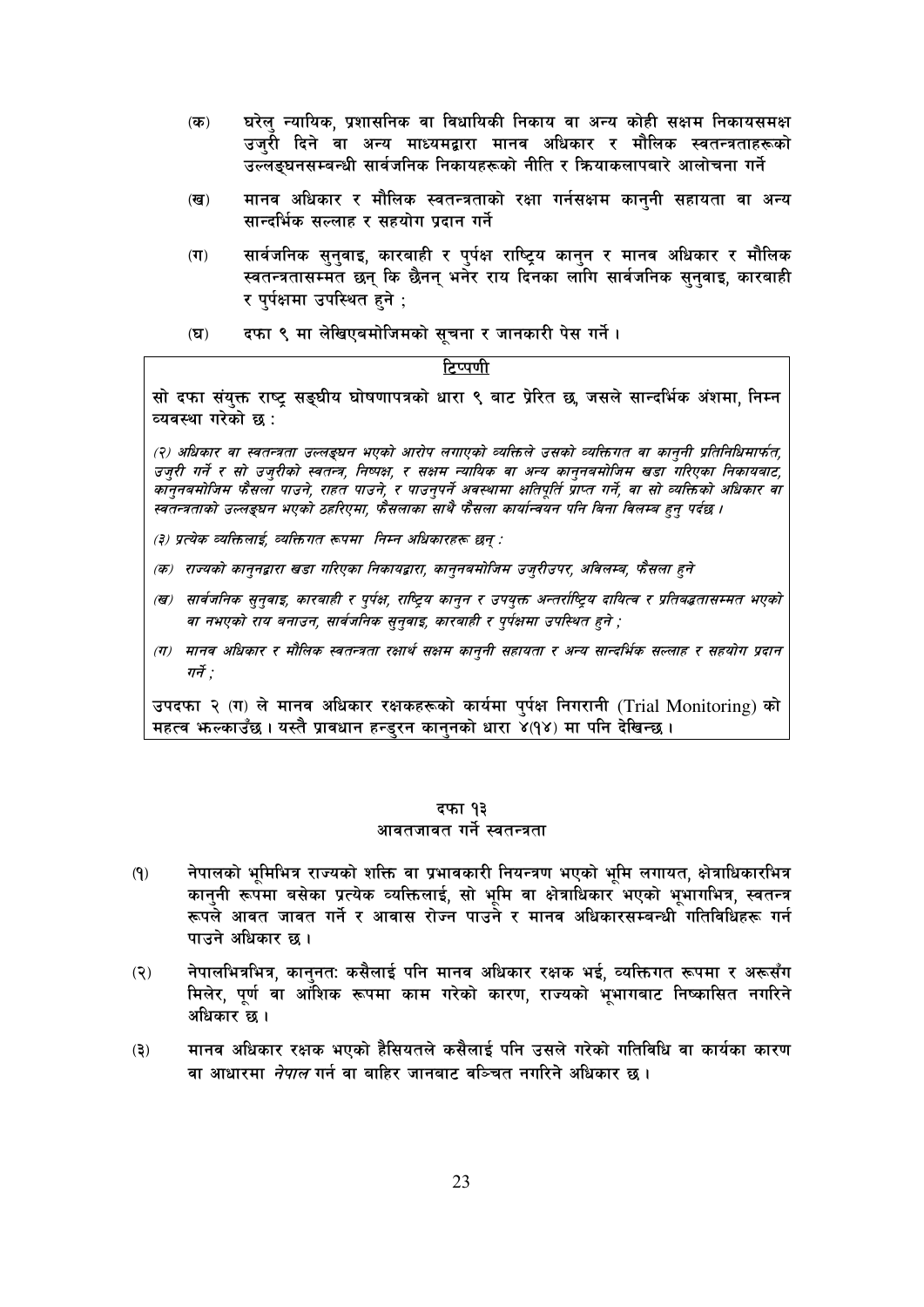स्वतन्त्ररूपले आवतजावत गर्ने अधिकार संयुक्त राष्ट् सङ्घीय घोषणापत्रमा समावेश भएको छैन । क्षेत्रीय परमर्शका क्रममा.<sup>6</sup> आवतजावत गर्न पाउने अधिकारसम्बन्धी सघन छलफल भएकाले प्रस्तत नमना काननमा सो अधिकार राखिएको हो।

उपदफा (१) नागरिक तथा राजनीतिक अधिकारसम्बन्धी अन्तर्राष्टिय अनबन्ध, १९६६ को धारा १२ (१) बाट प्रेरित छ जसमा निम्नानसारको व्यवस्था छ:

कुनै राष्ट्रमा कानुनी रूपमा रहेको प्रत्येक व्यक्तिलाई सो राष्ट्र भित्र आवतजावत गर्ने स्वतन्त्रता तथा आफ्नो आवास रोज्न ्<br>पाउने अधिकार हनेछ ।

मानव अधिकार समितिको सामान्य टिप्पणी नं २७ (General Comment No. 27) मा भएको यस धाराको आधिकारिक व्याख्यासम्मत बनाउन, धारा १२(१) का शब्दहरूभन्दा उपदफालाई अभै व्यापक बनाइएको हो ।

यसबाहेक, मानव अधिकार रक्षकहरूलाई, रक्षक भई गरेको पूर्ण वा आंशिक गतिविधिका आधारमा. देशबाट निष्कासन गर्न र देशभित्र प्रवेश गर्न वा बाहिर जान<sup>े</sup>प्रतिबन्ध लगाउन नपाइने स्पष्ट पार्न, मस्यौदाकारहरूले महत्वपर्ण ठानेकाले. सो प्रावधान थपिएको हो ।

#### दफा १४ गोपनीयताको अधिकार

- पत्येक व्यक्तिलाई गोपनीयताको अधिकार छ ।  $(9)$
- मानव अधिकार रक्षकहरूको ,उपदफा (१) अन्तर्गत, ईन्किप्शन (Encryption) मार्फत आफ्नो  $(5)$ गोपनीयता संरक्षण गर्ने, र<sup>ं</sup>आफ्**नो, आफ्नो परिवार, आवास, कार्यस्थल, सम्प**त्ति, र दुवै<br>अफलाइन र अनलाइन पत्राचारमा, गैरकानुनी र स्वेच्छाचारी घुसपैठ र हस्तक्षेपबाट मुक्त हुने अधिकार छ ।
- उपदफा २ मा लेखिएको *'घसपैठ र हस्तक्षेप'* ले रक्षकका रूपमा गरेका वैध काम वा गतिविधिमा  $(5)$ कनै प्रकारको निगरानी, रेकॉर्डङ वा अङकन गर्ने, खानतलासी लिने, छापा मार्ने जस्ता कार्य लगायतलाई समेटेको छ ।

#### टिप्पणी

सो दफा मानव अधिकारको विश्वव्यापी घोषणापत्रको धारा १२ बाट लिइएको हो । जसले निम्न व्यवस्था गरेको छ:

कुनै पनि व्यक्तिको गोपनीयता, परिवार, घर वा पत्राचारमा स्वेच्छाचारी वा गैरकानुनी हस्तक्षेप गरिने छैन । न त<br>निजको प्रतिष्ठा तथा ख्यातीमा गैरकानुनी आक्रमण नै गरिने छ । प्रत्येक व्यक्तिलाई त्यस्तो हस्तक्षेप वा आक्रमणविरुद कान्नको संरक्षण पाउने अधिकार हुनेछ ।

नागरिक तथा राजनीतिक अधिकार सम्बन्धी अन्तर्राष्टिय अनबन्धको धारा **१७(१) मा पनि** उपरोक्तलाई साभार गरिएको छ :

कुनै पनि व्यक्तिको गोपनीयता, परिवार, घर वा पत्राचारमा स्वेच्छाचारी वा गैरकानुनी हस्तक्षेप गरिने छैन । न त .<br>निजको प्रतिष्ठा तथा ख्यातीमा गैरकाननी आक्रमण नै गरिने छ ।

<sup>6</sup> 

International Service for Human Rights, Regional consultation on the situation of human rights defenders (28-29 October 2014, Tunis, Tunisia), p 2; International Service for Human Rights, Regional consultation on the situation of human rights defenders: Eastern Europe and Central Asia (4-5 November 2014, Tbilisi, Georgia), p 4.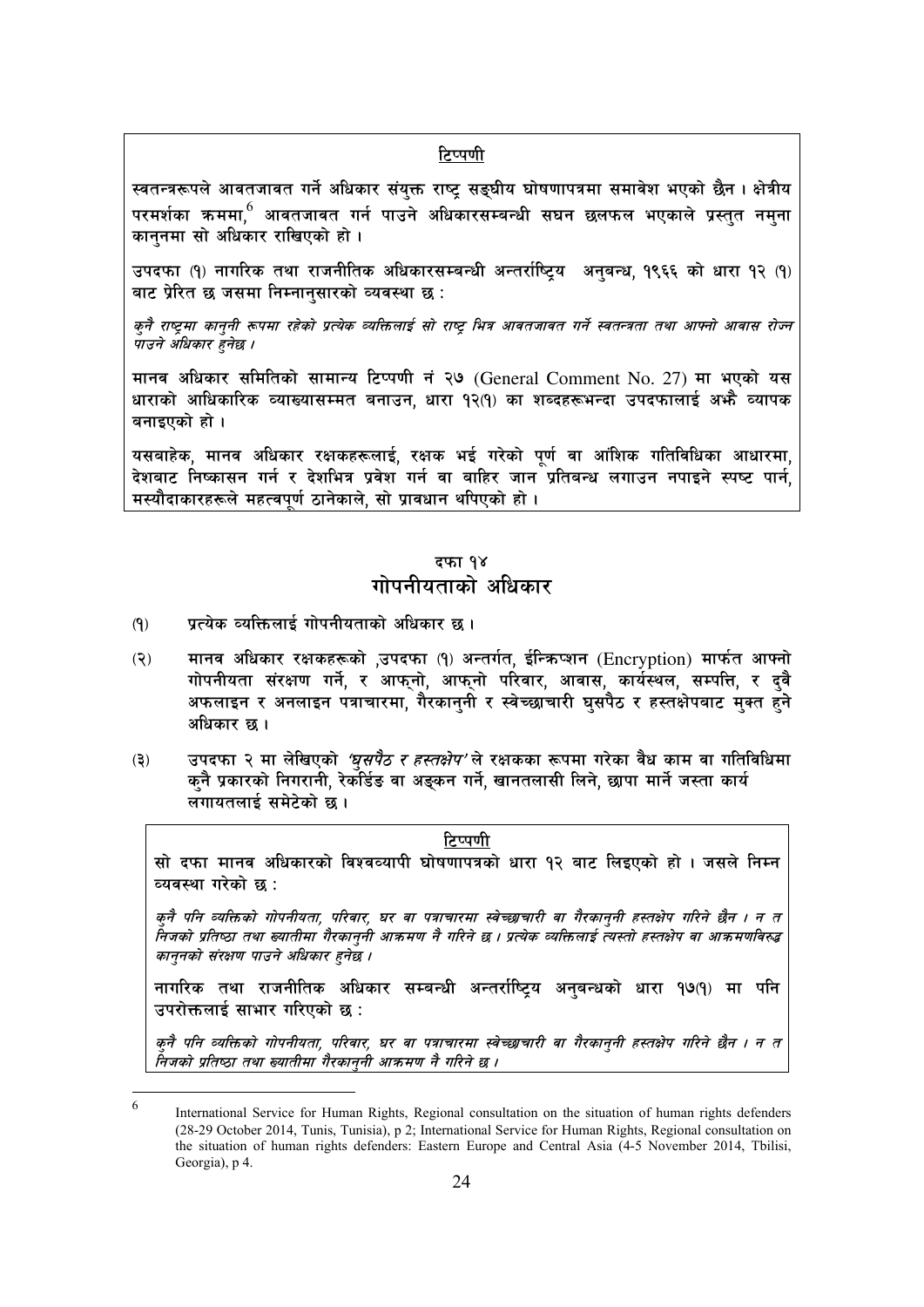<u>बाल अधिकारसम्बन्धी महासन्धिको धारा १६ :</u>

क्नै पनि बालबालिकाको गोपनीयता, परिवार, घर वा पत्राचार उपर स्वेच्छाचारी वा गैरकान्नी हस्तक्षेप गरिने छैन । ँ<br>न त उनीहरूको प्रतिष्ठा तथा ख्यातीमा गैरकाननी रूपमा आक्रमण नै गरिनेछ ।

आप्रवासी कामदारहरू तथा तिनीहरूको परिवारका सदस्यहरूको अधिकारको संरक्षणसम्बन्धी अन्तर्राष्ट्यि महासन्धि, १९९० को धारा १४ :

क्नै पनि आप्रवासी कामदार वा आप्रवासी कामदारको परिवारका सदस्यहरूको गोपनीयता, परिवार, घर वा पत्राचारमा ्<br>स्वेच्छाचारी वा गैरकानृनी हस्तक्षेप गरिने छैन न त तिनीहरूको प्रतिष्ठा तथा ख्यातीमा गैरकानृनी आक्रमण नै गरिने  $\bar{g}$  /

मानव अधिकार रक्षकको गोपनीयताको अधिकार अन्तर्गत उनीहरूको सम्पत्ति र कार्यस्थल पनि पर्दछन् । दफा १६ मा (मानहानि र सामाजिक रूपमा कलङ्कित बनाइनेविरुद्धको अधिकारमा) प्रतिष्ठा र ख्यातीमा हने आक्रमणबारे सम्बोधन हनेछ ।

व्यक्तिको अफलाइन अनलाइनर अनलाइन अधिकार संरक्षित हुन् पर्दछ भनेर डिजिटल युगमा गोपनीयताको अधिकारसम्बन्धी संयुक्त राष्ट्र सङ्घीय संकल्प प्रस्ताव प्रस्तावमा $^7$  उल्लेख भएबमोजिम, यस दफामा अनलाइनअफलाइन'अफलाइन र अनलाइन' भनेर राखिएको हो ।

उपदफा (३) ले केही गैरकानुनी हस्तक्षेपका प्रकारहरूलाई समावेश गरेको छ। क्षेत्रीय परामर्शको कममा, रक्षकहरूको गोप्य र निजी मामिला रेकर्ड वा अङ्कन गरेर ब्ल्याकमेल(Blackmail) गरिएका उदाहरणहरू प्रस्तुत भएपछि, मस्यौदाकारहरूले छलफल गरी उपरोक्त प्राबधान राखेका हुन् । $^8$ 

#### दफा १४

### त्रास वा प्रतिशोधबाट स्वतन्त्रता

क्नै पनि व्यक्ति उपर, व्यक्तिगत वा अरूसँग मिलेर, मानव अधिकार रक्षक भएको हैसियत, गतिविधि वा कॉमका कारणले वा आधारमा, कनै प्रकारको त्रास वा प्रतिशोधजन्य कार्य गरिने छैन ।

#### टिप्पणी

यो दफा संयुक्त राष्ट्र सङ्घीय घोषणापत्रको धारा १२(२) र संयुक्त राष्ट्र सङ्घीय मानव अधिकार परिषद्का त्रास र प्रतिशोधसम्बन्धी सङ्कल्प प्रस्तावहरू र संयुक्त राष्ट्र सङ्घीय सन्धि अङ्गका सभाध्यक्षहरूले अपनाएका सान होजे निर्देशिका (San Jose Guidelines) बाट साभार छन्।

धारा १२(२) ले निम्न व्यवस्था गरेको छ:

यस घोषणापत्र प्रदत्त अधिकारको वैधानिक उपभोग यक्तिगत वा अरूसँग मिलेरगर्दा कुनै पनि हिंसा, धर्म्की, प्रतिशोध, व्यवहारमा वा कानुनत : (de facto or de jure) गरिने नकारात्मक भेदभाव, दबाब वा अन्य स्वेच्छाचारी कार्यविरुद्ध सक्षम निकायहरूद्वारा संरक्षितहने सुनिश्चितता राज्यले गर्न् पर्दछ ।

'त्रास वा प्रतिशोध' भनेर यस प्रावधानको भाषा सरलीकरण गरिएको छ । यद्यपि, स्मरण रहोस् कि, 'त्रास वा प्रतिशोध' को परिभाषा अन्तर्गत मानव अधिकार रक्षकका परिवारका सदस्यहरू. प्रतिनिधिहरू वा सहयोगीहरू, वा रक्षकसम्बद्ध भएको समूह, सङ्घ, वा सङ्गठन पनि पर्द छन् । साथै, यो परिभाषाले रक्षकको हैसियतले गरेका <sub>'</sub>काम वा गतिविधिका कारण' गरिने त्रास वा प्रतिशोधसम्बन्धी सक्रियता वा निष्क्रियता (action or omission) सम्म सीमित गरेको छ। यो दफा फिलिपिन्स विधेयकको दफा ११ बाट पनि प्रेरित छ । उक्त दफा प्रस्तुत नमना कानुनको

 $\overline{7}$ UN General Assembly, The right to privacy in the digital age, 21 January 2014, A/RES/68/167, para 3.

 $\overline{\mathbf{x}}$ International Service for Human Rights, Regional consultation on the situation of human rights defenders: Eastern Europe and Central Asia (4-5 November 2014, Tbilisi, Georgia), p 6.

 $\overline{9}$ Including UN Human Rights Council, Cooperation with the United Nations, its representatives and mechanisms in the field of human rights, 9 October 2013, A/HRC/RES/24/24.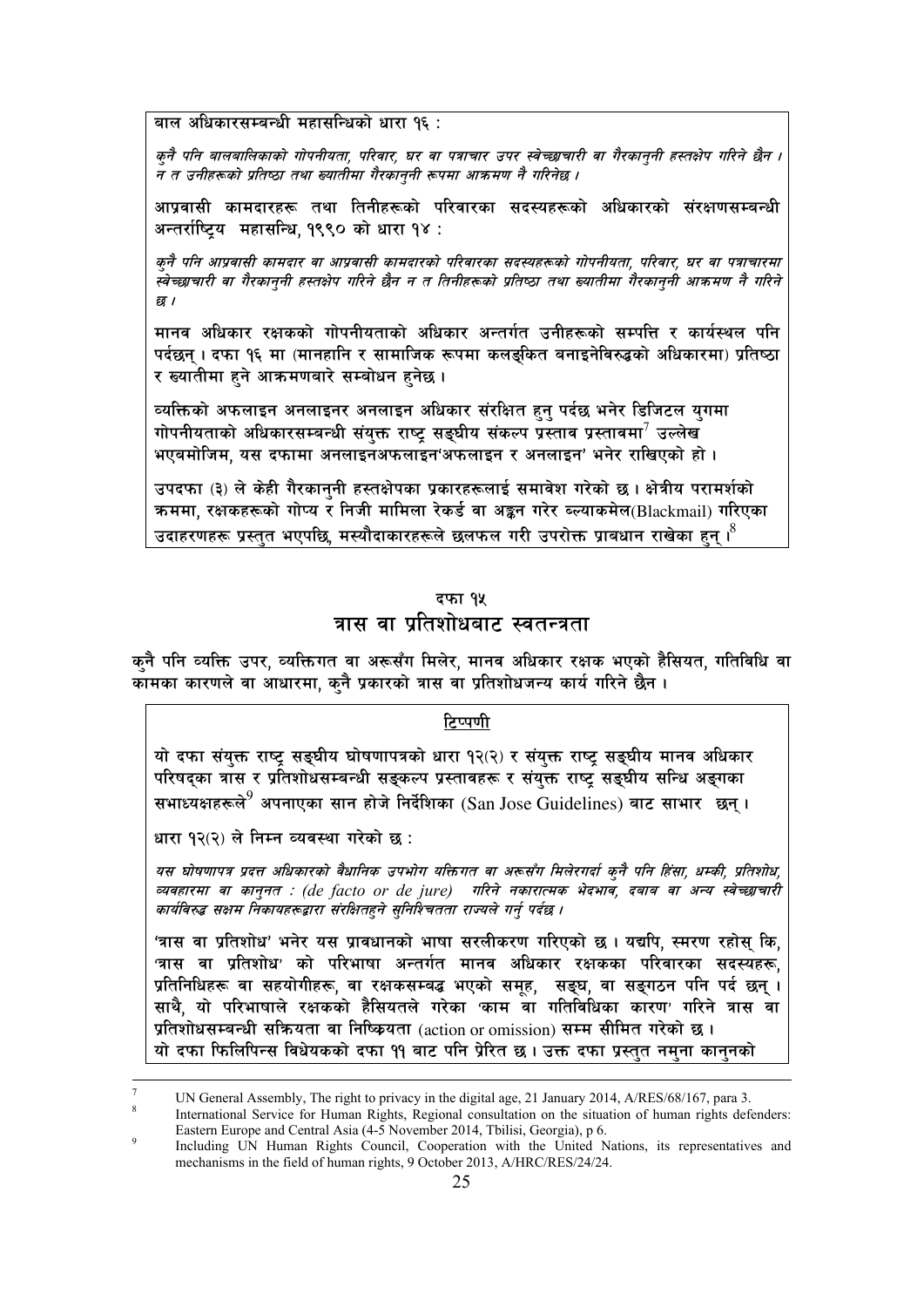दफा २६ को समेत आधार हो।

दफा ३८(२) अन्तर्गत 'त्रास वा प्रतिशोध' को परिभाषाबमोजिम यस दफामा प्रत्याभत गरिएको 'त्रास र प्रतिशोधबाट स्वतन्त्रताको अधिकार' ले रक्षकसम्बद्ध भएका औपचारिक वा अनौपचारिक. समह. .<br>सङ्घ, सङ्गठन समदाय वा सञ्जाल समेतलाई जनाउँछ । यसको अर्थ: त्रास वा प्रतिशोधविरुद्ध सङ्गठनले पनि उजुरी दायर गर्न सक्दछन्। (हेर्नुहोस्, दफा १८(३))

साथै, यस दफा अन्तर्गत 'त्रास वा प्रतिशोध' को परिभाषाले गैरनागरिकको भिसा रद्द गर्ने कार्यलाई पनि समेटन सक्छ ।

#### दफा १६

## मानहानि र सामाजिक रूपमा कलङ्कित बनाइने कार्यबाट स्वतन्त्रता

मानव अधिकार रक्षकको हैसियतले गरेको काम वा गतिविधिका कारण, क्**नै व्यक्तिउपर, अनलाइन** वा अफलाइन, सार्वजनिक वा निजी क्षेत्रबाटकनै प्रकारको मानहानि, सामाजिक रूपमा कलङ्कित बनाउने कार्य र अरू पीड़ा दिने कार्य गरिने छैन।

#### टिप्पणी

मानव अधिकार रक्षकहरूले सामना गर्न् पर्ने केही चुनौतीहरूको सम्बोधन गर्न क्षेत्रीय परामर्शको छलफल अनरूप यो दफा राखिएको हो ।  $^{10}$ 

संयुक्त राष्ट्र सङ्घीय घोषणापत्रमा मानहानि र सामाजिक रूपमा कलङ्कित बनाइने कार्यविरुद्ध क्नै व्यवस्था गरिएको छैन । केही राष्ट्रिय संयन्त्रहरूमा यस्तो व्यवस्था पाइन्छ । जस्तै फिलिपिन विधेयकको दफा ११ र बर्किनाबे विधेयकको धारा १२ ।

#### दफा १७

सांस्कतिक अधिकार प्रयोग गर्ने अधिकार र व्यक्तित्वको विकासको अधिकार

- मानव अधिकार रक्षक भएको हैसियतले प्रत्येक व्यक्तिलाई, व्यक्तिगत रूपमा र अरूसँग मिलेर  $(9)$ गतिविधि वा कार्य गर्दा निर्बाध रूपमा आफनो सांस्कतिक अधिकार उपभोग गर्न पाउने र आफनो व्यक्तित्वको स्वतन्त्र र पर्ण विकास गर्न पाउने अधिकार छ ।
- उपदफा १ अन्तर्गत. मानव अधिकार र मौलिक स्वतन्त्रताहरूको उल्लङ्घन गर्ने पुरातनवादी  $(5)$ प्रथा र रीतिविरुद्ध बोल्ने र परिवर्तन ल्याउने अधिकारसमेत पर्दछन् ।

टिप्पणी

यो दफा संयुक्त राष्ट्र सङ्घीय घोषणापत्रको धारा १८९) बाट प्रेरित छ, जसमा निम्नानुसारको व्यवस्था छ ।

प्रत्येक व्यक्तिको समदायप्रति कर्तव्यहरू हुन्छन् । समदायमा मात्रै व्यक्तित्वको स्वतन्त्र र पर्ण विकास गर्न सम्भव हन्छ ।

यस दफामा प्रत्याभत अधिकार अन्तर्गत:

समदायको सांस्कृतिक जीवनमा स्वतन्त्र रूपमा सहभागी हुने वा नहुने  $(9)$ 

 $10$ 

International Service for Human Rights, Regional consultation on the situation of human rights defenders (26-27 January 2015, Guatemala City, Guatemala), pp 1-2. See also International Service for Human Rights, Regional consultations on the situation of human rights defenders: Eastern Europe and Central Asia (4-5) November 2014, Tbilisi, Georgia), p 3; International Service for Human Rights, Project report: Regional Consultation on Model National Law on the Recognition and Protection of Human Rights Defenders, pp 5, 6.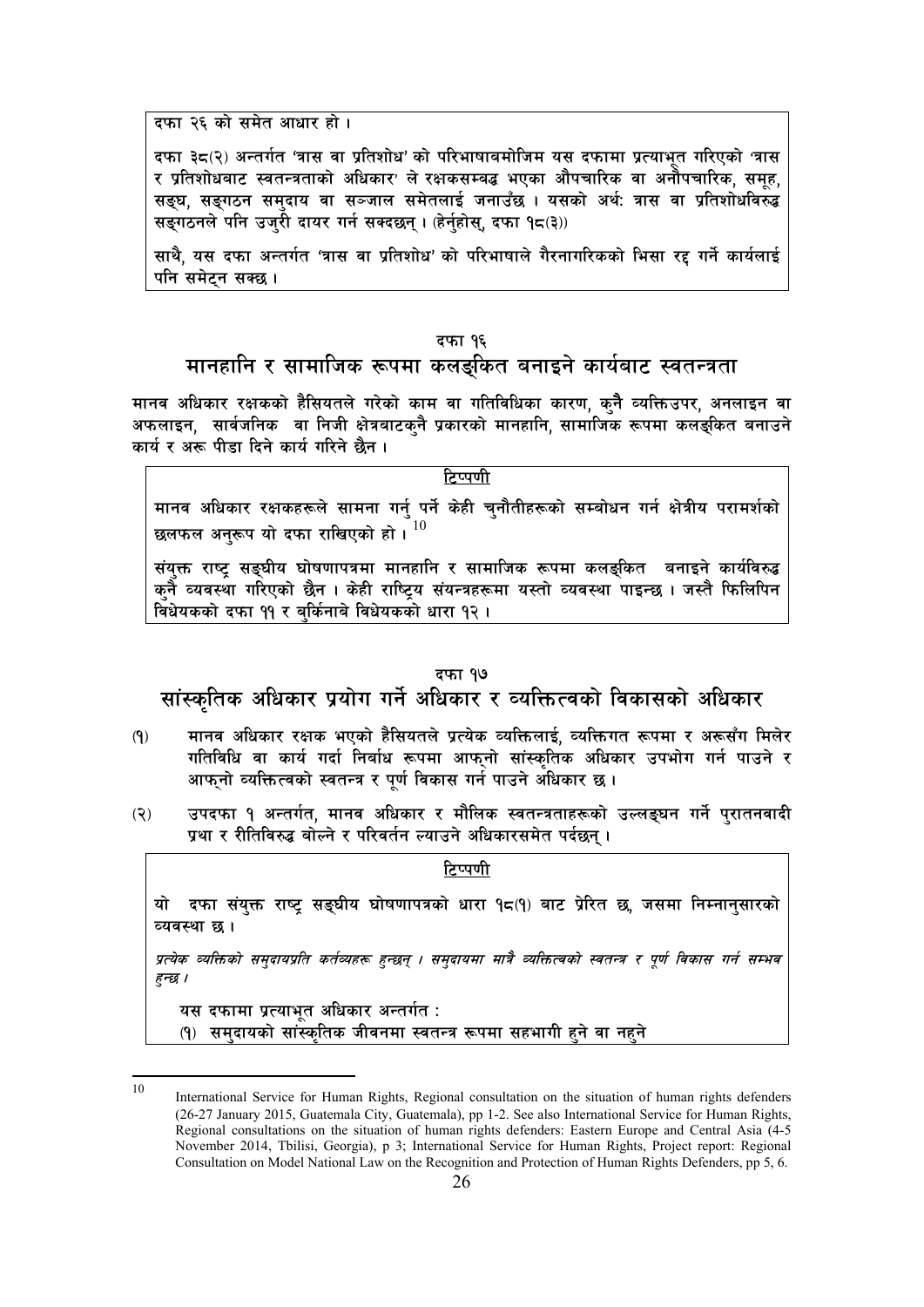- (२) बहमुखी सांस्कृतिक पहिचानहरूको विकास गर्ने स्वतन्त्रता
- (३) सांस्कतिक सम्पदा लगायतमा पहुँच
- (४) परम्परागत भाषा र सांस्कृतिक निकायहरू, जमिन, र वस्तुहरूलाई कायम राख्ने र प्रयोग गर्न पाउने
- (५) संस्कृति बनाउन, संस्कृतिको आलोचना र विकास गर्न पाउने
- (६) अरू संस्कृतिका व्यक्तिहरूसँग सांस्कृतिक परम्परा र अभ्यास साटासाट गर्न पाउने अधिकार समेत पर्दछन ।

ती अधिकारको संरक्षण गर्दा विशेष रूपमा महिला, बालबालिका, वृद्ध व्यक्ति, अपाङ्ता भएका व्यक्ति, जातीय र धार्मिक अल्पसङ्ख्यक, आप्रवासी, आदिवासी लगायत पछाडि पारिएका र .<br>सीमान्तकत समहको विशिष्ट सांस्कृतिक अधिकारतर्फ चासो लिन पर्दछ ।

## दफा १८ प्रभावकारी उपचार र पूर्ण परिपुरणको अधिकार

- यस कान्**नको परिच्छेद २ मा उल्लिखित अधिकार हनन्** भएको खण्डमा वा परिच्छेद ३ मा  $(9)$ उल्लिखित दायित्व विपरीत कार्यबाट प्रभावित भएमा प्रत्येक व्यक्तिलाई, व्यक्तिगत रूपमा र अरूसँग मिलेर, प्रभावकारी उपचार र परिपरणको अधिकार छ ।
- जसको अधिकार हनन् गरिएको छ वा जसलाई दायित्वको उल्लङ्घनले नकारात्मक रूपमा  $(5)$ प्रभाव परेको छ, सो व्यक्तिलाई प्रभावकारी उपचार र परिपूरणका लागि सक्षम अधिकार क्षेत्र भएको अदालत वा न्यायाधिकरणमा पहुँच गर्ने अधिकार छ ।
- $(5)$ यस काननको परिच्छेद २ मा उल्लिखित अधिकार हनन भएको खण्डमा वा परिच्छेद ३ मा उल्लिखित दायित्व विपरीत कार्यबाट प्रभावित भएमा निम्नबमोजिमका व्यक्तिहरूले सक्षम अधिकार क्षेत्र भएको अदालत वा न्यायाधिकरणमा उजरी (complaint) दिन सक्नेछन :
	- मानव अधिकार रक्षक  $(35)$
	- मानव अधिकार रक्षकका सहयोगी  $(3)$
	- $(T)$ मानव अधिकार रक्षकको प्रतिनिधित्व गर्ने कानन व्यवसायी
	- मानव अधिकार रक्षकसम्बद्ध भएको सङ्घ, समूह, वा संस्था  $\left( \overline{\mathbf{S}}\right)$
	- सार्वजनिक सरोकार र यस कानुनका उद्देश्यसम्मत कार्य गर्ने कोही पनि व्यक्ति वा  $(\overline{\mathbf{v}})$
	- यस कानुनको परिच्छेद ४ द्वारा निर्मित संयन्त्रबमोजिम ।  $(55)$

#### टिप्पणी

उपदफा (९) संयुक्त राष्ट्र सङ्घीय घोषणापत्रको धारा ((९) बाट प्रेरित छ, जसले निम्न व्यवस्था गरेको छ :

यस घोषणापत्रमा प्रत्याभूत मानव अधिकार र मौलिक स्वतन्त्रताहरूको प्रवर्द्धन, संरक्षण र उपभोग गर्दा, प्रत्येक व्यक्तिलाई प्रभावकारी उपचारको अधिकार हुने, र अधिकार उल्लङ्घन गरिनेवाट सुरक्षित हुने अधिकार छ ।

उपदफा (२) ले मानव अधिकार रक्षकहरूले उज्**री दिन पाउने अधिकारको व्यवस्था गरेको छ** । उपदफा (२) को भाषा, क्यानेडियन अधिकार र स्वतन्त्रता बडापत्र १९८२ को दफा २४(१) बाट प्रेरित छ ।

उपदफा (३) ले थुप्रै व्यक्तिहरूलाई राहत र उपचार प्राप्त गर्न सक्ने अधिकार उपलब्ध गराएको छ । यस्तै प्रावधान दक्षिण अफ्रिकाको संविधानको दफा ३८ मा पनि भेटिन्छ ।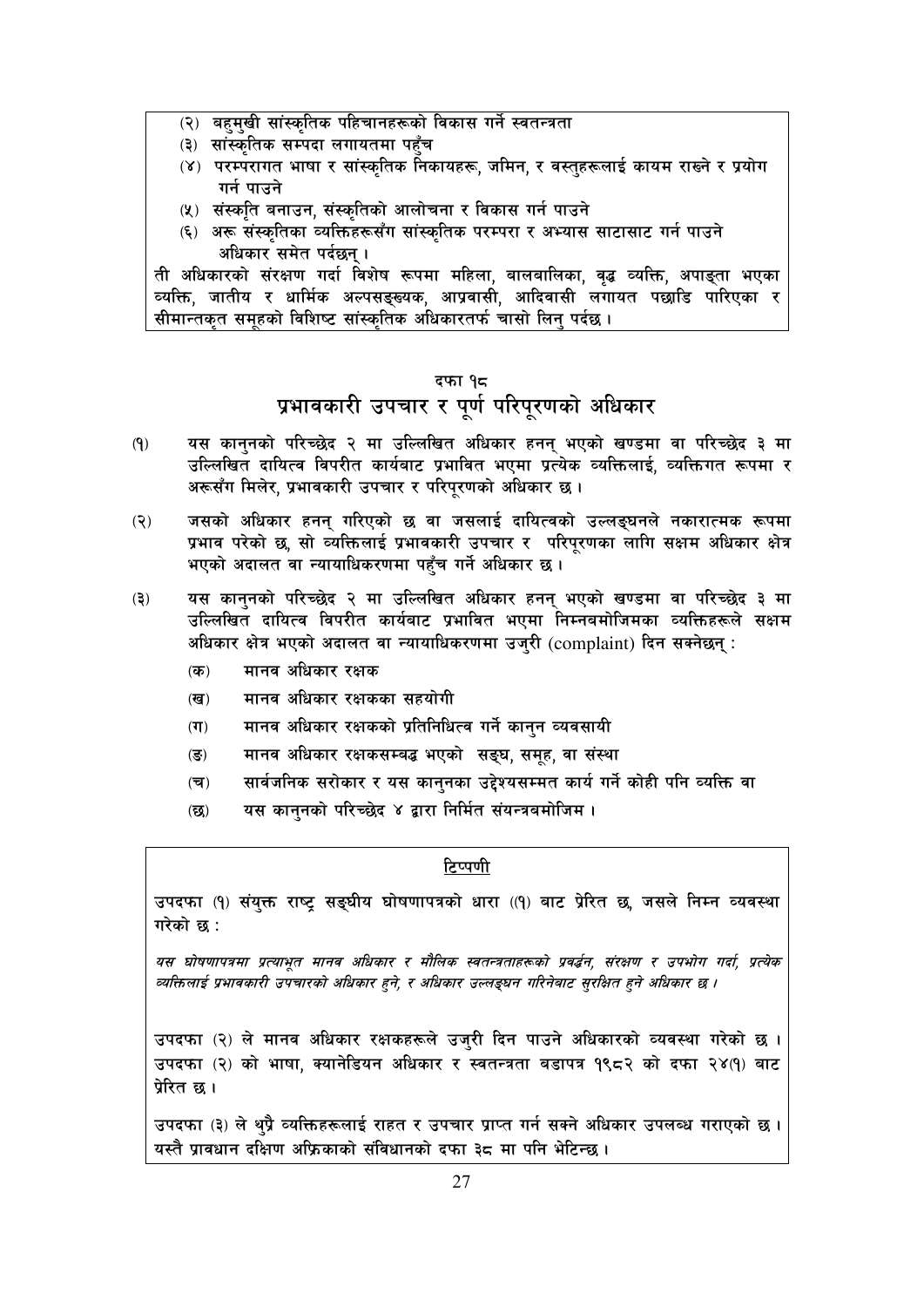मानव अधिकार रक्षकलाई बेपत्ता पारिएको अवस्थामा वा बिना सूचना थुनामा राख्दा, वा रक्षकसम्बद्ध संस्था, सङ्गठन निष्किय बनाइएको अवस्थामा, उपदफा ३(च) निहित व्यवस्थाले उपचारको सनिश्चितता गर्दछ ।

प्रस्तत दफा अन्तर्राष्टिय मानव अधिकार र मानवीय काननको गम्भीर उल्लङघनका पीडितहरूको लागि उपचार तथा परिपरणका अधिकारसम्बन्धी संयक्त राष्टसङ्घीय आधारभत सिद्धान्त, राज्यपक्षको सामान्य काननी दायित्वको प्रकति विषयक मानव अधिकार समितिको सामान्य टिप्पणी नं ३१ मा समेत आधारित छ ।

General Comment 31, Nature of the General Legal Obligation on States Parties to the Covenant, U.N. Doc. CCPR/C/21/Rev.1/Add.13 -2004).

### दफा १९ मानव अधिकार रक्षकहरूको अधिकारमा सीमितता

यस काननको परिच्छेद २ अन्तर्गतका अधिकार प्रयोग गर्दा. मानव अधिकार रक्षकहरूउपर. व्यक्तिगत रूपमा वा अरूसँग मिलेर, अन्तर्राष्ट्रिय मानवअधिकारप्रदत्त दायित्व र मापदण्डहरू बमोजिम मात्र, कानुनसम्मत सीमितता लगाइन् पर्दछ । जुन उचित, आवश्यक र अनुपातिक हुनुपर्दछ, । अरूको मानव अधिकार र मौलिक स्वतन्त्रताको सम्मान र मान्यता सुनिश्चित गर्न र सार्वजनिक व्यवस्था र प्रजातान्त्रिक समाजमा सामान्य हित कायम गर्ने उद्देश्यले यस्तो सीमितता हुन पर्दछ ।

#### टिप्पणी

यो दफा संयुक्त राष्ट्र सङ्घीय घोषणापत्रको धारा १७ बाट प्रेरित छ जसले निम्न व्यवस्था गरेको छ:

यी अधिकार प्रयोग गर्दा, प्रत्येक व्यक्ति उपर, व्यक्तिगत रूपमा वा अरूसँग मिलेर काम गर्दाअन्तर्राष्ट्रिय दायित्वहरू र कानुनसम्मत सीमितता लगाइनुपर्दछ । जुनअरूको अधिकार र स्वतन्त्रताको सम्मान र मान्यता सुनिश्चित गर्न र प्रजातान्त्रिक समाजका नैतिकता, सार्वजनिक व्यवस्था र सामान्य हित जस्ता न्यायोचित उद्देश्यहरू पुरा गर्ने हेत् लगाइएका हुन् पर्दछ ।

अन्तर्राष्ट्रिय कान्**नसम्मत सीमितताहरू मात्र हुन् पर्ने जोड** दिन र सीमितता जायज छ भन्ने प्रामाणिक भार, सीमितता लगाउने निकाय वा व्यक्तिउपर नै हने, स्पष्ट पार्न 'उचित, आवश्यक र अनुपातिक' दफामा थपिएका हन ।

यस दफाले 'नैतिकताा जस्ता न्यायोचित उद्देश्यहरू पूरा गर्ने उद्देश्यले समावेश गरेको छैन । मानव अधिकार रक्षक, विशेषगरी महिला मानव अधिकार रक्षक र परम्परागत मल्यमान्यता वा संस्कार विरुद्ध प्रश्न उठाउने रक्षकहरूउपर, स्वेच्छाचारी सीमितता लगाउने जोखिम आउनेछ भन्ने बोध भएकाले यस्तो वाक्यांश समावेश नगरिएको हो।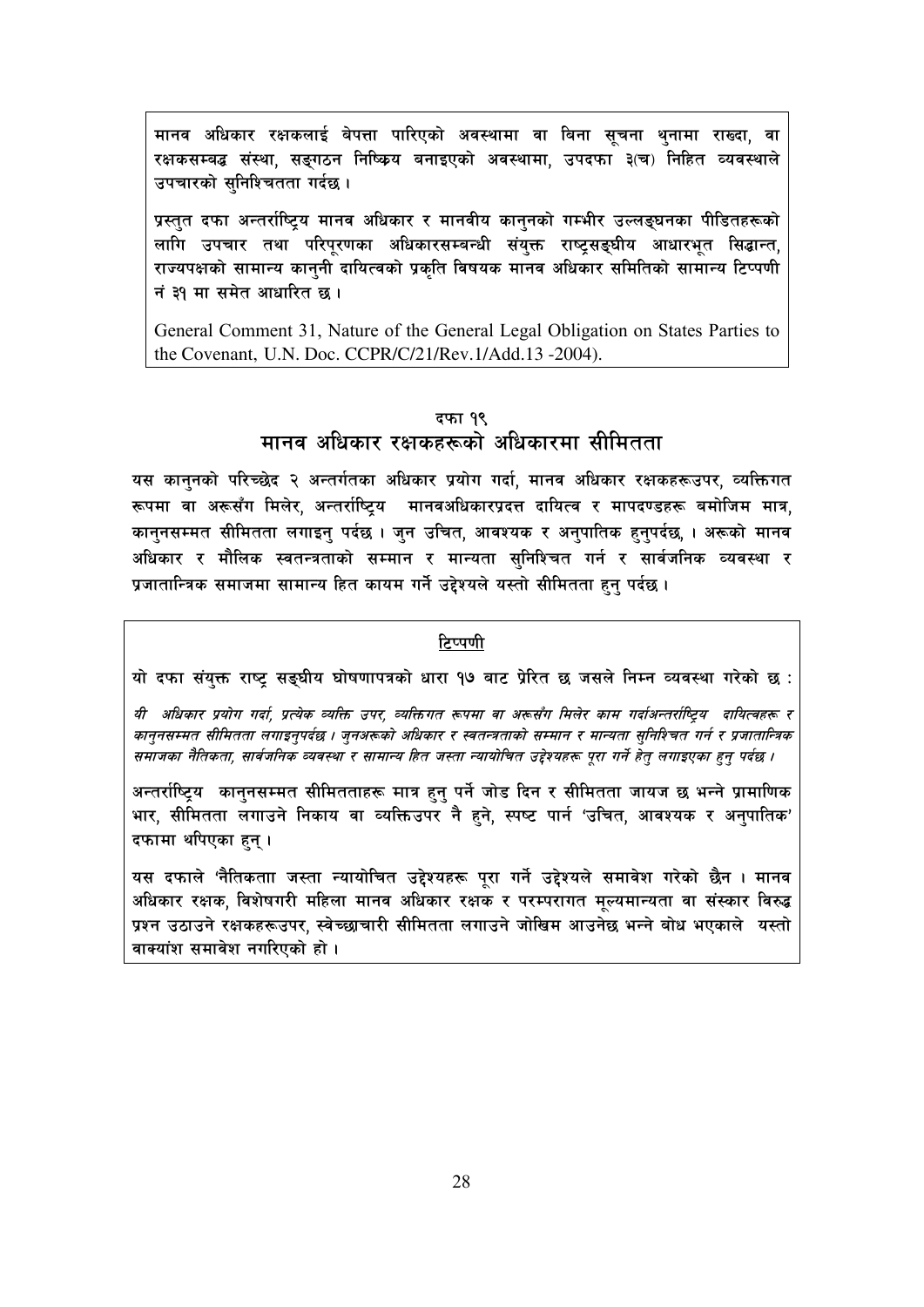#### दफा २०

### अन्य अधिकार र स्वतन्त्रता प्रभावित नहने

मानव अधिकार रक्षकको मान्यता र संरक्षणलाई अभ्गै सहज बनाउने राष्ट्रिय वा अन्तर्राष्ट्रिय कानुन वा संयन्त्रहरूलाई यस कानुनका कुनै पनि प्रावधानले प्रभाव पार्ने छैनन् ।

#### टिप्पणी

यो दफा 'बचाउ दफा' हो । परिच्छेद २ मा प्रत्याभूत अधिकारहरू, अन्य राष्ट्रिय वा अन्तर्राष्ट्रिय कानुन र संयन्त्रभन्दा कम व्यापक भएको हदसम्म मानव अधिकार रक्षकहरूले व्यापक अधिकारहरू उपभोग गर्न सक्नेछन । बलपर्वक बेपत्ताबाट सबै व्यक्तिहरूको संरक्षणसम्बन्धी अन्तर्राष्टिय महासन्धिको धारा ३७ बाट यो दफा प्रेरित छ ।

#### दफा २१

### मानव अधिकार र मौलिक स्वतन्त्रताको रक्षा गर्ने दायित्व

- प्रत्येक व्यक्तिको मानव अधिकार र मौलिक स्वतन्त्रताहरूको प्रवर्द्धन गर्ने र सो को संरक्षण र  $(9)$ प्राप्तिका लागि प्रयत्नशील हुने महत्वपूर्ण भूमिका र दायित्व छ।
- क्**नै पनि कार्य गरेर वा गर्न्**पर्ने अवस्थामा काम नगरेर, मानव अधिकार र मौलिक स्वतन्त्रताको  $(5)$ उल्लङ्घनमा वा प्रजातान्त्रिक समाज, निकाय र प्रकुयाहरू कमजोर बनाउने काममा कसैले पनि भाग लिने छैन ।

#### टिप्पणी

उपरोक्त दफा संयुक्त राष्ट्र सङ्घीय घोषणापत्रको धारा १८(२) र (३) बाट प्रेरित छ । जसले निम्न अनुसारको व्यवस्था गरेको छ

- (१) प्रजातन्त्रलाई सबल बनाउने, मानव अधिकार र मौलिक स्वतन्त्रता प्रवर्द्धन गर्ने र प्रजातान्त्रिक समाज, निकाय र प्रकृयाहरूको प्रवर्द्धन र सबलीकरणमा सहायता गर्ने व्यक्ति, समूह, निकायहरू र गैरसरकारी संस्थाहरूको महत्वपूर्ण भूमिका र दायित्व हुन्छ ।
- मानव अधिकारसम्बन्धी विश्वव्यापी घोषणापत्र र अन्य मानव अधिकार दस्तावेजद्वारा प्रत्याभूत अधिकार र स्वतन्त्रताको  $(3)$ पूर्ण उपभोग गर्नका लागि, सामाजिक र अन्तर्राष्ट्रिय व्यवस्था पाउने, सबैको अधिकारकों, उपयुक्त भएसम्म प्रवर्द्धन गर्ने व्यक्ति, समूह, निकायहरू र गैरसरकारी संस्थाहरूको महत्वपूर्ण भूमिका र दायित्व हुन्छ ।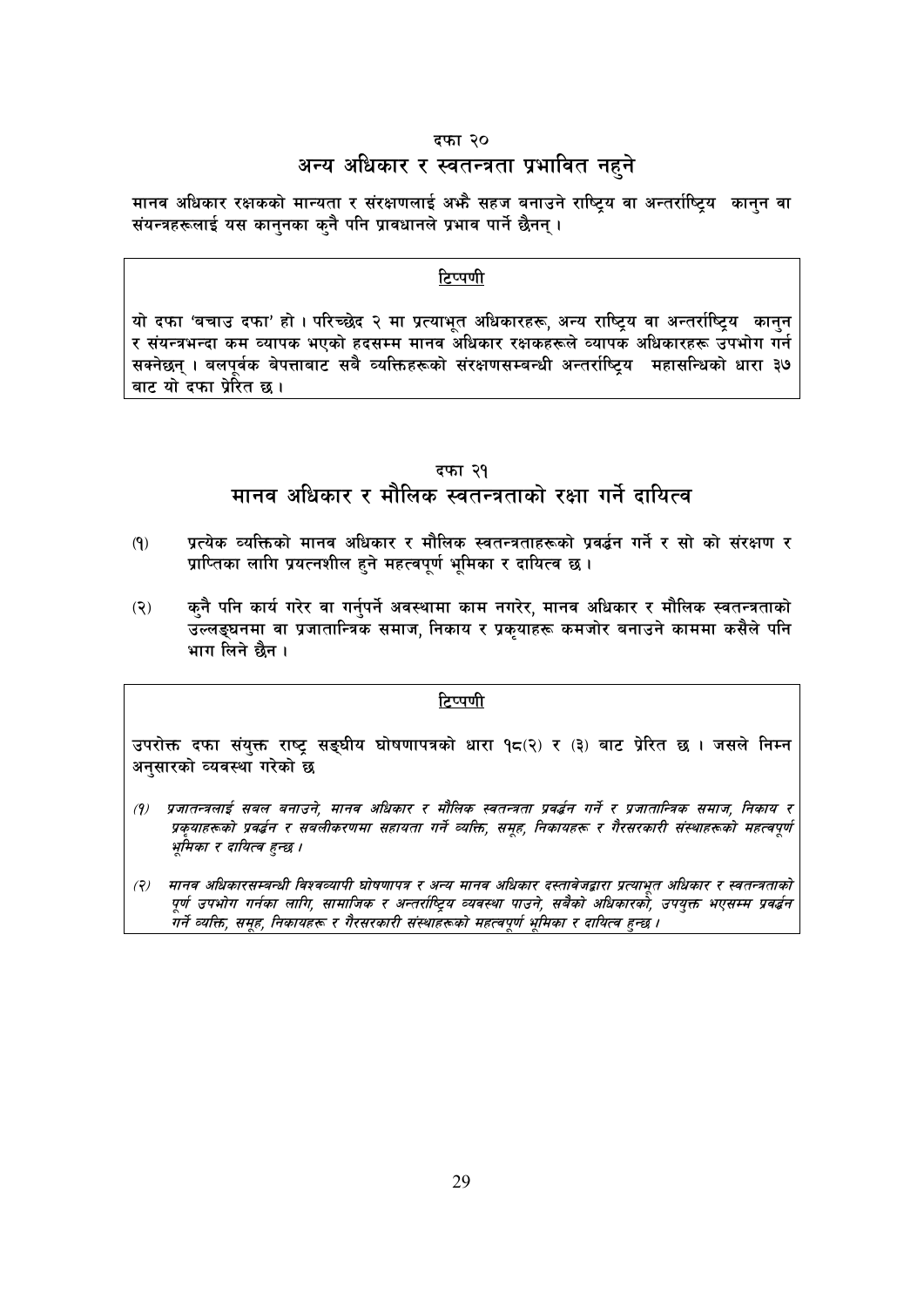## परिच्छेद ३ : सार्वजनिक निकायहरूको दायित्व

#### दफा २२

## मानव अधिकार रक्षकका मानव अधिकारको सम्मान, संरक्षण एवम् परिपालना गर्ने दायित्व

सार्वजनिक निकायहरूले निम्न विषयको सनिश्चितताका लागिसबै आवश्यक कदम चाल्नेछन :

- परिच्छेद २ अन्तर्गतका मानव अधिकार र मौलिक स्वतन्त्रताहरूको प्रभावकारी  $\overline{\text{ch}}$ ) प्रत्याभूति र सुनिश्चितता
- सबै कानुन, नीति र कार्यक्रमहरू परिच्छेद २ अन्तर्गतका अधिकारसम्मत हुने  $(\overline{q})$
- मानव अधिकार रक्षकहरूले आफ्**ना गतिविधिहरू स्**रक्षित, निर्बाध र सबल  $(T)$ वातावरणमा गर्न पाउने ।

#### टिप्पणी

उपरोक्त दफा संयुक्त राष्ट्र सङ्घीय घोषणापत्रको धारा २ (२) बाट प्रेरित छ, जसले निम्नअनुसारको व्यवस्था गरेको छ :

यस घोषणापत्र अन्तर्गत समावेश अधिकार र स्वतन्त्रताको प्रभावकारी प्रत्याभूति सुनिश्चित गर्नका लागि प्रत्येक राज्यले लागि विधायिकी, प्रशासनिक, र अरू आवश्यक उपायहरू अपनाउनेछन् ।

राष्ट्रिय तहमा राज्यका दायित्वहरू सार्वजनिक निकायहरूले पुर्ति गर्ने भएकाले उपरोक्त दफाको भाषा बदलिएको छ ।

मानव अधिकार रक्षकका अवस्थासम्बन्धी संयुक्त राष्ट्रसङ्घीय विशेष समाधीक्षकको प्रतिवेदनबाट पनि उपरोक्त दफा प्रेरित छ, जसले रक्षकहरूलाई काम गर्न सरक्षित र सबल वातावरण आवश्यक हने बारे स्पष्ट पारेको छ ।

उपदफा (ख) अन्तर्गत एक संयन्त्रको स्थापना हुनुपर्दछ । जसले प्रस्तावित विधेयकहरू प्रस्तुत नमुना कानुनको परिच्छेद २ प्रदत्त अधिकारसम्मत छन् वा छैनन् भनेर जाँच गर्न सक्नेछ । अनूसूची २ मा प्रस्तावित विधेयकहरूमा सामेल गर्न सकिने नमुना प्रावधानहरूका उदाहरणहरू प्रस्तुत गरिएका छन्, जुन साभग कानुन प्रणाली (common law system) र महाद्वीपीय काननी प्रणाली (continental legal system) दबैका लागि सान्दर्भिक हन संक्छन।

#### दफा २३

## मानव अधिकार रक्षकका गतिविधि र कामलाई सहजीकरण गर्ने दायित्व

- सार्वजनिक निकायहरूले, प्रस्तुत नमुना कानुनको परिच्छेद २ प्रदत्त अधिकार सुनिश्चित गर्नको  $(9)$ लागि, सबै आवश्यक कदम चाल्ने छन् ।
- उपदफा (१) अन्तर्गत देहायबमोजिमका दायित्व पर्दछन:  $(5)$ 
	- क्नै व्यक्तिको स्वतन्त्रता हरण गरी राखिएको ठाउँसम्म पहँचको अनुमति दिने र  $(35)$ सहजीकरण गर्ने
	- मानव अधिकार रक्षकहरूलाई परिच्छेद २ अन्तर्गतका अधिकारको प्रयोग गर्न आवश्यक  $(\overline{\mathbf{q}})$ ठाउँ र सूचनामा पहुँच गर्न अनुमति दिने र सहजीकरण गर्ने
	- नेपालकोको कानुनी भूभाग, अधिकार क्षेत्र र प्रभावकारी नियन्त्रण भएका भूभागभित्र  $(\overline{\mathbf{u}})$ भएका मानव अधिकार वा मौलिक स्वतन्त्रताको उल्लङ्घनबारे जानकारी दिने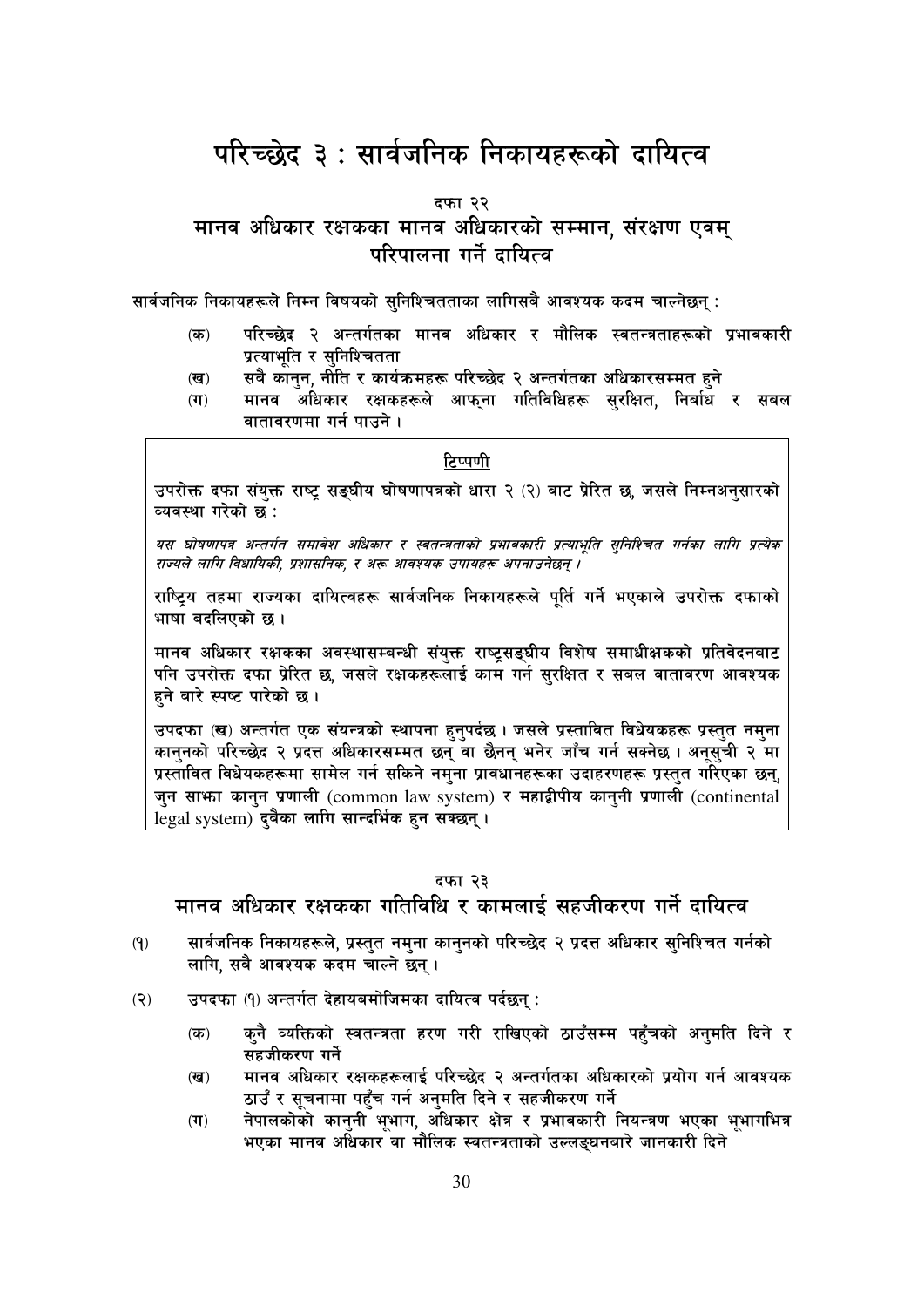- मानव अधिकार वा मौलिक स्वतन्त्रताहरूको संवर्द्धन र संरक्षण गर्न मानव अधिकार  $(\nabla)$ रक्षकहरूलाई प्रबलीकरण गर्न, सहयोग गर्न, र क्षमता अभिवृद्धि गर्न नीति र उपायहरूको विकास र कार्यान्वयन गर्ने दायित्व र
- मानव अधिकार रक्षकका भूमिका, कार्यहरू, गतिविधिहरूको संवर्द्धन गर्दैत्यस्ता काम  $\overline{(\overline{S})}$ कर्तव्य वैध र महत्वपूर्ण हुन् भनेर सार्वजनिक मान्यता प्रदान गर्ने ।

उपरोक्त दफा २३ आइभोरियन कानुनको धारा १५ बाट प्रेरित छ ।

उपदफा २(घ) १९९७ को दक्षिण अफ्रिकी मुनाफारहित सङ्गठन ऐन नं ७१ बाट प्रेरित छ ।

मानव अधिकार रक्षकको अवस्थासम्बन्धी संयुक्त राष्ट् सङ्घीय विशेष समाधीक्षकको प्रतिवेदनबाट पहिचान गरिएको आवश्यकता, र सार्वजनिक निकायहरूले, मानव अधिकार रक्षकका लागि सुरक्षित र सबल वातावरण बनाउने हेतु उनीहरूको कामबारे चेतना अभिवृद्धि गर्ने र कामलाई सहयोग गर्नुपर्ने दायित्वबारे भएको क्षेत्रीय परामर्शको छलफल अनुरुप उपदफा २ (ङ) आएको हो ।

#### दफा २४

## मानव अधिकार र मौलिक स्वतन्त्रतासम्बन्धित सामग्रीमा निशुल्क पहुँच प्रदान गर्ने दायित्व

सार्वजनिक निकायहरूले, दुबै अफलाइन र अनलाइन, देहायलाई स्वतन्त्र रूपमा उपलब्ध र पहुँचयोग्य बनाउनेछन् :

- अन्तर्राष्ट्रिय र क्षेत्रीय मानव अधिकारसम्बन्धी उपकरणहरू ;  $($ क)
- राष्ट्रिय संविधान, राष्ट्रिय कानुन र नियमहरू  $(\overline{q})$
- सार्वजनिक निकायहरूसँग भएका मानव अधिकार र मौलिक स्वतन्त्रता सम्बन्धित अनुसन्धान,  $(T)$ अध्ययन, प्रतिवेदनहरू, तथ्याङ्क, अभिलेख र अन्य जानकारी र सामग्रीहरू
- नेपालद्वारा अन्तर्राष्ट्रिय र क्षेत्रीय मानव अधिकार निकाय र संयन्त्रमा पेस गरिएका प्रतिवेदनहरू  $(\overline{u})$ र जानकारी
- *नेपाल* बारे छलफल गरिएको अन्तर्राष्ट्रिय र क्षेत्रीय मानव अधिकार निकाय र संयन्त्रहरूका  $\overline{(\overline{S})}$ प्रतिवेदनहरू, बैठक मिनेट, र पत्राचारहरू
- मानव अधिकार र मौलिक स्वतन्त्रताको क्षेत्रका सक्षम राष्ट्रिय अधिकारीहरूका कागजातहरू र  $(\overline{\mathbf{v}})$ निर्णय वा गतिविधिहरूसँग सम्बन्धित जानकारी
- परिच्छेद २ अन्तर्गत कुनै पनि मानव अधिकार वा मौलिक स्वतन्त्रताको उपभोग सबल बनाउन  $\overline{\mathfrak{B}}$ वा अधिकार उल्लङ्घन भएमा उपचारको पहुँच गर्न आवश्यक हन सक्ने त्यस्ता अन्य सबै जानकारीहरू ।

#### टिप्पणी

दफा २४, दफा ६ (जानकारी खोज्ने, प्राप्त गर्ने र प्रवाह गर्ने अधिकार) को पूरक हो ।

दफा २४, संयुक्त राष्ट्र सङ्घीय घोषणापत्रको धारा १४ बाट प्रेरित छ जसले निम्न व्यवस्था गरेको छ :

(9) आफ्नो अधिकार क्षेत्रभित्र भएका सम्पूर्ण व्यक्तिहरूलाई आफ्नो नागरिक, राजनीतिक, आर्थिक , सामाजिक र सांस्कृतिक अधिकारहरूबारे चेतनशील बनाउन विधायिकी, न्यायिक, प्रशासनिक वा अन्य उपयुक्त उपायहरू अपनाउने राज्यको दायित्व हो ।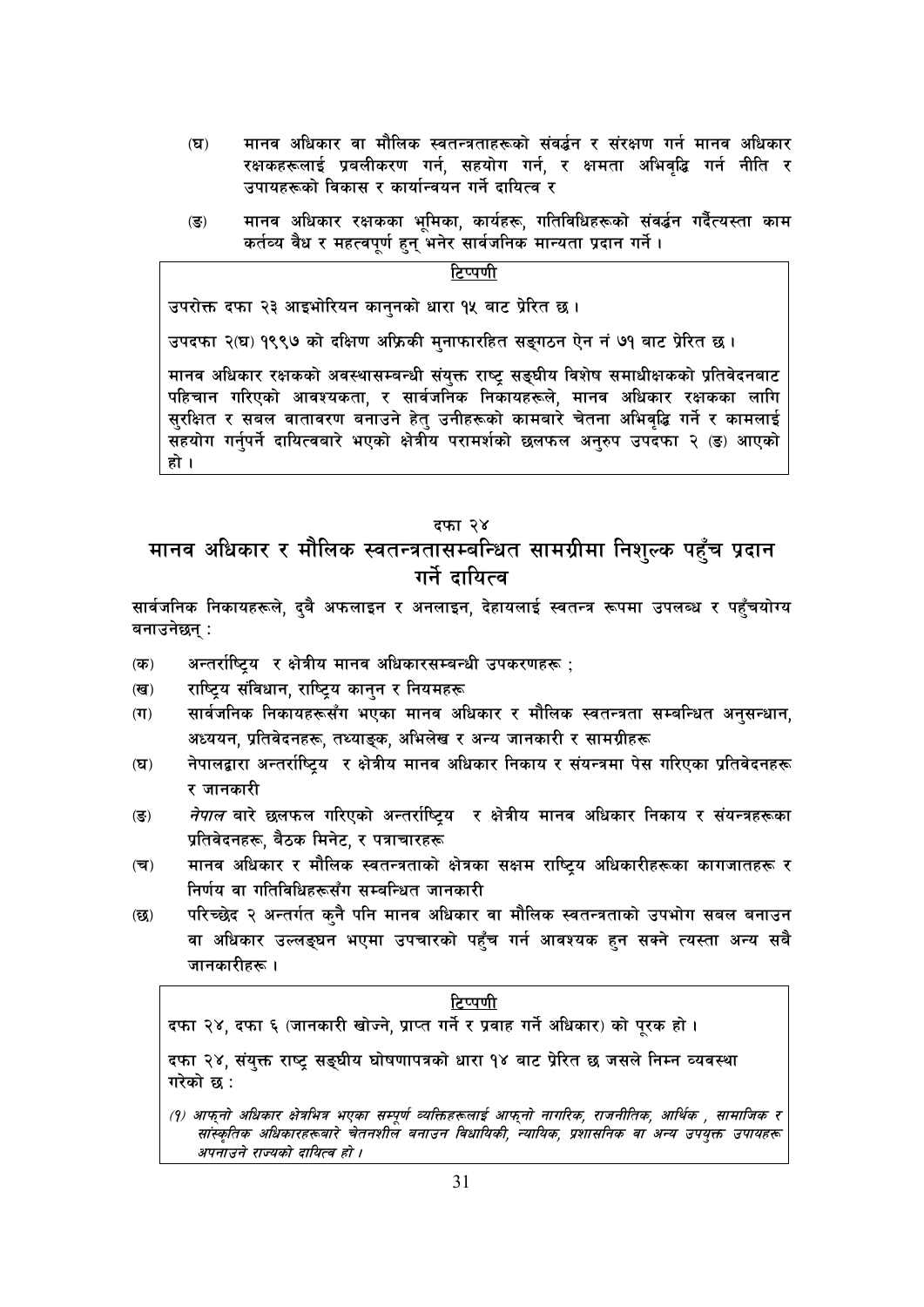(२) उपरोक्त उपायहरू अन्तर्गत, अरू मध्ये, देहायका उपाय पर्दछन् :

- (क) राष्ट्रिय कानुन र नियमहरू र लागु हुने आधारभूत अन्तर्राष्ट्रिय मानव अधिकारका दस्तावेजहरूको व्यापक प्रकाशन गर्ने र सोमा पहुँच पऱ्याउने
- (ख) राज्य पक्ष भएका अन्तर्राष्ट्रिय मानव अधिकार सन्धिद्वारा स्थापित अङ्गहरूलाई, राज्यले पेस गरेका आवधिक प्रतिवेदनहरू ल्गायत, यस्ता अङ्गहरूले गरेका संक्षिप्त छलफलका रेकर्ड र औपचारिक प्रतिवेदनहरू सहित, मानव अधिकारका अन्तर्राष्ट्रिय दस्तावेजहरूमा, पूर्ण र समान पहुँच दिलाउने

मानव अधिकार रक्षकलाई काम गर्न सुरक्षित र सबल वातावरण बनाउने अपरिहार्य आधारहरूमध्ये एक, सूचनामा पहुँच हो भनेर संयुक्त राष्ट्सङ्घीय मानव अधिकार उच्चायुक्तले र अन्य नागरिक समाजका सदस्यहरूले मान्यता दिएका छन् (हेर्नुहोस् A/HRC/32/20)।

सचनाको हक अन्तर्गतमानव अधिकारको संरक्षण वा उपभोग गर्न आवश्यक जानकारी वा सचना. सार्वजनिक निकाय वा निजी व्यक्तिहरूसँग भएमा, सो को स्वत: स्पूर्त खुलासा गर्न लगाउने कानुन र नीतिहरू तर्जमा गर्न उच्चायक्तले राज्यहरूलाई आहवान गरेका छन् ( हेर्नुहोस् A/HRC/32/20 को अनुच्छेद द६ (क))।

दफा २४ ले विशिष्ट वर्गका कागजातहरूबारे उल्लेख गरेको छ ।ज्**न मानव अधिकार** रक्षकहरूलाई काम गर्नका लागि पहुँच योग्य हुनुपर्दछ ।

#### दफा २५

## गोपनीय स्रोतहरू नखलाउने दायित्व

- सार्वजनिक निकायहरूले, मानव अधिकार रक्षकहरूले प्रयोग गरेका स्रोतहरूको, पहिचान खुलाउने  $(9)$ खुलाउने गर्न लगाउन् हँदैन ।
- उपदफा (१) मा जे लेखिएको भएपनि, सम्बन्धित स्रोत र सम्बन्धित मानव अधिकार रक्षकले  $(5)$ लिखित रूपमा सुचित सहमति दिएमा वा अन्तर्राष्ट्रिय मापदण्ड अनुसार स्वतन्त्र र निष्पक्ष न्यायाधिकरणद्वारा आदेश भएमा सार्वजनिक निकायहरूले मानवअधिकार रक्षकहरूले प्रयोग गरेका स्रोतहरूको पहिचान खुलासा गर्न वा गर्न लगाउन सक्ने छन् ।

#### <u>टिप्पणी</u>

आइभोरियन कानुनको धारा १६ बाट दफा २५ प्रेरित छ ।

#### दफा २६

## त्रास वा प्रतिशोधविरुद्ध सुरक्षा सुनिश्चित गर्ने दायित्व

- कुनै पनि अन्य सार्वजनिक वा निजी पक्षद्वारा हुन सक्ने त्रास वा प्रतिशोधको निवारण गर्ने, र सो  $(9)$ विरुद्ध सुरक्षा सुनिश्चित गर्न सार्वजनिक निकायँहरूले सबै आवश्यक उपायहरू अपनाउने छन ।
- उपदफा (१) मा उल्लिखित 'उपायहरू' अन्तर्गत यस कानुनको अनुसूची १ मा व्यवस्था गरिएका  $(5)$ संरक्षणका उपायहरू पनि सम्मिलित हने छन् ।

#### <u>टिप्पणी</u>

उपरोक्त दफा, दफा १५ (त्रास वा प्रतिशोधबाट स्वतन्त्रताको अधिकार) को पूरक हो। उपरोक्त दफा संयुक्त राष्ट्र सङ्घीय घोषणापत्रको धारा १२(२) बाट प्रेरित छ जसले निम्न व्यवस्था गरेको छ :

सबैको, व्यक्तिगत वा अरूसँग मिलेर, यस घोषणापत्रप्रदत्त अधिकारको वैधानिक उपभोग गर्दा क्नै पनि हिंसा, धर्म्की, प्रतिशोध, व्यवहार वा कानुनत : (de facto or de jure) गरिने नकारात्मक भेदभाव, दबाब वा अन्य स्वेच्छाचारी कार्यविरुद्ध सक्षम निकायहरूद्वारा संरक्षित हुने सुनिश्चितता गर्न राज्यले आवश्यक सम्पूर्ण उपायहरू अपनाउन् पर्दछ ।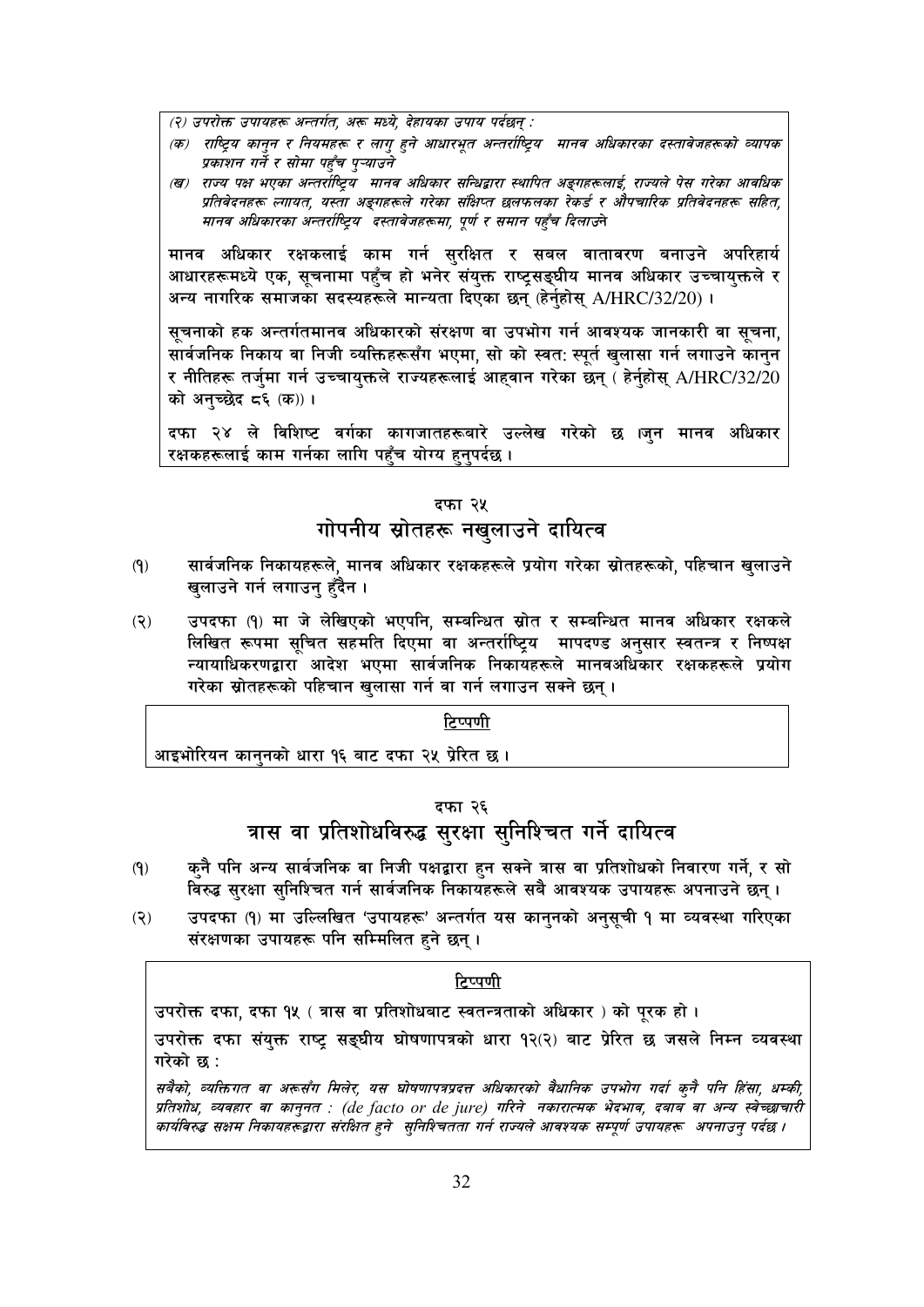'त्रास वा प्रतिशोध' भनेर यस प्रावधानको भाषा सरलीकरण गरिएको छ । यद्यपि, स्मरण रहोस कि, "त्रास वा प्रतिशोध" को परिभाषा अन्तर्गत मानव अधिकार रक्षकहरूका परिवारका सदस्यहरू. प्रतिनिधिहरू वा सहयोगीहरू, वा रक्षकसम्बद्ध भएको समूह, सङ्घ, वा सङ्गठन पनि पर्दछन् । साथै, यो परिभाषा रक्षकको हैसियतले गरेका <sub>'</sub>कार्य वा गतिविधिका कारण' गरिने त्रास वा प्रतिशोधसम्बन्धी सक्रियता वा निष्क्रियता (action or omission) सम्म सीमित गरेको छ।

<u>स्पष्टताका लागि, सार्वजनिक निकायहरूले अपनाउनपर्ने उपायहरू अन्तर्गत अनसची १ मा भएका</u> संरक्षण उपायहरू पनि पर्दछन् भनेर उपदफा (२) ले निर्धारण गरेको छ।

#### दफा २७

## स्वेच्छाचारी वा गैरकाननी घसपैठ र हस्तक्षेपविरुद्ध संरक्षण सनिश्चित गर्ने दायित्व

- मानव अधिकार रक्षकहरू र तिनका परिवार, आवास, कार्यस्थल, सम्पत्ति, र दबै अफलाइन र  $(9)$ अनलाइन, पत्राचार उपर हुनसक्ने, कुनै पनि स्वेच्छाचारी वा गैरकाननी घसपैठ र हस्तक्षेपविरुद्ध. संरक्षण सनिश्चित गर्न सार्वजनिक निकायहरूले सबै आवश्यक उपायहरू अपनाउने छन ।
- उपदफा (१) मा लेखिएको *'घसपैठ र हस्तक्षेप'* ले रक्षकका रूपमा गरेका वैधानिक काम वा  $(5)$ गतिविधिमा बिना अनमति, कनै प्रकारको निगरानी, रेकर्डिङ वा अङक गर्ने, छापा मार्ने जस्ता कार्य लगायतलाई समेटेको छ ।

#### टिप्पणी

दफा २६ ले क्षेत्रीय परामर्शमा उठाएको चासोलाई सम्बोधन गर्दछ $^{11}$  र यो दफा १४ (गोपनीयताको अधिकार) को परक पनि हो । बर्किनाबे विधेयकको धारा १३ मा प्रयुक्त शब्दहरू पनि साभार गरिएका छन् ।

### दफा २८

## अनसन्धान गर्ने दायित्व

- जब कनै मानव अधिकार रक्षकको हत्या गरिएको, बेपत्ता पारिएको, यातना दिइएको, दुर्व्यवहार  $(9)$ गरिएको , स्वेच्छाचारी रूपमा थुनिएको, धम्काइएको, वा यस कानुनको परिच्छेद २ मा भएका कनै पनि अधिकारको *(देशको नाम)* को अधिकारक्षेत्र, भुभाग वा प्रभावकारी नियन्त्रणभित्र भएका सार्वजनिक निकाय वा निजी पक्षद्वारा उल्लङ्घन भएको छ भनेर विश्वास गर्ने उचित आधार .<br>हन्छ त्यस्तो बेलासक्षम निकाय ले लगनशीलताका साथ शीघ्र, पूर्ण, प्रभावकारी, स्वतन्त्र र निष्पक्ष अनुसन्धान हने र उपयुक्त भएमा अभियोजन गर्ने सुनिश्चितता गर्नु पर्छ ।
- उपदफा (१) बमोजिम गरिने अनुसन्धानले निम्नलिखित विषयलाई ध्यानमा राख्न् पर्नेछ :  $(5)$ 
	- मानव अधिकार रक्षकको अधिकारको उल्लङ्घनको मनसाय, रक्षकको प्रतिष्ठा, गतिविधि  $(35)$ वा मानव अधिकार रक्षकको रूपमा गरेको काम थियो वा थिएन ?
	- मानव अधिकार रक्षकको अधिकारको उल्लङ्घन पहिले पनि भएको वा नभएको वा  $(\overline{q})$ समान अवस्थामा रहेका अन्य रक्षकहरूविरुद्धं पनि व्यवस्थित रूपमा अधिकार हनन् भएको वा नभएको ?
	- उल्लङ्घनका कार्य बहसमर्थित वा बहसहयोगीहरू मार्फत गरिएका थिए वा थिएनन् ?  $(T)$
- उपदफा (१) बमोजिम अनसन्धानको क्रममासक्षम निकायले दफा ३४ अन्तर्गत स्थापित  $(5)$ संयन्त्रसँग परामर्श गर्ने र अनुसन्धानको स्थितिको बारेमा पीडित वा उसको परिवार, आफन्तहरू वा सहयोगीहरूलाई जानकारी दिनपर्छ ।

<sup>11</sup> 

International Service for Human Rights, Regional consultation on the situation of human rights defenders (28-29 October 2014, Tunis, Tunisia), p 4.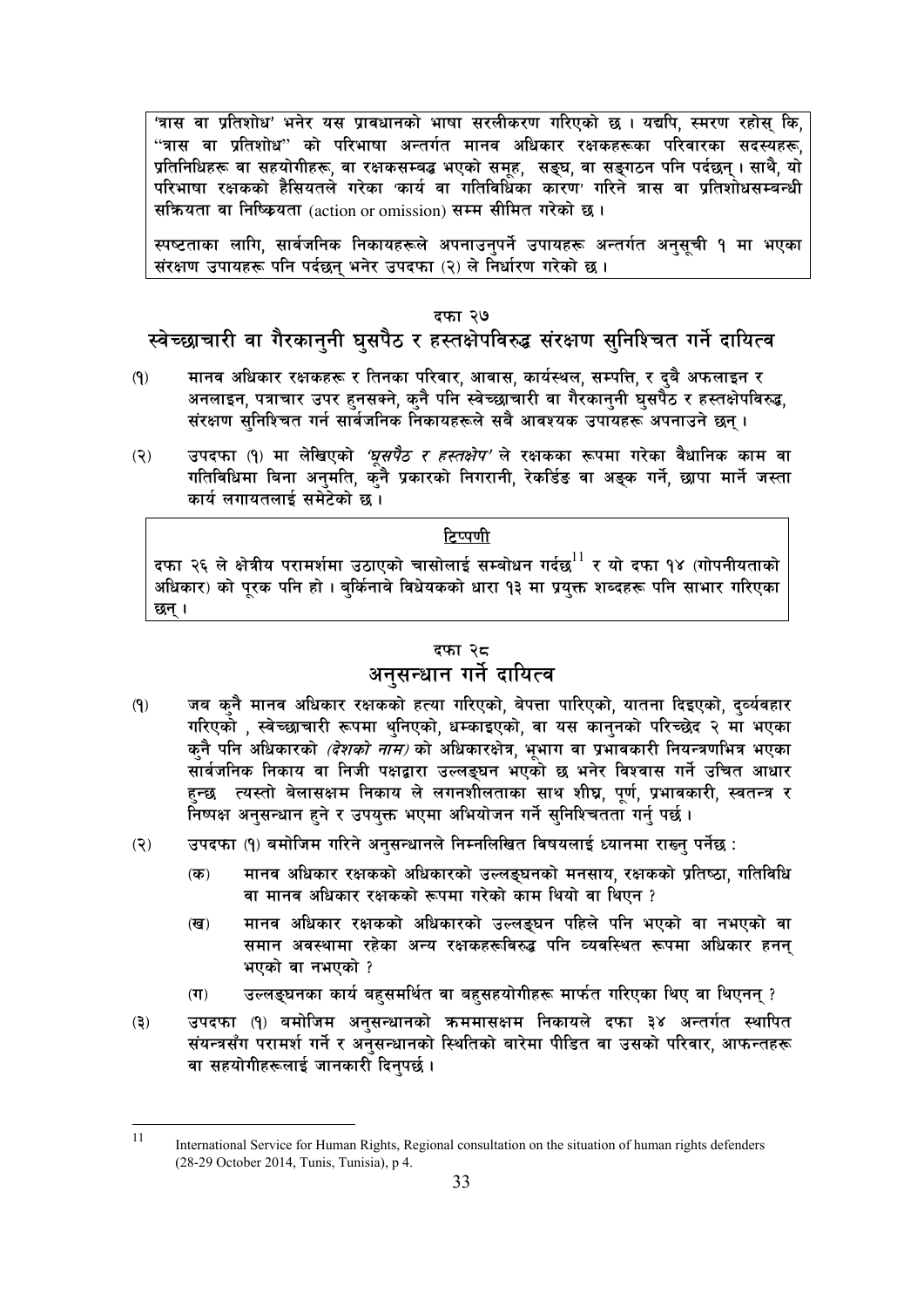- *(देशको नाम)* ले उपदफा (१) बमोजिम अनुसन्धान गर्दा आवश्यकता अनुसारअन्तर्राष्ट्रिय  $(\lambda)$ वा क्षेत्रीय मानव अधिकार निकाय वा संयन्त्रहरूलाई सहयोगको लागि अनरोध गर्न पर्नेछ ।
- उपदफा (१) बमोजिम अनुसन्धान गर्न *(सक्षम निकाय)* असक्षम वा अनिच्छुक भएमा, *नेपाल*ले  $(2)$ सहयोगका लागि सान्दर्भिक अन्तर्राष्टिय वा क्षेत्रीय मानव अधिकार निकाय वा संयन्त्रसँग अनुसन्धान गर्न सहयोगका लागि अनुरोध गर्नु पर्नेछ ।

यस दफाबमोजिम मानव अधिकार र मौलिक स्वतन्त्रताको उल्लङ्घन भएको छ भनेर मानव अधिकार रक्षकको कामले विश्वास गर्न उचित आधार दिन्छ सम्बन्धित निकायले त्यो सम्भावित उल्लङघनको अनसन्धान गर्नपर्नेछ ।

उपरोक्त दफा संयक्त राष्ट सङ्घीय घोषणापत्रको धारा (९५) बाट प्रेरित छ, जसले निम्न व्यवस्था गरेको छ :

राज्यले आफ्नो क्षेत्राधिकार अन्तर्गत कुनै पनि क्षेत्रमा मानव अधिकार र मौलिक स्वतन्त्रताको उल्लङ्घनको शीघ्र र निष्पक्ष अनसन्धान गर्नेछ ।जब मानव अधिकार र मौलिक स्वतन्त्रताको उल्लङ्घन भएको छ भनेर विश्वास गर्न उचित आधार हुन्छ तब अनुसन्धान हुने सुनिश्चित गर्नेछ ।

क्षेत्रीय परामर्शको क्रममा गरिएको सुभ्रावेअनुरूप 'पूर्ण' शब्द थपिएको हो ।<sup>12</sup> राज्यका निकायहरू<br>वा अधिकारीहरूलाई समेत असर गर्न सक्ने अनुसन्धानको आचरणवारे अन्तर्राष्ट्रिय विधिशास्त्र दर्साउन 'प्रभावकारी', 'स्वतन्त्र', र 'शीघ्र' शब्द थपिएका हन् ।  $^{13}$ 

उपदफा (२) ले क्षेत्रीय परामर्शको क्रममा गरिएका टिप्पणीहरूलाई सम्बोधन गरेको छ । परामर्शको क्रममा मानव अधिकार रक्षकविरुद्ध गरिने अपराध पछाडिको मनसाय उनीहरूको काम हन सक्छ, अधिकार उल्लङ्घन सनियोजित रूपमा गरिएको हन सक्छ वा अपराधका बहपीडकहरू हन सक्छन भन्ने टिप्पणीहरू आएको थियो ।तर, त्यस किसिमबाट प्राय: अनुसन्धान नभएको भनी चासो व्यक्त भयो ।

#### दफा २९

## प्रभावकारी उपचार र पूर्ण परिपूरण सुनिश्चित गर्ने दायित्व

यस कानुनको परिच्छेद २ अन्तर्गतका अधिकारको उल्लङ्घन भएमा र परिच्छेद ३ अन्तर्गत दायित्व उल्लङ्घन भएमा प्रभावकारी उपचार र पूर्ण परिपुरण प्राप्त हुने सुनिश्चित गर्न सार्वजनिक निकायहरूले सबै आवश्यक उपायहरू अपनाउन पर्नेछ ।

#### टिप्पणी

उपरोक्त दफा दफा १८ (उपचार र पूर्ण परिपूरणको अधिकार) को पूरक हो। उपचारहरू गैरन्यायिक पनि हन सक्छन् र सार्वजनिक निकायहरूले उपलब्ध गराउने उपचारका निमित्त पीडित वा पीडितका प्रतिनिधि अदालत वा न्यायधिकरण नै जानपर्ने आवश्यक छैन भनेर प्रष्ट पार्न यो दायित्व राखिएको हो ।

उपरोक्त दफा संयुक्त राष्ट्र सङ्घीय घोषणापत्रको धारा ९ बाट प्रेरित छ, जसको सान्दर्भिक अंशमा,

<sup>12</sup> 

International Service for Human Rights, Consultation on the situation and protection needs of human rights defenders from Western European and Others Group States (22-23 June 2015, Florence, Italy), p 9: "राज्यहरूले मानव अधिकार रक्षकविरुद्ध दुवै राज्य र गैरराज्य पक्षहरुद्वारा भएको आऋमणको शीघ्र र पुर्ण अनुसन्धान र अभियोजन गर्ने , अपराधीहरूलाई उत्तरदायी बनाउने र पीडितहरूलाई प्रभावकारी उपचारमा पहुँचको सुनिश्चितता गर्नु पर्दछ ।"

<sup>13</sup> हेर्नुहोस् उदाहरणका लागि Pueblo Bello Massacre v Colombia (31 January 2006) Inter-American Court of Human Rights Series C No. 140, para 142; Pestaño v The Philippines, Human Rights Committee, Views: Communication No 942/00, 98th sess, UN Doc CCPR/C/98/D/1619/2007 (11 May 2010); McKerr v United Kingdom (2002) 34 EHRR 20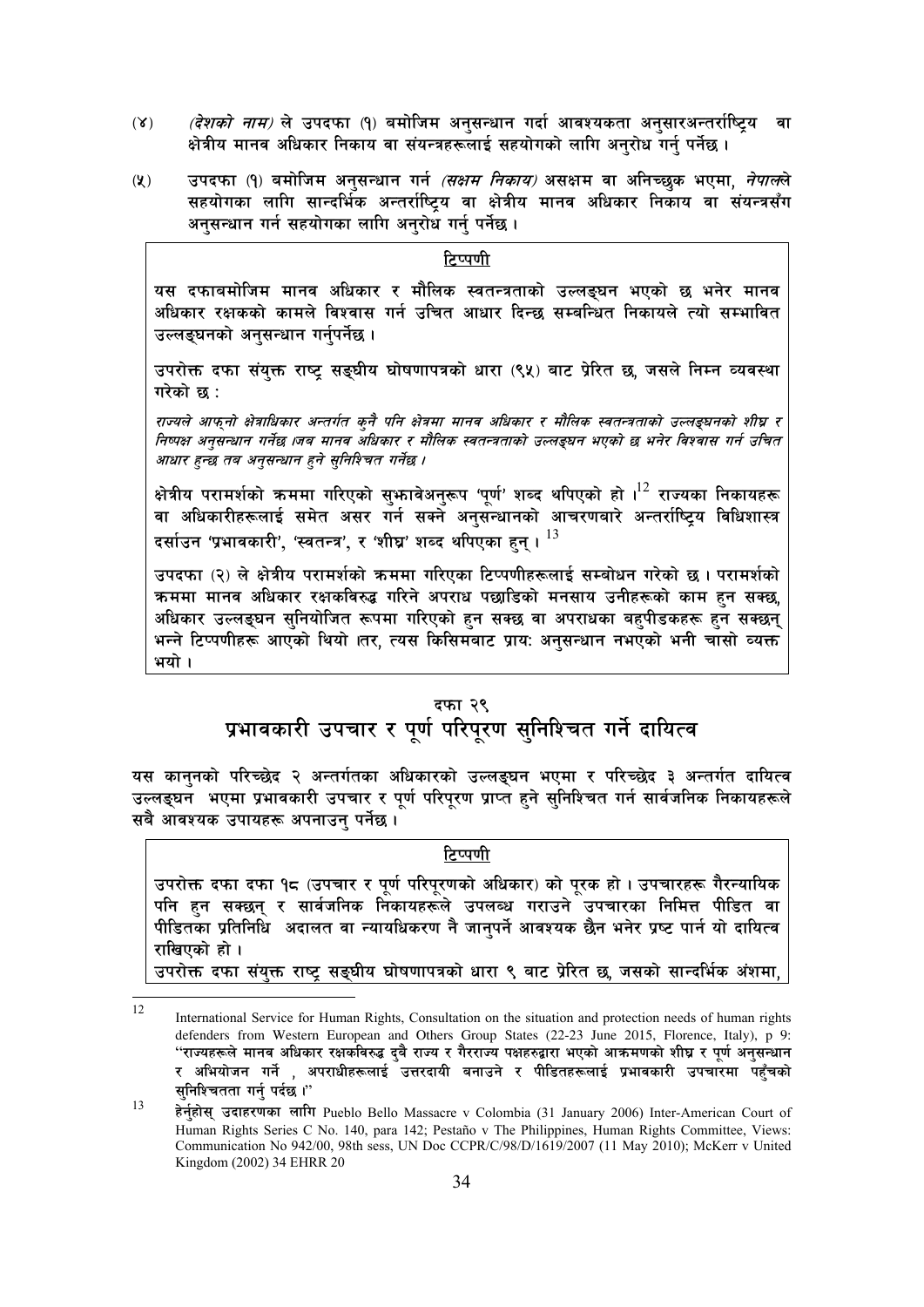निम्न व्यवस्था गरिएको छ :

- (२) अधिकार वा स्वतन्त्रताको उल्लङ्घन भएको व्यक्तिले, उसको व्यक्तिगत वा अन्य कानुनी प्रतिनिधि मार्फत, उजुरी गर्ने र सो उज्रीको स्वतन्त्र, निष्पक्ष, र सक्षम न्यायिक वा अन्य कान्नबमोजिम खडा गरिएका निकायबाट, कानुनबमोजिम फैसला पाउने, राहत पाउने, र पाउनुपर्ने अवस्थामा क्षतिपूर्ति प्राप्त गर्ने, वा सो व्यक्तिको अधिकार वा स्वतन्त्रताको उल्लङ्घन भएको ठहरिएमा, फैसलाका साथै फैसलाको कार्यान्वयन पनि विना विलम्ब हनपर्दछ ।
- (३) प्रत्येक व्यक्तिलाई, व्यक्तिगत रूपमा र अरूसँग मिलेर, अरू मध्ये, निम्न अधिकार छन् :
- (क) राज्यको काननद्वारा खडा गरिएको निकायद्वारा, कानन बमोजिम, उजरीमा, अविलम्ब, फैसला पाउने ; मानव अधिकार र मौलिक स्वतन्त्रताको उल्लङ्घन भएको सम्बन्धी, राज्यका निकाय र आधिकारिक व्यक्तिहरूका नीति तथा कार्यहरूवारे उज़री गरेर, वा अरू उपयुक्त माध्यमद्वारा सक्षम राष्ट्रिय न्यायिक, प्रशासनिक वा विधायिकी निकायहरू वा अन्य कनै सक्षम काननबमोजिमको निकायमा उजर गर्ने पाउने, र सो निकायबाट उजरीबारे अविलम्ब निर्णय पाउने अधिकार छ ।

#### दफा ३०

## त्रास वा प्रतिशोधजन्य कार्यलाई अपराधिकरण गर्ने दायित्व

मानव अधिकार रक्षकका हैसियतले गरेको काम वा गतिविधिका कारण सार्वजनिक वा निजी पक्षद्वारा. क्नै व्यक्तिउपर त्रास वा प्रतिशोधजन्य क्नै कार्य भएमा सो अपराध मानिनेछ । र, सक्षम निकायद्वारा अभियोजित भई अपराधको गाम्भीर्यता अनुसार पीडकलाई दण्डित गरिनेछ ।

#### टिप्पणी

उपरोक्त दफा यातना तथा अन्य ऋर, अमानवीय वा अपमानजनक व्यवहार वा सजायविरूद्धको महासन्धिको धारा ४(२) बाट प्रेरित छ, जसले निम्न व्यवस्था गरेको छ :

(१) प्रत्येक पक्ष राज्यले यातनाजन्य सम्पूर्ण कार्यहरूलाई अपराधिकरण गर्ने सुनिश्चित गर्नुपर्दछ । साथै, यातना दिने कार्य (attempt) र यातना दिने अपराधमा भाग लिने वा योजना बनाउने कार्य पनि अपराध हने सुनिश्चित गर्नु पर्दछ । (२) प्रत्येक पक्ष राज्यले गाम्भीर्यता अनुसार अपराधलाई दण्डनीय बनाउन् पर्दछ ।

मानव अधिकार रक्षकविरुद्धको आक्रमण वा आक्रमणको धम्की भनेको उनीहरूले रक्षा गर्ने आधारभुत स्वतन्त्रता र प्रजातान्त्रिक समाज, निकायहरू र प्रकृयाहरूविरुद्ध पनि आक्रमण हो भन्ने मान्यता त्रास वा प्रतिशोधजन्य आपराधिक कार्यको दण्डले दर्शाउन् पर्दछ ।

बुर्किनाबे विधेयकका केही प्रावधानहरू (धारा १९ देखि २९) ले मानव अधिकार रक्षकविरुद्ध त्रास वा प्रतिशोध सम्बन्धी अपराधहरू समावेश गरेको छ । यी प्रावधानहरू मौजुदा कानुनमा त्रास वा प्रतिशोधसम्बन्धी व्यवस्था नभएका कनै पनि राज्यका लागि उदाहरणीय हुन सक्नेछन् । प्रस्तुत नमुना कानुनको उपरोक्त दफालाई राष्ट्रिय परिवेशमा अनुकुलन गर्न आवश्यक हुन सक्छ ।

#### दफा ३१

## मानव अधिकार शिक्षाको प्रबर्द्धन र सहजीकरण गर्ने दायित्व

सार्वजनिक निकायले सबै सार्वजनिक अधिकारी र *नेपाल* को अधिकार क्षेत्रभित्र वा भूभाग भित्रका सबै व्यक्तिहरूलाई मानव अधिकार र मौलिक स्वतन्त्रताहरूका बारेमा दिइने शिक्षण, प्रशिक्षण र शिक्षाका कार्यहरूलाई प्रवर्द्धन, सहजीकरण गर्ने र पर्याप्त श्रोत उपलब्ध गराउनुपर्दछ । शिक्षण, प्रशिक्षण र शिक्षाअन्तर्गत, यस कानुनमा समाविष्ट जानकारी र मानव अधिकार रक्षकहरूका महत्वपूर्ण र वैध कार्यहरू पनि पर्दछन ।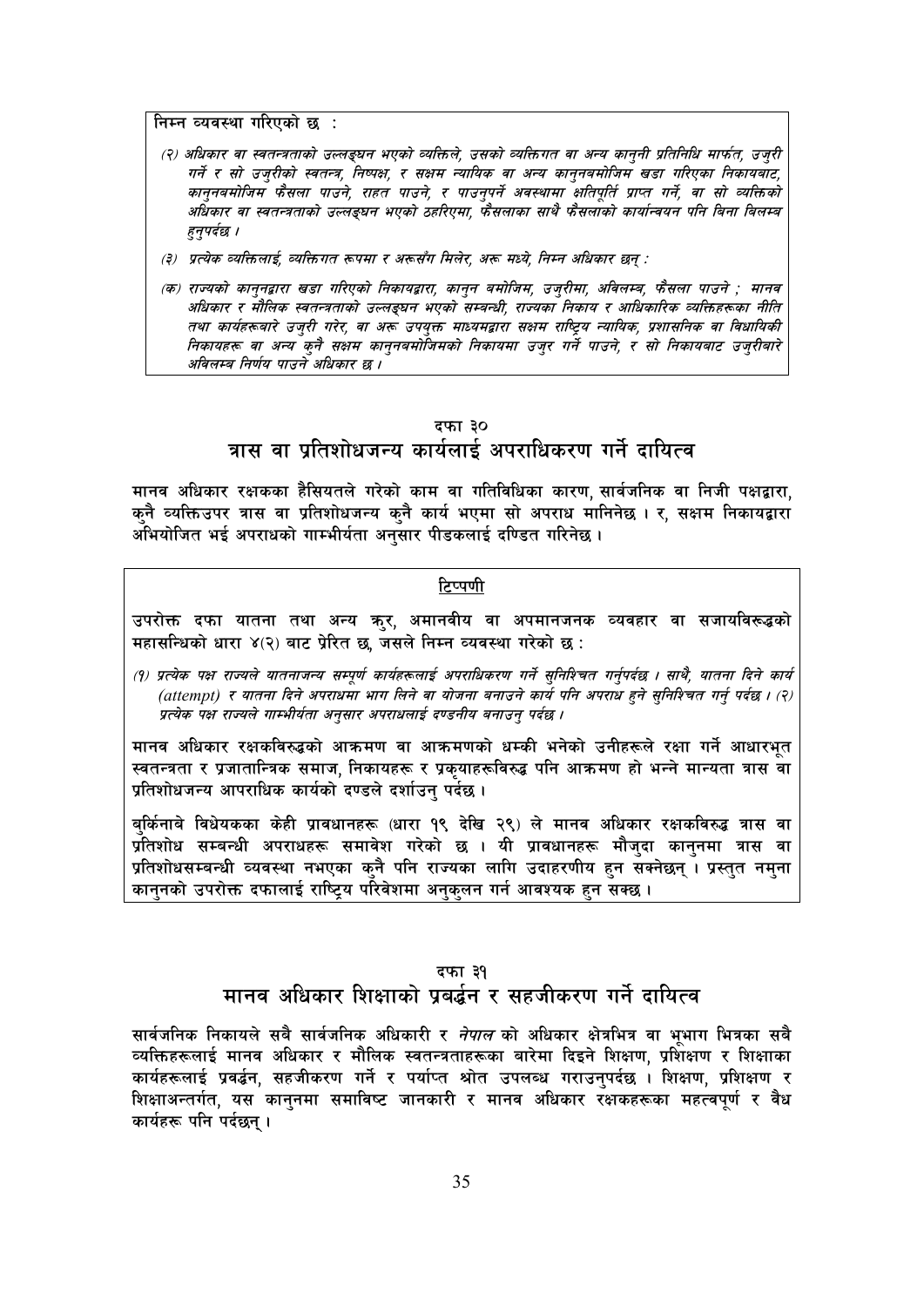यो दफा, संयुक्त राष्ट्र सङ्घीय घोषणापत्रको धारा १५ लाई कार्यान्वयन गर्न र मानव अधिकारका बारेमा र मानव अधिकार रक्षकहरूका महत्वपूर्ण र वैधानिक कार्यहरूको बारेमा शिक्षा र जानकारीको कमी भएको भनेर क्षेत्रीय परामर्शमा उठेका चासोहरू सम्बोधन गर्न राखिएको हो ।

#### दफा ३२

## संरक्षण र तत्काल सुरक्षा उपायहरू कार्यान्वयन गर्ने दायित्व

सार्वजनिक निकायहरूले, यस कानुनको परिच्छेद ४ अन्तर्गत निर्धारित तत्काल संरक्षण उपायहरू पूर्ण र प्रभावकारी रूपमा कार्यान्वयन गर्न सबै आवश्यक उपायहरू अपनाउने छन् ।

#### टिप्पणी

मानव अधिकार रक्षकहरूको संरक्षणमा संलग्न, सबै सार्वजनिक निकायहरूले, आवश्यकताअनुसार र आफ्**नो सामर्थ्यभित्र भएको संरक्षण उपायहरू अ**पनाउन्**पर्नेछ भन्नेतर्फ यो दफा लक्षित** छ ।

#### दफा ३३

## विदेशमा रहेका मानव अधिकार रक्षकहरूलाई सहयोग गर्ने दायित्व

- सार्वजनिक निकायहरूले, राष्ट्रिय र अन्तर्राष्ट्रिय दायित्व र मापदण्डहरू बमोजिम, विदेशमा  $(9)$ रहेका,त्रास वा प्रतिशोधको पीडा भोगेका मानव अधिकार रक्षकहरूलाई सहयोग प्रदान गर्न आफुनो सामर्थ्यले गर्न सक्ने आवश्यक उपायहरू अवलम्वन गर्नुपर्नेछ ।
- उपदफा (१) मा उल्लिखित सहयोगअन्तर्गत, त्रास वा प्रतिशोधको आचरण र सम्बन्धित मानव  $(5)$ अधिकार रक्षकको राष्ट्रियता अनुसार निम्न विषय पर्छन् ।
	- उक्त देशको क्टनीतिक मिसनमा मानव अधिकार रक्षकलाई स्वागत गर्ने वा रक्षकको  $(5)$ आवास वा कार्यस्थल वा थनामा राखिएको स्थलमा गएर भेटने
	- मानव अधिकार रक्षकको सार्वजनिक वा गोप्य रूपमा, औपचारिक प्रतिनिधित्व गर्ने  $(\overline{q})$
	- मानव अधिकार रक्षकविरुद्ध चलाइएका पर्पक्ष वा काननी प्रक्रियाहरूमा उपस्थित हने वा  $(T)$ सो को अवलोकन गर्ने
	- मानव अधिकार रक्षकको अवस्थाबारे अनुगमन गर्ने र प्रतिवेदन तयार गर्ने  $(\mathbf{\nabla})$
	- आपत्कालीन वा प्रतिस्थापन गरिएका यात्रा कागजातहरू जारी गर्ने  $\mathbf{E}$
	- चिकित्सा स्याहार प्रदान गराउने  $(\overline{\mathbf{v}})$
	- स्थानीय वकिलहरूको विवरण प्रदान गर्ने  $\overline{\mathfrak{B}}$
	- स्थानीय दोभाषेहरूको विवरण प्रदान गर्ने  $(\overline{v})$
	- मानव अधिकार रक्षकका परिवारका सदस्यहरूसँग सम्पर्क राख्ने  $(\mathfrak{F})$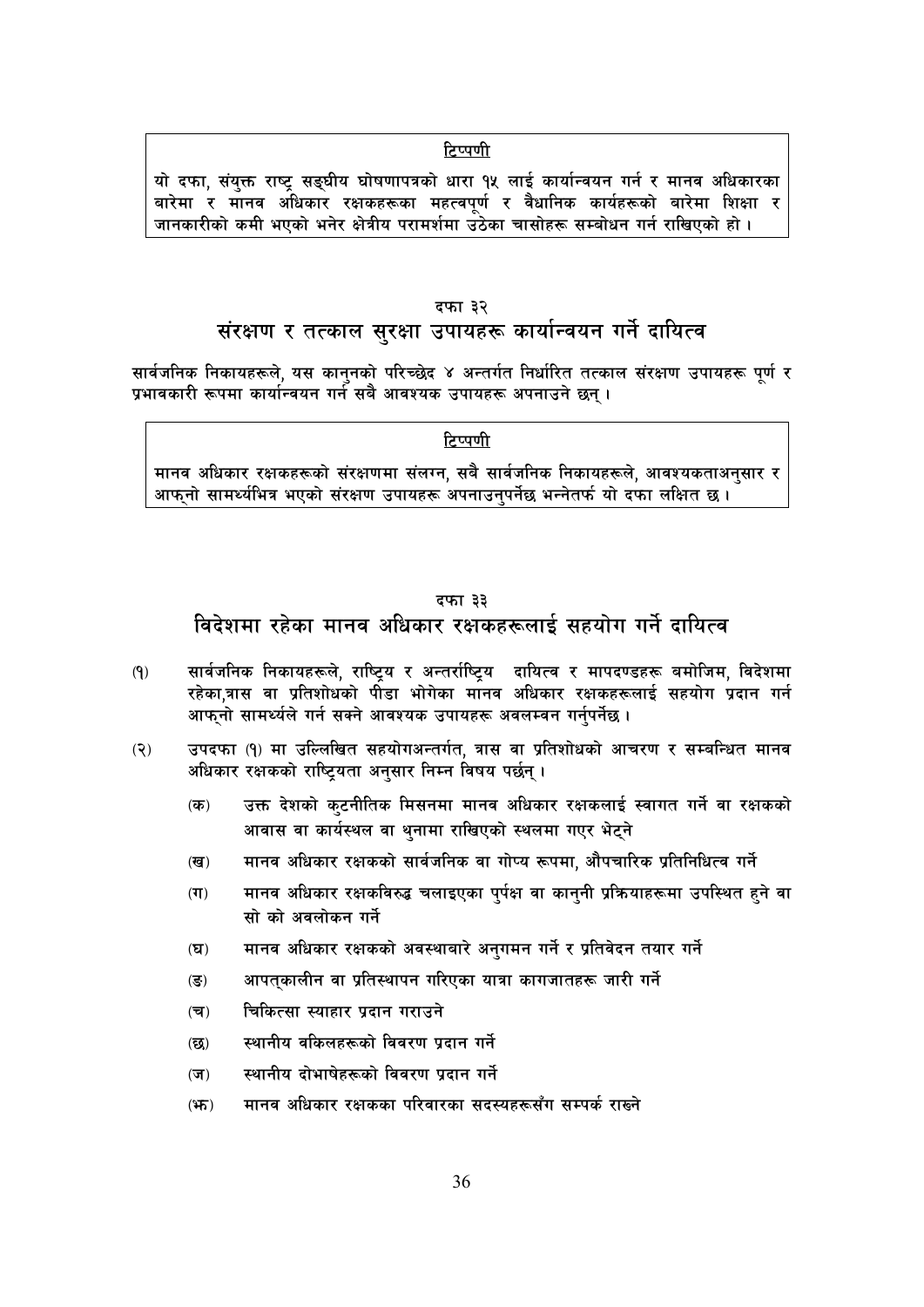- मानव अधिकार रक्षकको सुरक्षाको लागि अन्य स्थान जाँदा कसैलाई साथ जाने  $(\overline{\mathbf{5}})$ व्यवस्था गर्ने वा स्थान परिवर्तन गर्न सहायता प्रदान गर्ने
- आर्थिक सहयोग पदान गर्ने  $(5)$
- मानव अधिकार रक्षकलाई सुरक्षित स्थानसम्म यात्रा गर्न सक्षम बनाउन आपतुकालीन  $(5)$ कोष प्रदान गर्ने।

यस कानुनका अन्य दफाहरूभन्दा यो दफा फरक छ । यो दफा राज्यबाहिर रहेका मानव अधिकार रक्षकहरूलाई राज्यले गर्न् पर्ने व्यवहार र दिन् पर्ने सहयोगसँग सम्बन्धित छ ।

यो दफाले राष्ट्रिय कान्**नको अतिरिक्त अन्तर्राष्ट्रिय कान्**नको पनि उल्लेख गरेको छ । अन्तर्राष्ट्रिय काननभन्दा मानव अधिकार रक्षकलाई दिने सहयोगको बारेमा राष्ट्रिय काननले भन्न सबल दायित्वहरू राज्यउपर राखेमा राज्यले राष्ट्रिय कान्**नअन्तर्गतका दायित्वको पालना गर्न्**पर्नेछ भन्ने सनिश्चित गर्न यो दफा राखिएको हो ।

यस्ता राष्ट्रिय वा अन्तर्राष्ट्रिय कानुनले, राज्य बाहिर भएका राज्यका नागरिक वा बासिन्दाहरूलाई ्राः स्थानम् ।<br>सहयोग गर्न राज्यउपर बाध्यात्मक दायित्वहरू राखेका हुन सक्छन् । गैरनागरिक वा गैरवासिन्दाहरूका हकमा यस्ता दायित्वहरू बाध्यात्मक नहन सक्छन् तर असल अभ्यासका रूपमा यी दायित्वहरू परिचित छन् । उदाहरणका लागि, युरोपियन युनियनको मानव अधिकार रक्षकका संरक्षणसम्बन्धी निर्देशिका र स्वीट्जरल्याण्ड, फिनल्यान्ड, आयरल्यान्ड, नर्वे र नेदरल्याण्ड लगायत देशहरूले अपनाएका राष्टिय निर्देशिकाहरू।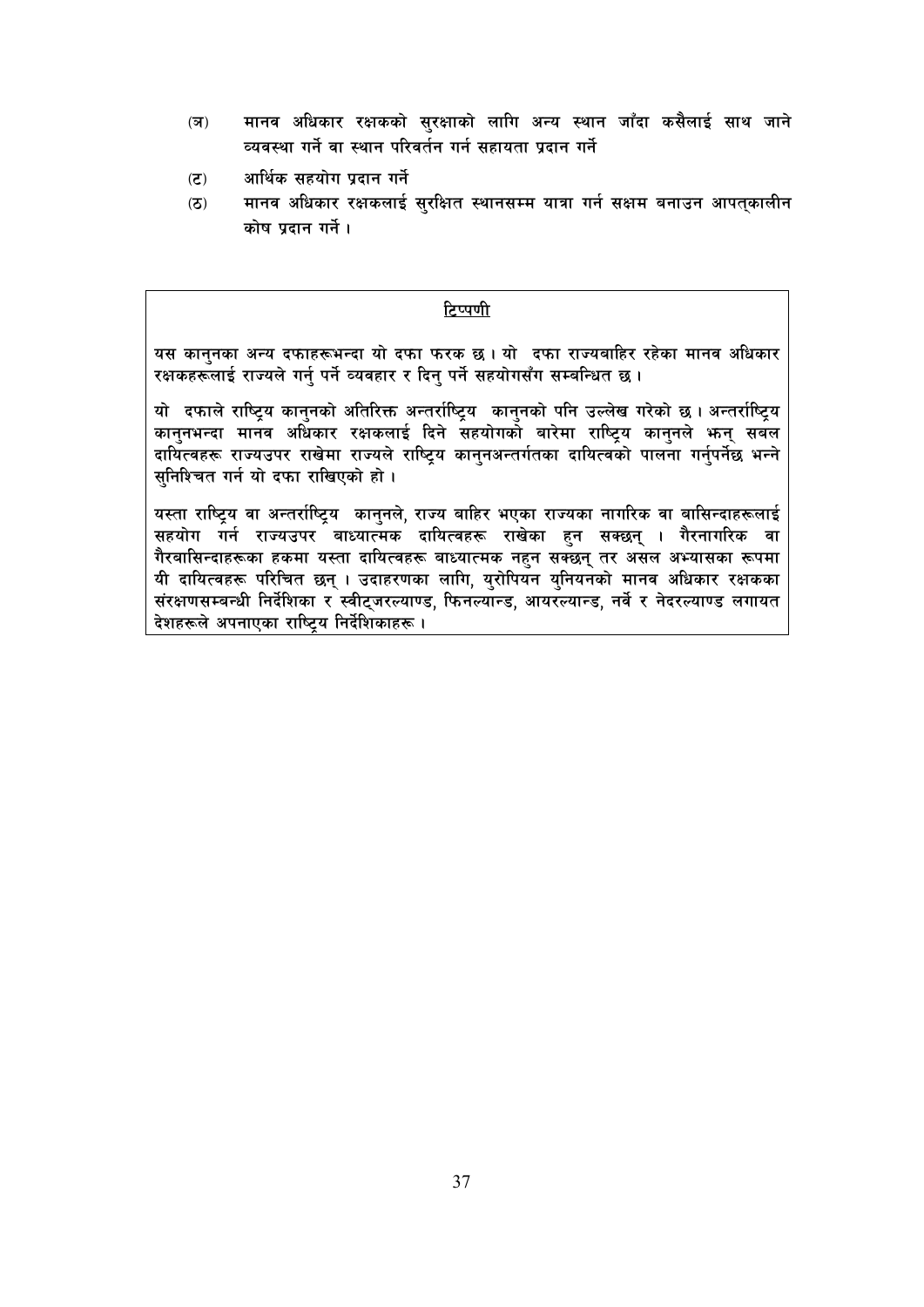## परिच्छेद ४ : मानव अधिकार रक्षकहरूका संरक्षणको लागि संयन्त्र

#### टिप्पणी

मानव अधिकार रक्षकहरूको संरक्षणका लागि राज्यहरूले संयन्त्र वा कार्यक्रमहरूको स्थापना गर्ने वा कार्यादेश दिने त्यसका लागि पर्याप्त श्रोत उपलब्ध गराउने र सोको पुर्ण र प्रभावकारी कार्यान्वयन गर्न पर्दछ । यस्ता संयन्त्र वा कार्यक्रमहरूको समन्वय, यसै प्रयोजनको लागि स्थापना गरिएको वा मौजदा, स्वतन्त्र निकाय मार्फत हन पर्दछ ।

विभिन्न राज्यहरूमा विभिन्न प्रकारका संयन्त्र र कार्यक्रमहरूको कार्यान्वयन गर्न सकिन्छ । जस्तोसुकै संयन्त्र वा कार्यक्रमहरू कार्यान्वयन गरिएको भए पनि, तिनले देहायबमोजिमका न्यनतम सिद्धान्तहरूको पालना गर्नुपर्नेछ:

- संयन्त्र वा कार्यक्रमको विकास, कार्यान्वयन र मुल्याङ्कन, मानव अधिकार रक्षकसँग निकट  $(9)$ परामर्शद्वारा गरिनुपर्दछ र सो को विकास, शासने प्रक्रिया र निर्णयक संरचनामा, रक्षकहरू प्रत्यक्ष रूपमा सम्मिलित गराइन पर्दछ
- संयन्त्र वा कार्यक्रमको स्थापना राष्ट्रिय कानुनद्वारा वा राष्ट्रिय कानुनको कार्यादेश बमोजिम  $(5)$ हनपर्दछ
- यस्ता संयन्त्र वा कार्यक्रम सरकारबाट स्वतन्त्र हनुपर्दछ । राजनीतिक, प्रशासनिक वा वित्तीय  $(5)$ नियन्त्रणबाट मक्त हुनु पर्दछ
- संयन्त्र वा कार्यक्रमका लागि पर्याप्त र दिगो श्रोत संशाधन उपलब्ध हन पर्दछ  $(\lambda)$
- संयन्त्र वा कार्यक्रमले मानव अधिकार रक्षकहरूको सुरक्षित र सबल वातावरणको प्रबर्द्धन गर्ने  $(2)$ समावेश गर्न् पर्दछ, र धम्की, जोखिम<sup>ँ</sup> र बन्देजहरूको निवारण गर्न् पर्दछ र उपायहरू जोखिममा रहेका मानव अधिकार रक्षकहरूलाई तत्काल र दीर्घकालीन संरक्षण प्रदान गर्न पर्दछ
- $(\xi)$ संयन्त्र वा कार्यक्रमले रक्षकको जोखिममा योगदान पुऱ्याउने, संरचनात्मक र प्रणालीगत दुवै कारक तत्वहरूको पहिचान र सम्बोधन गर्नुपर्दछ र सम्बन्धित रक्षकको व्यक्तिगत समीक्षा गर्न पर्दछ
- संयन्त्र वा कार्यक्रमको विकास र कार्यान्वयन गर्दा महिला मानव अधिकार रक्षक लगायत,  $(9)$ विशेष समूहका मानव अधिकार रक्षकको अवस्था र जोखिमहरूको पहिचान र सम्बोधन गर्न् पर्दछ र लैङ्गीक परिप्रेक्ष्य अपनाउन् पर्दछ
- संयन्त्र वा कार्यक्रमले सामान्य संरक्षण उपायहरूभन्दा विशिष्ट उपायहरू अपनाउनु पर्दछ ।  $(\boldsymbol{\Xi})$ तिनले जोखिमको स्तर र प्रकृति, लिङ्ग, लैङ्गिक पहिचान र यौनिक भकुाव, जातीयता, उमेर, स्वास्थ्य र परिवारको अवस्था, भौगोलिक स्थान, सामाजिक-आर्थिक प्रसङ्ग र लाभार्थीको प्रकृति, व्यक्तिगत वा सामूहिक भएको, जस्ता तत्वहरू समेट्नु पर्दछ । यी उपायहरू स्पष्ट जोखिम विश्लेषण पद्धति (clear risk analysis methodology) र लाभार्थीहरूसँगको परामर्श अनुसार परिभाषित गरिनु पर्दछ
- संयन्त्र वा कार्यक्रमले मानव अधिकार रक्षकहरू, उनीहरूका परिवारका सदस्यहरू र  $(2)$ सहयोगीहरूको शारीरिक सुरक्षा, डिजिटल सुरक्षा र मनो-सामाजिक कल्याणसहित समग्र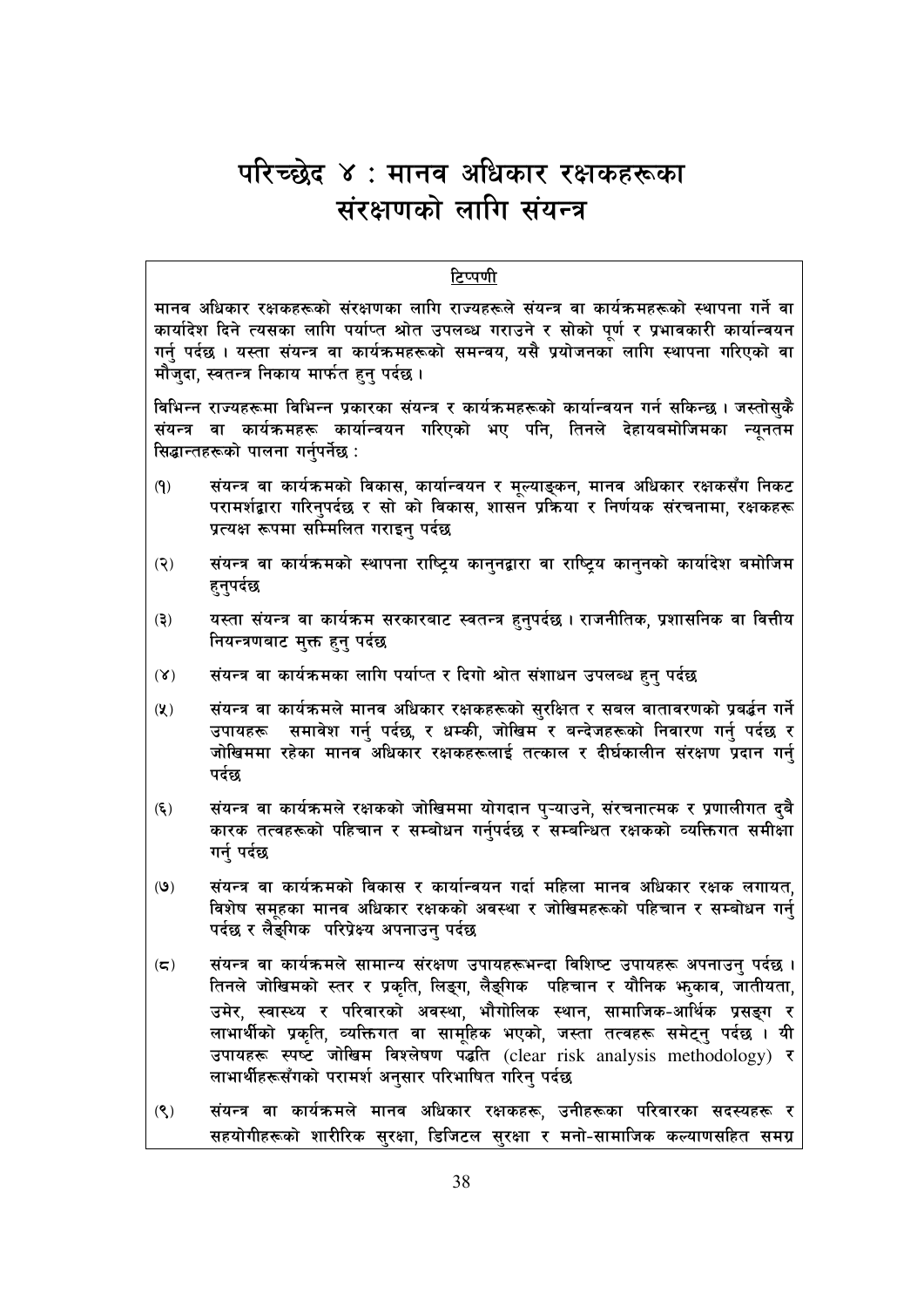सुरक्षामा ध्यान केन्द्रित गर्नुपर्दछ

- मानव अधिकार रक्षकहरूको संरक्षण गर्न, कुनै योजना वा उपायहरूको खाकातयार पार्दा र  $(QP)$ कार्यान्वयन गर्दा, उनीहरूको गतिविधिलाई समर्थन गर्ने र गतिविधिमा न्युनतम हस्तक्षेप गर्ने प्रकारका हुन पर्दछ
- संयन्त्र वा कार्यक्रमको कार्यान्वयनमा संलग्न सबै कर्मचारी र अन्य कर्मचारीहरूको, पर्याप्त  $(\rho \rho)$ जाँच र प्रशिक्षण हनपर्दछ । महिला मानव अधिकार रक्षकहरूको अवस्था र संरक्षण आवश्यकता सम्बन्धमा बहम्खी, अन्तर समूहगत (intersectional) र प्रणालीगत भेदभावका विषयतर्फ पनि ध्यान केन्दित गर्नपर्दछ
- संयन्त्र वा कार्यक्रमले संसद् र सरकारलाई प्रतिवेदन र सल्लाह दिने प्रावधान र सम्बन्धित  $(5P)$ र क्षेत्रीय मानव अधिकार संयन्त्रसँग समन्वयसहित, घोषणापत्रको पूर्ण र अन्तर्राष्टिय प्रभावकारी कार्यान्वयनको प्रवर्द्धन गर्न र सनिश्चित गर्न योगदान पऱ्याउन पर्दछ ।

ती सिद्धान्तहरूले. अरू मध्ये .घोषणापत्रको टिप्पणी. मार्च २०१६ को विशेष समाधीक्षकको मानव अधिकार रक्षकको अवस्थासम्बन्धी प्रतिवेदन (A/HRC/31/55), ब्राजिल, मेक्सिको र होन्डुरसका गरिएका क्षेत्रीय परामर्शमा प्राप्त व्यापक सभावहरूलाई आत्मसात गरेका छन ।

यस काननको परिच्छेद ४, उपरोक्त सिद्धान्तहरू बमोजिम र ती सिद्धान्तहरूलाई कार्यानवयन गर्ने एक नमुनाका रूपमा तयार गरिएको हो । यद्यपि, फरक राष्ट्रिय परिवेश कानुनी र संवैधानिक प्रणाली ्य प्रमुखका स्वरण प्राप्त सार्थ ग्रहरू पनि वैध हुने मानिएको छ । उदाहरणको लागि, पेरिस<br>अनुरूप अपनाइएका फरक उपायहरू पनि वैध हुने मानिएको छ । उदाहरणको लागि, पेरिस राख्न सकिन्छ वा यस कान्**नको परिच्छेद ४ मा निर्धारित विस्तुत् प**रिचालनका प्रावधानहरूलाई नियम, अध्यादेश, वा नीतिका रूपमा संहिताकरण (Codification) गर्न पनि सकिन्छ।

#### दफा ३४

### मानव अधिकार रक्षकका संरक्षणको लागि संयन्त्र स्थापना

- $(9)$ *(सक्षम निकाय)* ले मानव अधिकार रक्षकको संरक्षण गर्ने संयन्त्र स्थापना गर्ने, तोक्ने, वा कायम राख्ने काम गर्नेछ, जसको *(सक्षम निकाय)* अन्तर्गत, मानव अधिकार रक्षकको संरक्षण गर्न समन्वय गर्ने दायित्व हनेछ । (*भएमा, देशको राष्ट्रिय मानव अधिकार संस्थाको नाम)* र नागरिक समाजसँग निकट र सहकार्यात्मक परामर्श गरी, निर्धारित संयन्त्रले, आफनो कार्य सम्पादन गर्नेछ ।
- निर्धारित संयन्त्रले देहायबमोजिमका कार्यहरू सम्पादन गर्नेछ :  $(5)$ 
	- $(35)$ त्रास वा प्रतिशोध निवारण
	- मानव अधिकार रक्षकहरूलाई त्रास वा प्रतिशोधबाट सुरक्षा  $(\overline{q})$
	- त्रास वा प्रतिशोधजन्य कार्यको अनुसन्धान र जवाफदेहिता सुनिश्चित गर्न सहयोग  $(T)$
	- त्रास वा प्रतिशोधजन्य कार्यको निवारण, सो विरुद्ध संरक्षण, सोको अनुसन्धान र  $(\nabla)$ जवाफदेहिता सुनिश्चित गर्न अन्तर निकायगत र अन्तरविभागीय समन्वयलाई प्रवर्द्धन गर्ने
	- मानव अधिकार रक्षकहरूद्वारा हुने वैधानिक र महत्वपूर्ण कार्य र गतिविधिहरूको प्रवर्द्धन  $\left( \overline{\mathbf{S}}\right)$ गर्ने र सोलाई सार्वजनिक मान्यता प्रदान गर्ने :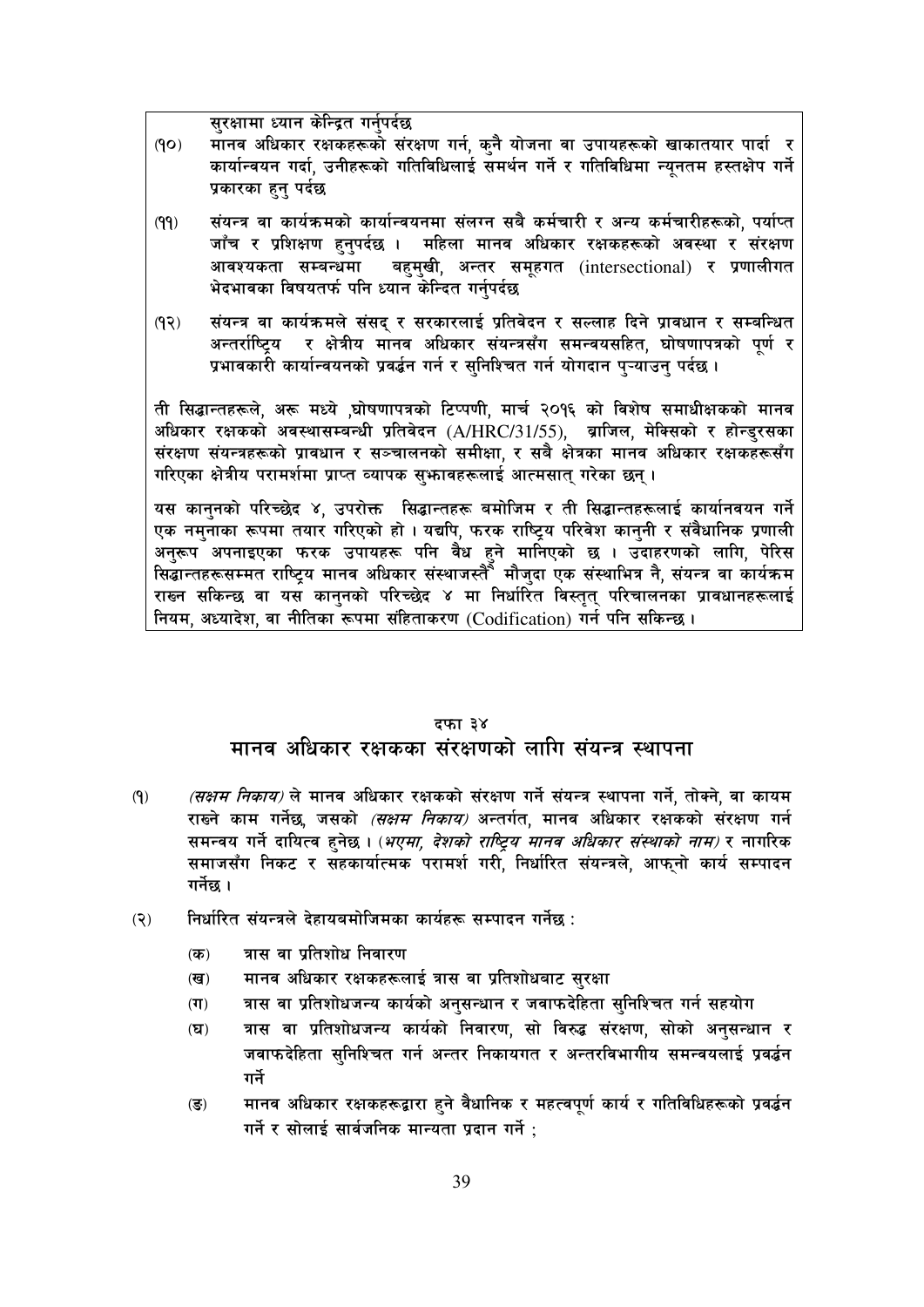- उपरोक्त उपदफा बमोजिमका कार्य सम्पादन गर्ने क्रममा संयन्त्रले देहायबमोजिम गर्न सक्नेछ :  $(5)$ 
	- *(देशको नाम)* मा मानव अधिकार रक्षकहरूको सुरक्षामा भएका जोखिमहरू र  $(35)$ उनीहरूका कामका लागि आवश्यक सुरक्षित र सबल वातावरणमा आउने कानुनी र अन्य अवरोधको अवस्था अनगमन गरी सोको सम्बोधन गर्ने
	- यस कानुनको कार्यान्वयनका लागि मानव अधिकार रक्षकहरूसँग निकट परामर्श र  $(\overline{q})$ समन्वयात्मक कार्य गर्ने
	- यस कानुनको कार्यान्वयनका लागि समन्वय गर्ने र उद्देश्य प्राप्ति अनुकूल निर्देशिकहरू,  $(T)$ प्रस्तत कानन कार्यानवयन भएको *(१ सय ८० दिन)* को अवधि भित्र विकास गर्ने
	- मानव अधिकार रक्षकहरूको संरक्षणका लागि राष्ट्रिय, क्षेत्रीय वा स्थानीय तहमा,  $(\nabla)$ लिङ्गमा आधारित र सामहिक जोखिम मुल्याङ्कन लगायत, जोखिम, वा द्वन्द्वको मल्याङकन गर्ने
	- दफा २८ अन्तर्गत भएका अपराधहरूको अभियोजन गन अनुसन्धान कार्यमासहयोग,  $\left( \overline{\mathbf{S}}\right)$ सहायता गर्ने र जानकारी प्रदान गर्ने
	- मौजुदा विधेयकहरूको अनुगमन गर्ने र *सक्षम निकाय*लाई विधेयकको मानव अधिकार  $(\overline{\mathbf{v}})$ रक्षकका प्रतिष्ठा र कामँमा हुने प्रभाव वा सम्भावित प्रभावबारे जानकारी दिने, र आवश्यक भएमा विधेयक परिमार्जन गर्न प्रस्ताव गर्ने
	- यस काननबमोजिम मानव अधिकार रक्षकहरूका अधिकारका संरक्षण र सनिश्चितताका  $\overline{\mathfrak{B}}$ लागि नीति र कार्यक्रम बनाउँदासभाव दिने
	- *नेपाल*मा मानव अधिकार रक्षाकको अवस्थाको मुल्याङ्कन गर्ने, वार्षिक प्रतिवेदन तयार  $(\overline{v})$ पार्ने र रक्षकहरूलाई काम गर्न सुरक्षित र सबल वातावरणको प्रवर्द्धन गर्ने । उनीहरूको जोखिम न्यूनीकरण गर्न र रक्षकका अधिकार उल्लङ्घनका मूल कारणहरूलाई सम्बोधन गर्न उपयक्तं कदमहरू चाल्न सम्बन्धित निकायहरूलाई सिफारिस गर्ने
	- मानव अधिकार रक्षकको जीवन, स्वतन्त्रता, सुरक्षा, प्रतिष्ठा र कामको सुरक्षा  $(\mathfrak{F})$ सनिश्चित गर्न निवारणात्मक र संरक्षण उपायहरू प्रस्ताव गर्नेवा कार्यान्वयन गराउने, महिला मानव अधिकार रक्षक र अन्य बढी जोखिममा भएका मानव अधिकार रक्षकहरूको अवस्था र संरक्षण आवश्यकताहरूलाई विशेष ध्यान दिने
	- मानव अधिकार रक्षकहरूको संरक्षण गर्ने जिम्मेवारी भएका सबै कर्मचारी र सुरक्षा  $(5)$ कर्मचारीका इच्छित प्रोफाइलहरू, चयन प्रक्रिया, र प्रशिक्षणमा सल्लाह दिने
	- संरक्षण उपायहरूको लागि आएका निवेदनहरू प्राप्त र मुल्याङ्कन गर्ने र आपतकालीन  $(5)$ उपायहरू लगायत उपयुक्त संरक्षण उपायहरूका बारेमा अन्य सम्बन्धित निकायहरूसँग समन्वय गरी. कार्यान्वयन गर्ने
	- मानव अधिकार रक्षकको संरक्षण कार्यक्रमबारे जनस्तरमा चेतना फैलाउने र संयन्त्रको  $(5)$ काममा कसरी पहुँच पुऱ्याउनेलगायत, विनियोजित श्रोत साधनको पारदर्शिता सुनिश्चित गर्ने
	- $(3)$ व्यक्ति, समूह, र समाजका अङ्गहरूको विश्वव्यापी मान्यता प्राप्त मानव अधिकार र आधारभूत स्वतन्त्रताहरूको संवर्द्धन र सुरक्षा गर्ने अधिकार र दायित्वसम्बन्धी संयुक्त राष्टसङ्घीय घोषणापत्र र मानव अधिकार रक्षकका महत्वपर्ण र वैधानिक कामबारे जनस्तरमा र निकायहरूलाई जानकारी दिने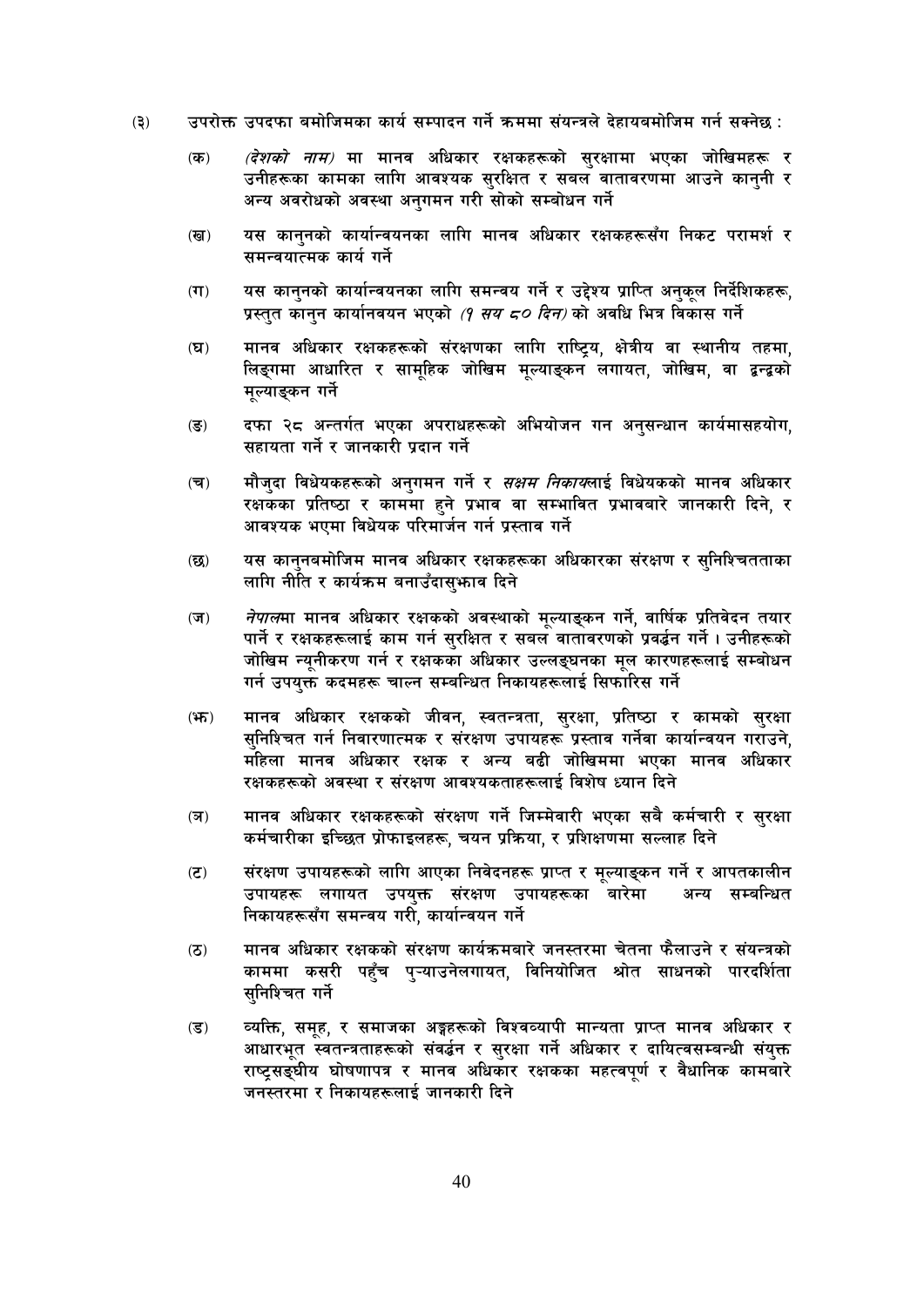- नेपालकाका मानव अधिकार रक्षकहरूको अवस्थाबारे पत्राचार गर्ने.प्रतिवेदन तयार पार्ने.  $\overline{(\overline{a})}$ र सम्बन्धित अन्तर्राष्टिय र क्षेत्रीय मानव अधिकार निकाय र संयन्त्रहरूलाई पत्राचार गर्ने र प्रतिवेदन पेस गर्ने ।
- निर्धारित संयन्त्रले मानव अधिकार रक्षकहरूका सङ्कलित निजी विवरणहरू र दफा ३८(२)(ख)  $(\lambda)$ देखि (ङ) बमोजिमका विवरणको गोपनीयताको सम्मान गरी कायम राख्न पर्दछ । अन्य स्वतन्त्र विज्ञहरू र नागरिक समाजसँग परामर्श गरी, निर्धारित संयन्त्रले, कर्मचारीहरू र अन्य सबै निकायहरूद्वारा प्राप्त जानकारी व्यवस्थापन गर्न अनिवार्य जानकारी व्यवस्थापन र डिजिटल सरक्षा नीतिहरू निर्माण गर्न पर्नेछ।
- निर्धारित संयन्त्रले, अन्य स्वतन्त्र विज्ञहरू तथा नागरिक समाजसँग परामर्श गरी यस कानुनको  $(2)$ कार्यान्वयन र संयन्त्रको प्रभावकारिताबारे आवधिक समीक्षा गर्नुपर्नेछ । यो कानुन लागु भएको *(१८ महिना*) भित्रै पहिलो समीक्षा गरिनेछ ।

उपरोक्त दफा संयुक्त राष्ट्र सङ्घीय घोषणापत्रको धारा १४(३) बाट प्रेरित छ जसले निम्न व्यवस्था गरेको छ:

राज्यले, मानव अधिकार र मौलिक स्वतन्त्रताको प्रवर्द्धन र संरक्षण गर्न, आफ्नो अधिकार क्षेत्रभित्रको सम्पूर्ण भूभागमा लोकपाल, मानव अधिकार आयोग वा कनै पनि अन्य प्रकारको राष्टिय संस्था लगायत उपयक्त भएसम्म, स्वतन्त्र राष्ट्रिय संस्थाहरू स्थापना र विकास गर्ने सुनिश्चित र सहयोग गर्नु पर्दछ ।

'स्थापना गर्ने, तोक्ने र कायम राख्ने' भन्ने भाषा, यातनाविरुद्ध महासन्धिको ऐच्छिक आलेखको धारा <u> १७ बाट साभार गरिएको हो ।</u>

मानव अधिकार रक्षकको संरक्षण गर्न त्यस्तो राष्ट्रिय संस्थाको महत्व, थुप्रै मानवअधिकार परिषद्का दस्तावेजहरूमा उल्लेख गरिएका छन । यीमध्ये मानवअधिकार परिषदको संकल्प प्रस्ताव १३/१३ एक हो. जसले निम्न विषय उल्लेख गरेको छ:

मानव अधिकार रक्षकहरूसँग संवाद र परामर्श गर्नका लागि संयन्त्र निर्माण गर्न र सबल बनाउन, र नभएको अवस्थामा सार्वजनिक प्रशासनभित्र मानवअधिकार रक्षकहरूको लागि केन्द्रबिन्दु स्थापना गर्न , र अरू उद्देश्यमध्ये, महिला मानव अधिकार रक्षक लगायतका विशिष्ट संरक्षण आवश्यकता भएकाँहरूको पहिचान गर्न र लक्षित सरक्षा उपायहरूको विकास र कार्यान्वयनमा मानव अधिकार रक्षकहरूको सहभागिता सुनिश्चित गर्न, राज्यहरूलाई प्रोत्साहन गर्दछ ।  $^{14}$ 

संयुक्त राष्ट्सङ्घीय घोषणापत्रको आधिकारिक टिप्पणीले मानव अधिकार रक्षकका अधिकारको उल्लङ्घनविरुद्ध संरक्षण संयन्त्रको व्यवस्था गरिन्पन भनी राज्यलाई सिफारिस गरेको छ र त्यस्ता संयन्त्रहरूका निम्न लगायत विशेषता हन पेर्छ :

- मानव अधिकार रक्षकसँग परामर्श गरी स्थापित र सञ्चालित  $($ क)
- काननबमोजिम स्थापित वा परिभाषित  $(3)$
- पर्याप्त र दिगो श्रोत साधन उपलब्ध भएका  $(T)$
- लिङ्ग र आवासस्थल लगायत, रक्षकका प्रोफाइलका विशिष्टताहरू सम्बोधन गर्ने संरक्षण  $(\nabla)$ उपायहरूलाई परिभाषित गर्ने र कार्यान्वयन गर्ने क्षमता भएका
- मानव अधिकार, लैङ्गिक मुद्दा र रक्षकसम्बन्धी घोषणापत्रका विषयमा जानकार, विशिष्ट  $\overline{(\overline{S})}$ प्रशिक्षित कर्मचारीहरू भएका ।

 $14$ UN Human Rights Council, Protection of human rights defenders, 15 April 2010, A/HRC/RES/13/13, para 5.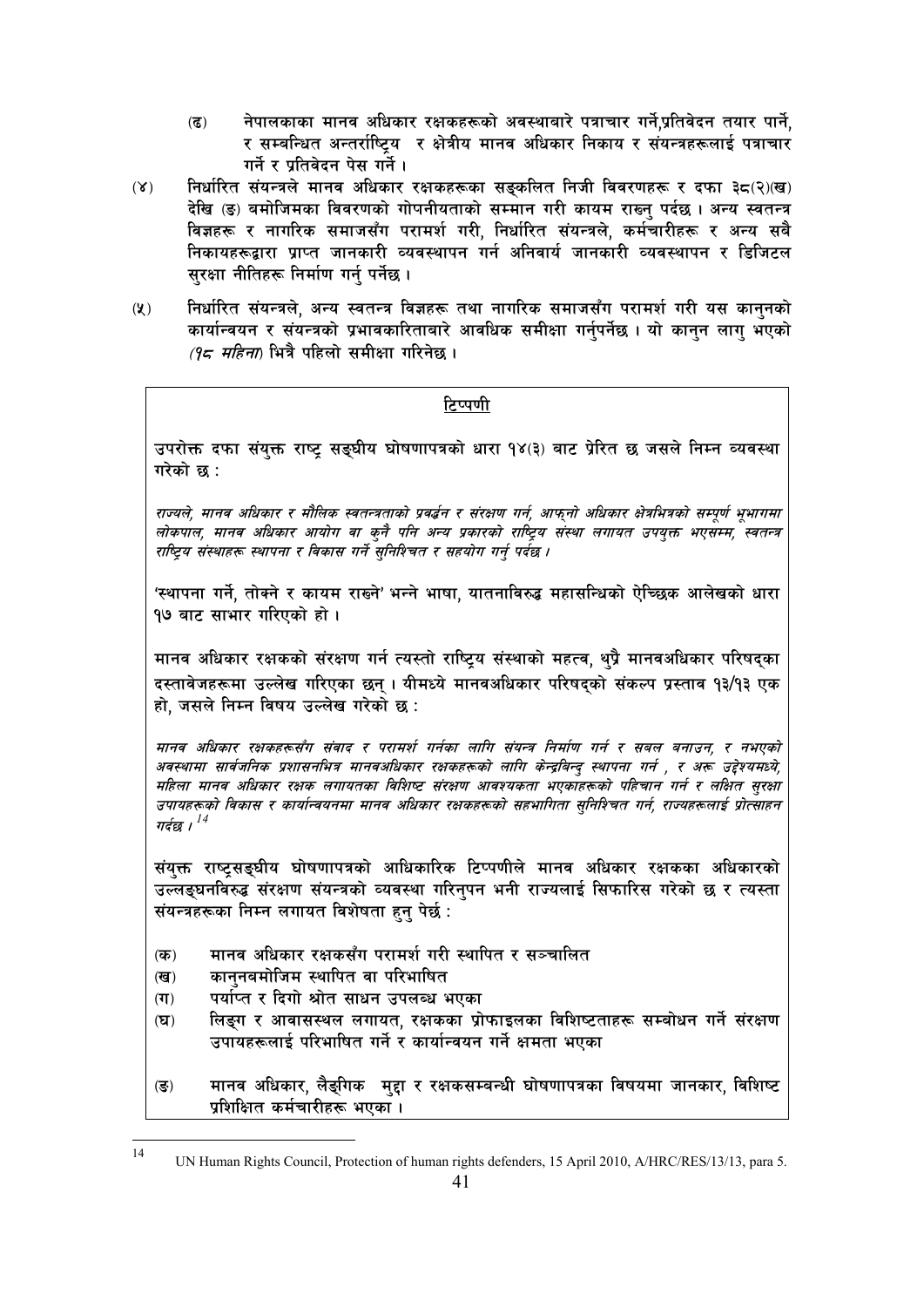(हेर्नुहोस् टिप्पणी पृष्ठ २१ र मानव अधिकार रक्षकबारे विशेष समाधीक्षकको प्रतिवेदन A/HRC/13/22)

उपरोक्त संयन्त्र स्वतन्त्र रूपमा स्थापित हनसक्दछ वा मौजूदा राष्ट्रिय मानव अधिकार संस्थाको कार्यादेश अन्तर्गत काननबमोजिम थपेर पनि हनसक्दछ । यस प्रसङ्गमा मानव अधिकार परिषदको सङ्कल्प प्रस्ताव नं २२/६ ले निम्न विषय उल्लेख गरेको छ :

पेरिस सिद्धान्तहरूबमोजिम स्थापित र सञ्चालित राष्ट्रिय मानव अधिकार संस्थाहरूले प्रासङ्गीक र ठोस सिफारिसहरू गर्ने लगायत विद्यमान काननको निरन्तर अनगमनमा र मानवअधिकार रक्षकहरूको क्रियाकलापमा पार्ने प्रभावको बारेमा राज्यलाई सचित गर्ने कामको महत्व दर्साएका छन ।

मानव अधिकार रक्षकहरूको अवस्थाका बारेमा विशेष समाधीक्षकको प्रतिवेदनमा, मानव अधिकार रक्षकहरूले सरक्षित र सबल वातावरणमा काम गर्न पाउन आवश्यक छ भनेर लेखिएको छ । साथै, राष्ट्रिय मानवअधिकार संस्थाहरूको मानवअधिकार रक्षकहरूको संरक्षणमा महत्वपूर्ण भूमिकाबारे विशेष समाधीक्षकले जोड दिएका छन् । (हेर्नुहोस् अनुच्छेद ७९)

उपरोक्त निर्णायक भुमिका खेल्न राष्ट्रिय मानव अधिकार संस्थाहरूले निम्न कार्यहरू पुरा गर्नु पर्ने विशेष समाधीक्षकले सिफारिस गरेका छन् (हेर्नुहोस अनुच्छेद ८० देखि ८२) :

- मानव अधिकार रक्षकहरूको लागि एक केन्द्रबिन्द् निर्दिष्ट गर्ने जसको जिम्मेवारी रक्षकका  $($ क) सुरक्षामा भएका जोखिम, सुरक्षित र अनुकुल वातावरणमा खलल पार्ने काननी र अन्य अवरोधहरू लगायत, स्थितिको अनगमन गर्न हेनेछ
- मानव अधिकार रक्षकका काम नियमन गर्ने, कान्नी र प्रशासनिक रूपरेखाको अनुगमन गर्ने  $(\overline{q})$ र सोबाट रक्षकका काममा पर्ने प्रभाव र सम्भावित प्रभावबारे राज्यलाई सुचित गराउने
- रक्षकहरू बसेका ठाउँहरूमा उनीहरूका लागि बनाइएका संरक्षण कार्यक्रमहरूबारे  $(T)$ जानकारी गराउने र कार्यक्रमहरूको खाका निर्माण गर्दा, कार्यान्वयन र मल्याङ्कन गर्दा, रक्षकहरूको सहभागिता हने सनिश्चित गर्ने।

यी दफामा उल्लिखित संयन्त्रका कामहरू, टिप्पणीमा प्राप्त सिफारिस, विशेष समाधीक्षकका प्रतिवेदनहरू र मेक्सिकन र हन्डरन कानन जस्ता राष्टिय काननहरूबाट अनकलन गरिएका छन ।

प्रत्येक राज्यले नागरिक समाजसँग परामर्श गरेर, मानव अधिकार रक्षकको संरक्षण गर्ने राष्ट्रिय संयन्त्रको संरचना आफनो सार्वजनिक प्रशासनबमोजिम निर्धारण गर्न पर्दछ । प्रस्तत नमना काननले एउटा त्यस्तो संयन्त्र बनाएको छ जसलाई मानव अधिकार रक्षकको संरक्षण संयन्त्र भनिएको छ।

अन्तिममा, यस कानुन अन्तर्गतका कार्यहरू पुरा गर्ने प्रमुख जिम्मा राष्ट्रिय संयन्त्रको नै हुन्छ । रक्षकको अधिकार संरक्षणका लागि राज्यले यी कार्यहरू विभिन्न मौजूदा संयन्त्रहरू मार्फत पनि गर्न सक्नेछ ।

पेरिस सिद्धान्तबमोजिम स्थापित राष्ट्रिय मानव अधिकार संस्था भएमा उक्त संस्थालाई कार<mark>्य</mark> जिम्मेवारी दिन यस्तै दफा राख्न सकिन्छ। उक्त संस्थालाई पर्याप्त श्रोत उपलब्ध गराइन् पर्दछ। संस्थाले यस्तो भमिका निर्वाह गर्न नचाहेमा सो भमिका निर्वाह गर्ने जिम्मा पाएको राष्टिय संयन्त्रले. राष्ट्रिय मानव अधिकार संस्थासँग नजिकको सम्बन्ध राखी काम गर्नपर्नेछ भन्ने भाषासहितको दफा राख्न सकिन्छ ।

यस दफाअन्तर्गत विशेष राष्ट्रिय संयन्त्रको स्थापना गरिएमा उक्त संयन्त्रलाई यस दफाअन्**सा**र निर्दिष्ट कार्य र जिम्मेवारी दिइन् पर्नेछ । कुनै पनि सरकारी निकाय, जुन राष्ट्रिय संयन्त्रको अंश बन्न सक्नेछ, सोको राष्टिय संयन्त्रको हिस्सा रहेका कनै पनि अन्य सरकारी निकायहरूसँग कस्तो सम्बन्ध हनेछ भनेर यस दफाले निर्धारण गर्नु पर्दछ ।

मानवअधिकार रक्षकहरूको संरक्षणको लागि बनाइएका मेक्सिकन कानुन र होन्डुरान कानुन जस्ता राष्टिय संयन्त्रहरूका सामान्यतया तीन मख्य भाग हन्छन : (१) अन्तिम निर्णय लिने र आवश्यक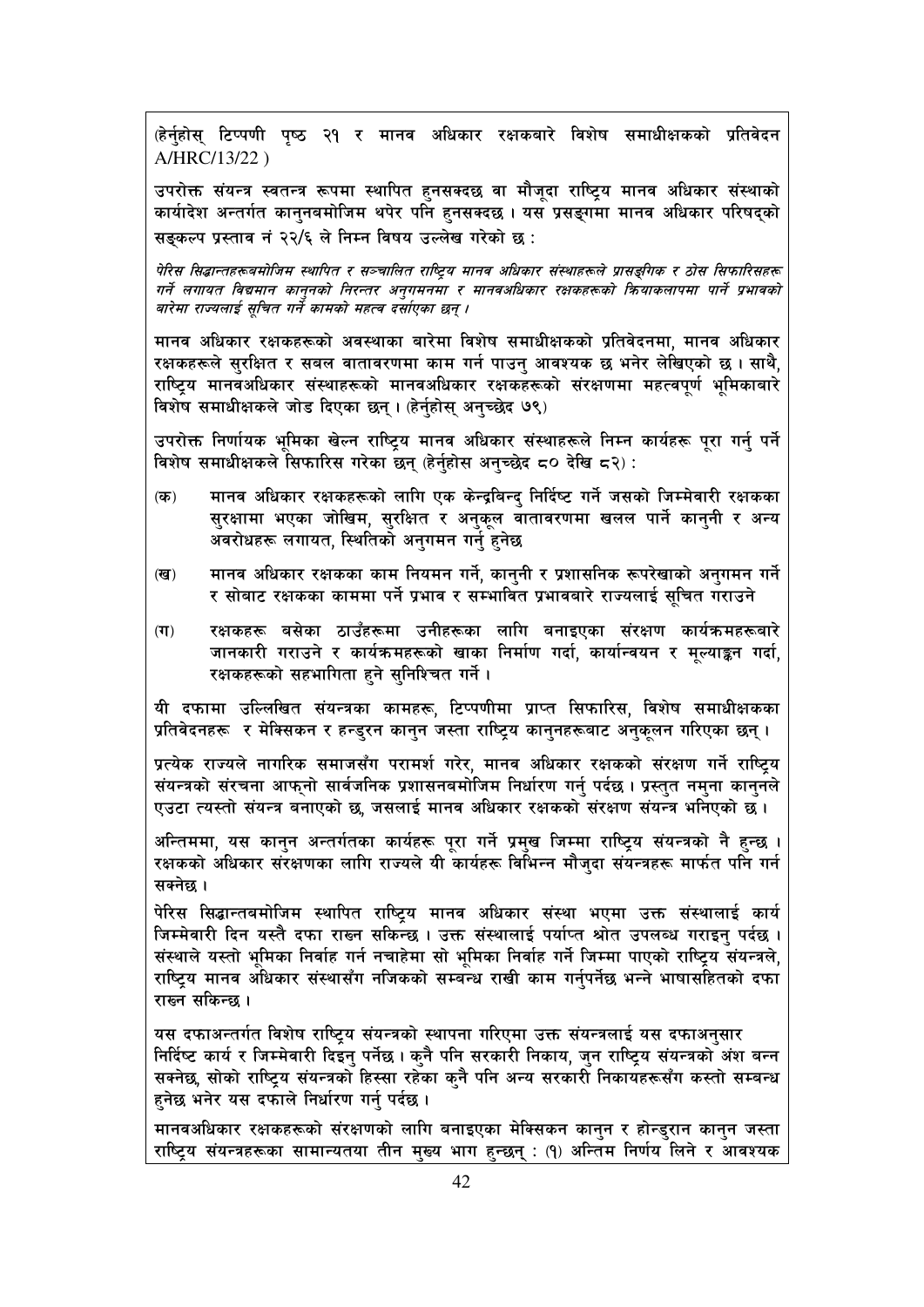अनमोदन गर्ने एक शासकीय निकाय (governing body) (२) सल्लाह दिने / विचार विमर्श गर्ने एक निकाय जसले मुद्दाहरूको छलफल गर्दछ र शासकीय निकायलाई सल्लाह दिन्छ (३) एक कार्यकारी निकाय / सचिवालय जसले राष्टिय संयन्त्रको प्राविधिक कार्य गर्दछ र शासकीय निकायको निर्णयहरूको कार्यान्वयन गर्दछ ।मानवअधिकार रक्षकहरूको संरक्षणको लागि राष्टिय संयन्त्रको संरचना जस्तो सकै भए पनि, संरक्षणको अन्तिम जिम्मेवारी राज्य प्रमख वा सरकार प्रमखको हन्छ ।जसले यस संयन्त्रको कार्यान्वयन र प्रभावकारिताको सनिश्चितता गर्नै पर्दछ । नागरिक समाजले पहिचान गरेबमोजिम, मानव अधिकार रक्षकहरूको संरक्षणको लागि कानन र नीतिहरूको कार्यान्वयनमा राज्यहरूको असफलता पछाडिका कारणहरूमध्ये एक हो: उच्चस्तरको राजनीतिक समर्थनको अभाव ।

#### मेक्सिकन कानून

मेक्सिकन कानुन अन्तर्गत, कानुनको उद्देश्य पुरा गर्न मेक्सिकन संयन्त्र तीन मुख्य अङ्ग मिलेर बनेको छ : (१) शासकीय निकाय (२) सल्लाहकार परिषद (३) राष्टिय कार्यकारी समन्वय निकाय ।

शासकीय निकाय, मानवअधिकार रक्षक र पत्रकारहरूको संरक्षणका लागि निर्मित संयन्त्रको उच्च अधिकार भएको र निर्णय गर्ने मुख्य निकाय हो । शासकीय निकायमा, नागरिक समाजको प्रतिनिधित्व, काननद्वारा सनिश्चित गोरेएको छ । मेक्सिकन काननको धारा ८ ले शासकीय निकायको शक्तिको रूपरेखा बनाएको छ ।

सल्लाहकार परिषद, नागरिक समाजका प्रतिनिधिहरू मिलेर बनेको शासकीय निकायको परामर्शदाता निकाय हो। सल्लाहकार परिषद्को अधिकारको रुपरेखा मेक्सिकन काननको धारा १६ मा तोकिएको छ ।

राष्टिय कार्यकारी समन्वय निकाय एक प्राविधिक निकाय हो । जसले प्रादेशिक राज्यहरू, सङ्घीय सार्वजनिक प्रशासनका निकायहरू र स्वायत्त निकायहरूसँग समन्वय गर्दछ । यसका तीन सहायक इकाइहरू छन्:

(१) मुद्दा दर्ता र द्रुत प्रतिक्रिया इकाइ २) जोखिम निर्धारण इकाइ (३) रोकथाम, अनुगमन र विश्लेषण इकाइ (धारा १७ हेर्नुहोस्) । मेक्सिकन कानुनको धारा १८ ले राष्ट्रिय कार्यकारी समन्वय निकायको शक्ति तोकेको छ ।

#### होन्ड्रन कान्न

होन्ड्रन कान्**नअन्तर्गत मानवअधिकार रक्षक, पत्रकार, सा**माजिक सञ्चारकर्मी र कान्**न** व्यवसायीहरूको संरक्षणको लागि राष्ट्रिय प्रणाली *(राष्ट्रिय संरक्षण प्रणाली)* अन्तर्गत ५ अङ्गहरू छन् (धारा १९ हेर्नुहोस् ) : (१) मानव अधिकार, न्याय, आन्तरिक र विकेन्द्रीकरण विभागका राज्य सचिव (शासकीय निकायका रूपमा) (२) मानवअधिकार रक्षक, पत्रकार, सामाजिक सञ्चारकर्मी र कान्न व्यवसायीहरूको संरक्षणको लागि राष्टिय परिषद *(राष्टिय संरक्षण परिषद)* (३) संरक्षण संयन्त्रको महानिर्देशालय : (४) संरक्षण संयन्त्रको प्राविधिक समिति (५) सरक्षा विभागको राज्य सचिवको मानव अधिकार विभाग ।

राष्ट्रिय प्रणालीको शासकीय निकायको रूपमा रहेको मानव अधिकार, न्याय, आन्तरिक र विकेन्द्रीकरण मन्त्रालयको राज्य सचिवको शक्तिबारे होन्डरन काननमा स्पष्टरूपमा उल्लेख गरिएको छैन ।

राष्ट्रिय संरक्षण परिषद्को स्थापना, राष्ट्रिय संरक्षण प्रणालीको विचार विमर्श गर्ने र सल्लाहकार निकायको रूपमा गरिएको थियो (धारा २० हेर्नुहोस्) । होन्डुरन कानुनको धारा २४ ले राष्ट्रिय संरक्षण परिषद्को अधिकार निर्धारण गर्दछ ।

राष्ट्रिय संरक्षण प्रणालीको महानिर्देशालय, राष्ट्रिय संरक्षण प्रणालीको कार्यकारी संरचना हो र मानव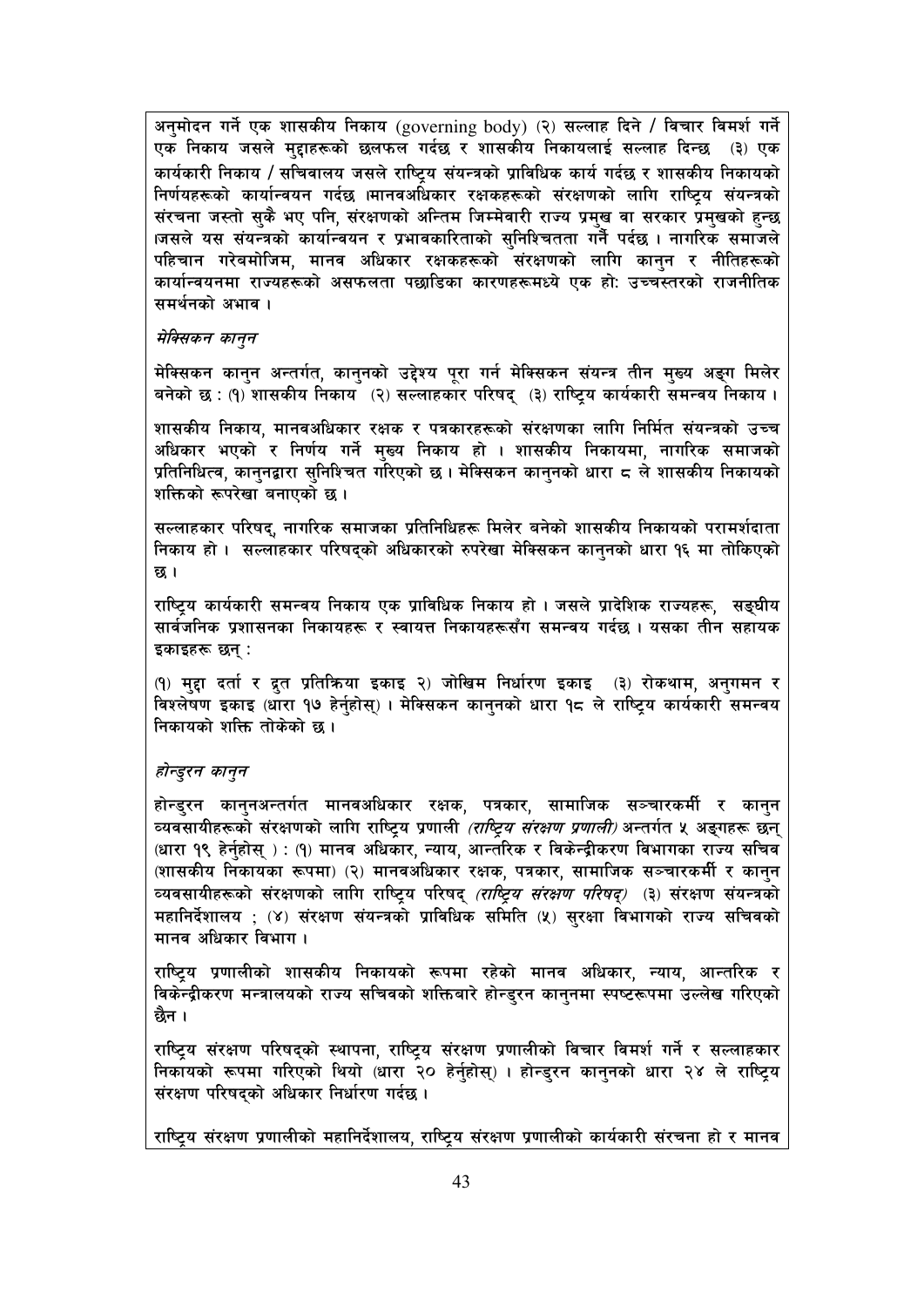अधिकार, न्याय, आन्तरिक र विकेन्द्रीकरण मन्त्रालयका राज्य सचिवको सङ्गठनात्मक संरचनाको एक हिस्सा पनि हो (धारा २८ हेर्नहोस) । धारा २९ ले राष्टिय संरक्षण प्रणालीको महानिर्देशनालयको अधिकार र कर्तव्य निर्धारण गर्दछ ।

संरक्षण संयन्त्रको प्राविधिक समितिको जिम्मेवारी: जोखिम विश्लेषण गर्ने, विचारविमर्श गर्ने र महानिर्देशालयलाई ब्फाइएको संरक्षणका लागि गरिएका निवेदनहरू उपर भएका निर्णयहरूको कार्यान्वयन गर्ने हो (हेर्नहोस धारा ३१)। धारा ३२ ले प्राविधिक समितिको अधिकार तोकेको छ ।

मानवअधिकार रक्षकहरू, उनीहरूको परिवार र उनीहरूका सहयोगीहरूको गोपनीयतालाई जोगाउन, राष्ट्रिय मानव अधिकार संस्थाहरूले यी व्यक्तिहरूका बारेमा सङ्कलित सूचना र तथ्याङ्कको गोपनीयता कायम राख्न आवश्यक छ । होन्डरन काननको धारा ३१ अन्तर्गत, प्राविधिक समितिका सदस्यलाई संरक्षण प्रक्रियाबाट प्राप्त जानकारी रघटना विश्लेषणसम्बन्धी सम्पूर्ण जानकारीको कडा गोपनीयता कायम राख्ने जिम्मेवारी छ । सो विपरीत गरेमा सदस्यहरू सजायका भागी हन्छन ।

### दफा ३५ नागरिक समाजसँग परामर्श

संयन्त्रका कामका सबै पक्षको सम्बन्धमा *(सक्षम निकायले)* मानव अधिकार रक्षकहरू र अन्य नागरिक समाजकर्मीहरूसँग परामर्श गर्नेछ ।

### दफा ३६ स्रोत र संसाधनहरू

- *(सक्षम निकाय)* ले संयन्त्रको कार्य सम्पन्न गर्न र सोलाई शक्तिको पूर्ण र प्रभावकारी उपयोग  $(9)$ गर्न सक्षम बनाउन पर्याप्त वित्तीय स्रोत प्रदान गर्नेछ ।
- यस कानुनको उद्देश्य पूरा गर्न उपदफा १ भन्दा थप वित्तीय स्रोतहरू प्राप्त गर्न *(सक्षम निकाय)*  $(5)$ ले मानवअधिकार रक्षकहरूको संरक्षणको लागि कोष स्थापना गर्नेछ ।
- कोषका स्रोतहरू यस कानुन अन्तर्गतका संरक्षण र निवारण उपायहरू र कानुनबमोजिमका  $(5)$ अन्य कार्यहरूको कार्यान्वयनको लागि मात्र प्रयोग गरिनेछ ।
- कनै वास्तविक वा प्रत्यक्ष हितहरूकाबिच द्वन्द्व नभएको खण्डमा, उपरोक्त कोषले निम्न प्राप्त  $(\lambda)$ गर्न सक्नेछ :
	- सार्वजनिक क्षेत्र र निजी क्षेत्रबाट अनुदान र ऋणहरू (क)
	- स्वदेशी र विदेशी व्यक्तिहरू, समहेहरू, सङ्घहरू र सङ्गठनहरू र संस्थाहरूबाट (ख) योगदान
	- संयन्त्रको चल र अचल सम्पत्तिबाट प्राप्त रकमहरू ।  $(T)$
- संयन्त्र र संयन्त्रद्वारा अधिकृत अन्य निकायहरूले कोष उपयोग गर्न सक्नेछन्।  $(2)$
- कोष पूर्ण पारदर्शिताका साथ परिचालित गरिनेछ र संयन्त्रको वार्षिक प्रतिवेदनमा कोषको  $(\xi)$ प्रयोगबारे समावेश गरिनेछ ।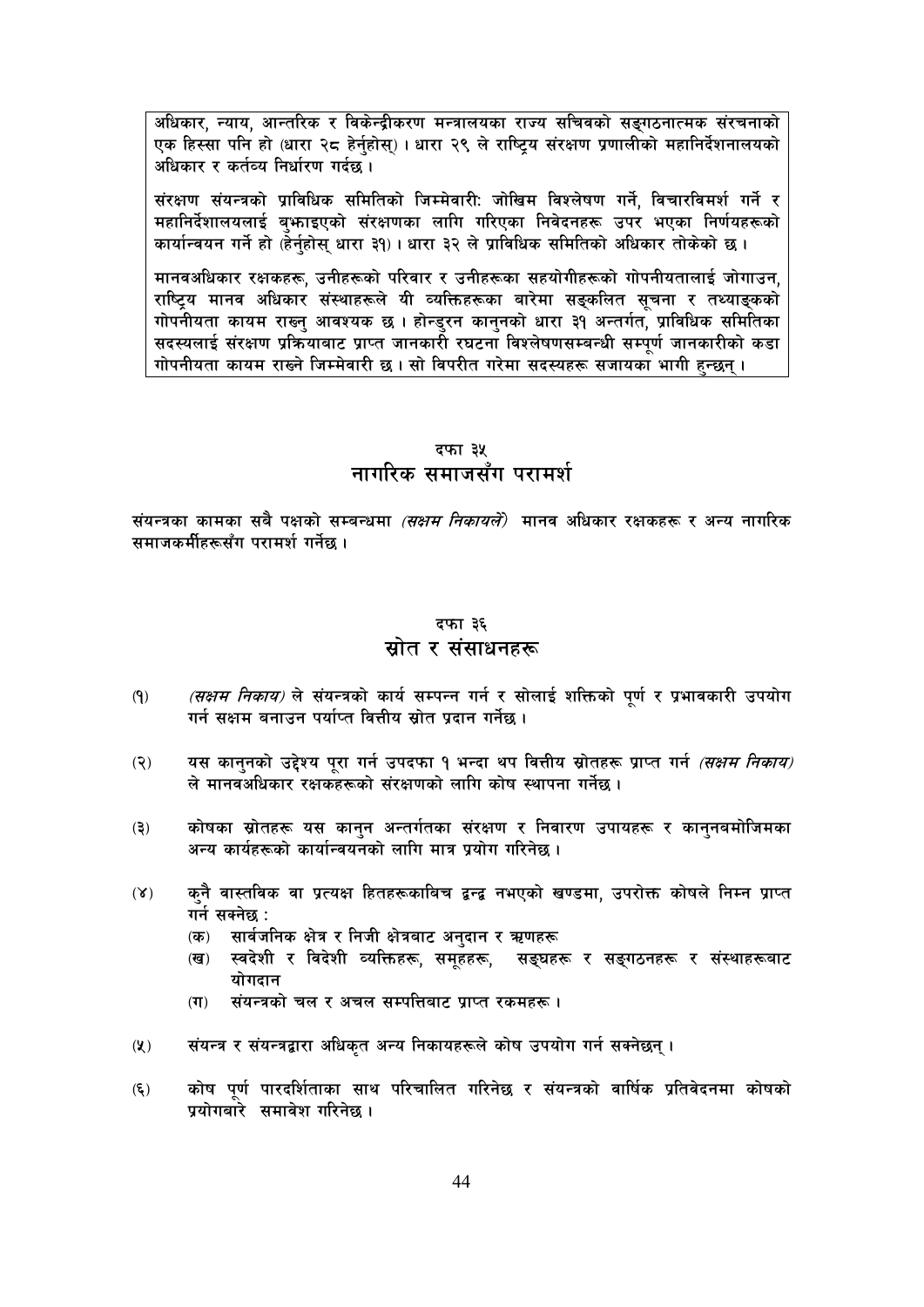विशेष समाधीक्षकको प्रतिवेदनको अनुच्छेद १३१ मा, मानव अधिकार रक्षकहरूको संरक्षणका लागि <u>स्थापित राष्टिय संस्थाहरूलाई 'स्वतन्त्र रूपमा सञ्चालन गर्न सक्षम, विश्वसनीय र प्रभावकारी हन.</u> पर्याप्त मात्रामा श्रोत संसाधन उपलब्ध गराइनपर्नेका साथै, रक्षकहरूको शारीरिक र मनोवैज्ञानिक संरक्षण सनिश्चित गर्न भौतिक संसाधनहरू पनि प्रदान गरिनुपर्ने ' सिफारिस गरिएका थिए ।

मानव अधिकार परिषद संकल्प प्रस्ताव २२/६ मा. राज्यहरूलाई निम्न आह्वान गरिएको छ :

' राज्य भित्र पारदर्शिता र जवाफदेहिताका लागि, अन्य साधारण मानव अधिकारसँग असम्बन्धित गतिविधिहरूमा बन्देज लगाउन् पर्ने अवस्थामा बाहेक, घोषणापत्र बमोजिमको मानव अधिकारसम्बन्धी कामका लागि रक्षकहरूले प्राप्त गर्ने संशाधनका सम्भावित श्रोतहरूमा विभेदकारी रूपले बन्देज नलगाउने सुनिश्चित गर्ने साथै संसाधन र श्रोतको उत्पत्तिस्थलका कारण कनै पनि कानन प्रयोग गरेर मानव अधिकार रक्षार्थ गरिएका गतिविधिहरूलाई अपराधिकारण नगरिने वा अवैधानिक मान्यता नदिइने सनिश्चित गर्नपर्नेछ । $^{\prime}$   $^{15}$ 

उपरोक्त दफा निम्न विषयबाट प्रेरित छ: (क) मेक्सिकन कानुनको धारा ४८ र ४९ ; (ख) नेपाली विधेयकको धारा १६; (ग) हन्ड्रन काननको धारा ६६ : र CEJIL-PI बाट गरिएको सम्बन्धित संयुक्त विश्लेषण । $^{16}$ 

#### दफा ३७

## प्रशिक्षण र परीक्षण (Vetting)

- सुरक्षा र कानुन कार्यान्वयन गर्ने व्यक्तिहरू सहित, संयन्त्रमा संलग्न सबैको उचित परीक्षण  $(9)$ गॉरेनु पर्दछ । काम शुरु गर्नु अगावै प्रशिक्षित गरिनु पर्दछ । साथै, कानुनको पूर्ण र प्रभावकारी कार्यान्वयन सनिश्चित गर्न निरन्तर प्रशिक्षणको व्यवस्था गरिन पर्दछ ।
- उपदफा (१) बमोजिमको प्रशिक्षण अन्तर्गत मानव अधिकार र मौलिक स्वतन्त्रताहरूबारे, पीडित  $(5)$ र बढी जोखिममा रहेका रक्षकहरू, विशेषगरी लैङ्गिक पहिचान र यौनिक भुकावका विषयमा, ग्रामीण क्षेत्रहरूमा कार्यरत रक्षकहरू, र महिला मानव अधिकार रक्षकहरूका संरक्षण आवश्यकताहरूबारे प्रशिक्षण आदि पर्दछन ।

#### टिप्पणी

मानव अधिकार परिषद्को संकल्प प्रस्ताव १३ / १३ मा राज्यहरूलाई निम्न आहवान गरिएको छ:

... संरक्षण उपायहरूको प्रभावकारी कार्यान्वयन गर्न पर्याप्त श्रोतसाधनहरू उपलब्ध गराउने र साथै कार्यान्वयन गर्ने व्यक्तिहरूलाई विशिष्ट प्रशिक्षण दिने ।  $^{17}$ 

विशेष समाधीक्षकको प्रतिवेदनको अनुच्छेद ८८ मा निम्न सिफारिस गरिएको छ:

... संरक्षण कार्यक्रमहरूमा संलग्न सुरक्षा र कानून कार्यान्वयन निकायका अधिकारीहरूले लैङ्गीाक र मानव अधिकारका विषयहरूमा विशिष्ट तालिम प्राप्त गर्न्एर्दछ । रक्षकहरूको शारीरिक सुरक्षा अप्रशिक्षित तेम्रो पक्षहरूलाई तालिम नदिएसम्म, जिम्मा लगाइन हँदैन ।

<sup>15</sup> UN Human Rights Council, Protecting human rights defenders, 12 April 2013, A/HRC/RES/22/6, para 9(b).  $16$ www.ishr.ch/sites/default/files/article/files/analisis-ley-de-proteccion-para-defensoresas

translated final.pdf 17

UN Human Rights Council, Protection of human rights defenders, 15 April 2010, A/HRC/RES/13/13, para 11.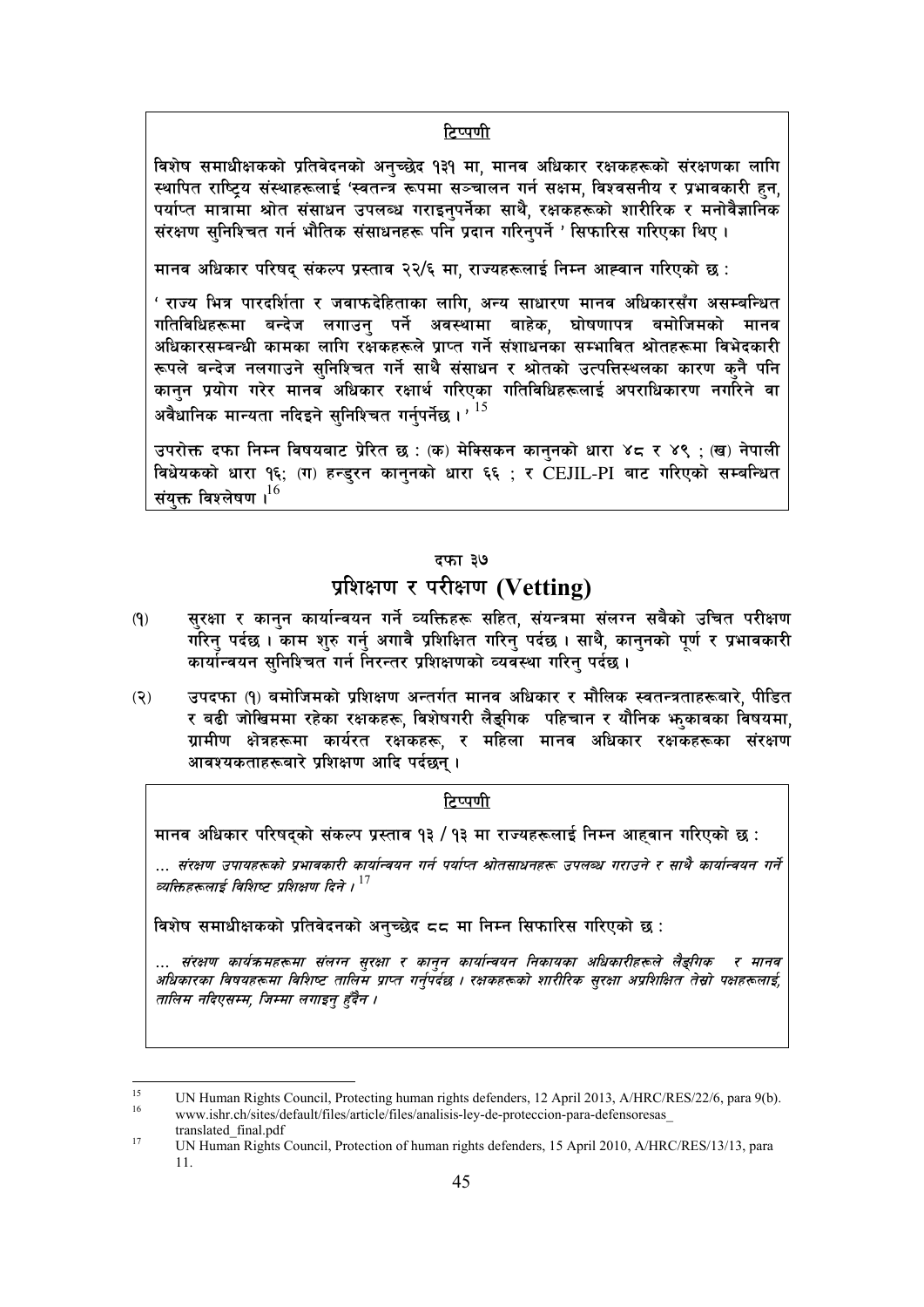<u>प्रस्तुत नमुना कानुन अन्तर्गत नै विशिष्ट प्रशिक्षण कार्यक्रमहरूको खाका राख्नु भन्दा राज्यहरूकै</u> स्वविवेकमा सो विषयलाई छोड्नु पर्ने ठानिएको छ । प्रत्येक राज्यका आआफ्ना मानव अधिकारसम्बन्धी जोखिम विश्लेषण गरेर, नागरिक समाजसँग परामर्श गरेर, प्रशिक्षण कार्यक्रम विकास गर्दा, यस काननमा समाविष्ट उद्देश्य प्राप्त हने विश्वास गरिएको छ ।

विशेष जोखिममा रहेका रक्षकहरूको समूहका अवस्था र संरक्षण आवश्यकताअनुसार प्रशिक्षण<br>कार्यक्रम निर्माण गर्नु पर्दछ भन्ने उपदफा (२) ले स्पष्ट पारेको छ । यी रक्षकहरू विभिन्न राष्ट्रिय सन्दर्भमा फरक हन सक्दछन्।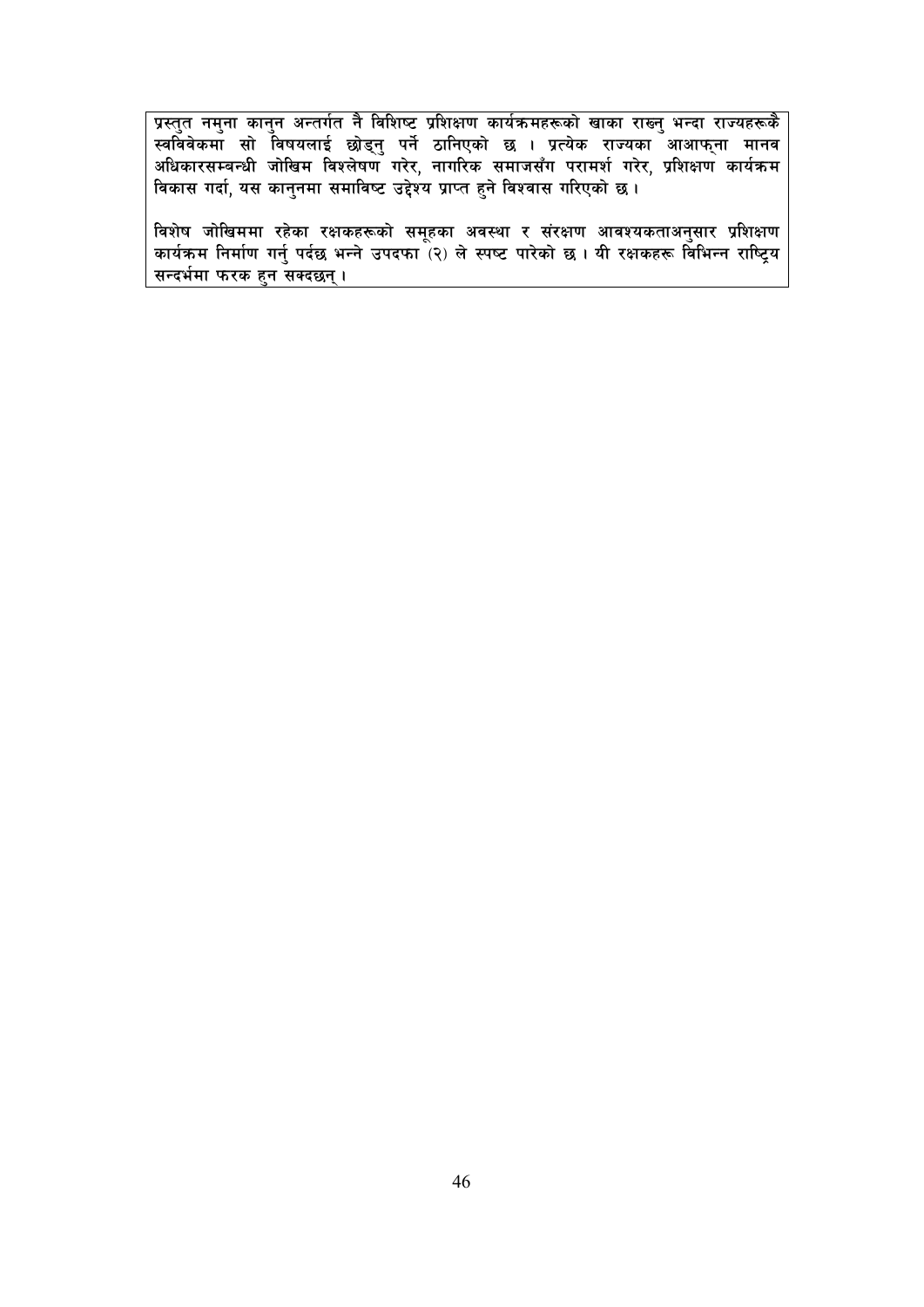## परिच्छेद ५ : परिभाषाहरू र यस कानुनको प्रयोगात्मक सीमा

#### दफा ३द

#### परिभाषाहरू

- यस कानुनको प्रयोजनका लागि, *"मानव अधिकार र मौलिक स्वतन्त्रताहरू*" ले अन्तर्राष्ट्रिय ,  $(9)$ क्षेत्रीय मानव अधिकार उपकरणहरू र प्रथाजनित अन्तर्राष्टिय कान्*न* (Customary International Law) द्वारा र तीअन्रुपका राष्ट्रिय कान् नहरूद्वारा मान्यता प्राप्त वा घोषित अधिकार र स्वतन्त्रताहरूलाई जनाउछ ।
- यस कानुनको प्रयोजनका लागि,*'त्रास वा प्रतिशोध'* ले कुनै पनि प्रकारको हिंसा, धर्म्की, प्रतिकार,  $(5)$ व्यवहारमा वा काननत: (de facto or de jure) गरिएको प्रतिकल भेदभाव, दबाब वा अन्य कुनै पनि स्वेच्छाचारी वा दर्व्यवहारजन्य काम वा व्यक्तिको प्रतिष्ठा वा मानव अधिकार रक्षक भएर गरेका, गर्न खोजिएका वा प्रस्ताव गरिएका, काम वा गतिविधि लगायतका कारण निम्नविरुद्ध गरिएका कार्यहरूलाई जनाउछ :
	- मानव अधिकार रक्षक :  $($ क)
	- मानव अधिकार रक्षकका सहयोगी ;  $(\overline{q})$
	- मानव अधिकार रक्षकद्वारा नियुक्त कानुन व्यवसायी वा अन्य प्रतिनिधि, जसले रक्षकका  $(T)$ काम गर्ने वा सो का तर्फबाट काम गदर्छन :
	- रक्षकका परिवारका सदस्य वा नातेदार ;  $(\mathbf{\overline{B}})$
	- मानव अधिकार रक्षकसम्बद्ध भएको औपचारिक वा अनौपचारिक समह,  $\overline{(\overline{S})}$ सङ्घ. सङ्गठन वा सञ्जाल ;
	- रक्षकका वा उपरोक्त उपदफा (ख) र (ङ) मा उल्लिखित व्यक्ति वा निकायका घर,  $(\overline{\mathbf{v}})$ जमिन वा सम्पत्ति ।
- यस कानुनको प्रयोजनका लागि निम्नलिखित परिभाषाहरू पनि लाग् हुनेछन् :  $(5)$ 
	- *'सहयोगी'* भन्नाले मानव अधिकार रक्षकले, जससँग मानव अधिकार र मौलिक  $(35)$ स्वतन्त्रता प्रवर्द्धन गर्न काम गर्दछन् सो व्यक्तिलाई जनाउँछ
	- *'कोष'* भन्नाले मानव अधिकार रक्षकको संरक्षणका लागि यस कान्**नको परिच्छेद** ४  $(\overline{q})$ दफा ३६ (२) बमोजिम स्थापित कोषलाई जनाउँछ :
	- *'संयन्त्र'* भन्नाले मानव अधिकार रक्षकको संरक्षणका लागि परिच्छेद ४ बमोजिम  $(T)$ स्थापित संयन्त्रलाई जनाउँछ
	- *'संरक्षण उपायहरू'* भन्नाले यस कान्**नको परिच्छेद ४ अन्तर्गत उपलब्ध गराइने**  $(\mathbf{\overline{z}})$ उपायहरू र तत्काल संरक्षण उपायहरूलाई जनाउँछ
	- *'सार्वजनिक निकाय'* भन्नाले कान्**नबमोजिम दिइने, विनियोजित गरिने, सरकारी**  $\overline{(\overline{S})}$ निकायद्वारा करार मार्फत दिइने, सार्वजनिक प्रकतिको काम गर्ने कनै व्यक्ति वा निकायलाई जनाउँछ ।

#### टिप्पणी

उपदफा $(9)$ 

मस्यौदाकारहरूले मानव अधिकार र मौलिक स्वतन्त्रताहरूको व्यापक परिभाषा राखेका छन् । संहिताकरण गरिएका मानव अधिकारसम्बन्धी अन्तर्राष्टिय दस्तावेजहरू बमोजिम मात्र परिभाषित गरिन् प्रतिबन्धात्मक हन सक्ने मानिएकाले व्यापक परिभाषा राखिएको हो ।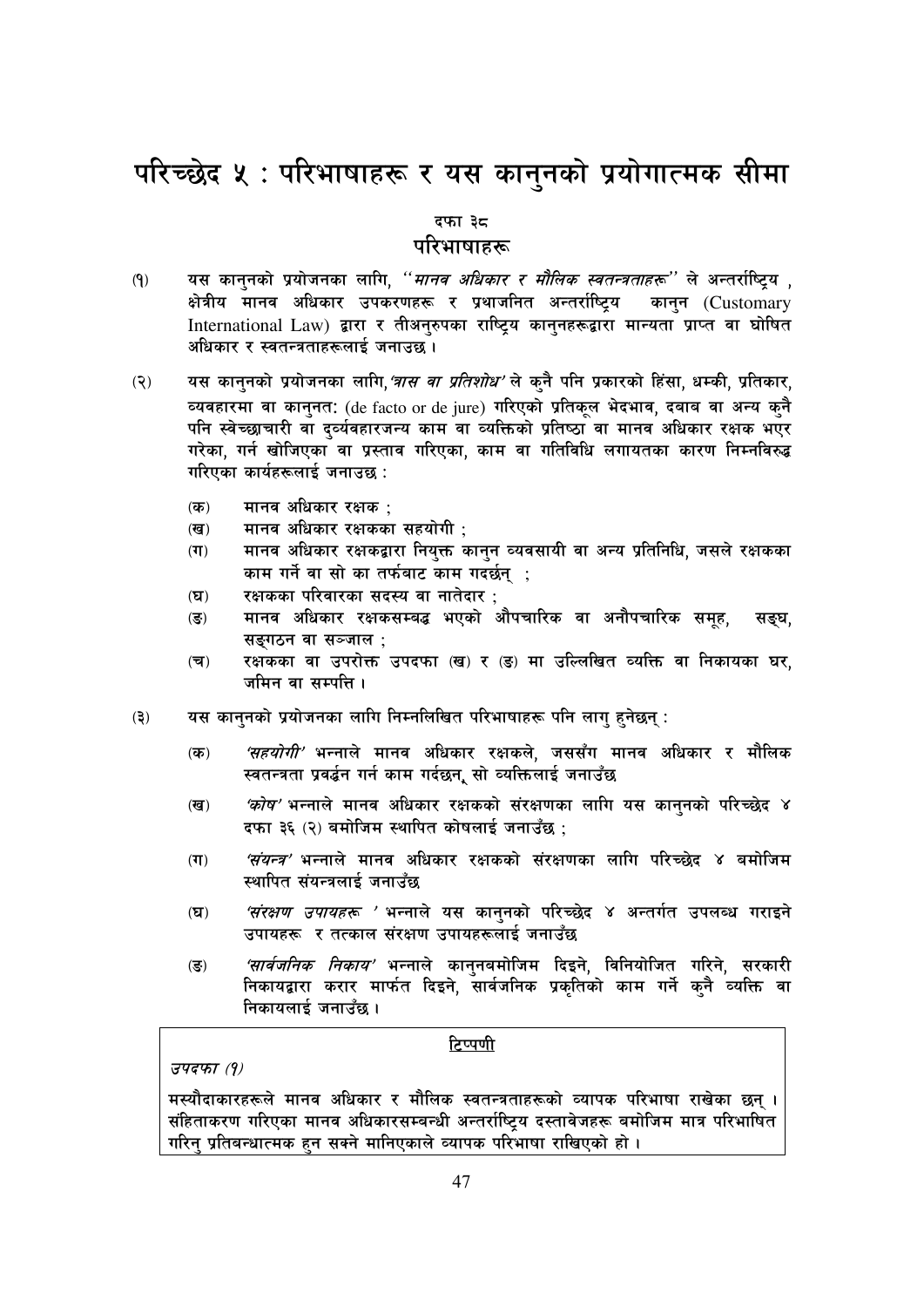यद्यपि, त्यस्ता दस्तावेजहरूमा निम्न लगायत पर्दछन् :

- मानव अधिकारसम्बन्धी विश्वव्यापी घोषणापत्र :  $(35)$
- व्यक्ति, समृह, र समाजका अङ्गहरूको विश्वव्यापी मान्यता प्राप्त मानव अधिकार र  $(\overline{q})$ आधारभूत स्वतन्त्रताको संवर्द्धन र सुरक्षा गर्ने अधिकार र दायित्वसम्बन्धी संयुक्त राष्टसङ्घीय घोषणापत्र:
- सबै किसिमका जातीय भेदभाव उन्मूलन गर्ने अन्तर्राष्ट्रिय महासन्धि  $(T)$
- आर्थिक, सामाजिक तथा सांस्कृतिक अधिकारसम्बन्धी अन्तर्राष्ट्रिय अनुबन्ध  $(\mathbf{\nabla})$
- नागरिक तथा राजनीतिक अधिकारसम्बन्धी अन्तर्राष्ट्रिय अनुबन्ध  $\left( \overline{\mathbf{S}}\right)$
- महिलाविरुद्ध हने सबै किसिमका भेदभाव उन्मलन गर्ने महासन्धि  $($ च $)$
- यातना तथा अन्य कर, अमानवीय वा अपमानजनक व्यवहार वा दण्डविरुद्धको  $\overline{\mathfrak{B}}$ महासन्धि
- बाल अधिकारसम्बन्धी महासन्धि  $(\overline{\mathbf{v}})$
- आप्रवासी कामदारहरू तथा तिनीहरूको परिवारका सदस्यहरूको अधिकारको  $(\overline{H})$ संरक्षणसम्बन्धी अन्तर्राष्ट्यि महासन्धि
- बलपर्वक बेपत्ताबाट सबै व्यक्तिहरूको संरक्षणसम्बन्धी अन्तर्राष्टिय महासन्धि  $(\overline{a})$
- अपाङ्गता भएका व्यक्तिहरूको अधिकारसम्बन्धी महासन्धि  $(5)$
- आदिवासीहरूको अधिकारसम्बन्धी घोषणापत्र  $(5)$
- सान्दर्भिक क्षेत्रीय मानवाधिकार दस्तावेजहरू, जस्तै मानव र मानिसहरूको  $(3)$ अधिकारसम्बन्धी अफ्रिकी बडापत्र, अमेरिकी अधिकार मानव अधिकार महासन्धि
- यो कानुन लाग् भए पश्चात् अपनाइएका अन्य सान्दर्भिक मानव अधिकार सम्बन्धी  $\overline{\mathbf{5}}$ दस्तावेजहरू ।

प्रथाजनित अन्तर्राष्ट्रिय कान्**नलाई पनि विशेषगरी यस सूचीमा रा**ख्न् पर्दछ ।

यद्यपि, उपरोक्त मानव अधिकारसम्बन्धी दस्तावेजहरूको सुची लचिलो हन्**पर्दछ । केही मान**व अधिकार रक्षकहरूले कुनै अन्तर्राष्ट्रिय दस्तावेजहरूमा मान्यता प्राप्त गरिनसकेका अधिकार र स्वतन्त्रताको प्रबर्द्धन गरिरहेका हनाले पनि उपरोक्त सची लचिलो हन पर्दछ ।

धेरै राष्ट्रिय र अन्तर्राष्ट्रिय निकायहरूले, आफ्**ना न्यायिक निर्णयहरूमा, उपरोक्त दस्तावेज**हरू र प्रथाजनित अन्तर्राष्ट्रिय<sup>ं</sup> कानुनको प्रयोग र व्याख्या गरी मानवअधिकार र मौलिक स्वतन्त्रताको विषयवस्तबारे प्रष्ट पारेका छन ।

यस्ता निर्णयहरूको महत्वका कारण, "मानव अधिकार र मौलिक स्वतन्त्रताहरू" को परिभाषाको व्याख्या गर्नुपर्दा, उक्त निर्णयहरूलाई आधार मान्न सकिन्छ भन्ने किसिमको थप एक वाक्य परिभाषा अन्तर्गत राख्न सकिन्छ ।

 $34447(2)$ 

'त्रास वा प्रतिशोध' को परिभाषा संयुक्त राष्ट्र सङ्घीय घोषणापत्रको धारा १२(२) मा आधारित छ, जसले निम्न व्यवस्था गरेको छ:

सबैको, व्यक्तिगत वा अरूसँग मिलेर, यस घोषणापत्रमा उल्लेख भएकाअधिकारको वैधानिक उपभोग गर्दा क्नै पनि हिंसा, धर्म्की, प्रतिशोध, व्यवहारमा वा कान्**नत: (de facto or de jure) गरिने नकारात्म**क भेदभाव, दबाब वा अन्य स्वेच्छाचारी कार्यविरुद्ध, सक्षम निकायहरूद्वारा संरक्षित गरिने सुनिश्चित गर्न राज्यले आवश्यक सम्पूर्ण उपायहरू अपनाउन् पर्दछ ।

मानव अधिकार रक्षक उपरमात्र नभई उनका परिवारका सदस्यहरू, प्रतिनिधिहरू, सहयोगीहरू, वा रक्षकसम्बद्ध भएको समूह, सङ्घ, वा सङ्गठन उपर त्रास वा प्रतिशोधको जोखिम हँदा पनि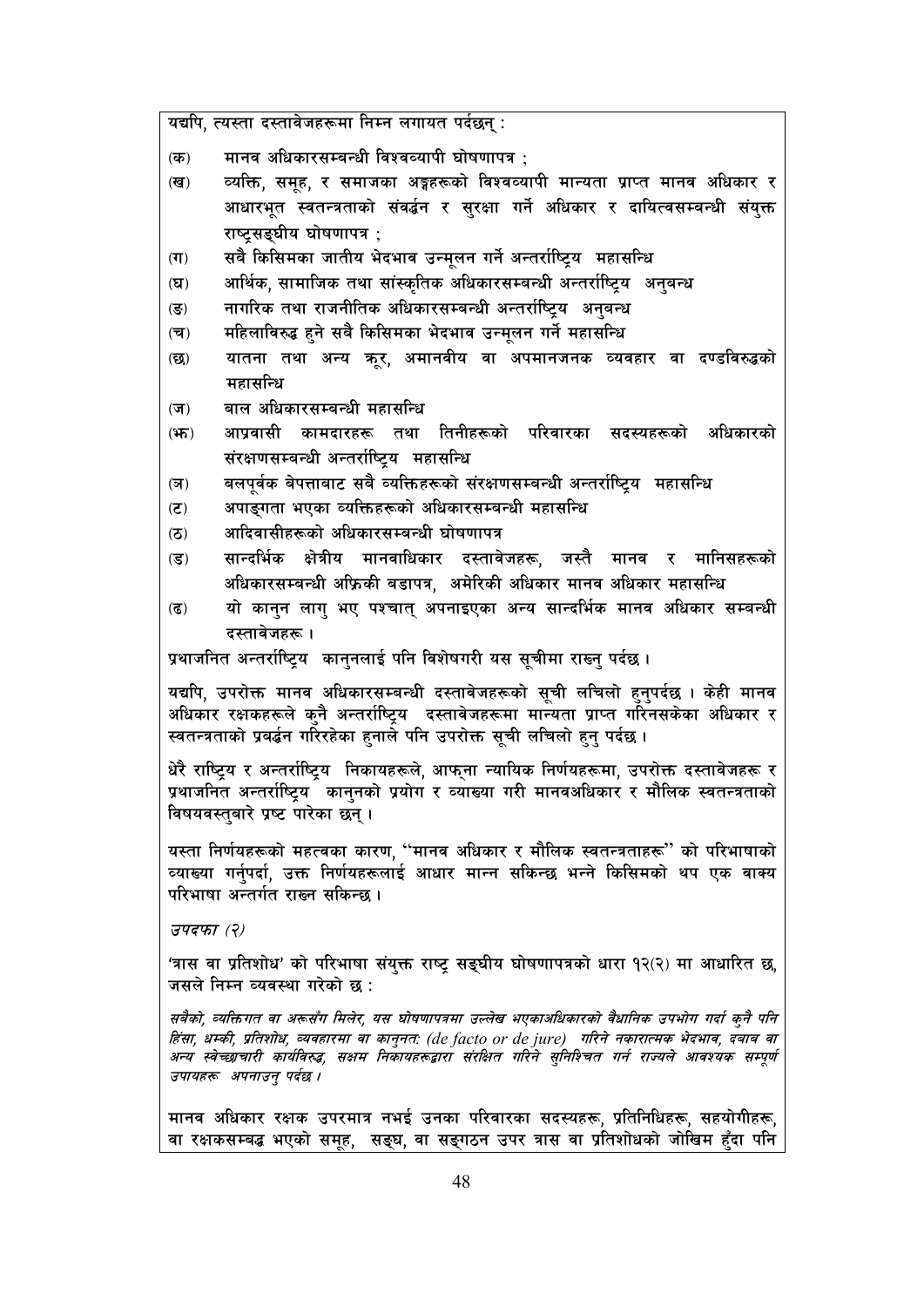मानव अधिकार प्रवर्द्धन र संरक्षण गर्ने रक्षकको क्षमतामा ह्रास आउँछ । मस्यौदाकारहरूले उपदफा २(घ) मा 'परिवारका सदस्य' को परिभाषा राख्न उपयक्त ठानेनन । त्यस्तो परिभाषा राख्दा, व्यवहारमा, उपदफाको प्रयोग संक्चित हने ठानियो । परिवारका सदस्यहरू भन्ने शब्दहरूको यथासम्भव व्यापक व्याख्या र सम्बन्धित राज्यको परम्परा र संस्कतिअनसार अनकलन गरिन पर्दछ ।

कनै पनि घरेल् उपकरणहरूले मानव अधिकार रक्षकका परिवारका सदस्य अन्तर्गत कोको पर्दछन् भनेर परिभाषा दिएका छैनन । बाल अधिकारसम्बन्धी महासन्धिको धारा ५ ले निम्न व्यवस्था गरेको छ:

बालवालिकाले यस महासन्धिमा स्वीकार गरिएका अधिकारहरूको प्रयोग गर्दा उनीहरूको विकासशील क्षमतासँग मेल खाने किसिमले समुचित निर्देशन र मार्गदर्शन दिनको लागि बालबालिकाका बाबुआमा वा, लाग् हुने अवस्थामा, विस्तारित परिवारका वा स्थानीय प्रथाबाट व्यवस्था भए अनुसार समुदायका सदस्यहरू, कानुनी संरक्षक वा बालबालिकाका लागि काननी रूपमा जिम्मेवार अन्य व्यक्तिहरूको उत्तरदायित्व अधिकार र कर्तव्यहरूको सम्मान गर्ने छन ।

परिवारको, उपरोक्त व्यापक परिभाषाले संसारका विभिन्न क्षेत्रहरूमा हर्किने बालबालिकाका विविध नातागोता र सामदायिक व्यवस्थाहरू दसाएको छ । हेर्नुहोस्, UNICEF, Implementation Handbook for the Convention on the Rights of the Child -2007), Commentary on Article 5, p 76. Section 3A-1 and -2) of the Victorian Magistrates' Court Act 1989, and §701 of the US Securities Act 1933.

मानव अधिकार रक्षकको संरक्षणका लागि बनाइने कुनै पनि कानुनमा परिवारका सदस्यहरूको परिभाषा गर्दा उपरोक्त दस्तावेज र व्याख्याहरूलाई मनन गरी व्यापक बनाइन पर्दछ । साथै, मानव अधिकार रक्षक र उनीहरूका विविध नातागोता र सम्बन्धहरू, अन्तर्गत, रगतको नाता भएका सदस्यहरू मात्र नभई, वैवाहिक र अन्य सम्बन्धहरूलाई पनि समावेश गर्नु पर्दछ ।

 $34777$  (3)

उपदफा (३) मा परिभाषित 'सहयोगी' व्यापक छ, र यसले रक्षक र रक्षकसँग काम गर्ने व्यक्तिबिच हनसक्ने थप्रै किसिमका कार्यगत र पेसागत सम्बन्धहरूलाई समेटेको छ।

'सार्वजनिक निकाय' को परिभाषा, भिक्टोरियन मानव अधिकार र दायित्वसम्बन्धी बडापत्र २००६ को दफा ४ अन्तर्गत प्रयुक्त "सार्वजनिक अङ्ग" को तुलनामा सरलीकरण गरिएको छ।

दफा ३८(३)(ङ) मा प्रयुक्त'सार्वजनिक निकाय' को परिभाषालाई विभिन्न राज्यका विविध परिवेश अनुसार अनुकुलन गरिनुपर्दछ ।

#### दफा ३९

## अविभेदकारी रूपमा लागु हुने

प्रस्तुत कानुन *नेपाल*को अधिकार क्षेत्र, भूभाग वा नियन्त्रणमा भएका सबै मानव अधिकार रक्षकहरूलाई लिङ्ग. नश्ले, जाति, रङ, भाषा, धर्म वा विश्वास, राजनीतिक वा अन्य विचार, राष्ट्रिय, जातीय वा सामाजिक उत्पत्ति, राष्ट्रियता, उमेर, आर्थिक अवस्था, सम्पत्ति, वैवाहिक स्थिति, जन्म, अपाङ्गता, यौनभव्काव, लैङ्गिक पहिचान, यौन विशेषताहरू वा अन्य स्थिति आदिमा आधारित कनै प्रकारको भेदभाव बिना लाग हनेछ ।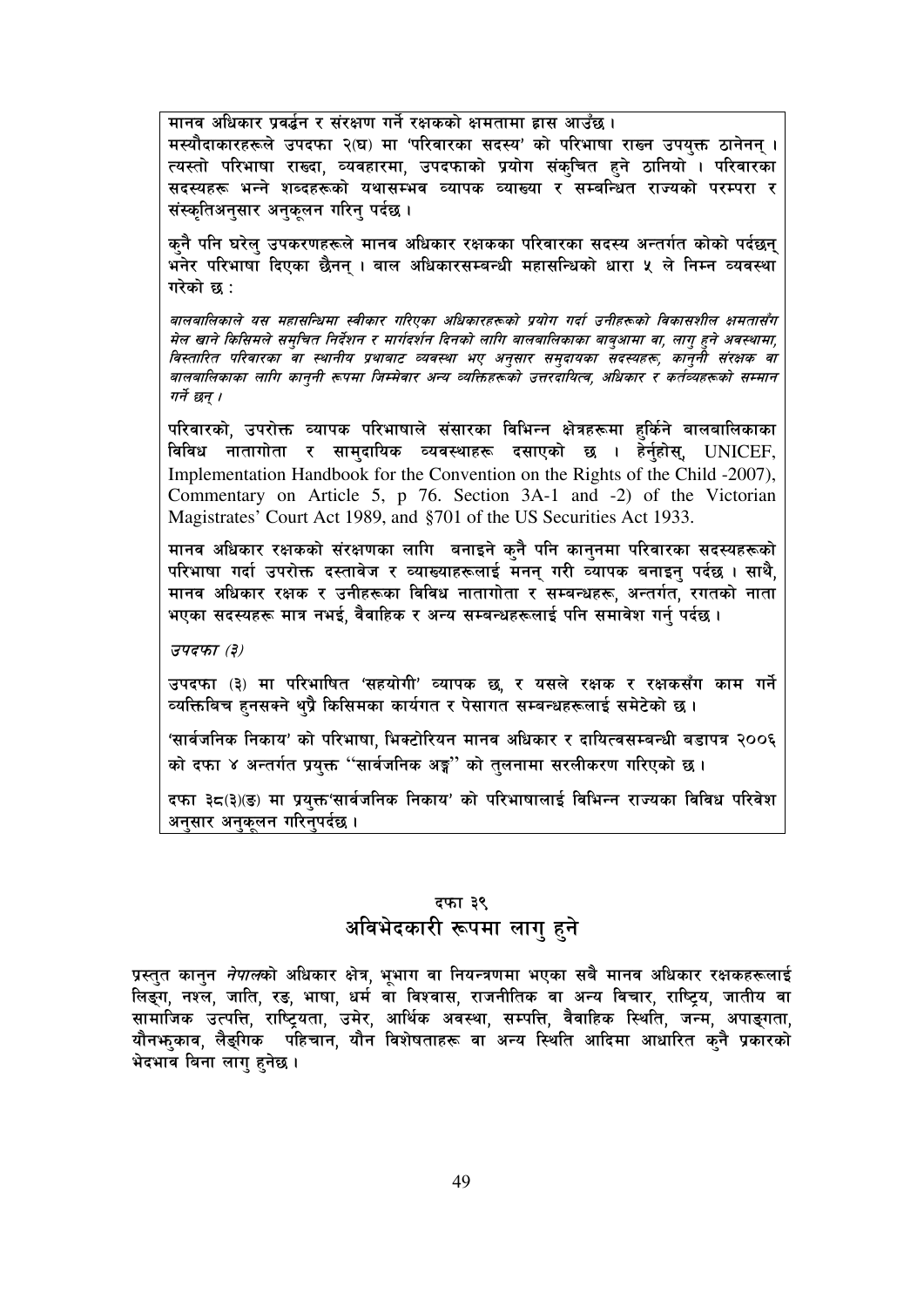क्षेत्रीय परामर्शका ऋममा $^{18}$  उठेको एक सभ्जावका आधारमा यो दफा राखिएको हो । यो दफा सबै मानव अधिकार रक्षकहरूले कानून प्रदत्त अधिकार र संरक्षण उपभोग गर्न सकनु भन्ने आशयले थप संरक्षणका रूपमा राखिएको हो<sup>ँ</sup>।

जस्तै व्यवस्था मानव अधिकारसम्बन्धी विश्वव्यापी घोषणापत्रको धारा २ मा पनि दफा ३९ पाइन्छ :

जाति, वर्ण, लिङ्ग, भाषा, धर्म, राजनीतिक वा अन्य विचारधारा, राष्टिय वा सामाजिक उत्पत्ति, सम्पत्ति, जन्म वा अन्य कनै हैसियतजस्ता कनै पनि आधारमा कनै पनि किसिमको भेदभाव बिना प्रत्येक व्यक्तिलाई यस घोषणापत्रमा ्<br>उल्लिखित अधिकार र स्वतन्त्रताहरूको अधिकार हुनेछ । साथै कुनै पनि व्यक्ति रहेका मुलुक वा इलाका<br>स्वतन्त्र,स्वशासनरहित वा सार्वभौमसत्ताको अन्य कुनै पनि सीमाको अधीनमा रहेको जे भए ता पनि त्यस्तो मुलुक वा इलाकाको राजनीतिक, क्षेत्राधिकारगत वा अन्तर्राष्ट्रिय हैसियतका आधारमा कुनै पनि भेदभाव गरिने छैन ।

आप्रवासी कामदारहरू तथा तिनीहरूको परिवारका सदस्यहरूको अधिकारको संरक्षणसम्बन्धी अन्तर्राष्टिय महासन्धि (आप्रवासी कामदार महासन्धि) को धारा 9(9) मा :

यो महासन्धि अन्यथा लेखिएको बाहेक, सबै आप्रवासी कामदार र तिनीहरूको परिवारका सदस्यहरूलाई, लिङ्ग जाति, वर्ण, भाषा, धर्म वा विचार, राजनीतिक वा अन्य विचार, राष्ट्रिय, जातिय वा सामाजिक उत्पत्ति, राष्ट्रियता, उमेर, .<br>आर्थिक स्थिति, सम्पत्ति, वैवाहिक स्थिति, जन्म वा अन्य स्थितिमा आधारित कुनै प्रकारको भेदभाव बिना लागु हुनेछ ।

आर्थिक, सामाजिक तथा सांस्कृतिक अधिकारसम्बन्धी अन्तर्राष्ट्रिय अनुबन्धको धारा २(२) मा :

प्रस्तुत अनुबन्धका पक्ष राष्ट्रहरू, अनुबन्धमा उल्लिखित अधिकारहरू जाति, वर्ण, लिङ्ग, भाषा, धर्म, राजनीतिक वा अन्य विचार, राष्टिय वा सामाजिक उत्पत्ति, सम्पत्ति, जन्म वा अन्य हैसियतका आधारमा कनै पनि प्रकारको भेदभाव विना उपभोग गरिने कराको प्रत्याभति दिने प्रतिज्ञा गर्दछन् ।

आप्रवासी कामदार महासन्धिको भाषा उपरोक्त दफा ३ मा साभार गरिएको हो किनभने यो तुलनात्मक रूपमा बढी व्यापक छ । गतिशील अन्तर्राष्ट्रिय मानव अधिकार मापदण्ड र न्यायशास्त्र भेल्काउन, अपाङ्गता , यौनिक भ<sub>र</sub>काव, लैङ्गिक पहिचान र यौन विशेषताहरूलाई उपरोक्त दफामा समावेश गरिएको छ । उक्त दफाले अपाङगता भएका व्यक्तिका अधिकारसम्बन्धी महासन्धि<sup>!9</sup> र यौनिक भ<sub>र</sub>काव र लैङ्गिक पहिचानसम्बन्धी लाग् हने अन्तर्राष्ट्रिय मानव अधिकार काननका योग्यकार्टा सिद्धान्त $^{20}$  लगायतलाई आत्मसात गरेको छ ।

50

 $18$ International Service for Human Rights, Project report: Regional Consultation on Model National Law on the Recognition and Protection of Human Rights Defenders, Section 6.8.1.1.

<sup>19</sup> हेर्नुहोस् उदाहरणका लागि, अपाङ्गता भएका व्यक्तिका अधिकारसम्बन्धी महासन्धिको धारा ५(२) : 'पक्षराज्यले अपाङ्गताका आधारमा हुने सबै भेदभाव प्रतिबन्धित गर्ने र अपाङ्गता भएका व्यक्तिहरुलाई सबै प्रकारका भेदभावविरुद्ध समान र प्रभावकारी कान्नी संरक्षण प्रदान गर्न् पर्नेछ ।'

<sup>20</sup> यौनिक भा़काव र लैडि़गिक पहिचानसम्बन्धी हुने अन्तर्राष्ट्रिय मानव अधिकार कानुनका योग्यकार्टा सिद्धान्तहरुको सिद्धान्त नं २ : " प्रत्येकलाई. यौनिक भूकाव वा लैडगिक पहिचानका आधारमा. बिना विभेद, सबै मानव अधिकार उपभोग गर्न पाउने अधिकार छ।"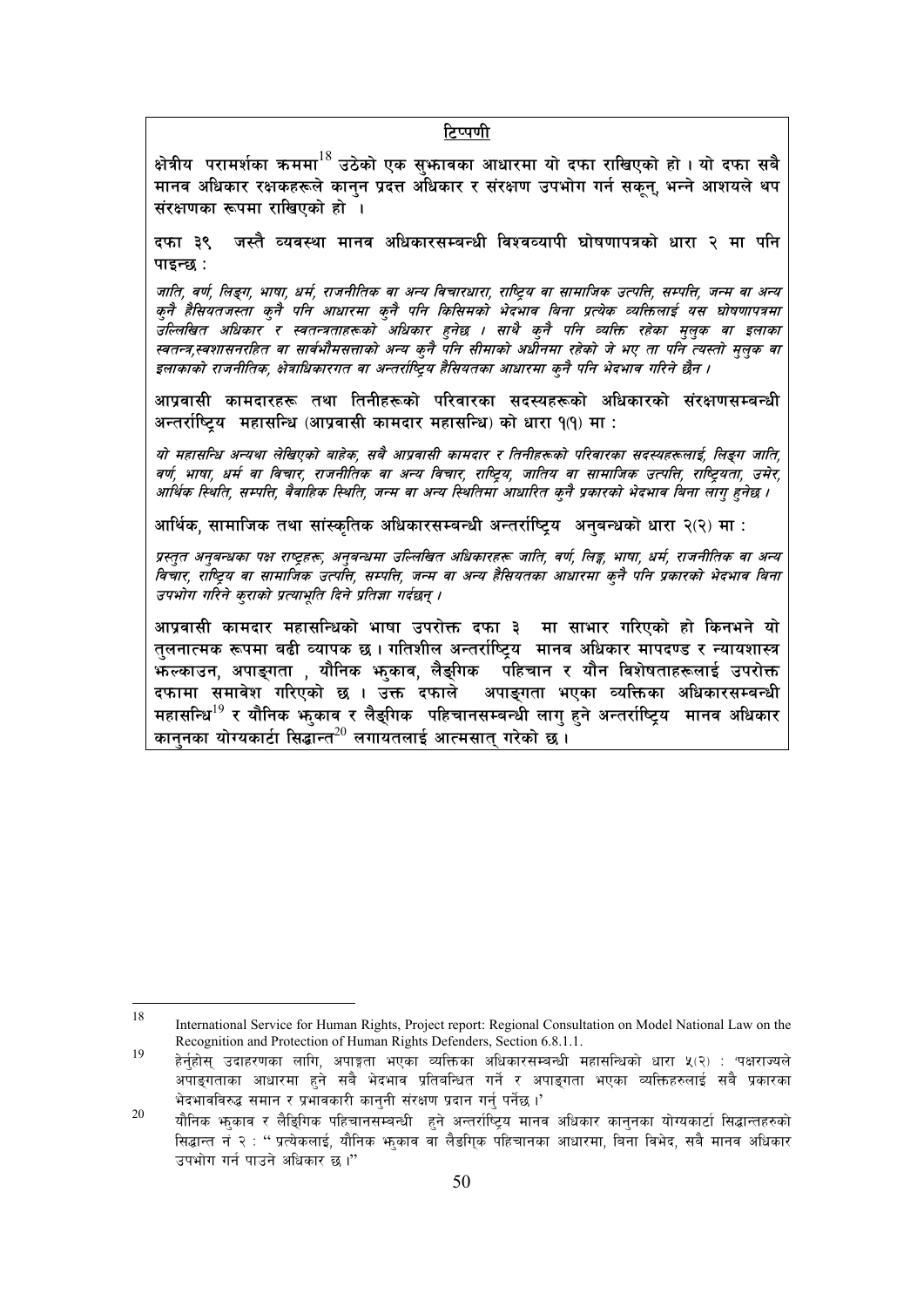## अनुसूची १ : मानव अधिकार रक्षकहरूको संरक्षण गर्ने संयन्त्रको कार्यादेश, श्रोत/संसाधन र कार्यान्वयनसम्बन्धी सम्भावित थप प्रावधानहरू

#### टिप्पणी

यस अनुसूचीअन्तर्गत, थुप्रै प्रावधानहरू राखिएका छन्, जुन प्रस्तुत नमुना कानुन, नियम वा<br>अध्यादेशमा समावेश गर्न सकिनेछन् र यस कानुनको परिच्छेद ४ लाई कियान्वित गर्न मद्दत गर्नेछन ।

#### दफा १

### संरक्षण उपायहरूका लागि निवेदन

- संरक्षण उपायहरूका लागि मानव अधिकार रक्षकहरू र दफा ३८(२)(ख) देखि (ङ)मा उल्लिखित  $(9)$ व्यक्तिहरूको लिखित वा मौखिक रूपमा *(दिइएको निवेदन फारमको खाका अनसार)* वा सो उद्देश्यका लागि स्थापित हप्ताको ७ दिन २४ घण्टा उपलब्ध हुने आपतकालीन हटलाइनमार्फत निवेदन दिन सक्नेछन् ।
- विभिन्न परिस्थितिका कारण लिखित रूपमा निवेदन दिन नसकेको खण्डमा (*आपतकालीन*  $(5)$ *हटलाइन मार्फत*) वा मौखिक रूपमा पनि निवेदन दिन सकिने छ ।
- *( निवेदन प्राप्त गर्ने अधिकारीले)* निम्न कार्य गर्ने छन् :  $(5)$ 
	- संरक्षण उपायहरू वा तत्काल संरक्षण उपायहरूका लागि आएका निवेदनका लागि  $(35)$ आवश्यक विवरणहरू प्राप्त गर्ने
	- अनावश्यक ढिलाइ नगरी र *(६ घण्टा)* भित्र निवेदनको लिखित रेकर्ड संयन्त्रलाई प्रेषण  $(\overline{q})$ गर्ने
	- त्रास वा प्रतिशोधको जोखिम देखिएमा, यथाशीघ्र, संयन्त्रमा निवेदनको लिखित रेकर्ड  $(T)$ पेषण गर्ने।

#### दफा २ निवेदनको समीक्षा

- दफा ४ अन्तर्गतको तत्काल संरक्षण उपायहरूको कार्यविधि लाग भएमा बाहेक, निवेदन पाएको  $(9)$ (दुई हप्ता) भित्र संयन्त्रले निम्न कार्य गर्नेछ:
	- $($ क) त्रास वा प्रतिशोधजन्य कार्य हने वास्तविक खतरा लगायत वहत जोखिम विश्लेषण गर्ने. र महिला मानव अधिकार रक्षक र विशेष जोखिममा रहेका अन्य रक्षकहरूका संरक्षण आवश्यकतालाई लैङ्गीिक दृष्टिकोणबाट समेत हेर्ने र हिंसाको मूल कारण पहिचान गर्ने
	- संरक्षण उपायहरूका लागि प्राप्त निवेदन स्वीकृत गर्ने नगर्ने निर्धारण गर्ने।  $(\overline{q})$
- संरक्षण उपायहरूको लागि निवेदन स्वीकृत भएमा उही *(दुई हप्ता)* को अवधिभित्र संयन्त्रले  $(5)$ निम्न गर्नेछ $\cdot$

51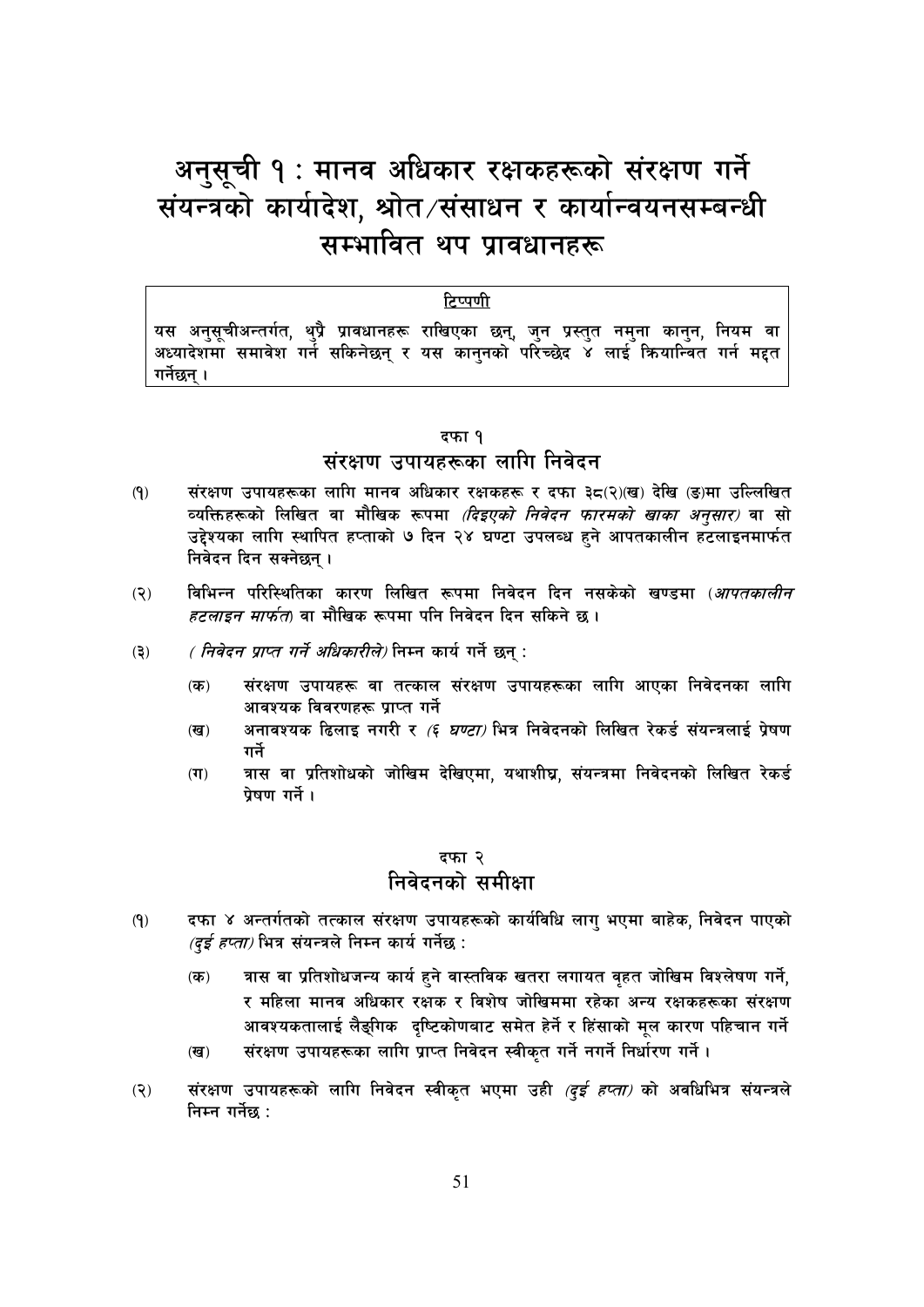- संरक्षण योजनाको विकास गर्ने र संरक्षण उपायहरू परिभाषित गर्ने  $(35)$
- संरक्षण योजना र उपायहरूको कार्यान्वयनको समयसीमा र तरिका निर्दिष्ट गर्ने  $(\overline{q})$
- संरक्षण उपायहरूका लाभार्थी वा लाभार्थीहरूको पहिचान गर्ने ।  $(T)$
- संरक्षण उपायहरूको लाभार्थीहरू मानव अधिकार रक्षकहरू र दफा ३८(२)(ख) देखि (ङ) मा  $(5)$ उल्लिखित व्यक्तिहरू हुन सक्ने छन्।
- संरक्षण उपायहरू लाभार्थी वा लाभार्थीहरूको स्वेच्छामा मात्र कार्यान्वयन गरिने छ ।  $(\lambda)$
- उपदफा (१) वा (२) अन्तर्गतको संयन्त्रको निर्णय निवेदकलाई लिखित रूपमा सचित गरिनेछ र  $(2)$ सो मा निर्णयका कारणहरू पनि खलाइने छन।
- उपदफा (१) (क) अन्तर्गतको जोखिम विश्लेषणबारे र उपदफा (२)(क) अन्तर्गतका योजना र  $(\xi)$ उपायहरू अपनाउँदा निवेदकसँग परामर्श गरिनेछ ।
- लाभार्थी वा लाभार्थीहरूको स्पष्ट सहमति प्राप्त गरेपछि, संयन्त्रले मानव अधिकार रक्षकविरुद्ध  $(9)$ गरिएका अपराध र ३८(२)(ख) देखि (ङ) मा उल्लिखितको अनसन्धान गर्ने सम्बन्धित निकायलाई जोखिम विश्लेषण दिनेछ ।

उपरोक्त दफाको अधिकांश भाषा मेक्सिकन कानुनको धारा २७ बाट प्रेरित छ ।

प्रस्तुत नमुना कानुनको उद्देश्य प्राप्तिका लागि संरक्षण उपायहरूको लाभ लिने व्यक्तिसँग व्यापक जोखिम विश्लेषणको अधिकार हने र जसमा सो लाभार्थी वा उनको प्रतिनिधिसँग परामर्श हन् पर्ने अपरिहार्य छ ।

विशेष समाधीक्षकको प्रतिवेदनको अनुच्छेद ८८ मा निम्न सिफारिस गरिएको थियो :

संरक्षण कार्यक्रमको शरुवात गर्दा वा समीक्षा गर्ने अवधिभर मानव अधिकार रक्षकहरूसँग परामर्श गरिन पर्नेछ र त्यस्ता कार्यक्रमको संरचना, कान्न बमोजिम हन्पर्नेछ । संरक्षण कार्यक्रमहरूले रक्षकका परिवारका सदस्य र नातेदारहरू समेतको सुरक्षाको समीक्षा गर्नु पर्नेछ ।

विशेष समाधीक्षकको प्रतिवेदनको अनुच्छेद ८९ ले मेक्सिकन कानुनको निम्न व्यवस्थाको प्रशंसा गरेको छ:

... लाभार्थीको आफनो जोखिमको विश्लेषण गरिँदा र आफउपर अपनाइने संरक्षण उपायहरूको परिभाषामा भाग लिन पाउने अधिकार ।

मेक्सिकन कानुनको धारा २५ बमोजिम लाभार्थीको सहमति दिनसक्ने क्षमता नहँदाको अवस्थाबाहेक निवेदनहरूमा तबमात्र कारबाही हन्छ जब उक्त संरक्षण खोजेका सम्भावित लाभार्थीद्वारा समर्थित हुन्छन् ।

#### दफा ३

### संरक्षण योजना र उपायहरूको निर्माण

यो कानुन लागु भएको *(६ महिना)* भित्र नागरिक समागसँग परामर्श गरी, अन्तर्राष्ट्रिय असल  $(9)$ अभ्यासमा आधारित, संरक्षण उपायहरूको एक लचिलो सूची संयन्त्रले बनाउनेछ । उक्त सचीप्रत्येक *(६)* महिनामा समीक्षा र अध्यावधिक गरिनेछ ।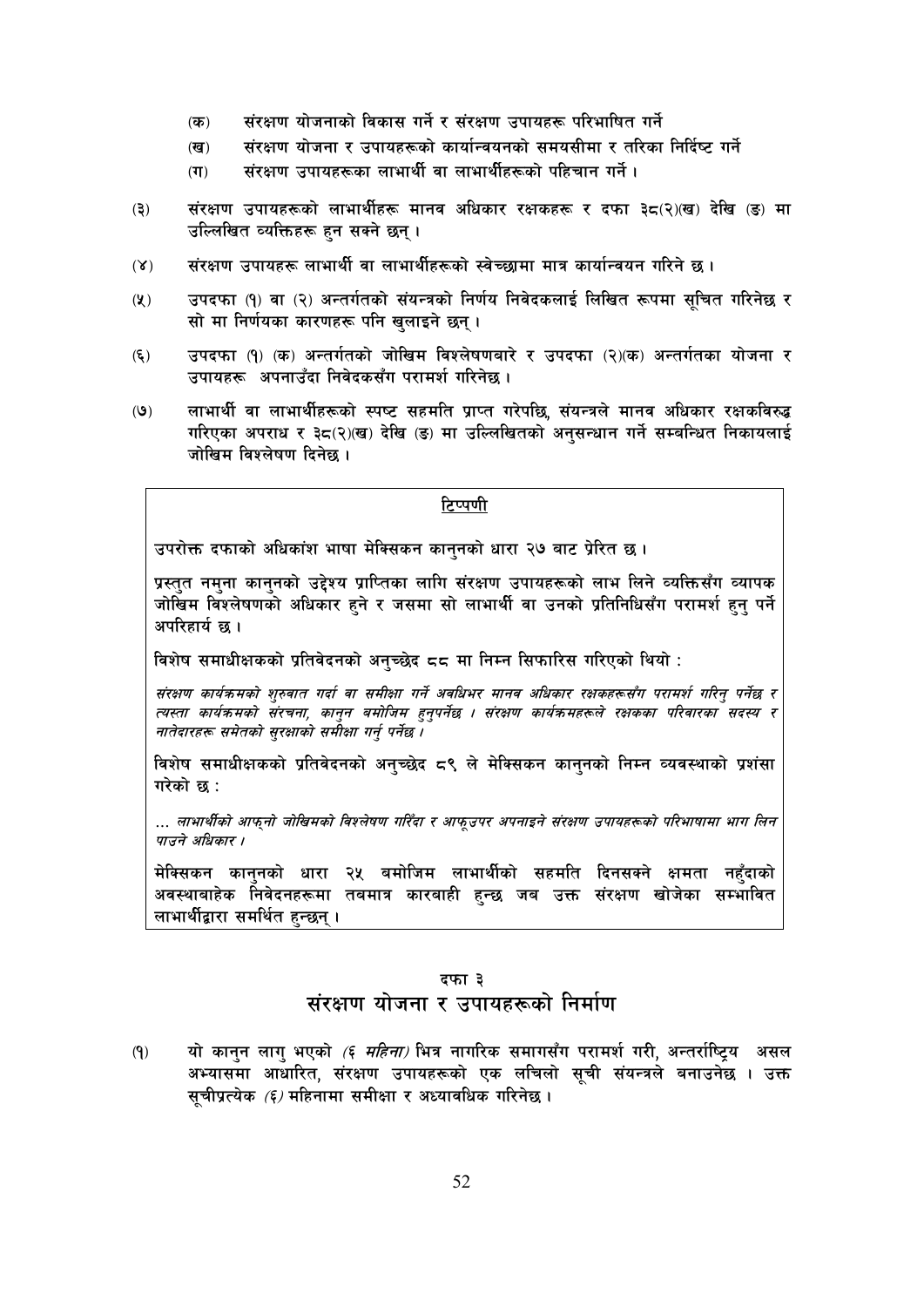- मानव अधिकार रक्षक र दफा ३८(२)(ख) देखि (ङ) मा उल्लिखितका हकमा संयन्त्र र सम्बन्धित  $(5)$ सार्वजनिक निकायहरूले कार्यान्वयन गर्न सक्ने संरक्षण उपाय अन्तर्गत निम्न विषय पर्दछन :
	- सेल्लर उपकरणहरू, रेडियो, स्याटेलाइट फोन वा अन्य सञ्चार उपकरणहरूको  $($ क) पावधान
	- लाभार्थीको घर वा अन्य कामको ठाउँमा क्यामेरा, लक, बत्ती वा अन्य सुरक्षा जडान  $(\overline{q})$
	- बलेट प्रुफ भेस्टको प्रावधान  $(T)$
	- धात डिटेक्टरहरूको जडान  $(\mathbf{\overline{u}})$
	- सशस्त्र सवारी साधनहरूको प्रावधान  $\left( \overline{\mathbf{S}}\right)$
	- आपतकालीन टेलिफोन लाइनहरू जडान  $(\overline{\mathbf{v}})$
	- सशस्त्र वा निशस्त्र सरक्षाकर्मीहरू खटाइने  $\overline{\mathfrak{B}}$
	- काननी सहायताको प्रावधान वा पहँच  $(\overline{v})$
	- साइबर सुरक्षा सल्लाह, सहयोग र पुर्वाधारको प्रावधान  $(\mathfrak{F})$
	- सार्वजनिक वा निजी कथन गर्ने वा समर्थनको प्रतिनिधित्व गर्ने  $($ ञ $)$
	- काननी कारबाही वा पर्पक्षमा उपस्थित हने वा अवलोकन गर्ने  $(5)$
	- सरक्षित घरको प्रावधान  $(5)$
	- वैकल्पिक परिचय कागजातहरूको प्रावधान  $(3)$
	- यात्रा सहायता  $\mathbf{E}$
	- जोखिमको क्षेत्र बाहिर स्थानान्तरण  $(\overline{\mathbf{u}})$
	- निकासी  $(7)$
	- मनोवैज्ञानिक सहयोगको प्रावधान र आघात, तनाव व्यवस्थापन र कलयाणको लागि  $(\mathbf{Y})$ परामर्शको व्यवस्था
	- आर्थिक वा आय सहायता।  $(3)$
- संरक्षण योजना र उपायहरू अपनाउँदा, संयन्त्रले लाभार्थी वा लाभार्थीहरूसँग परामर्श गरी,  $(5)$ उनीहरूको सहमति सुनिश्चित गर्नु पर्नेछ।

उपरोक्त दफा मुख्यतया मेक्सिकन कानुनको धारा ३३ र ग्वाटेमाला क्याटलगको अनुच्छेद ४.२ बाट <u>प्रेरित छ । साँ</u>थै क्षेत्रीय परामर्शमा पहिचान गरिएका जोखिमहरू पनि यसमा समावेश गरिएका छन् ।

मानव अधिकार रक्षकका संरक्षण हेतु बन्ने संयन्त्रलाई रक्षकहरूउपर हुने जोखिमको अनुसन्धानसँग जोडिनु पर्दछ । सम्बन्धित अनुसन्धानात्मक निकायहरूसँग लाभार्थीको, लाभार्थीको सहमति पाएपछि, जोखिम विश्लेषण पेस गर्न पर्दछ ।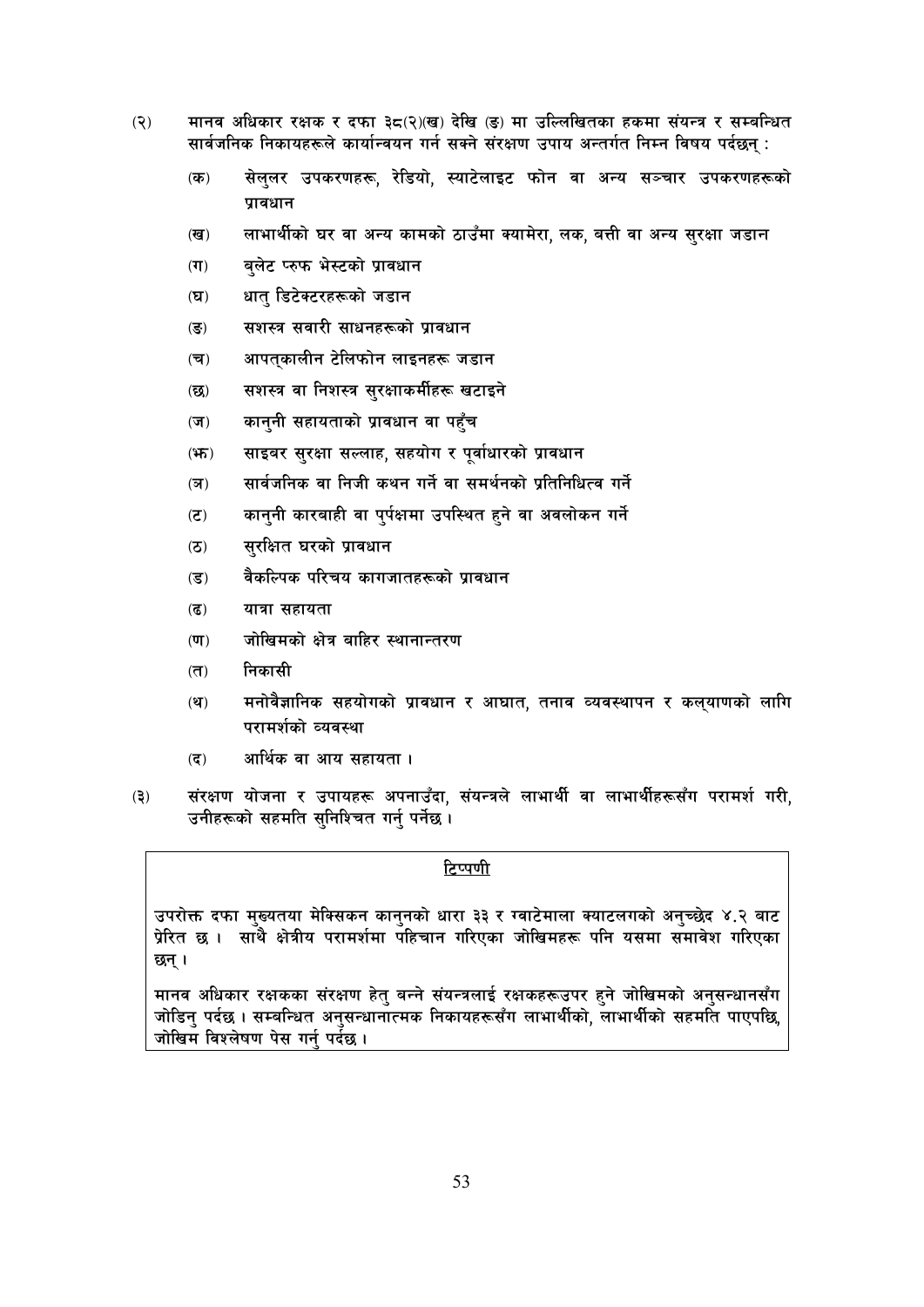#### दफा ४

#### तत्काल संरक्षण योजना र उपायहरू

- दफा १ बमोजिम बुभ्फाइएको निवेदनबाट, तत्काल त्रास वा प्रतिशोधजन्य कार्य हुने देखिएमा,  $(9)$ संयन्त्रले, बिना विलम्ब र निवेदन पाएको *(६ घण्टा)* नकटाइ त्रास वा प्रतिशोधको वास्तविक जोखिम भएको वा नभएको निर्धारण गर्न पर्नेछ।
- कम समयभित्र त्रास वा प्रतिशोधजन्य कार्य हुन सक्ने वास्तविक जोखिम भएमा, बिना विलम्ब र  $(5)$ उपरोक्तको *(६ घण्टा)* नकटाइ, संयन्त्रले तत्काल संरक्षण योजना बनाउन पर्नेछ र संयन्त्र र सम्बन्धित सार्वजनिक निकायहरूको सहकार्यमा उक्त योजनाको, लाभार्थीहरूसँग अनुमति लिएर, कार्यान्वयन गर्न् पर्नेछ।
- तत्काल संरक्षण उपायअन्तर्गत निम्न पर्दछन्:  $(5)$ 
	- निकासी  $(35)$
	- जोखिमको क्षेत्र बाहिर अस्थायी स्थानान्तरण  $(\overline{q})$
	- विशेष सुरक्षाकर्मीहरूद्वारा एस्कर्ट  $(T)$
	- सम्पत्ति सुरक्षित गर्न उपायहरू  $(\mathbf{\overline{z}})$
	- लाभार्थी वा लाभार्थीहरूको सुरक्षाको लागि आवश्यक हुने संयन्त्रद्वारा निर्धारित अन्य  $\overline{(\overline{S})}$ उपायहरू ।

#### टिप्पणी

मेक्सिकन काननले १२ घण्टाभन्दा कम समयमा आपतकालीन प्रतिक्रियाको लागि बनाएको उत्कृष्ट प्रक्रियाको प्रशंसा विशेष समाधीक्षकको प्रतिवेदनको अनुच्छेद ८ ले गरेको छ।

उपरोक्त दफा मेक्सिकन काननको धारा २६ र ३२ बाट प्रभावित छ ।

#### दफा ५

## संरक्षण उपायहरूको पुनर्समीक्षा र अन्त्य

- संयन्त्रले संरक्षण उपायहरूको आवधिक पुनर्समीक्षा गर्नेछ र यस कानुनबमोजिम कार्यान्वयन  $(9)$ भएका संरक्षण उपायहरूलाई उपयुक्त ठानेअनुसार, निरन्तरता दिन, परिमार्जन गर्न वा अन्त्य गरिदिन सक्नेछ । सो कार्य गर्न तल उल्लेखित कार्य सक्नेछ :
	- संरक्षण उपायका लाभार्थीहरूको अन्तरवार्ता लिन सक्ने  $(35)$
	- संरक्षण उपायहरू कसरी कार्यान्वयन गरियो भन्नेबारे लाभार्थीहरूको प्रतिक्रिया अनुरोध  $(\overline{q})$ गर्नसक्ने
	- अनुसन्धान र कानुनी प्रक्रियामा प्रगति गर्नेबारे लाभार्थीहरूसँग केही जानकारी भए  $(T)$ अनुरोध गर्नसक्ने
	- त्रास वा प्रतिशोधका कार्यहरूको जोखिम बढाउने नयाँ सङ्काटासन्न परिस्थितिहरू  $(\mathbf{\nabla})$ आएको नआएको निर्धारण गर्ने
	- परिवेश र मूलकारणहरू लगायतको जोखिम विश्लेषण गर्ने ।  $\left( \overline{\mathbf{S}}\right)$
- संरक्षण उपायहरू अन्तर्गत निकासी (Evacuation) गर्नुपरेमा, लाभार्थीसँग परामर्श गरेर एक  $(5)$ सुरक्षित वापसी योजना बनाउन् पर्नेछ ।
- संयन्त्रले संरक्षण उपायहरू परिमार्जन गर्ने वा अन्त्य गर्ने प्रस्ताव गरेमा निम्न कार्य गर्न् पर्नेछ :  $(5)$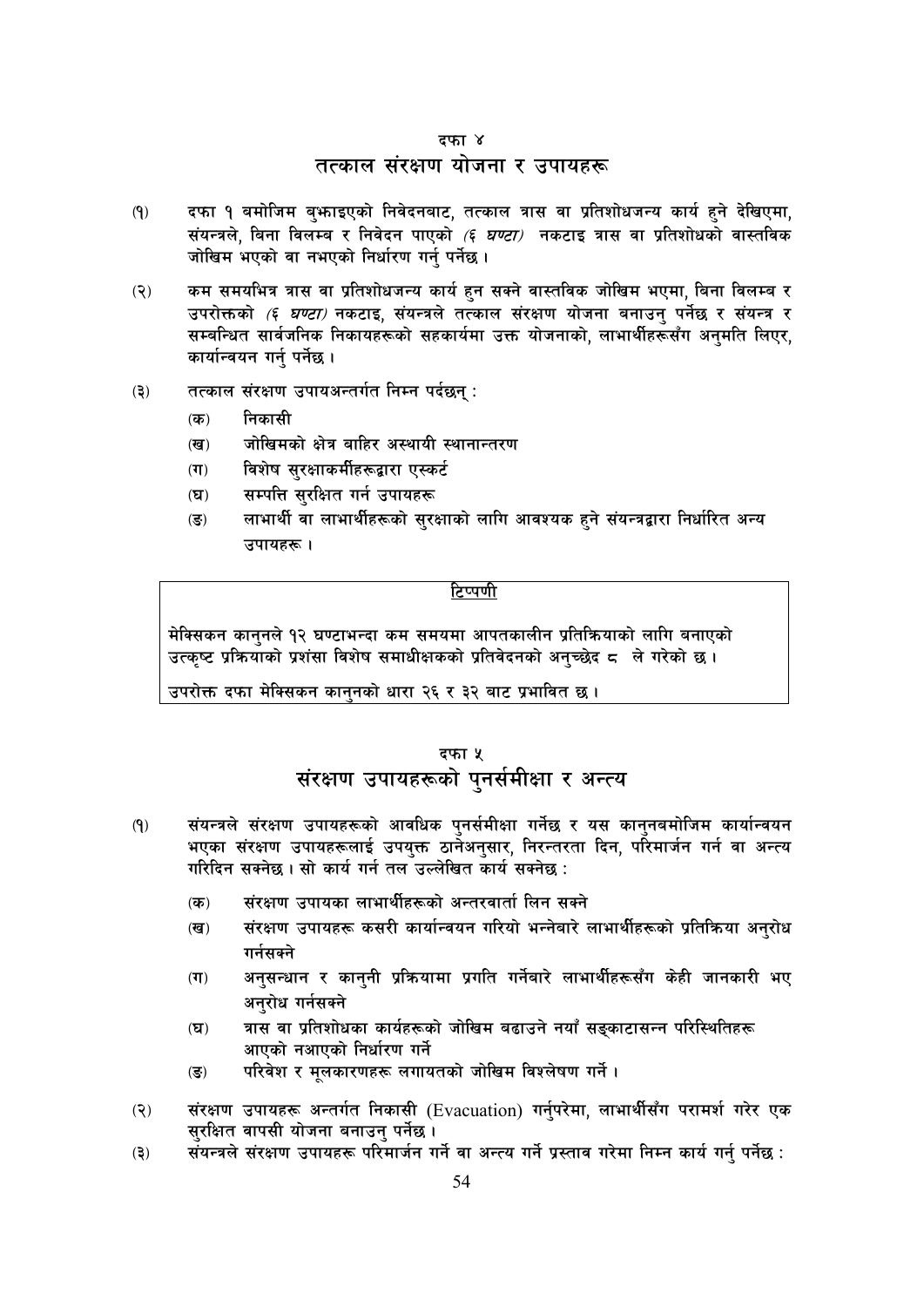- $($ क $)$ लाभार्थी वा लाभार्थीहरूलाई सोबारेमा पर्याप्त सूचना दिने
- लाभार्थी वा लाभार्थीहरूलाई सोबारेमा प्रतिक्रिया दिन उचित प्रक्रिया निर्धारण गर्ने र  $(\overline{q})$ पर्याप्त मौका दिने ।
- लाभार्थी वा लाभार्थीहरूले, संरक्षण उपायहरूको जानीबभी र पटकपटक दरुप्रयोग गरेमा  $(Y)$ संयन्त्रले संरक्षण उपायहरूलाई परिमार्जन गर्न सक्नेछ ।
- त्रास वा प्रतिशोधजन्य कार्य हुने वास्तविक जोखिम नरहेको भनी संयन्त्रले निर्धारण  $(2)$ गरेमासंयन्त्रले संरक्षण उपाय अन्त्य गर्न सक्नेछ ।

उपरोक्त दफा ग्वाटेमाला क्याटलगको अन्च्छेद ३.२.२.४ र ३.२.२.५ बाट प्रेरित छ।

मेक्सिकन कानुनको धारा ३६ र २७ बाट पनि प्रेरित छ ।

### दफा ६ संयन्त्रको निर्णयको पुनरावलोकन

- दफा १ बमोजिम संरक्षण उपायहरूको माग गर्ने निवेदकले *(सम्बन्धित अदालत, न्यायाधिकरण वा*  $(9)$ *अरू स्वतन्त्र सक्षम निकाय)* लाई समीक्षाका लागि निम्न गर्न सक्नेछ :
	- संयन्त्रको संरक्षण उपायहरूको लागि निवेदन अनुमोदन नगर्ने निर्णय  $($ क)
	- संरक्षण उपायहरू परिमार्जन गर्ने वा समाप्त गर्ने संयन्त्रको निर्णय  $(\overline{q})$
	- संयन्त्रद्वारा चयन गरिएका संरक्षण उपायहरू  $(T)$
	- दफा २ देखि दफा ४ अन्तर्गत संयन्त्रको मुल्याङ्कन र निर्णय  $(\mathbf{\overline{z}})$
	- संरक्षण उपायहरूको कार्यान्वयन ।  $\overline{(\overline{S})}$
- संयन्त्रले गरेको निर्णयको सुचना पाएको *(३० दिन)* भित्र समीक्षाका लागि निवेदन दिन सकिने  $(5)$ छ ।
- संयन्त्रले संरक्षण उपाय नदिने निर्णय गरेमा वा दिइएको संरक्षण फिर्ता लिइए पनि मानव  $(5)$ अधिकार रक्षक र दफा ३८(२)(ख) देखि (ङ) मा उल्लिखित व्यक्तिहरूले नयाँ जोखिम पैदा भएमा नयाँ निवेदन दिन सक्ने छन ।
- उपदफा (१) को सम्बन्धमा *(सम्बन्धित अदालत, न्यायाधिकरण, वा अरू स्वतन्त्र सक्षम*  $(\lambda)$ निकाय )

संरक्षण उपायहरूको कार्यान्वयन कमजोर वा सन्तोषजनक नभएको विश्वस्त भएमा *(सम्बन्धित अदालत, न्यायाधिकरण वा अरू स्वतन्त्र सक्षम निकाय)* ले निम्न गर्न सक्ने छन् :

- *(अनुशासनात्मक कारबााही)* स्थापित गर्ने  $($ क)
- $(SX$  सम्मको जरिवाना) राख्ने ।  $(\overline{q})$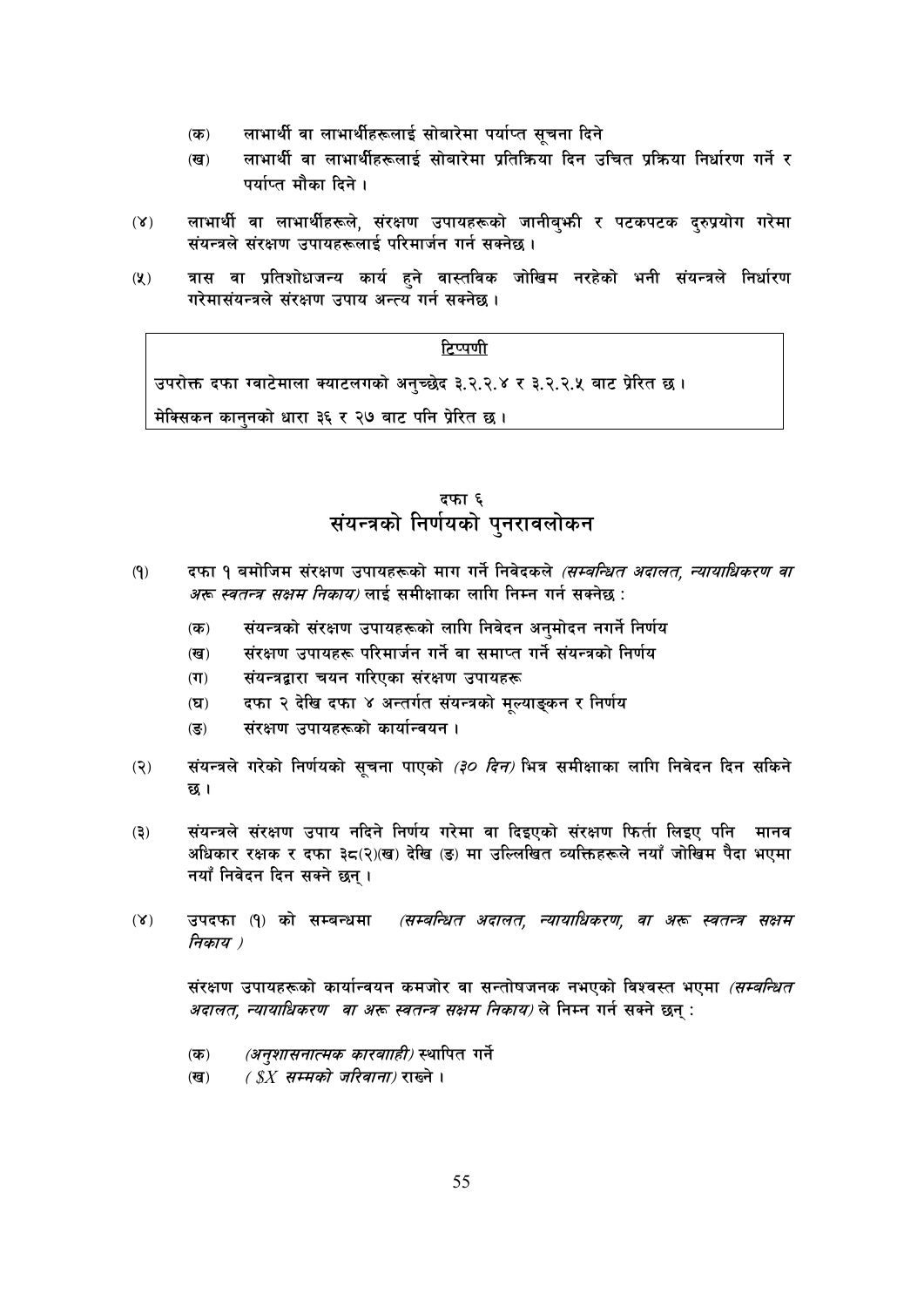मेक्सिकन कान्**न अन्तर्गत स्थापना गरिएको उज्**रीसम्बन्धी कार्यविधिको संरक्षण उपायहरू कार्यान्वयन नगर्ने सार्वजनिक अधिकारीहरूलाई कान्**नी कारबाही गरिने व्यवस्थाको, विशे**ष समाधीक्षकले प्रतिवेदनको अनुच्छेद ८९ मा प्रशंसा गरेका छन् ।

उपरोक्त दफा मेक्सिकन कानुनको परिच्छेद ११ बाट निकै प्रेरित छ। होन्डुरन कानुनको धारा ५४ र ५५ बाट पनि उपरोक्त दफा केही निर्देशित छ ।

#### दफा ७ प्रवर्द्धनात्मक र निवारणात्मक उपायहरू

- $(9)$ संयन्त्रले, मानव अधिकार रक्षकहरूका कामलाई मान्यता दिने, समर्थनको प्रवर्द्धन गर्ने र त्रास वा प्रतिशोधजन्य कार्यहरूको निवारण गर्न पर्नेछ ।
- उपदफा (१) मा उल्लिखित उद्देश्य पुर्तिका लागि संयन्त्रले निम्न कार्य गर्नेछ:  $(5)$ 
	- मानवअधिकार रक्षकहरूको महत्वपूर्ण र वैध कार्यलाई प्रबर्द्धन गर्न सार्वजनिक वक्तव्य  $(overline{p})$ दिने र विशेषगरी सूचना र शिक्षामार्फत, सार्वजनिक जागरूकता बढाउन, सबै प्रेसका सबै अङगहरूको प्रयोग गर्ने
	- रोकथाम उपायहरूको प्रस्ताव गर्ने  $(\overline{q})$
	- त्रास र प्रतिशोधजन्य कार्यका खतराहरूसम्बन्धी तथ्याङ्क सङ्कलन गरी निष्कर्षको  $(T)$ प्रतिवेदन तयार गर्ने र त्रास र प्रतिशोधजन्य कार्यहरूको राष्टिय अनुगमन गर्ने
	- मानव अधिकार रक्षकहरूविरुद्ध आक्रमणको ढाँचा पहिचान गर्ने  $(\mathbf{\nabla})$
	- मानव अधिकार रक्षकहरू र दफा ३८(२)(ख) देखि (ङ) मा उल्लिखित उपर हुने भेदभाव,  $\overline{(\overline{S})}$ कलङकित गर्ने कार्य वा मानहानिका कार्यहरूविरुद्ध लडने र सार्वजनिक वक्तव्य दिने
	- कार्यान्वयन भएका निवारणात्मक उपायहरू, संरक्षण उपायहरू र तत्काल संरक्षण  $(\overline{\mathbf{v}})$ उपायहरूको प्रभावकारिताको मुल्याङ्कन गर्ने।
- उपदफा (२)(ख) अन्तर्गतका निवारणात्मक उपायहरूमा, त्रास वा प्रतिशोध जन्य कार्य हन नदिन,  $(5)$ प्रारम्भिक चेतावनी प्रणाली (Early Warning System) र वैकल्पिक योजना (Contingency plan) का प्रणाली पनि तयार गर्न पर्नेछ।

#### टिप्पणी

संयन्त्रले प्रवर्द्धन र निवारणका उपायहरू प्रस्ताव गर्ने कार्य र जीवन, शारीरिक अखण्डता, सुरक्षा र मानव अधिकार रक्षकहरूको स्वतन्त्रतामा हुन सक्ने खतरहरूको निरन्तर राष्ट्रिय अनुगमन गर्ने कार्य महत्वपूर्ण छन् । सो गर्दा आक्रामकताको विधि पहिचान गर्न, मानवअधिकार रक्षकहरू उपर आइपर्ने जोखिमहरूको नक्साङ्कन गर्न र निवारणात्मक उपायहरू, संरक्षण उपायहरू र कार्यान्वयन भइसकेका तत्काल संरक्षण उपायहरूको प्रभावकारिताको समीक्षा गर्न सकिन्छ ।

विशेषगरी, सार्वजनिक चेतना जगाउने सम्बन्धमा उपरोक्त दफा राष्ट्रिय संस्थाहरूको स्थितिसम्बन्धी सिद्धान्तहरू र मेक्सिकन कानुनको धारा २३ र अध्याय ८ द्वारा सूचित छ ।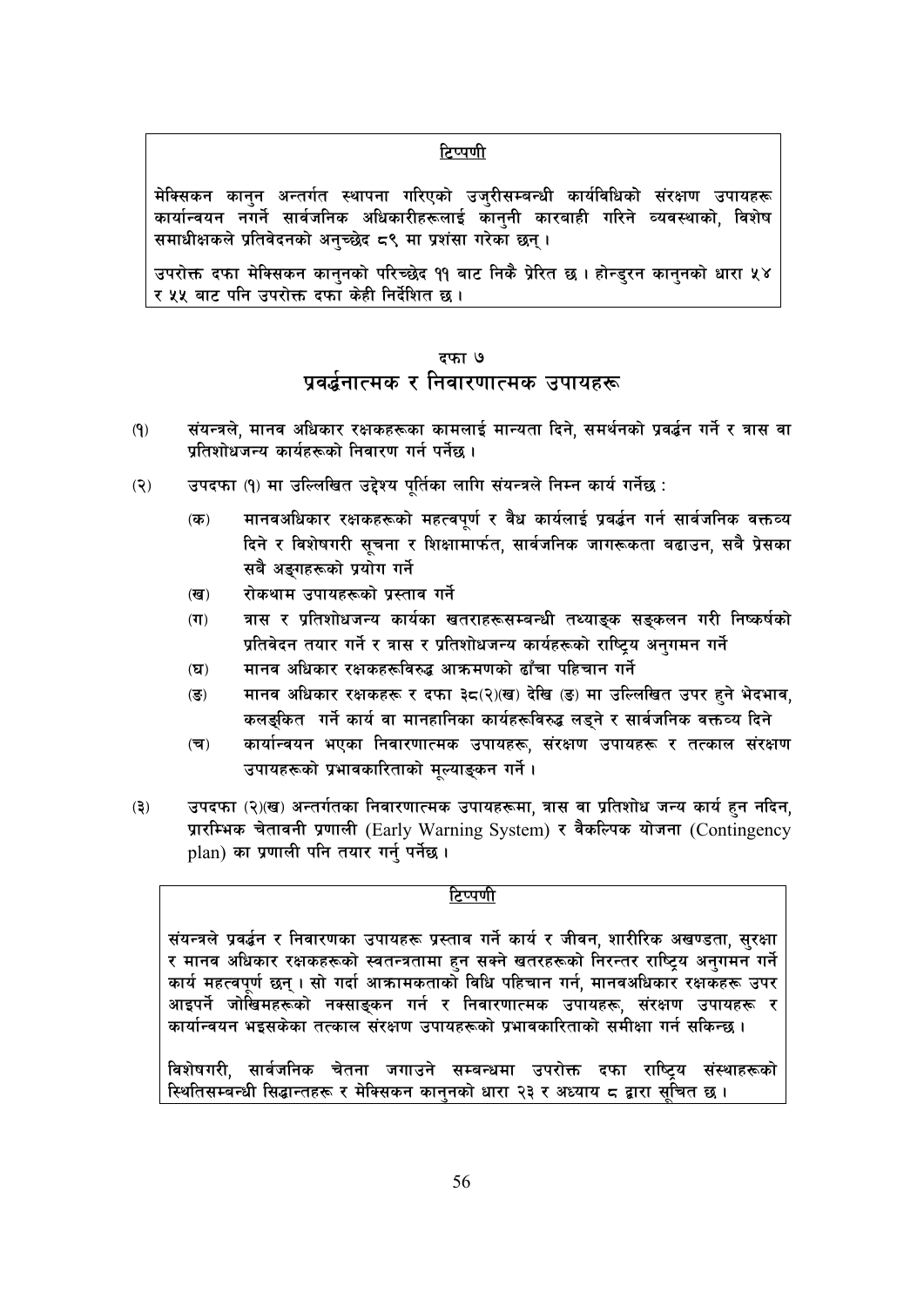## अनुसूची २ : नमुना कानुन र अन्य कानुनबीच संगति वा मितव्ययिता (Compatibility) हने सुनिश्चित गर्ने सम्भावित थप प्रावधानहरू

#### टिप्पणी

मानव अधिकार रक्षकहरूको संरक्षणको लागि विशेष कान्न बनाउन्का साथै राज्यहरूले ती कानुनहरूको समीक्षा र संशोधन गर्न् पर्दछ, जसले मानव अधिकार रक्षकहरूको महत्वपूर्ण गतिविधिहरू र काममा अङ्कश लगाउने वा अपराधिकरण गर्ने काम गर्दछन ।

विद्यमान मानव अधिकारसम्बन्धी कान्**नहरूबाट प्रेरणा लिएर, यस अन्**सूचीले परिच्छेद २ मा तोकिएका अधिकारहरूसँग अन्य काननको मितव्ययिता वा संगति भएको वा नभएको निर्धारण गर्न र अन्य काननको प्रावधानलाई यस काननसम्मत रूपमा व्याख्या गर्न संयन्त्र तोकेको छ ।

राष्ट्रिय कानुन र अन्तर्राष्ट्रिय मानव अधिकार कानुनबीच कुनै पनि असंगतिको पहिचान गर्ने र हन नदिने बृहत् र प्रभावकारी पूर्व-विधायिकी वा विधायिकी प्रक्रियाहरू भएका अधिकार क्षेत्रहरूमा उपरोक्त दफाहरू आवश्यक वा उपयुक्त नहन पनि सक्छन् ।

#### दफा १

## नमुना कानुनसँगत हुने व्याख्या रुचाइने

- $(9)$ यस कानुनका उद्देश्य र परिच्छेद २ अन्तर्गतका अधिकारसम्मत हुनेगरी यथासम्भव कुनै पनि काननी प्रावधानको व्याख्या गरिने छ ।
- जब कानुनी प्रावधानहरू लागु हुने छन् तब सोउपर यो दफा कार्यान्वयन हुनेछ ।  $(5)$

टिप्पणी

संयुक्त राज्य ग्रेट ब्रिटेनको मानव अधिकार ऐन १९९८ को दफा ३ र दक्षिण अफ्रिकी संविधानको धारा ३९(२) लगायत अन्य घरेल् मानव अधिकार कान्**नका व्याख्यात्मक प्रावधानहरूबाट** यो दफा प्रेरित छ ।

यस कानुन लागु हुनुअघिका कानुनी प्रावधानहरू पनि उपदफा (१) बमोजिम व्याख्या गरिन् पर्नेछ भनेर उपदफा (२) ले प्रष्ट पारेको छ।

#### दफा २

## असंगतिको घोषणा (Declaration of Incompatibility)

कुनै कानुनी प्रावधानको व्याख्या र प्रयोग, यस कानुनको परिच्छेद २ मा तोकिएका अधिकारसङ्गत रूपमा गर्न सकिने वा नसकिने भनेर कनै पनि कारबाहीमा अदालत वा न्यायाधिकरणले निर्धारण गर्दा, सो कान्नी प्रावधान परिच्छेद २ अन्तर्गतका एक वा एक भन्दा बढी अधिकारसँग बाफिएकोमा उक्त अदालत वा न्यायाधिकरण विश्वस्त भएमा सो अदालत वा न्यायाधिकरणले असंगतिको घोषणा वा त्यस किसिमको आदेशउपयुक्त भएअनुसार र प्राप्त अधिकारको सीमाभित्र रही गर्न सक्नेछ ।

टिप्पणी

उपरोक्त दफा ग्रेटब्रिटेनको संयुक्त राज्यको मानव अधिकार ऐन १९९८ को दफा ४ मा आधारित छ।

दफा ३ सहित यस प्रावधानको प्रयोग राज्यको संवैधानिक रूपरेखाबमोजिम गर्नु पर्दछ ।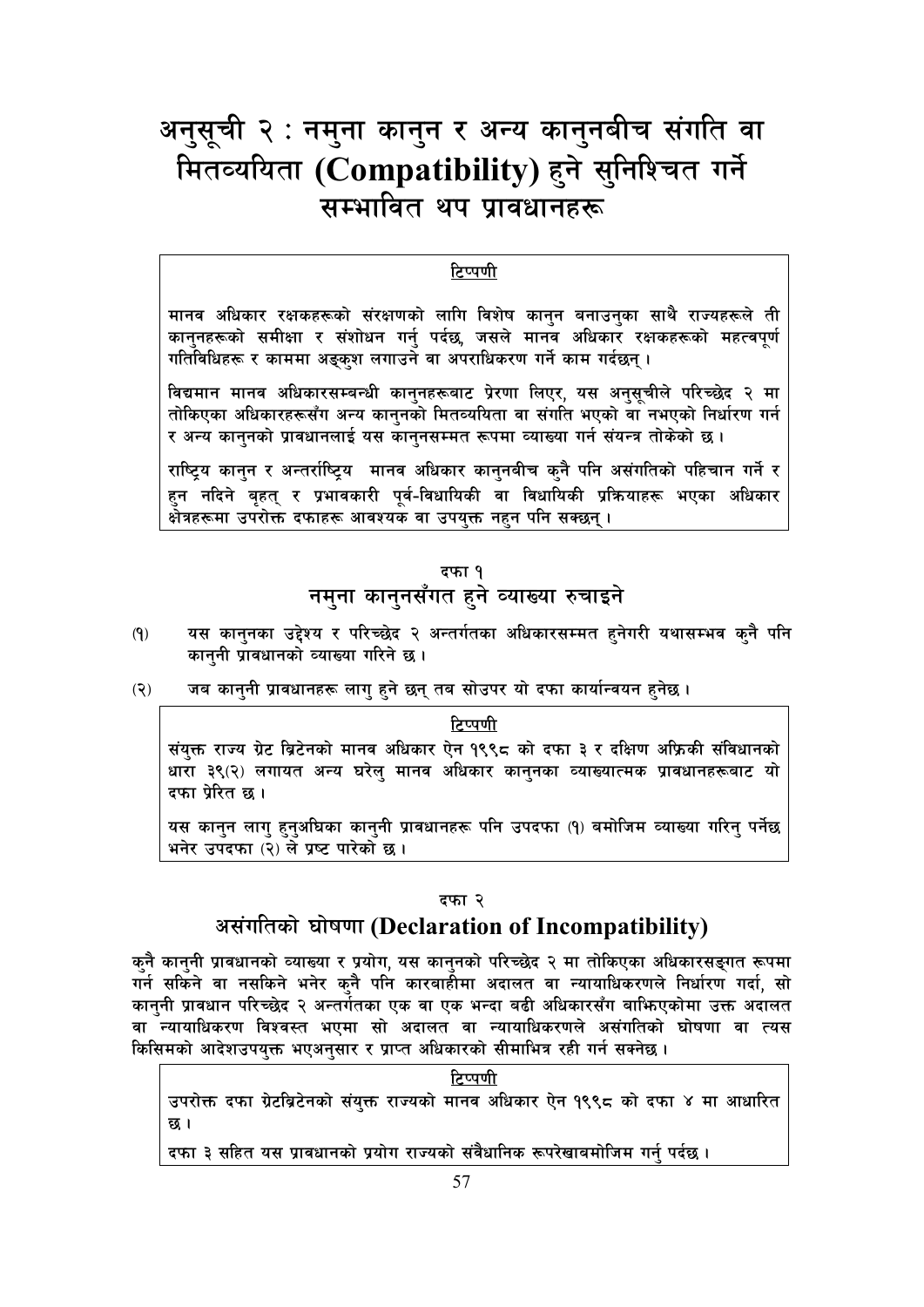#### दफा ३ असंगतिको घोषणाको परिणाम

- दफा २ अन्तर्गतको असंगतिको घोषणाले :  $(9)$ 
	- जुन ऐनको प्रावधानका बारेमा घोषणा गरिएको हो सो प्रावधानको वैधता, निरन्तरता  $($ क) वा कार्यान्वयनमा असर पग्ने छैन
	- जुन कारबाहीका बारेमा घोषणा गरिएको हो सो का पक्षहरू उपर बन्धनकारी हुने  $(\overline{q})$ छैन ।
- दफा २ अन्तर्गतको असंगतिको घोषणा भएको *(१२० दिन)* भित्र ज्*न (घोषणाको विषयवस्त्*  $(5)$ *भएको प्रावधान कार्यान्वयन गर्ने सम्बन्धित मन्त्री)* ले *(सक्षम निकाय*) लाई प्रतिवेदन पेस गर्न पर्नेछ
	- असंगतिको घोषणाबारे *(सक्षम निकाय)* को ध्यानाकर्षण गर्न पर्नेछ  $(35)$
	- असंगतिको घोषणाबारे सरकारले दिन प्रतिक्रियामा सल्लाह सुभ्फाव दिन् पर्नेछ ।  $(\overline{q})$

#### टिप्पणी

यो दफाले दफा २ अन्तर्गतको असंगतिको घोषणाको परिणामहरू उल्लेख गरेको छ।

यो दफा ग्रेट ब्रिटेनको संयुक्त राज्यको मानव अधिकार ऐन १९९८ को दफा ४(६) मा आधारित छ ।

उपदफा (२) न्युजिल्यान्ड मानव अधिकार ऐन १९९३ को दफा (२-K) बाट प्रेरित छ।

उपरोक्त दफा, प्रायजसो साभ्रा कानुनी प्रणालीअन्तर्गतका वेस्टमिन्स्टर शैलीको संसदीय सर्वोच्चताको परम्पराबाट प्रेरित भए पनि, मन्त्रीबाट असंगतिको घोषणाको प्रतिवेदन प्राप्त गर्ने उपरोक्त उल्लिखित सक्षम निकाय संसदको सदस्य हुन आवश्यक छैन । राज्यको राजनीतिक शासन प्रणालीअन्**सार सो मन्त्रीलाई सक्षम निकायले ज**वाफदेही बनाउन सक्ने अवस्था रहेसम्म सक्षम निकाय संसदको सदस्य हनै पर्ने बाध्यता छैन ।

#### दफा ४

## संगतिको घोषणा (Statement of compatibility)

- क्नै पनि विधेयकको प्रावधान प्रस्ताव गर्ने सक्षम निकायले सो प्रावधानको संगतिको घोषणा  $(9)$ तयार गर्न लगाउन पर्दछ ।
- क्**नै पनि** *(मस्यौदा विधेयक) ल्याउने (विधायिकी)* **सदस्यले वा सोका प्रतिनिधिले उपदफा (१)**  $(5)$ बमोजिम संगतिको घोषणा तयार गर्न लगाई *(मस्यौदा विधेयक)* प्रस्तुत गर्दा संगतिको घोषणा पनि साथै *(विधायिका /सक्षम निकाय )* पेस गर्न पर्दछ ।
- $(5)$ सक्षम निकाय वा *(विधायिका)* ले उपदफा (१) बमोजिमको संगतिको घोषणा, प्रस्तावित काननी प्रावधानलाई अन्तिम रूप दिन् पूर्व, कम्तीमा २८ दिन अगाडि, प्रावधानसहित सार्वजनिक गर्न् पर्दछ र समाजका सदस्यहरूलाई उक्त प्रस्तावित प्रावधान उपर सो समयावधिमा टिप्पणी गर्ने मौका दिन् पर्दछ ।
- उपदफा (१) बमोजिमको संगतिको घोषणाले निम्न विषय उल्लेख गर्नै पर्दछ :  $(\gamma)$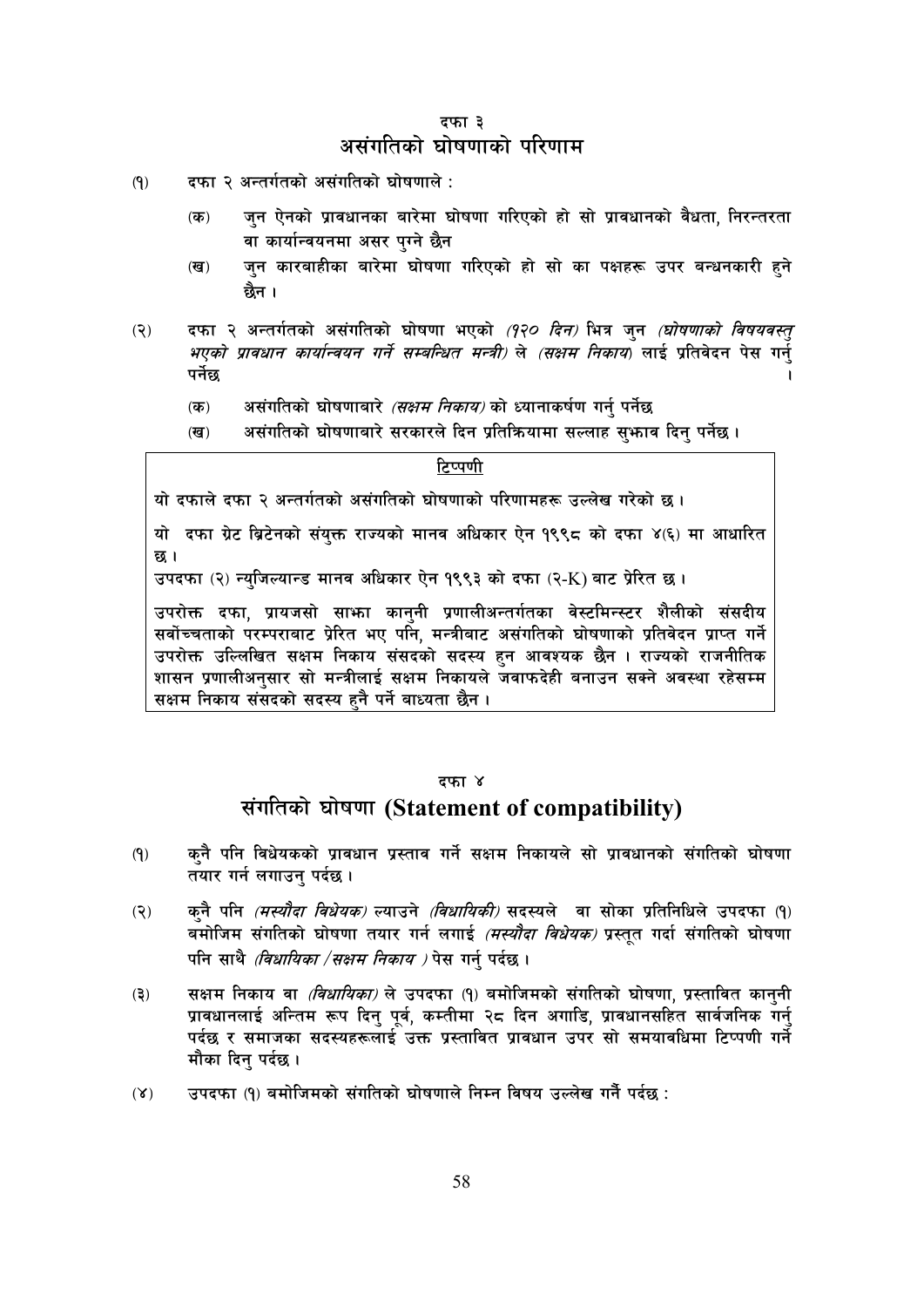- (मस्यौदा विधेयक वा प्रस्तावित कानूनी प्रावधान जे सान्दर्भिक भए पनि) को यस  $(35)$ काननको परिच्छेद २ प्रदत्त अधिकारसँग संगति छ कि छैन ? भन्ने *(विधायिकी)* सदस्य वा सक्षम निकायको राय र
- उपरोक्त राय अनुसार मस्यौदा विधेयक वा प्रस्तावित कानुनी प्रावधान असंगत भए सो  $(3)$ असंगतिको प्रकृति र सीमा।

असंगत कानुनी प्रावधन लागु गरिन् अगावै यस कानुनको परिच्छेद २ सँग हुने सक्ने असंगतितर्फ, राज्यका विधायिका र जनसमदायको ध्यानाकर्षण गर्ने उपरोक्त दफाको उद्देश्य हो । उपरोक्त दफा मौजुदा राष्ट्रिय मानव अधिकार दस्तावेजहरूमा अवस्थित प्रावधानहरूबाट प्रेरित छ जस्तै न्यजील्याण्ड अधिकारको बडापत्र ऐन १९९० ।

राष्ट्रिय कानुन र अन्तर्राष्ट्रिय मानव अधिकार कानुनबीच कुनै पनि असंगति पहिचान गर्ने र हुन नदिने वहत र प्रभावकारी पर्व-विधायिकी वा विधायिकी प्रक्रियाहरू भएका अधिकारक्षेत्रहरूमा, उपरोक्त दफाहरू आवश्यक वा उपयक्त नहन पनि सक्छन ।

#### दफा ५

## विधायिकी संगतिको समीक्षा (Legislative compatibility)

- *(न्यायमन्त्री / महान्यायधिवक्ता / अन्य सान्दर्भिक वा जिम्मेदार मन्त्री)* ले सबै विद्यमान  $(9)$ प्रावधानहरूको, प्रस्तुत कानुनसँग संगत भए नभएको समीक्षा गराउनु पर्दछ र यो कानुन लाग् भएको *(३ वर्ष)* भित्र *( विधायिका ।सक्षम निकाय )* समक्ष प्रतिवेदन पेस गर्न लगाउन पर्दछ ।
- उपदफा (१) बमोजिमको समीक्षा अन्तर्गत, संगति मिलाउन आवश्यक संशोधन, परिमार्जन वा  $(5)$ रद्द गर्न पर्ने अवस्था समेतलाई विचार गरी प्रतिवेदनमा समवेश गर्न पर्दछ ।

#### टिप्पणी

उपरोक्त दफाले विधायिका वा अन्य सक्षम निकाय समक्ष राज्यका मौजदा कानुनको प्रस्तुत नमुना काननसँग हनसक्ने असंगतिहरूप्रति ध्यानाकर्षण गर्न खोजेको छ र सोबमोजिम आवश्यक संशोधन, परिमार्जन वा रद्द गर्ने मौका दिएको छ । यस कानुनका मस्यौदाकारहरूले उपरोक्त दफा राख्नु पर्ने महत्वपूर्ण ठाने, किनभने, असंगत मौजुदा कानूनी प्रावधानहरूले यस कानूनका उद्देश्य, मनसाय वा प्रभावकारितालाई विफल बनाउन सक्छन् ।

राष्ट्रिय कानुन र अन्तर्राष्ट्रिय मानव अधिकार कानुन बिच कुनै पनि असंगति पहिचान गर्ने र हुन नदिने बहुत र प्रभावकारी पर्व-विधायीकी वा विधायीकी प्रक्रियाहरू भएका अधिकारक्षेत्रहरू मा उपरोक्त दर्फाहरू आवश्यक वा उपयुक्त नहन पनि सक्छन्।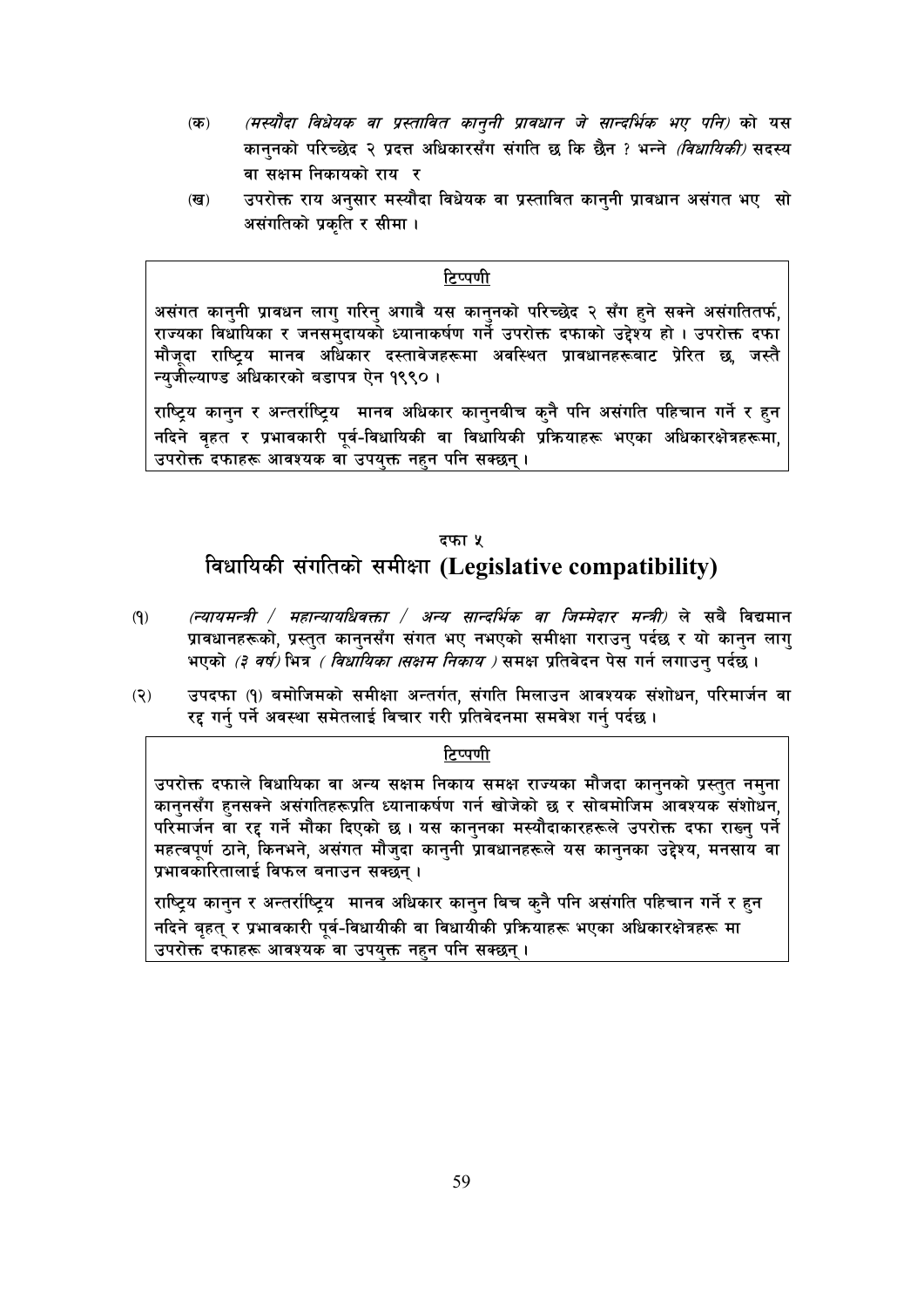## परिशिष्ट : मानव अधिकार रक्षकसम्बन्धी विद्यमान घरेलु दस्तावेजहरूको सूची

| छोटो शीर्षक                  | परा शीर्षक                                                                              |
|------------------------------|-----------------------------------------------------------------------------------------|
| बेल्जियन प्रस्ताव            | Proposition de Résolution Relative á la Protection des                                  |
|                              | Défenseurs des Droits Humains -2012)                                                    |
| ब्राजिलियन विधेयक *          | Programa de Proteção aos Defensores dos Direitos                                        |
|                              | Humanos da Secretaria de Direitos da Presidência da                                     |
|                              | República                                                                               |
| ब्राजिलियन अध्यादेश          | Decreto Nº 6.044, de 12 de fevereiro de 2007. Política                                  |
|                              | Nacional de Proteção aos Defensores dos Direitos                                        |
|                              | Humanos                                                                                 |
| बुर्किनाबे विधेयक            | Avant-Projet de Loi Portant Protection des Défenseurs des                               |
|                              | Droits Humains au Burkina Faso -2012)                                                   |
| कोलम्बियन अध्यादेश<br>*      | Decreto 4065 -2011): Creación de la Unidad Nacional de                                  |
| कंगोलिज विधेयक               | Protección                                                                              |
|                              | Avant-projet de loi sur la protection des défenseurs des<br>droits humains -2008)       |
| कंगोलिज मन्त्रीस्तरीय आदेश   | Arrêté ministériel numéro 219/CAB/MIN/J&DH/2011 du                                      |
|                              | 13 juin 2011 portant création, organisation et                                          |
|                              | fonctionnement d'une cellule de protection des défenseurs                               |
|                              | des droits de l'Homme                                                                   |
| ग्वाटेमाला सम्भ्रौता<br>*    | Acuerdo sobre la Creación de un órgano de Análisis -                                    |
|                              | 2008)                                                                                   |
| ग्वाटेमाला क्याटलग<br>$\ast$ | Catálogo de Medidas para la Prevención de los Abusos de                                 |
|                              | Derechos Humanos y Protección de los Defensores de los                                  |
|                              | Derechos Humanos y otro Grupos particularmente                                          |
|                              | Vulnerables -2008)                                                                      |
| ग्वाटेमाला नीति<br>∗         | Política Nacional de Prevención y Protección para los                                   |
|                              | Defensores de los Derechos Humanos y Otros Grupos                                       |
|                              | Vulnerables -2009)                                                                      |
| होन्डुरन कानुन               | Ley de Protección para las y los Defensores de los                                      |
|                              | Derechos Humanos, Periodistas, Comunicadores Sociales                                   |
| इन्डोनेसियाली विधेयक         | y Operadores de Justicia -2015)<br>Peraturan Presiden Republik Indonesia Nomor 23 Tahun |
|                              | 2011 Tentang Rencana Aksi Nasional Hak Asasi Manusia                                    |
|                              | Indonesia Tahun 2011-2014                                                               |
| आइभोरियन कानुन               | Loi no. 2014-388 de 20 Juin 2014 Portant Promotion et                                   |
|                              | Protection des Défenseurs des Droits de l'Homme                                         |
| मेक्सिकन कानुन               | Ley para la Protección de Personas Defensoras de                                        |
|                              | Derechos Humanos y Periodistas -2012)                                                   |
| मेक्सिकन नियम                | Reglamento de la Ley Para la Protección de Personas                                     |
|                              | Defensoras de Derechos Humanos y Periodistas -2012)                                     |
| नेपाली विधेयक<br>∗           | मानव अधिकार रक्षकहरूको मस्यौदा विधेयक २०६६ -2009)                                       |
| फिलिपिन्स विधेयक             | व्यक्ति, समूह, र समाजका अङ्गहरूको विश्वव्यापी मान्यता प्राप्त                           |
|                              | मानव अधिकार र आधारभूत स्वतन्त्रताको संवर्द्धन र सुरक्षा गर्ने                           |
|                              | अधिकार र दायित्वसम्बन्धी घोषणापत्र (संयुक्त राष्ट्रसङ्घीय                               |
|                              | घोषणापत्र) १((८ को कार्यान्वयन गर्न र मानव अधिकार                                       |
|                              | रक्षकका केही अधिकार र उल्लङ्घन विरुद्ध सजाय गर्न बनेको                                  |
|                              | एक ऐन -2011)                                                                            |

 $*$  दस्तावेजहरू  $NGO$  हरूद्वारा तयार